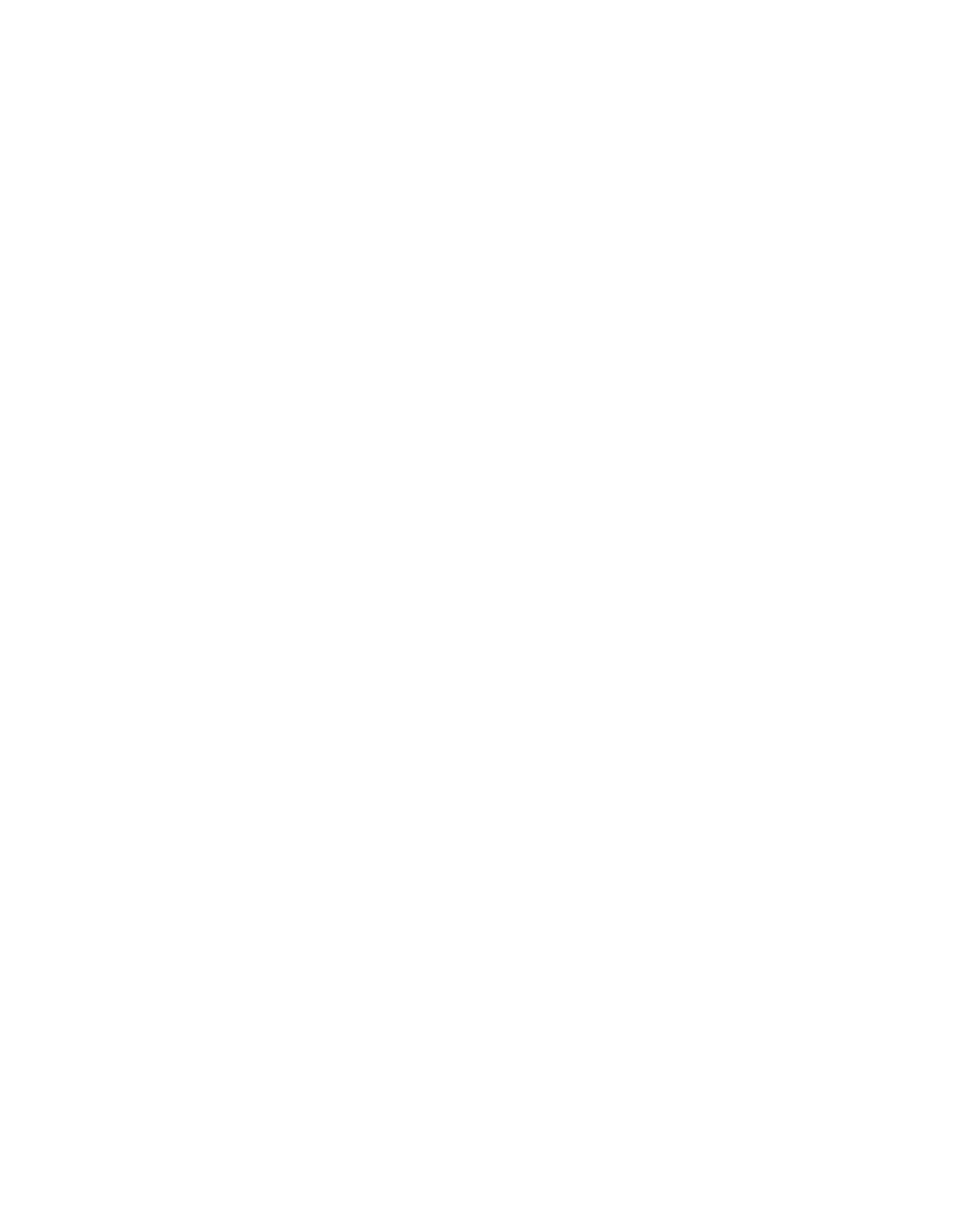# **Synthesis Lectures on Data Management**

#### **Editor**

#### **M. Tamer Özsu,** *University of Waterloo*

**Synthesis Lectures on Data Management is edited by Tamer Özsu of the University of Waterloo. The series will publish 50- to 125 page publications on topics pertaining to data management. The scope will largely follow the purview of premier information and computer science conferences, such as ACM SIGMOD, VLDB, ICDE, PODS, ICDT, and ACM KDD. Potential topics include, but they are not limited to the following: query languages, database system architectures, transaction management, data warehousing, XML and databases, data stream systems, wide scale data distribution, multimedia data management, data mining, and related subjects.**

**An Introduction to Duplicate Detection Felix Naumann and Melanie Herschel 2010**

**Privacy-Preserving Data Publishing: An Overview Raymond Chi-Wing Wong and Ada Wai-Chee Fu 2010**

#### **Keyword Search in Databases**

**Jeffrey Xu Yu, Lu Qin, and Lijun Chang 2009**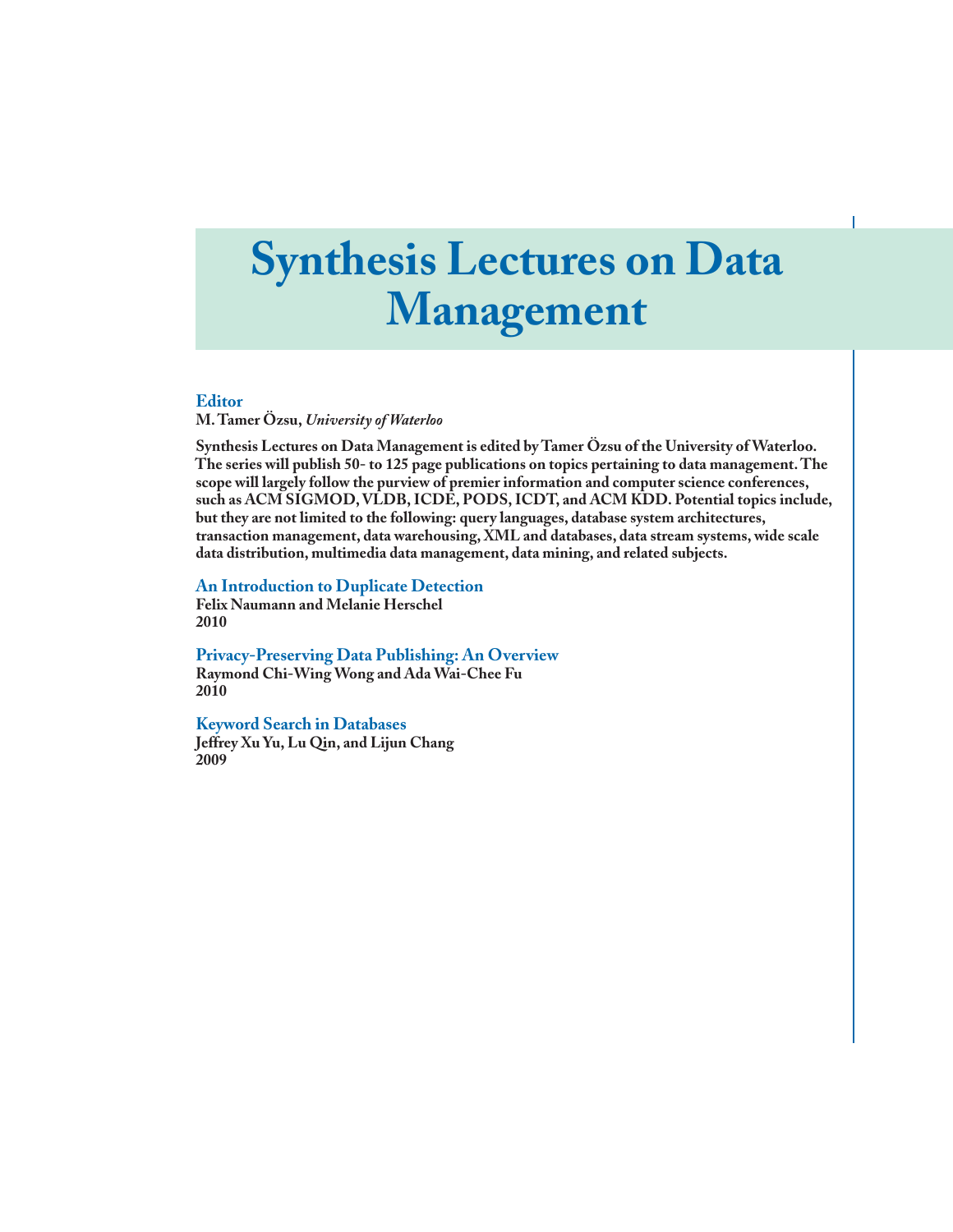Copyright © 2010 by Morgan & Claypool

All rights reserved. No part of this publication may be reproduced, stored in a retrieval system, or transmitted in any form or by any means—electronic, mechanical, photocopy, recording, or any other except for brief quotations in printed reviews, without the prior permission of the publisher.

An Introduction to Duplicate Detection Felix Naumann and Melanie Herschel www.morganclaypool.com

ISBN: 9781608452200 paperback ISBN: 9781608452217 ebook

DOI 10.2200/S00262ED1V01Y201003DTM003

A Publication in the Morgan & Claypool Publishers series *SYNTHESIS LECTURES ON DATA MANAGEMENT*

Lecture #3 Series Editor: M. Tamer Özsu, *University of Waterloo* Series ISSN Synthesis Lectures on Data Management Print 2153-5418 Electronic 2153-5426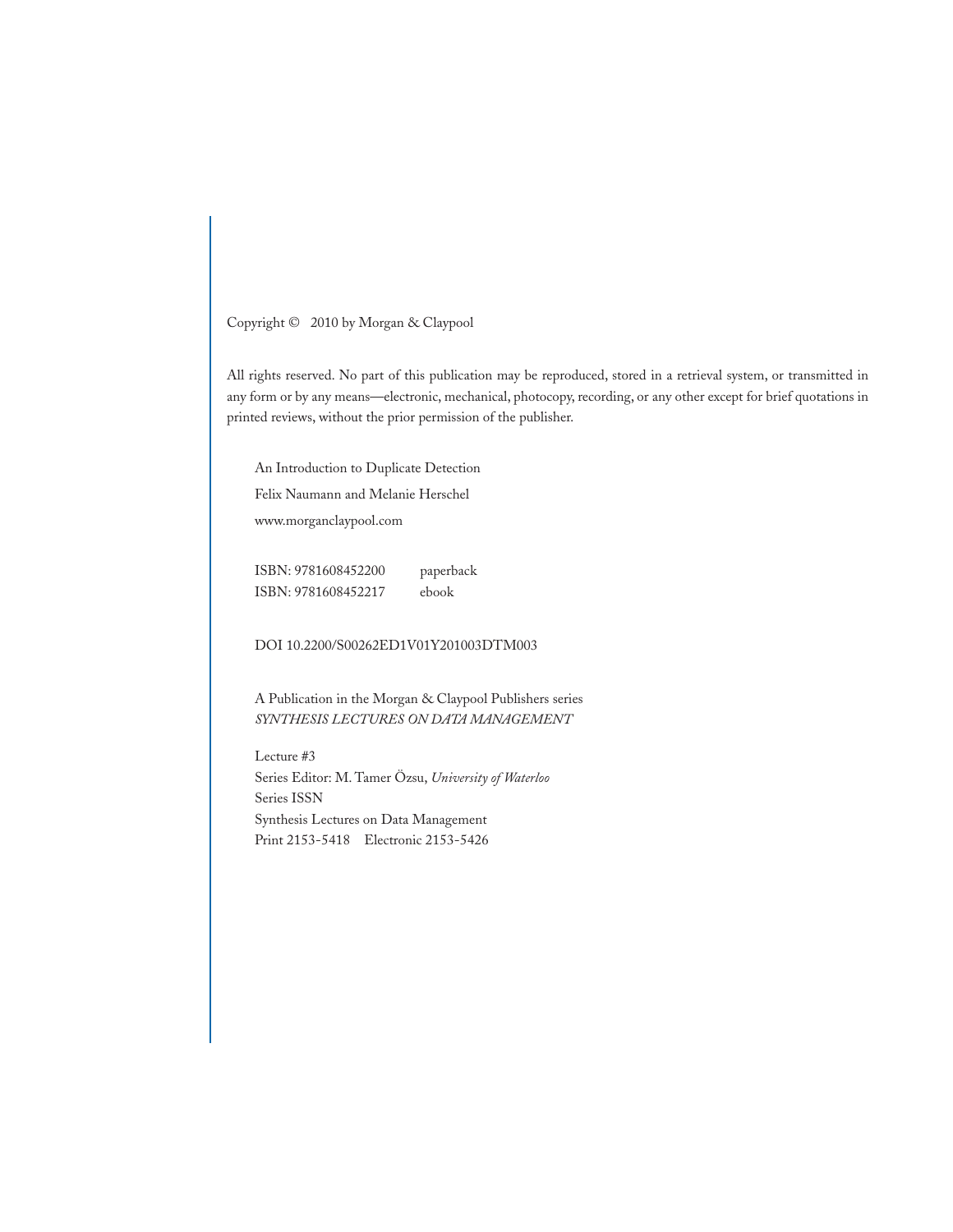# **An Introduction to Duplicate Detection**

Felix Naumann Hasso Plattner Institute, Potsdam

Melanie Herschel University of Tübingen

*SYNTHESIS LECTURES ON DATA MANAGEMENT #3*

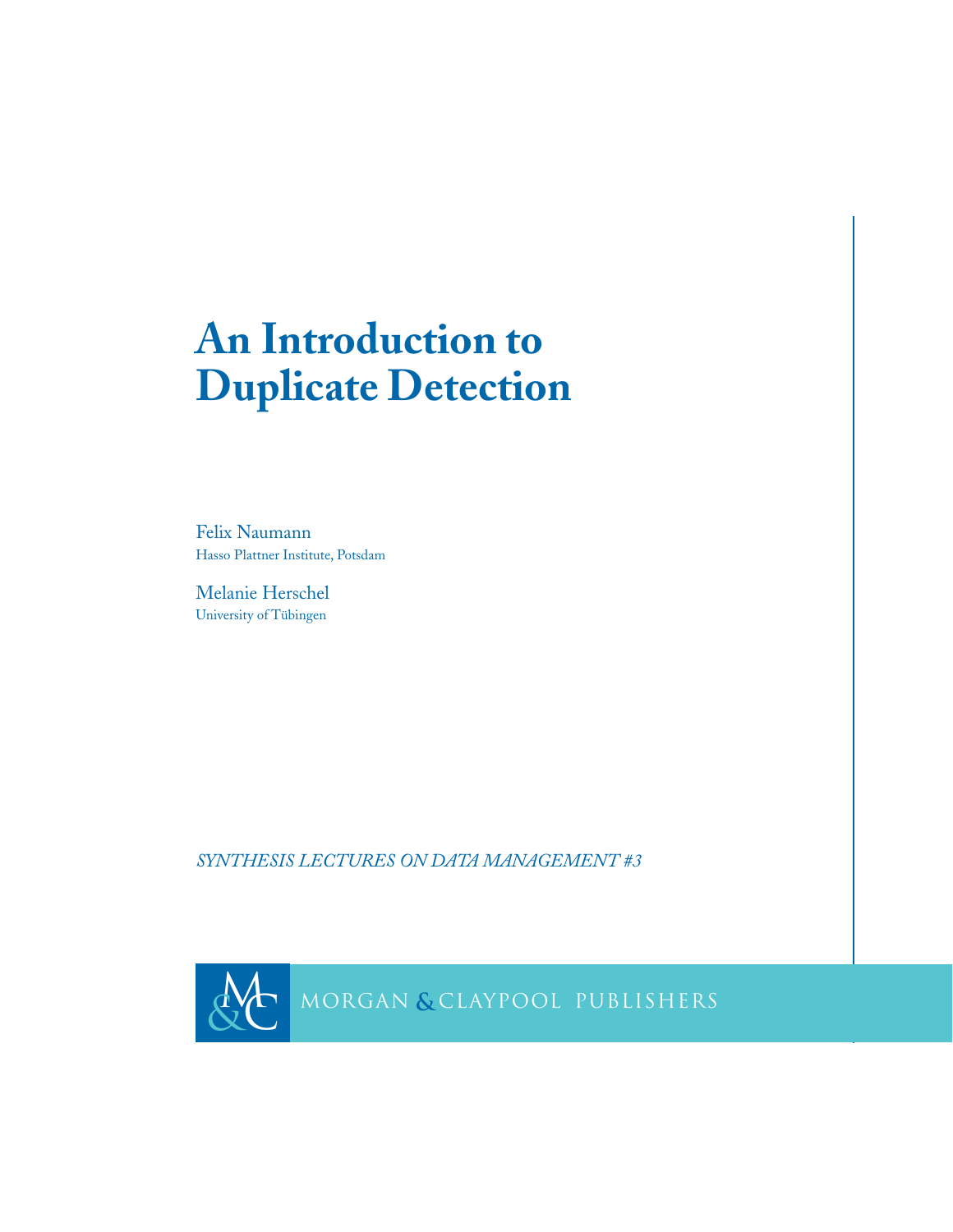# **ABSTRACT**

With the ever increasing volume of data, data quality problems abound. Multiple, yet different representations of the same real-world objects in data, duplicates, are one of the most intriguing data quality problems. The effects of such duplicates are detrimental; for instance, bank customers can obtain duplicate identities, inventory levels are monitored incorrectly, catalogs are mailed multiple times to the same household, etc.

Automatically detecting duplicates is difficult: First, duplicate representations are usually not identical but slightly differ in their values. Second, in principle all pairs of records should be compared, which is infeasible for large volumes of data. This lecture examines closely the two main components to overcome these difficulties: (i) Similarity measures are used to automatically identify duplicates when comparing two records. Well-chosen similarity measures improve the *effectiveness* of duplicate detection. (ii) Algorithms are developed to perform on very large volumes of data in search for duplicates. Well-designed algorithms improve the *efficiency* of duplicate detection. Finally, we discuss methods to evaluate the success of duplicate detection.

## **KEYWORDS**

data quality, data cleansing, data cleaning, ETL, similarity measures, entity matching, object matching, record linkage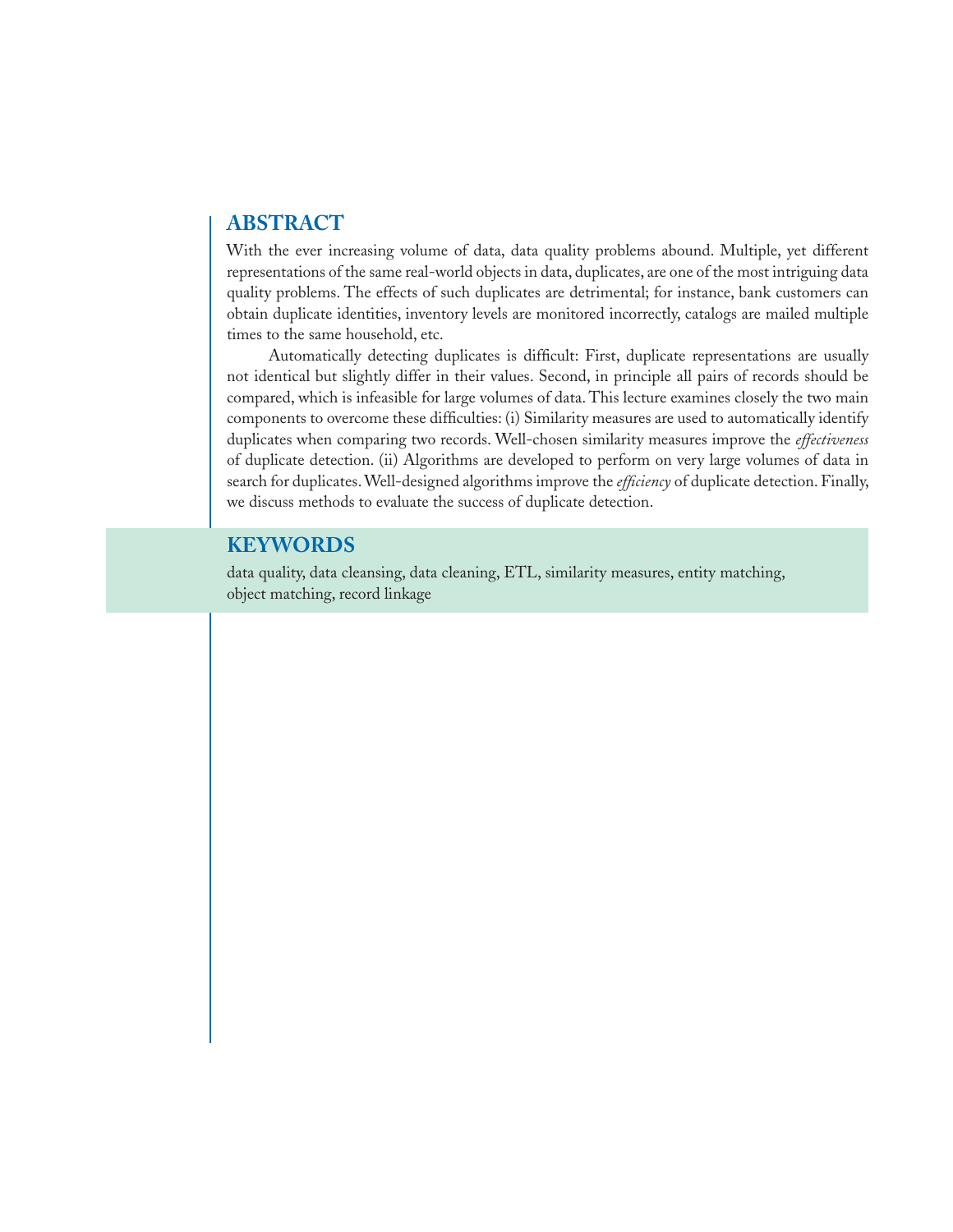# **Contents**

| 1            |                        |                                                                                       |  |  |  |
|--------------|------------------------|---------------------------------------------------------------------------------------|--|--|--|
|              | 1.1                    |                                                                                       |  |  |  |
|              |                        | 1.1.1 Data Quality Dimensions 3                                                       |  |  |  |
|              |                        | 1.1.2 Data Cleansing<br>$\overline{4}$                                                |  |  |  |
|              | 1.2                    |                                                                                       |  |  |  |
|              |                        | 1.2.1 Intra-Source Duplicates<br>$6\overline{6}$                                      |  |  |  |
|              |                        | 1.2.2 Inter-Source Duplicates<br>7                                                    |  |  |  |
|              | 1.3                    |                                                                                       |  |  |  |
|              |                        | 1.3.1 Customer Relationship Management<br>-8                                          |  |  |  |
|              |                        | 1.3.2 Scientific Databases<br>9                                                       |  |  |  |
|              |                        | 1.3.3 Data Spaces and Linked Open Data<br>10                                          |  |  |  |
|              | 1.4                    |                                                                                       |  |  |  |
| $\mathbf{2}$ |                        |                                                                                       |  |  |  |
|              | 2.1                    |                                                                                       |  |  |  |
|              | 2.2                    |                                                                                       |  |  |  |
| 2.3          |                        |                                                                                       |  |  |  |
|              | 2.3.1 Data Model<br>18 |                                                                                       |  |  |  |
|              |                        | 2.3.2 Challenges of Data with Complex Relationships<br><b>20</b>                      |  |  |  |
| 3            |                        |                                                                                       |  |  |  |
|              | 3.1                    |                                                                                       |  |  |  |
|              |                        | 3.1.1 Jaccard Coefficient<br>24                                                       |  |  |  |
|              |                        | 3.1.2 Cosine Similarity Using Token Frequency and Inverse Document<br>Frequency<br>26 |  |  |  |
|              |                        | 3.1.3 Similarity Based on Tokenization Using q-grams<br>29                            |  |  |  |
|              | 3.2                    |                                                                                       |  |  |  |

**vii**

 $\overline{1}$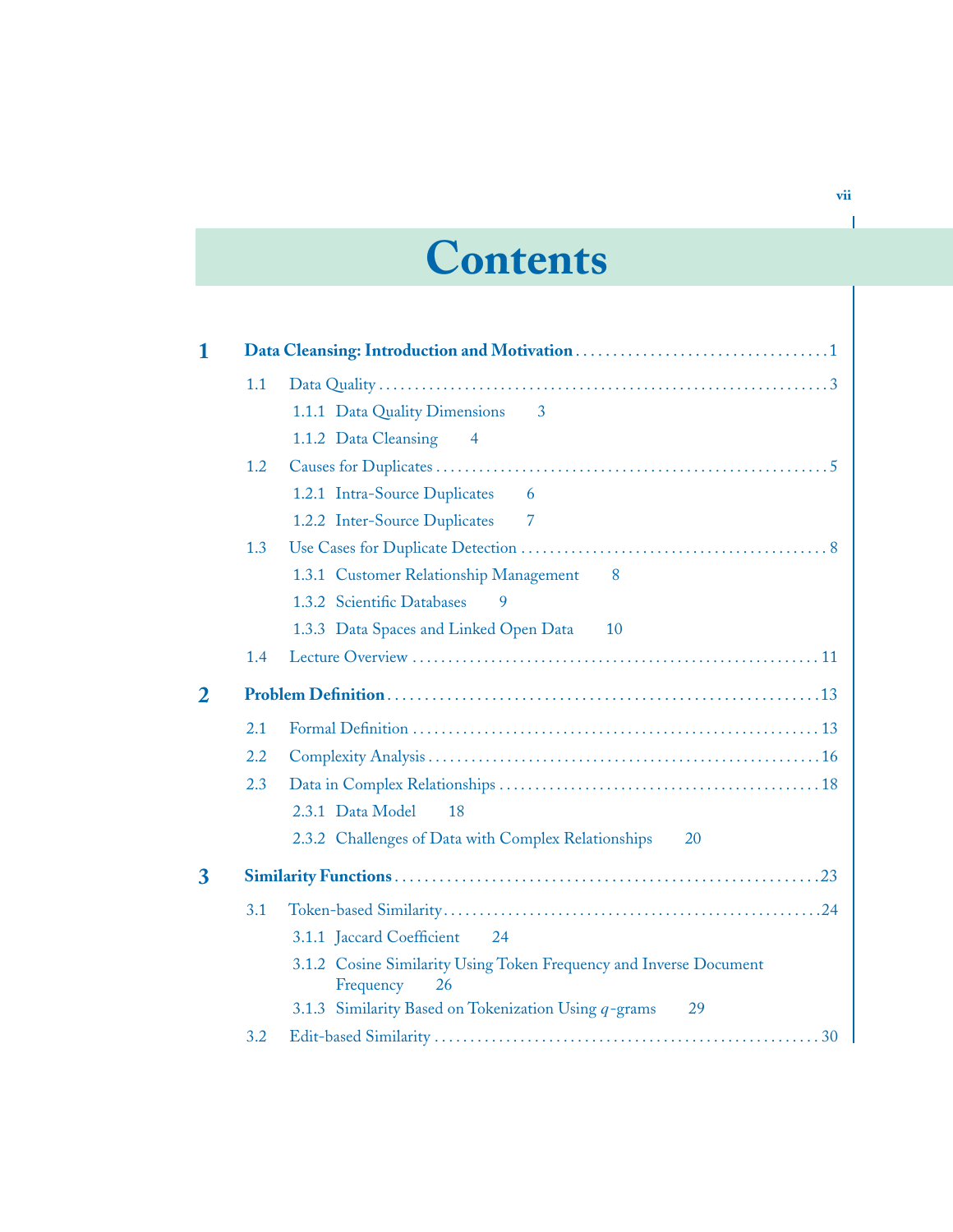**viii CONTENTS**

|   |     | 3.2.1 Edit Distance Measures<br>30                                 |
|---|-----|--------------------------------------------------------------------|
|   |     | 3.2.2 Jaro and Jaro-Winkler Distance<br>32                         |
|   | 3.3 |                                                                    |
|   |     | 3.3.1 Extended Jaccard Similarity 34                               |
|   |     | 3.3.2 Monge-Elkan Measure<br>35                                    |
|   |     | 3.3.3 Soft TF/IDF<br>36                                            |
|   | 3.4 |                                                                    |
|   | 3.5 |                                                                    |
|   | 3.6 |                                                                    |
|   |     | 3.6.1 Equational Theory<br>40                                      |
|   |     | 3.6.2 Duplicate Profiles<br>42                                     |
| 4 |     |                                                                    |
|   | 4.1 |                                                                    |
|   |     | 4.1.1 Blocking<br>43                                               |
|   |     | 4.1.2 Sorted-Neighborhood<br>45                                    |
|   |     | 4.1.3 Comparison<br>47                                             |
|   | 4.2 | Algorithms for Data with Complex Relationships  48                 |
|   |     | 4.2.1 Hierarchical Relationships<br>48                             |
|   |     | 4.2.2 Relationships Forming a Graph 49                             |
|   | 4.3 |                                                                    |
|   |     | 4.3.1 Clustering Based on the Duplicate Pair Graph<br>52           |
|   |     | 4.3.2 Clustering Adjusting to Data & Cluster Characteristics<br>56 |
| 5 |     |                                                                    |
|   | 5.1 |                                                                    |
|   | 5.2 |                                                                    |
|   |     | 5.2.1 Real-World Data Sets<br>65                                   |
|   |     | 5.2.2 Synthetic Data Sets<br>66                                    |
|   |     | 5.2.3 Towards a Duplicate Detection Benchmark<br>67                |
| 6 |     |                                                                    |
|   |     |                                                                    |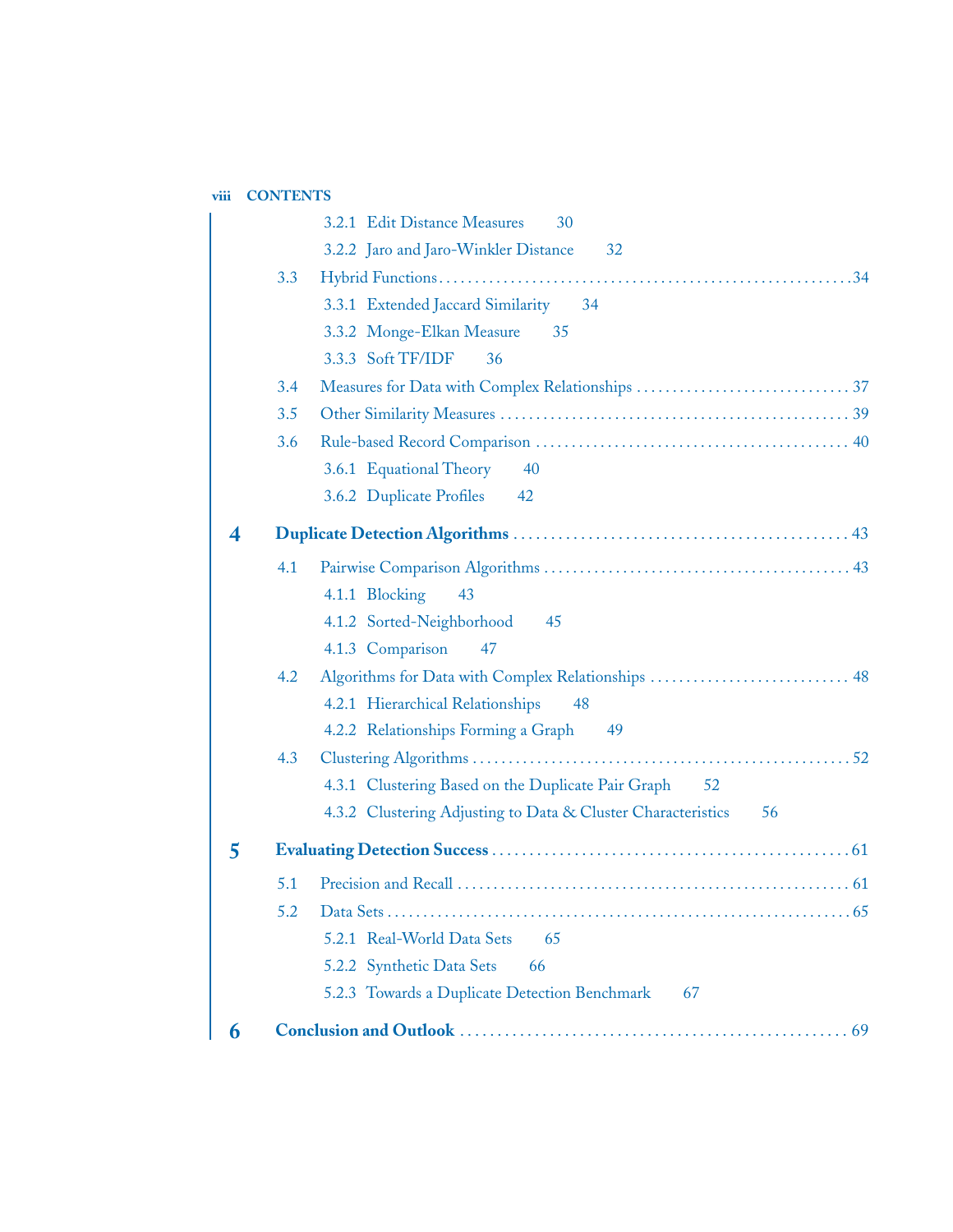# **CONTENTS** ix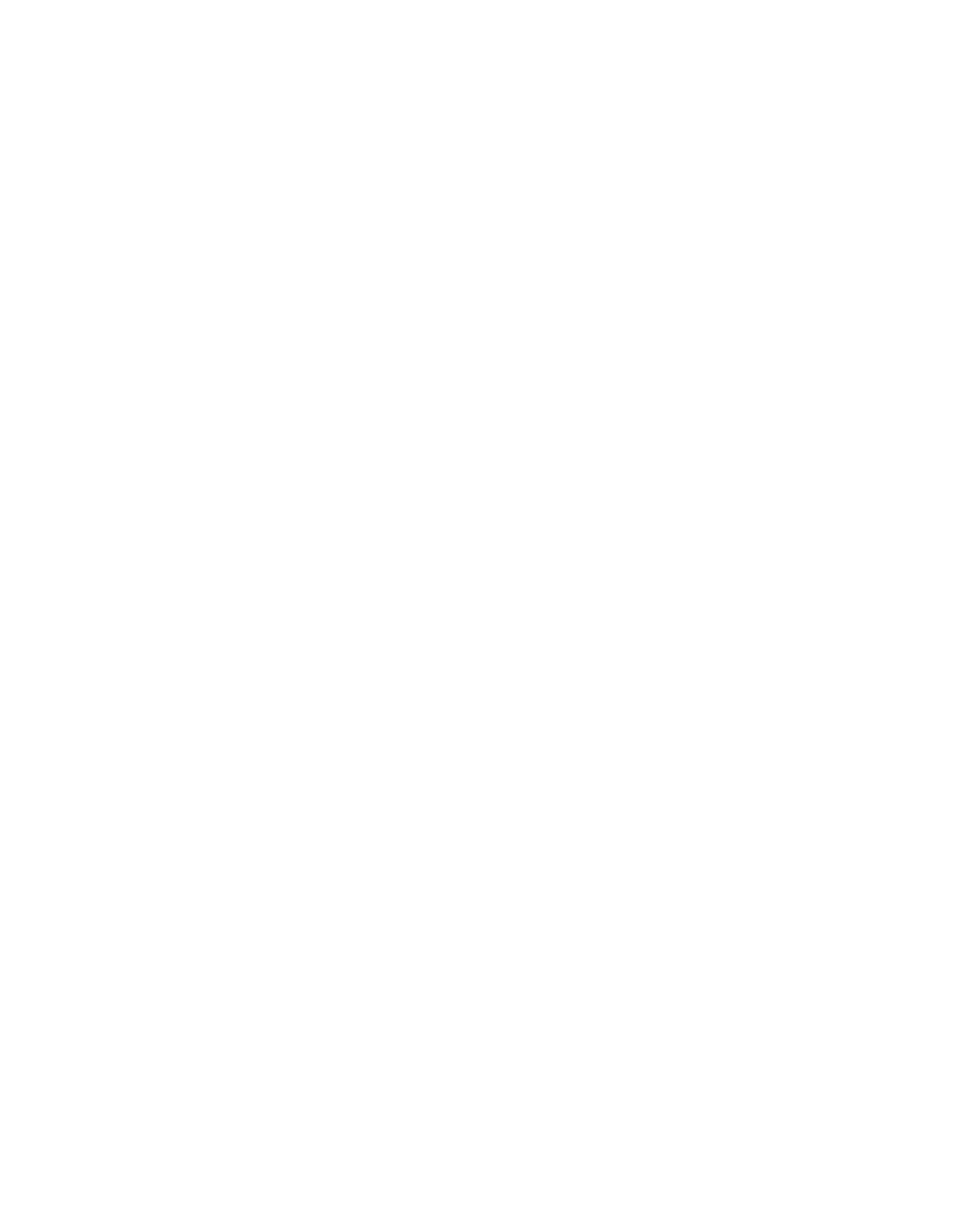# CHAPTER 1

# <span id="page-10-0"></span>**Data Cleansing: Introduction and Motivation**

With the ever increasing volume of data and the ever improving ability of information systems to gather data from many, distributed, and heterogeneous sources, data quality problems abound. One of the most intriguing data quality problems is that of multiple, yet different representations of the same real-world object in the data. For instance, an individual might be represented multiple times in a customer database, a single product might be listed many times in an online catalog, and data about a single type protein might be stored in many different scientific databases.

Such so-called duplicates are difficult to detect, especially in large volumes of data. Simultaneously, they decrease the usability of the data, cause unnecessary expenses, customer dissatisfaction, incorrect performance indicators, and they inhibit comprehension of the data and its value. Note that duplicates in the context of this lecture are not exact replicas but exhibit slight or even large differences in the individual data values.Thus, such duplicates are also called fuzzy duplicates. In the traditional context of database management systems, duplicates are exact copies of records. They are easy to detect, simply by sorting the data by all columns, and they are thus not topic of this book: We use the term duplicate to refer to fuzzy duplicates. In Table 1.1, records  $r_1$  and  $r_2$  are exact duplicates while *r*<sub>3</sub> is a fuzzy duplicate with either *r*<sub>1</sub> or *r*<sub>2</sub>, probably representing the same real-world object.

| <b>Table 1.1:</b> Exact duplicate $r_1$ and $r_2$ and fuzzy dupli- |           |                |                  |              |
|--------------------------------------------------------------------|-----------|----------------|------------------|--------------|
| cate $r_1$ and $r_3$                                               |           |                |                  |              |
|                                                                    | <b>FN</b> | $\overline{N}$ | Phone            | email        |
| $r_1$                                                              | John      | Doe            | $(407)$ 356 8888 | john@doe.com |
| $r_2$                                                              | John      | Doe            | $(407)$ 356 8888 | john@doe.com |
| $r_3$                                                              | Jon       | Doe            | $(407)$ 356 8887 | john@doe.com |

Duplicates in databases of organizations have many detrimental effects, for instance:

- Fraudulent bank customers can obtain duplicate identities, thus possibly receiving more credit.
- Inventory levels are monitored incorrectly if duplicate products are not recognized. In such cases, the same products are restocked in separate orders, and quantity discounts cannot be gained.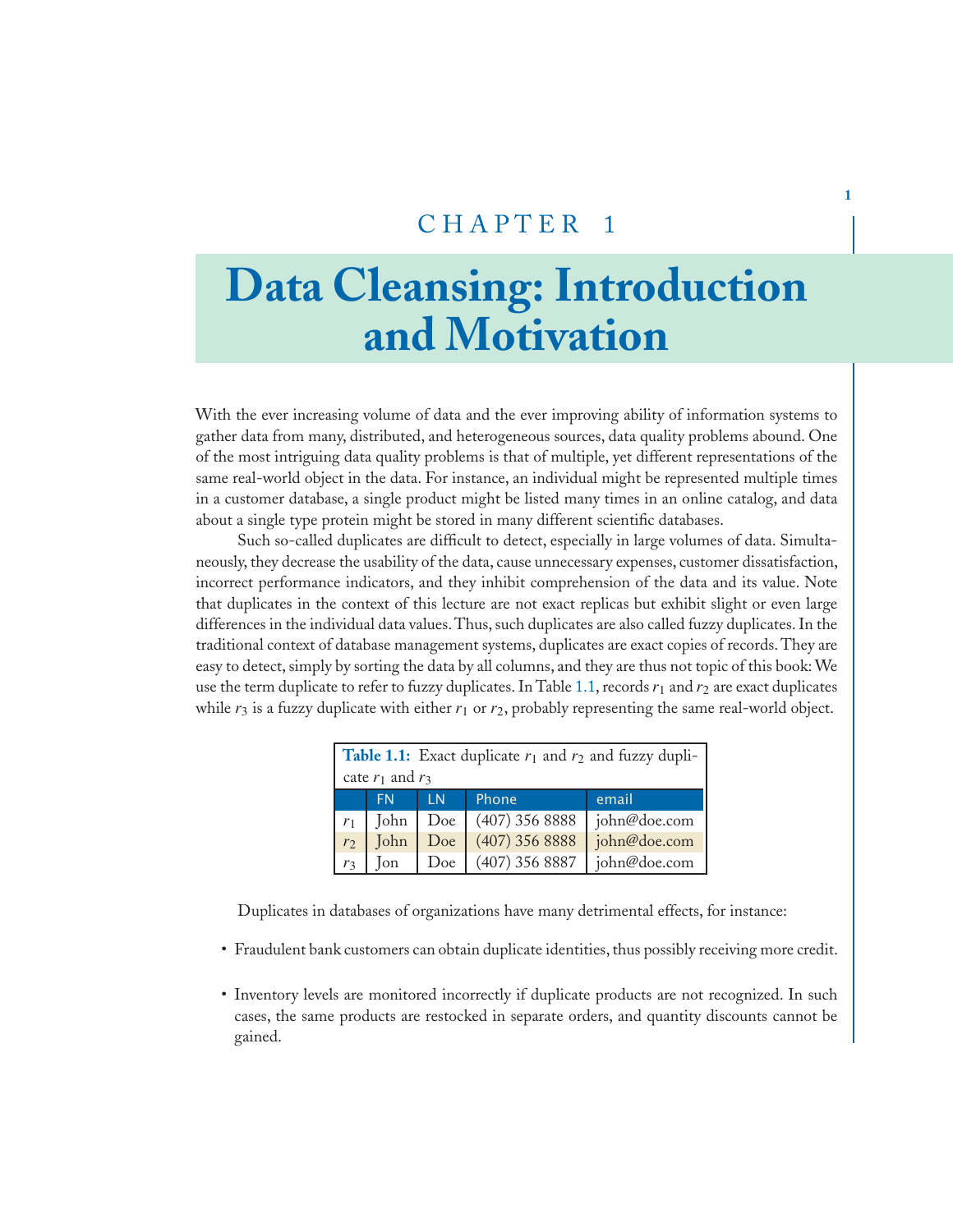#### **2 1. DATA CLEANSING: INTRODUCTION AND MOTIVATION**

- The total revenue of preferred customers is unknown because it is spread over multiple instances. Gold customers are not recognized and are dissatisfied.
- Catalogs are mailed multiple times to the same household. "Householding" is a special case of person duplicate detection where it is not the same person but persons from the same household who are recognized.
- Duplicate data causes so much more unnecessary IT expenses, simply due to its volume that must be maintained and backed up.

Both researchers and developers in industry have tackled this problem for many decades.It was first examined in 1969 [\[Fellegi and Sunter,](#page-82-0) [1969](#page-82-0)] and has since spawned many research projects and software products. Methods for duplicate detection are included in almost every data warehouse and ETL suite and have reached such mundane places as Microsoft Outlook's contacts-database. In this lecture, we motivate and formally define the problem of duplicate detection. We examine closely the two main components towards its solution: (i) Similarity measures are used to automatically identify duplicates when comparing two records. Well-chosen similarity measures improve the *effectiveness* of duplicate detection. (ii) Algorithms are developed to perform on very large volumes of data in search for duplicates. Well-design algorithms improve the *efficiency* of duplicate detection. Finally, we discuss methods to evaluate the success of duplicate detection.

Figure [1.1](#page-12-0) shows a typical duplicate detection process. A set of records *R* is suspected to contain duplicates. Conceptually, the cross-product of all records is formed, and among those, an algorithm chooses promising candidate pairs, usually those that have a sufficiently high similarity at first glance. These record pairs are then input to a similarity measure, which produces a more sophistically calculated similarity. Finally, similarity thresholds are used to decide whether the pair is indeed a duplicate or not. In some cases, an automated decision is not possible and human expert must inspect the pair in question. One of the goals of duplicate detection is to minimize this set of unsure duplicates without compromising the quality of the overall result.

A slightly different scenario is that of *entity search*.There, it is not the goal to rid a large dataset of duplicates but rather to insert new records into a dataset without producing new duplicates. For instance, customer support specialists solicit name and address of a customer via phone and must be able to immediately recognize whether this customer is already represented in the database.The two scenarios are sometimes distinguished as batch duplicate detection vs. duplicate search or as offline and online duplicate detection. Because of the largely differing requirements, relevant techniques differ, and the topic of entity search warrants a separate lecture. Thus, it is not covered in this lecture.

An obvious next step after detecting duplicates is to combine or merge them and thus produce a single, possibly more complete representation of that real-world object. During this step, possible data conflicts among the multiple representations must somehow be resolved. This second step is called *data fusion* and is not covered in this lecture. Instead, we refer to a survey on data fusion [\[Bleiholder and Naumann](#page-81-0), [2008](#page-81-0)]. An alternative approach to handle duplicates after their discovery is to somehow link them, thus representing their duplicate status without actually fusing their data.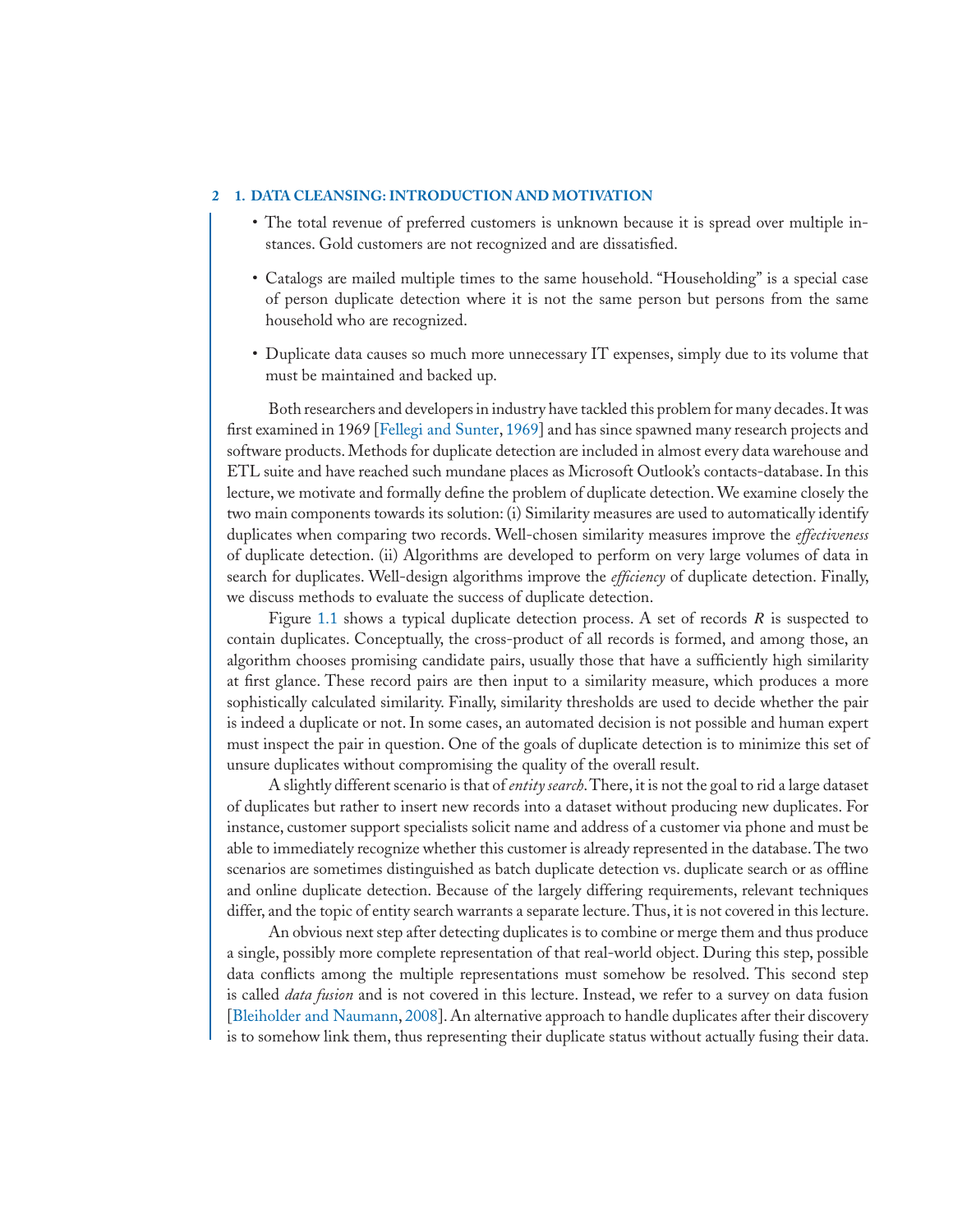#### **1.1. DATA QUALITY 3**

<span id="page-12-0"></span>

**Figure 1.1:** A prototypical duplicate detection process

The process of duplicate detection is usually embedded in the more broadly defined process of data cleansing, which not only removes duplicates but performs various other steps, such as address normalization or constraint verification, to improve the overall data quality. In the sections of this chapter, we give an overview of this field of data quality beyond duplicates. We then motivate many causes for inadvertent duplicate creations. Finally, we present several use cases to display the various areas in which duplicate detection plays an important role in an overall information management environment.

## **1.1 DATA QUALITY**

Information and data quality are wide and active research and development areas, both from an information system and a database perspective. They are used synonymously. Broadly, data quality is defined by [Tayi and Ballou](#page-84-0) [\[1998\]](#page-84-0) as "fitness for use", which is usually broken down into a set of quality dimensions. An in-depth coverage of the topic is given in the book by [Batini and Scannapieco](#page-80-0) [\[2006](#page-80-0)].Here we briefly cover the main issues of data quality with a particular focus of duplicates.First, we mention several pertinent quality dimensions and then cover various aspects of data cleansing, which are usually performed before duplicate detection.

#### **1.1.1 DATA QUALITY DIMENSIONS**

In their seminal paper, [Wang and Strong](#page-84-0) [\[1996\]](#page-84-0) elicit fifteen quality dimensions from questionnaires given to data consumers in the industry; many other classifications are discussed by [Batini and Scannapieco](#page-80-0) [\[2006](#page-80-0)]. These widely cited dimensions are categorized as intrinsic (believability, accuracy, objectivity, reputation), contextual (value-added, relevancy, timeliness, completeness, appropriate amount of data), representational (interpretability, ease of understanding, representational consistency, concise representation), and accessibility (accessibility, access security). Obviously, some of the dimensions are highly subjective, and others are not related to duplicates. Duplicate de-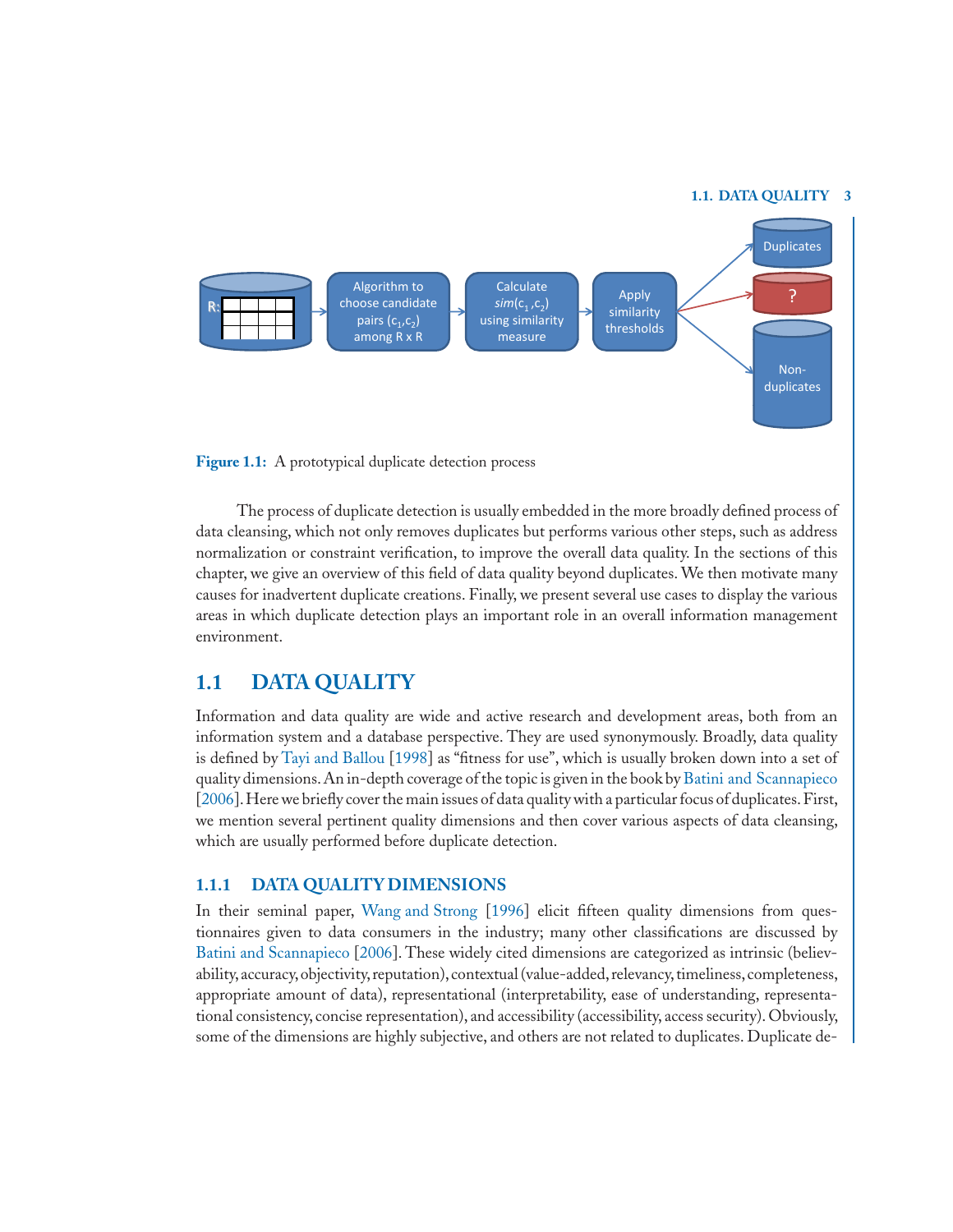#### <span id="page-13-0"></span>**4 1. DATA CLEANSING: INTRODUCTION AND MOTIVATION**

tection and the subsequent fusion of duplicates directly improve quality in the dimensions accuracy and completeness.

Accuracy is the extent to which data are correct, reliable and free of error. It is usually measured as the number of records with errors compared to the overall number of records. Accuracy is usually improved because multiple but different representations of the same real-world object usually implies some conflicting and thus inaccurate data in at least one of the representations – otherwise, the duplicate would have had identical values and would have been easily recognized.

Completeness is defined by [Naumann et al.\[2004](#page-83-0)] as the extent to which data are of sufficient depth, breadth and scope for the task at hand. Completeness is often sub-divided into intensional completeness, i.e., the completeness per record, and extensional completeness, i.e., the number or records compared to the complete domain. In general, intensional completeness can be improved through duplicate detection because, in many cases, the multiple representations cover data from different properties; one customer entry might contain a phone number, another entry about the same individual might contain an email address. The combined data are more complete.

Almost all other dimensions are indirectly improved if duplicates are handled appropriately by the information management system. For instance, believability is enhanced because users can assume that a given particular record is the only record about that entity.

#### **1.1.2 DATA CLEANSING**

A concrete measure to improve quality of data is to directly modify the data by correcting errors and inconsistencies. Data cleansing<sup>1</sup> is a complex set of tasks that takes as input one or more sets of data and produces as output a single, clean data set. Data cleansing tasks include look-up checks, format transformations, currency conversions, constraint verification, deduplication, data fusion, and many others.

A prominent paradigm for data cleansing is the Extract-Transform-Load (ETL) process, usually built to populate a data warehouse: The extraction phase is responsible for gathering source data and placing it into a so-called staging area. The staging area is usually a relational database system that supports various data cleansing steps. These are performed sequentially or in parallel in the transformation stage. Finally, the load phase is responsible for loading the extracted and cleansed data into the data warehouse / data cube. Figure [1.2](#page-14-0) shows a prototypical ETL process with its individual phases and several data cleansing steps. The names of the individual operators have been chosen to reflect typical labels used in ETL products. In the process, two extractors gather data from different sources. A cleansing step specific to one source is performed. Next, a funnel step builds the union of the two sources. A lookup is performed for records with missing zip code data. The match operator performs duplicate detection; the survive operator performs data fusion. Finally, a load operator populates the customer dimension of the data warehouse.

Figure [1.2](#page-14-0) is a rather simple process; larger organizations often manage hundreds of more complex ETL processes, which need to be created, maintained, scheduled, and efficiently executed

<sup>1</sup>Data cleaning and data cleansing are used synonymously in the literature.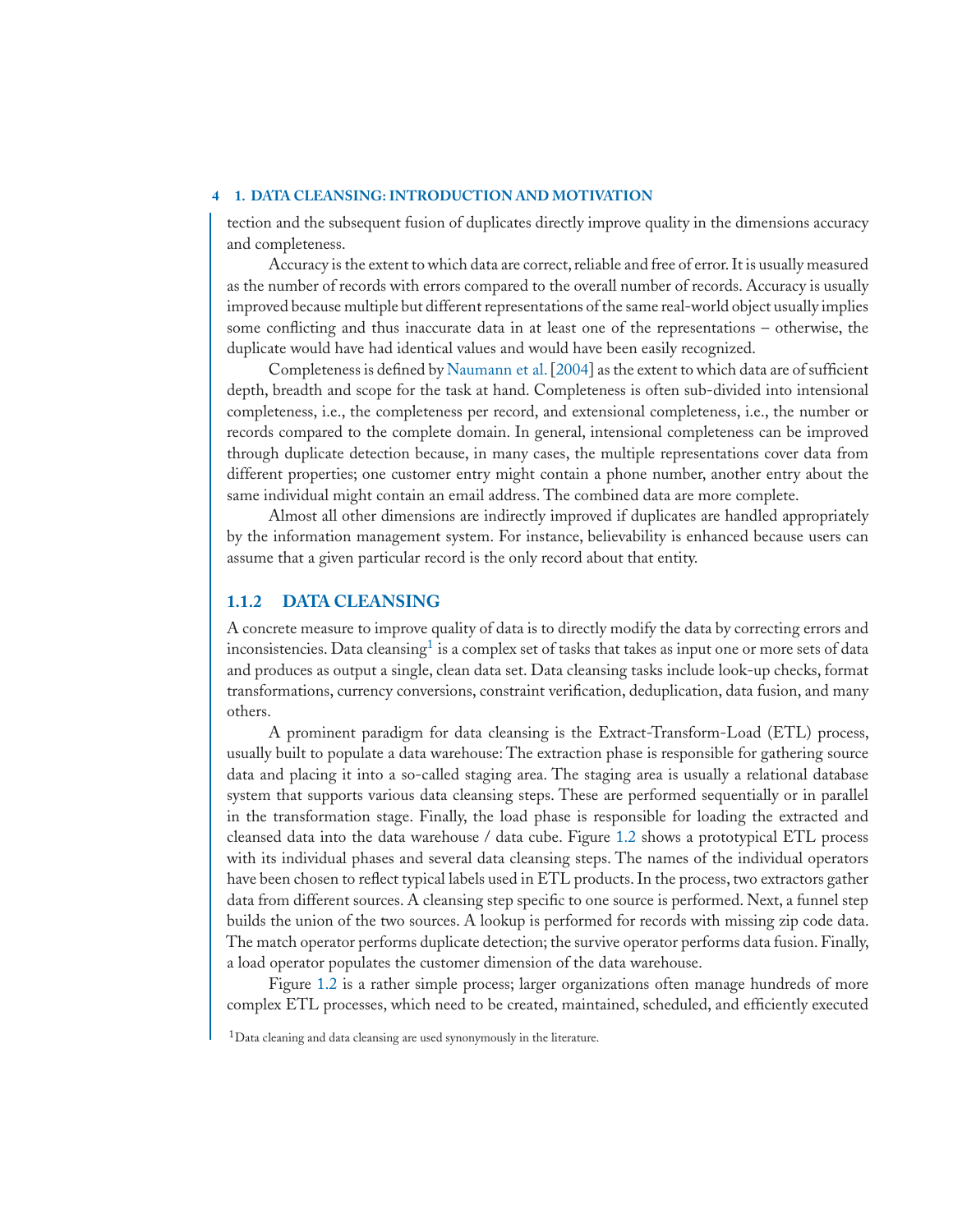#### **1.2. CAUSES FOR DUPLICATES 5**

<span id="page-14-0"></span>

**Figure 1.2:** A prototypical ETL process

[\[Albrecht and Naumann](#page-80-0),[2008\]](#page-80-0).ETL engines specialize in efficient,usually parallel execution during times of low load on the transactional system.

Most cleansing tasks are very efficient because they can be executed in a pipeline; therefore, each record can be cleansed individually. For instance, conversions of data values from one measure to another (inch to cm; \$ to E) or transforming phone numbers or dates to a standard pattern can be performed independently of other values in that column. Such steps are often referred to as data scrubbing. The intrinsic efficiency of data scrubbing operations is not true for duplicate detection. In principle, each record must be compared to all other records in order to find all duplicates. Chapter [4](#page-52-0) describes techniques to avoid this quadratic complexity, but a simple record-by-record approach is not applicable.

Data cleansing is an important pre-processing step before duplicate detection.The more effort is expended here and the cleaner the data become, the better duplicate detection can perform. For instance, a typical standardization is to abbreviate all occurrences of the term "*Street*" in an address column to "*St.*". Thus, the addresses "*20 Main Street*" and "*20 Main St.*" appear as identical strings after standardization. Without standardization, duplicate detection would have to allow for slight deviations to still capture the duplicity of the two addresses. However, this allowance of deviation might already be too loose: "*20 Main St.*" and "*20 Maine St.*" could incorrectly be recognized as the same.

## **1.2 CAUSES FOR DUPLICATES**

One can distinguish two main causes for duplicates in data. First, data about a single entity might be inadvertently entered multiple times into the same database – we call such duplicates *intra-source duplicates*. Second, duplicates appear when integrating multiple data sources, each of which might have a different representation of a single entity – we call such duplicates *inter-source duplicates*.

While the causes for duplicates might differ, methods to detect them are largely the same. What again differs is the treatment of the duplicates once they are discovered: Intra-source duplicates usually undergo some data fusion process to produce a new and enhanced single representation.Intersource duplicates, on the other hand, are usually merely annotated as such. Combining them is then left to the application that uses the data.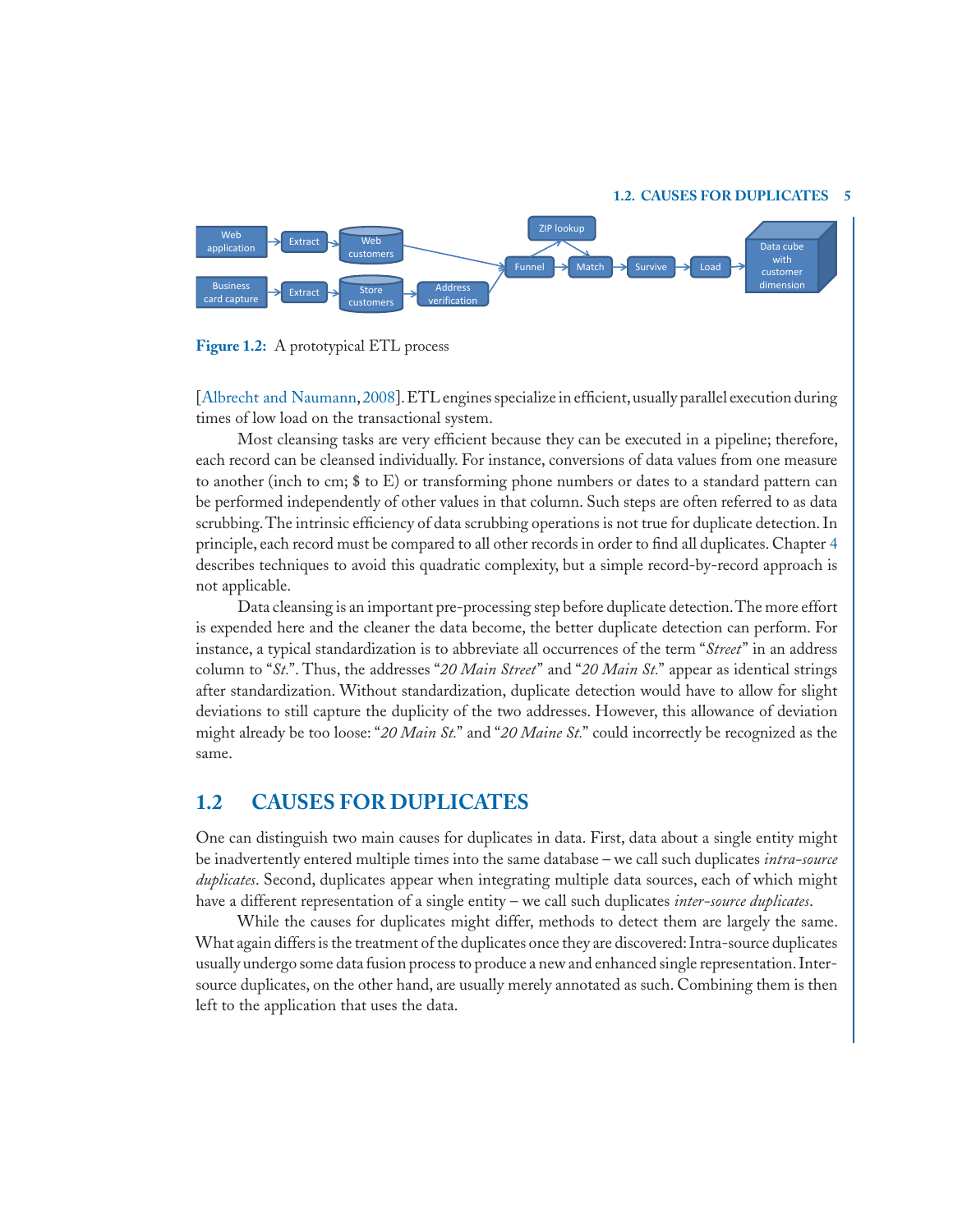#### **6 1. DATA CLEANSING: INTRODUCTION AND MOTIVATION**

### **1.2.1 INTRA-SOURCE DUPLICATES**

Duplicates within a single data source usually appear when data about an entity are entered without (properly) checking for existing representations of that entity. A typical case is when a customer calls in a new order. While entering the customer data, the system or the clerk does not recognize that this customer is already represented in the database. This can happen due to poor online duplicate detection methods or because of significant changes in the customer data – new last name, new address, etc. Other sources of error are poor data entry: even if the customer data are unchanged, it is entered differently. Causes are, for instance,

- inadvertent typos: 1969 vs. 1996, Felix vs. FElix
- misheard words: Mohammed vs. Mohammad
- difficult names: Britney vs. Britny, Spears vs. Speers, or Vaithyanathan.
- lacking spelling abilities: Philadelfia

Apart from actually incorrect errors, other causes of errors and thus of duplicates are different conventions and data entry formats.This is especially a problem when users, rather than trained data entry clerks, enter their data themselves, as is the case with many online shopping portals and other points of registration on the Web. Figure 1.3 shows five conference name tags with members from the same institute. On the conference registration site, each participant entered his or her own data. While the names and affiliations are all correct, it is not trivial for a computer to decide whether their affiliations are all the same.



Figure 1.3: Five different representations of the same conference attendee affiliation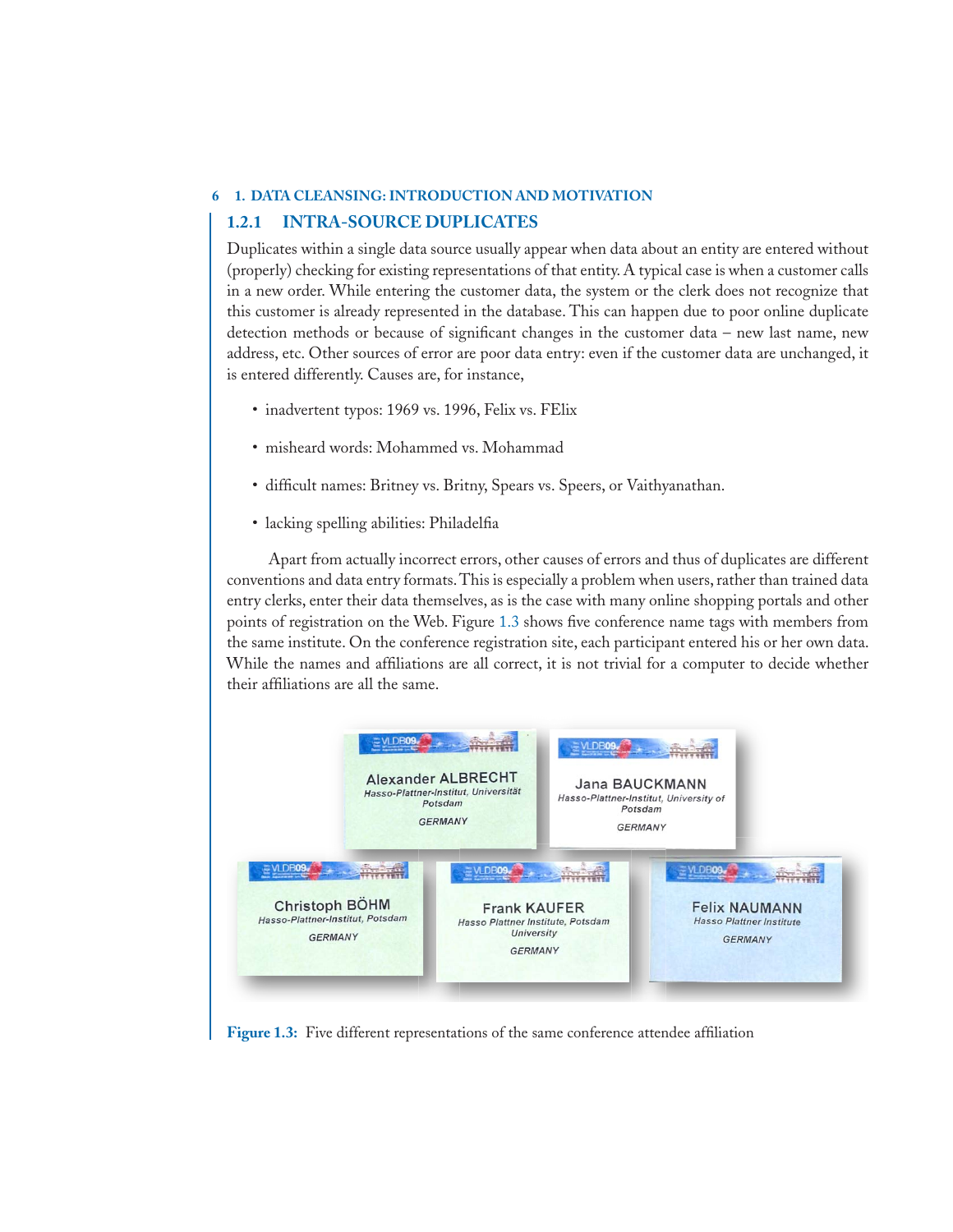#### **1.2. CAUSES FOR DUPLICATES 7**

<span id="page-16-0"></span>A typical non-human source of error is the automated scanning of paper documents. Even though this optical character recognition (OCR) technology is very advanced and considered solved for non-cursive machine- and handwriting, not all hand-written or printed documents have the necessary quality. Figure 1.4 shows an example of an incorrect scan.While letters with both addresses are likely to arrive at the correct, same destination, it would be difficult to trace the letter: A database search for the correct name and address would probably not produce that shipment.

Jours Black Loller<br>Hasso-Pluttner-Sustitute, Un Potsda SHIP TO: **JENS BLAHOLDER** UNI POTSDAM HASSO-PLUTTNER-INSTITUT Prof. Dr. Helmert-Str. 2-3 PROF.DR.HELMUT-STR.2-3 14482 POTSDAM Potsdam, DE 482

**Figure 1.4:** Erroneous character recognition for Jens Bleiholder of the Hasso Plattner Institute

#### **1.2.2 INTER-SOURCE DUPLICATES**

The problems mentioned above with respect to data entry are also valid for inter-source duplicates. When data about a single individual are entered differently in each source, they constitute a duplicate when the sources are integrated. However, when integrating data sources, there are yet more causes for duplicates:

- **Different data entry requirements.** Even when entering the same information about a real-world object, different sources might have different data entry requirements. For instance, one source might allow abbreviated first names while the other enters the full first name.Titles of a person might be entered in front of the first or in front of the last name. Numerical values might be recorded at different precision levels, data might be entered in different languages, etc. All these are reasons that semantically same information is represented differently.These differences are difficult to specify, making duplicate detection a challenging problem.
- **Different data entry times.** Different sources might enter data about a real-world object at different points in time. Thus, data about an object might differ. For instance, the address of a person can change, temperatures vary, prices fluctuate, etc. Again, these differences lead to different representations of the same real-world object and must be accounted by similarity measures.
- **Heterogeneous schemata.** In general, different data sources use different schemata to represent same real-world entities. Schemata can be aligned using schema mapping technology. For instance, the attributes phone and fon have the same semantics and can be mapped to a common attribute in the integrated result. However, not all sources cover all attributes. For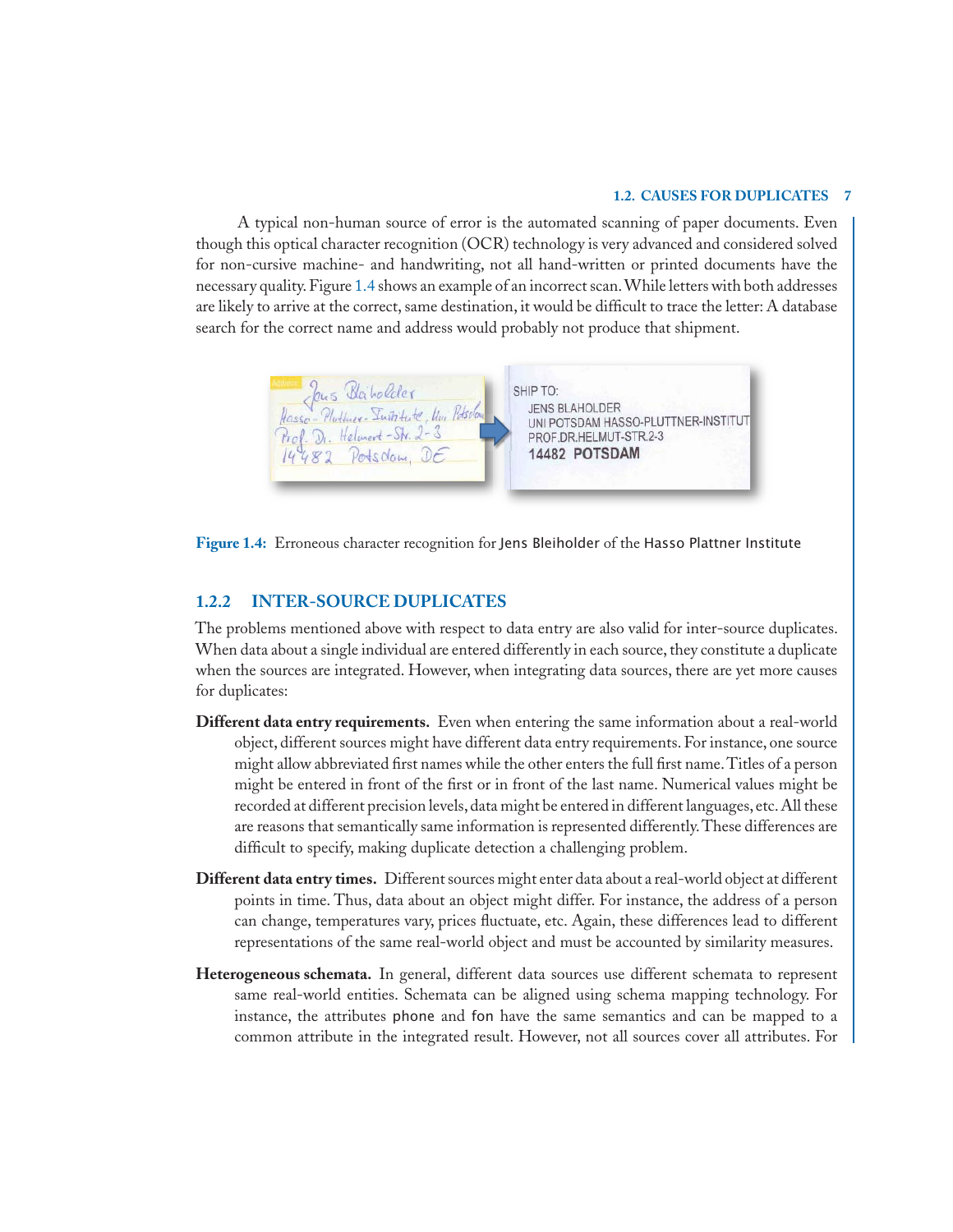#### <span id="page-17-0"></span>**8 1. DATA CLEANSING: INTRODUCTION AND MOTIVATION**

instance, one source may store the weight of a product, while the other source may not. Such missing attributes are padded with NULL values in the integrated result. Thus, even when sources agree on all common attributes, they are not necessarily exact duplicates.

Padding with NULL values  $(\perp)$  may lead to subsumed or complemented records. Table 1.2 shows three records from three different sources. Records  $r_1$  and  $r_2$  subsume  $r_3$ , and  $r_1$  is complemented by  $r_2$ .

| <b>Table 1.2:</b> Records $r_1$ and $r_2$ subsume $r_3$ , and $r_1$ is com- |                        |  |                                                                                                                                                            |                  |
|-----------------------------------------------------------------------------|------------------------|--|------------------------------------------------------------------------------------------------------------------------------------------------------------|------------------|
| plemented by $r_2$ .                                                        |                        |  |                                                                                                                                                            |                  |
|                                                                             |                        |  | $\begin{array}{ c c c c c c }\hline r_1 & \text{John} & \text{Doe} & (407) 356 8888 & L \\ \hline r_2 & \text{John} & \text{Doe} & L & \hline \end{array}$ |                  |
|                                                                             |                        |  |                                                                                                                                                            | $(407)$ 358 7777 |
|                                                                             | $r_3$ John Doe $\perp$ |  |                                                                                                                                                            |                  |

Detecting such duplicates does not require a similarity measure and is thus easier than the general case with contradicting values. We do not cover the efficient detection of subsumed or complemented records but instead refer the reader to articles by [Bleiholder et al.](#page-81-0) [\[2010](#page-81-0)], by [Galindo-Legaria](#page-82-0) [\[1994\]](#page-82-0), and by [Rao et al.](#page-83-0) [\[2004](#page-83-0)].

# **1.3 USE CASES FOR DUPLICATE DETECTION**

Duplicate detection comes in many guises and for many different applications. Apart from the term "duplicate detection", which we use throughout this lecture, the broad problem of detecting multiple representations of the same real-world objects has been named doubles, mixed and split citation problem, record linkage, fuzzy/approximate match, object/instance/reference/entity matching, object identification, deduplication, object consolidation, entity resolution, entity clustering, identity uncertainty, reference reconciliation, hardening soft databases, merge/purge, household matching, householding, and many more. Each mention might have a slightly different application or problem definition in mind, but each need two basic components – a similarity measure and an algorithm to explore the data.

We now discuss several typical use cases for duplicate detection, each with a slightly different problem angle. The classical use case is that of customer relationship management, where duplicates within a large set of customer data are sought. Detecting duplicates in scientific databases emphasizes cleansing of data that is distributed and heterogeneous. Finally, the linked-open-data use case emphasizes more the unstructured and dynamic nature of data on the Web.

### **1.3.1 CUSTOMER RELATIONSHIP MANAGEMENT**

Large organizations provide many points of contact with their customers:They might have an online store or information site, they might have walk-in stores, they might provide a phone hotline, they might have personal sales representatives, they might correspond via mail, etc. Typically, each point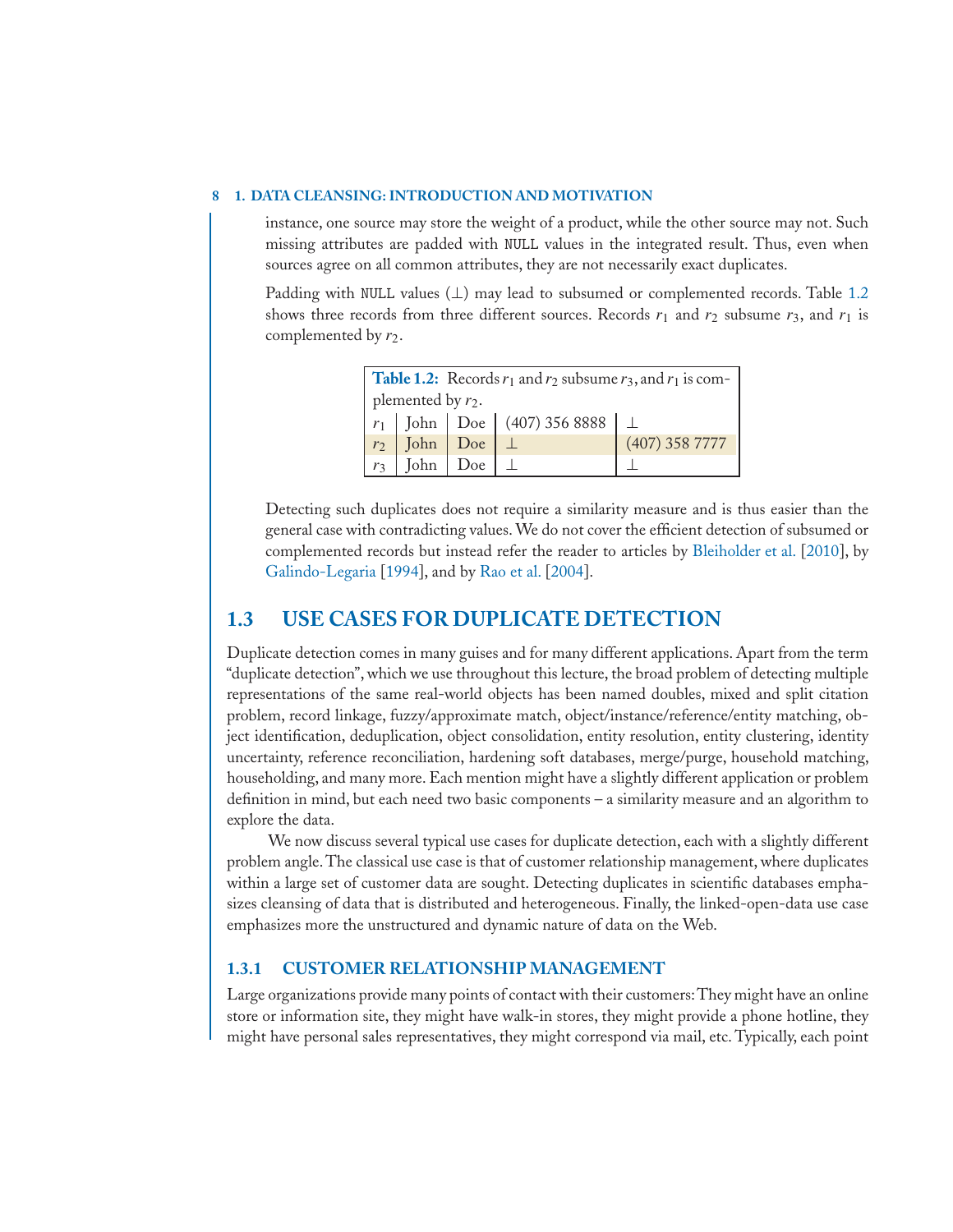#### **1.3. USE CASES FOR DUPLICATE DETECTION 9**

<span id="page-18-0"></span>of contact is served by a separate data store. Thus, information about a particular customer might be stored in many different places inside the organization. In addition, each individual data set might already contain duplicates.

Figuratively speaking, when organizations communicate with a customer, the left hand does not know what the right hand is doing. Thus, revenue potential might be lost and customers might be dissatisfied; it is likely that most readers have experienced having to state the same information many times over. Managers have recognized the need to centrally integrate all information about a customer in so-called customer relationship management (CRM) systems. Apart from efficiently providing up-to-date customer information to the various applications of an organization, CRM systems must recognize and eliminate duplicates.

The domain of persons and companies is probably the most developed with respect to duplicate detection. Many specialized similarity measures have been devised specifically with that domain in mind. For instance, a duplicate detection system might encode a high similarity between the two dates-of-birth 5/25/71 and 1/1/71 even though they differ significantly: January 1st is a typical default value if only the year-of-birth of a customer is known. Other person-specific examples include accentuation-based similarity measures for last names, nickname-based similarity measures for first names, and specialized similarity measures for streets and zip codes.

#### **1.3.2 SCIENTIFIC DATABASES**

Scientific experiments and observations produce vast amounts of data. Prominent examples are the results of the human genome project or images produced by astronomical observation. Many such data sources are publicly available and thus very good candidates for integration. Many projects have arisen with the primary goal of integrating scientific databases of a certain universe of discourse, such as biological databases [\[Stein](#page-84-0), [2003\]](#page-84-0). All such projects must solve the task of duplicate detection. If real-world objects or phenomena are observed and documented multiple times, possibly with different attributes, it is useful to recognize this and interlink or combine these representations. For instance, many proteins have been studied numerous times under different conditions. Combining and aggregating such data might avoid costly experiments [\[Hao et al.](#page-82-0), [2005](#page-82-0); [Trißl et al.,](#page-84-0) [2005](#page-84-0)].

To this end, researchers have developed specialized similarity measures to cope with the fact that genomic data has two directly conflicting properties: (i) As it is generated in high-throughput experiments producing millions of data points in a single run, the data often have a high level of noise. (ii) Even slight variations in genomic sequences may be important to tell a real duplicate from a wrong one (think of the same gene in different yet closely related species).

Due to the vast amounts of data, scientific databases are usually not integrated into a large warehouse,but they are annotated with links to other representations in other databases [\[Karp,1996](#page-82-0)]. Thus, the task of a researcher exploring a specific object is eased. In fact, large efforts have been invested to develop systems that allow integrated queries across these multiple sources [\[Bleiholder et al.](#page-81-0), [2004;](#page-81-0) [Shironoshita et al.,](#page-83-0) [2008\]](#page-83-0).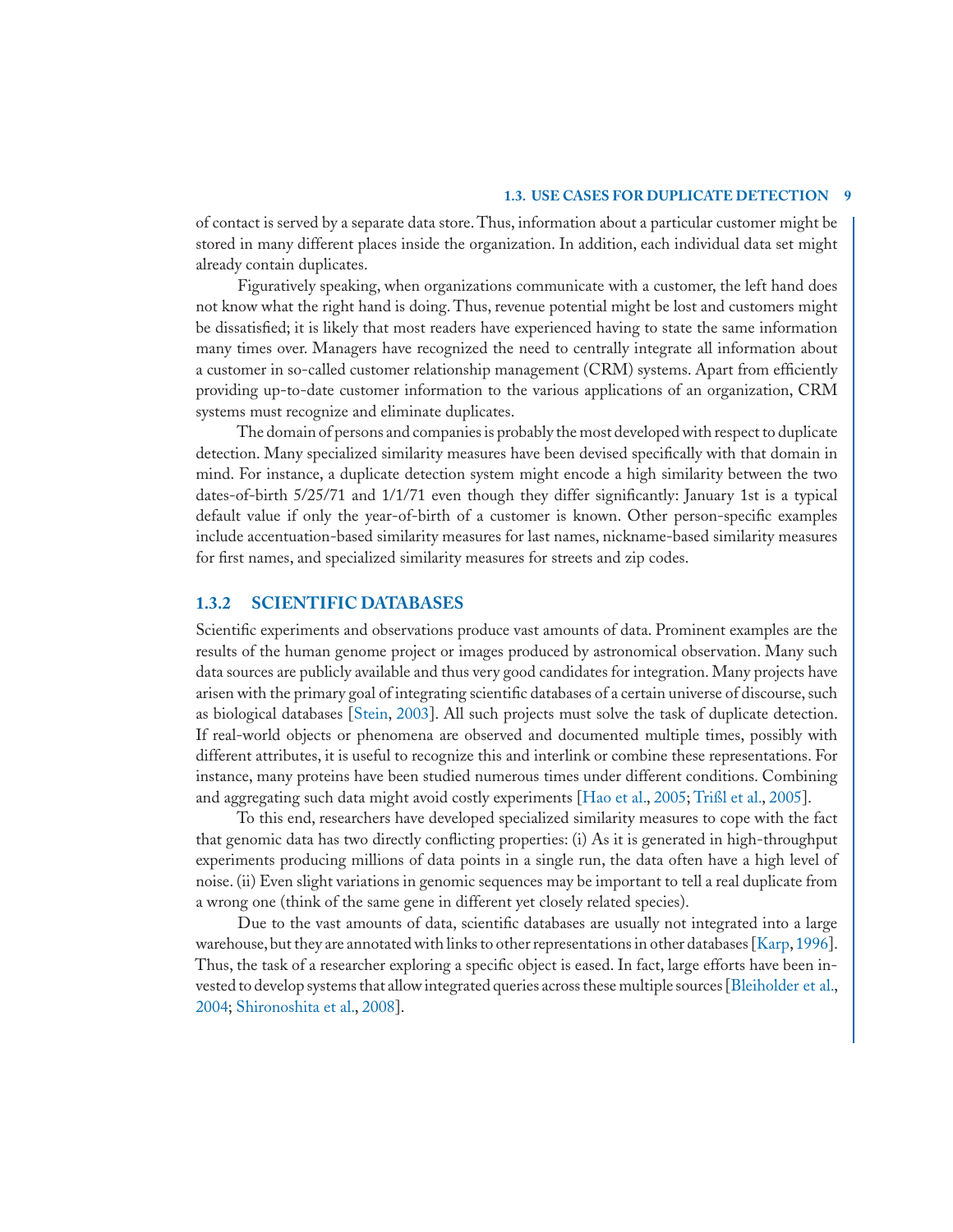#### **10 1. DATA CLEANSING: INTRODUCTION AND MOTIVATION**

### **1.3.3 DATA SPACES AND LINKED OPEN DATA**

Duplicate detection is also relevant in scenarios beyond typical, well-formed data. We illustrate two use cases from domains with more heterogenous data. The first use case is the prime example for data spaces [\[Halevy et al.,](#page-82-0) [2006](#page-82-0)], namely *personal information management* [\[Dittrich et al.](#page-81-0), [2009;](#page-81-0) [Dong and Halevy,](#page-81-0) [2005](#page-81-0)]. Dataspaces comprise complex, diverse, interrelated data sources and are a generalization of traditional databases. The second, related use case introduces *linked open data* as a new form of publishing data on the (semantic) web. For both use cases, we show why duplicate detection is a necessary but difficult task.

Personal information management (PIM) can be considered as the management of an integrated view of all our personal data that, for instance, reside on our desktop, our laptop, our PDA, our MP3 player, etc. In addition to the heterogeneity of devices storing data, PIM also has to deal with the heterogeneity of data themselves, as relevant data encompass emails, files, address books, calendar entries, and so on. Clearly, PIM data do not correspond to the uniformly structured data we consider throughout this lecture<sup>2</sup>. For instance, a person described in an address book and a person being tagged on a picture may be duplicates, but it is highly unlikely that they share any other attributes (assuming we can distinguish attributes) than their name. Clearly, in this type of application, we need to first identify what data describe what type of object, and what data are semantically equivalent before being able to perform any reasonable comparisons. In data integration, this preprocessing step to duplicate detection is known as schema matching. For structured data, various algorithms for schema matching have been proposed [\[Rahm and Bernstein](#page-83-0), [2001](#page-83-0)].

In PIM, due to the high variability of applications and data these applications store about objects, candidates of the same type may not share a sufficient number of attributes to decide if they represent the same real-world object. An extreme example where no common attribute exists is shown in Figure [1.5:](#page-20-0) Figure [1.5\(](#page-20-0)a) shows an email whereas Figure [1.5\(](#page-20-0)b) depicts a calendar entry. The email is addressed to <naumann@hpi.uni-potsdam.de> and concerns the Synthesis Lecture (see subject). The calendar describes a meeting that also contains Synthesis Lecture in its title, and the location refers to Felix' office at HPI. Both the email and the calendar entry refer to the same person, i.e., Felix Naumann, but based on the email address and the first name alone, it is very difficult to come to this conclusion. As a matter of fact, we most definitely cannot detect the duplicate reference to Felix Naumann by simply comparing person candidates based on their descriptions, assuming these have been extracted from the available data.

Beyond personal information, more and more data are publicly available on the Web. However, it is difficult to query or integrate this data. The semantic web community introduces and advocates the concept of *linked open data (LOD)* [\[Bizer et al.](#page-81-0), [2009b\]](#page-81-0). By assigning a URI to each object, referencing these objects with links, using the HTTP protocol, and finally by providing data sets openly (usually as sets of RDF triples), the hope is to create a large web of data from many sources that can be queried and browsed easily and efficiently. Indeed, a rapidly growing number of sources, such

 $2$ Note that this is generally true for data in data integration scenarios. Here, we chose PIM as a representative because related challenges are particularly accentuated.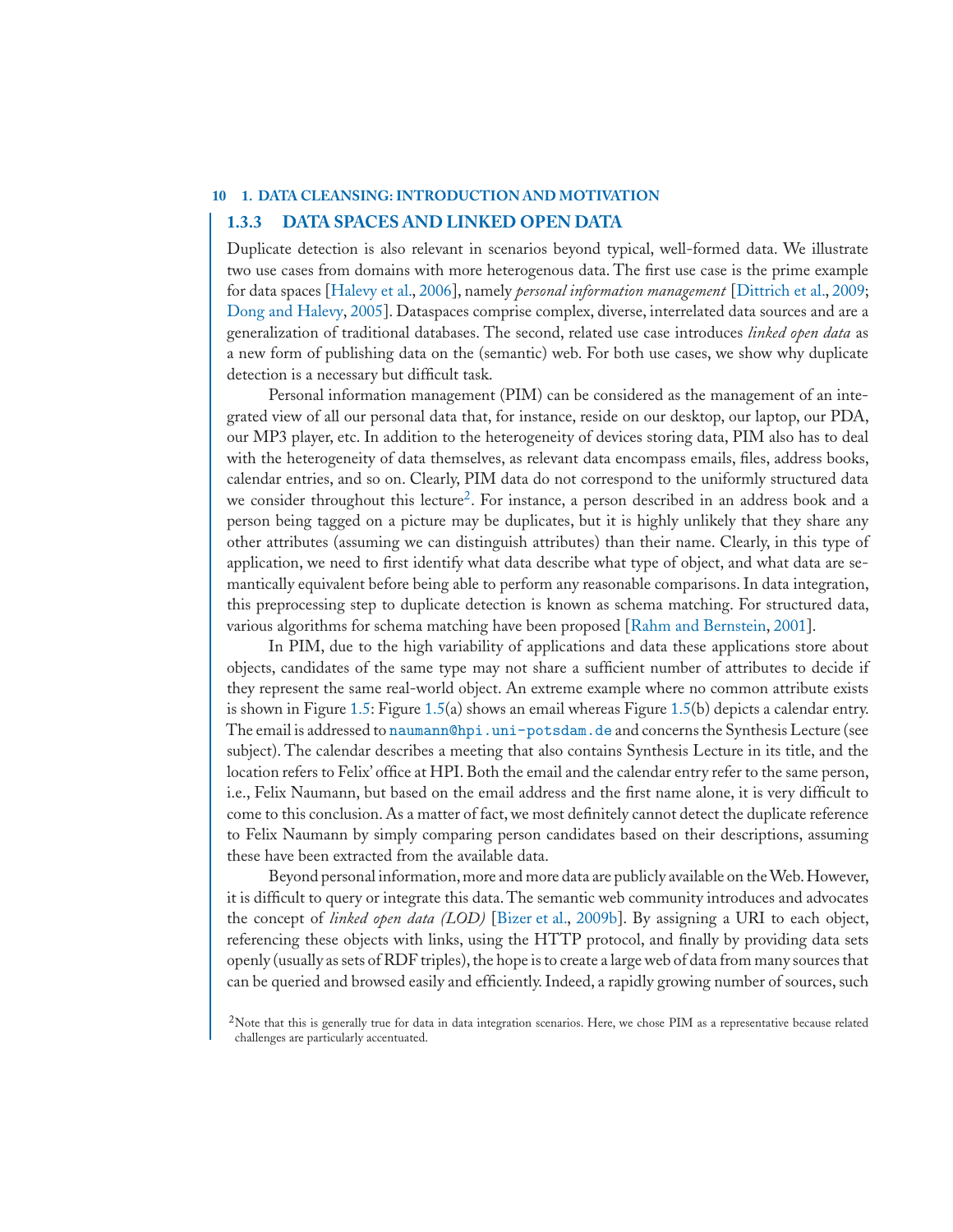#### **1.4. LECTURE OVERVIEW 11**

<span id="page-20-0"></span>

| From:<br>Subject:<br>To: | Melanie Herschel <melanie.herschel@uni-tuebingen.de><br/>Synthesis Lecture<br/>Date: October 21, 2009 5:26:24 PM GMT+02:00<br/>naumann@hpi.uni-potsdam.de</melanie.herschel@uni-tuebingen.de> |        |                                   |
|--------------------------|-----------------------------------------------------------------------------------------------------------------------------------------------------------------------------------------------|--------|-----------------------------------|
| Hi,                      |                                                                                                                                                                                               | 1 P M  | 1:00 PM Synthesis Lecture Wrap-up |
| I think we are done!     |                                                                                                                                                                                               |        | <b>Office Felix, HPI</b>          |
| Regards,<br>Melanie      |                                                                                                                                                                                               | $2$ PM |                                   |
|                          | (a) Email                                                                                                                                                                                     |        | (b) Calendar entry                |

**Figure 1.5:** Personal Information Management (PIM) Data

as DB pedia [\[Bizer et al.,](#page-81-0) [2009a\]](#page-81-0) or Freebase<sup>3</sup>, constitute a wealth of easily accessible information. As of May 2009, the W3C reports over 70 data sets consisting of over 4.7 billion RDF triples, which are interlinked by around  $142$  million RDF links<sup>4</sup>. In many cases, these links represent duplicate entries. For instance, the entry of the Bank of America in Freebase stores a link to the corresponding Wikipedia entry.

Linked open data are from many very different domains of public, commercial, and scientific interest. The data sets are provided by many, often overlapping sources, making duplicate detection more important than ever. Much of the linking is currently performed manually, but automated methods can help. Because much of the data are heterogeneously structured and have large textual parts, similarity measures must be adapted accordingly. In addition, the sheer volume of data makes it all the more important to use efficient algorithms to find duplicate candidates.

### **1.4 LECTURE OVERVIEW**

The remainder of this lecture is organized as follows: Chapter [2](#page-22-0) formally introduces the problem of duplicate detection and describes its complexity. The following two chapters address the two specific problems of duplicate detection: Chapter [3](#page-32-0) describes similarity measures to decide if two candidates are in fact duplicates, and Chapter [4](#page-52-0) describes algorithms that decide which candidates to even consider. Finally, Chapter [5](#page-70-0) shows how to evaluate the success of duplicate detection and Chapter [6](#page-78-0) concludes the lecture. While this lecture is intended to serve as an overview and primer for the field of duplicate detection, we refer interested readers to a recent and more comprehensive literature survey by [Elmagarmid et al.](#page-81-0) [\[2007\]](#page-81-0).

<sup>3</sup><http://freebase.com> <sup>4</sup><http://esw.w3.org/topic/SweoIG/TaskForces/CommunityProjects/LinkingOpenData>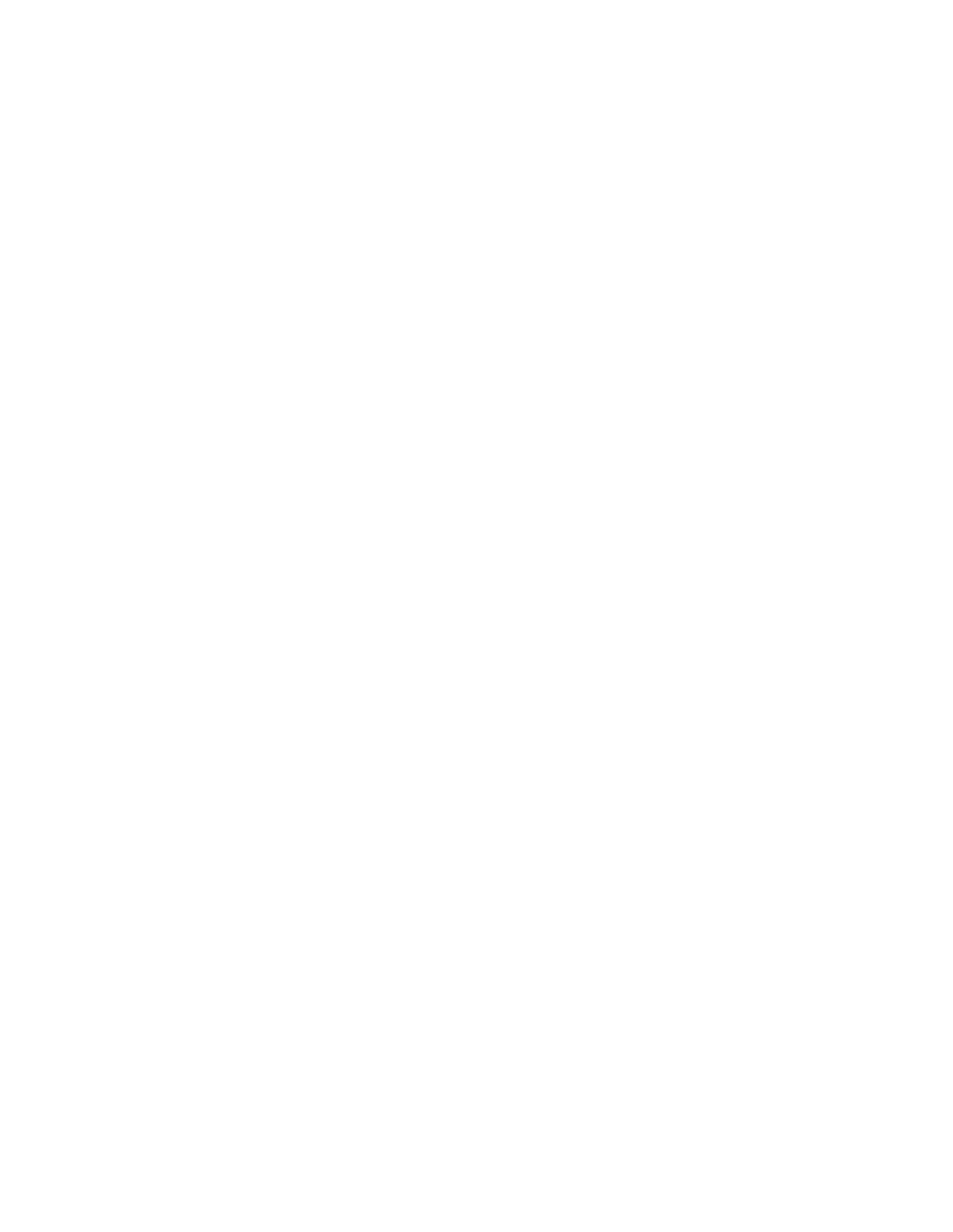# CHAPTER 2

# **Problem Definition**

<span id="page-22-0"></span>As we have seen in Chapter [1,](#page-10-0) duplicate detection is a problem of highly practical relevance, and there is a need for efficient and effective algorithms to tackle the problem. Before delving into the details of such algorithms in the subsequent chapters, we first formally define the problem. More specifically, we start the discussion by providing a definition of the duplicate detection task in Section 2.1. This definition focuses on duplicate detection in data stored in a single relation, a focus we maintain throughout this lecture. We then discuss the complexity of the problem in Section [2.2.](#page-25-0) Finally, in Section [2.3,](#page-27-0) we highlight issues and opportunities that exist when data exhibit more complex relationships than a single relation.

## **2.1 FORMAL DEFINITION**

Before we define duplicate detection, we summarize important concepts of the relational model and introduce their notation.

Given a relation *R*, we denote the schema of the relation as  $S_R = \langle a_1, a_2, ..., a_n \rangle$ . Each  $a_i$ corresponds to an attribute. A record stored in a relation *R* assigns a value to each attribute. We use two alternative notations for a record *r*, depending on which notation is better suited in the context it is used in: The first notation implies the schema and simply lists values, i.e.,  $r = \langle v_1, v_2, \ldots, v_n \rangle$ ; The second notation explicitly lists attribute-value pairs, that is,  $r = \langle (a_1, v_1), (a_2, v_2), \ldots, (a_n, v_n) \rangle$ . We assume that all data we consider for duplicate detection conform to a given schema.

**Example 2.1** Figure 2.1 represents a relational table named Movie. The schema of the Movie relation is *MID, T itle, Y ear, Review*. The Movie relation contains four records, one being  $\langle m1, Big Fish, 2003, 8.1/10 \rangle$ .

To properly define duplicate detection, we first have to decide which object representations are subject to deduplication. For instance, do we search only for duplicates within movies? Or do we

| <b>MID</b>     | Title                 | Year | Review   |
|----------------|-----------------------|------|----------|
| m1             | Big Fish              | 2003 | 8.1 / 10 |
| m2             | Public Enemies        | 2009 | 7.4/10   |
| m <sub>3</sub> | <b>Public Enemies</b> | 09   |          |
| m <sub>4</sub> | Big Fisch             | 2003 | 7.5/10   |

**Figure 2.1:** Sample Movie relation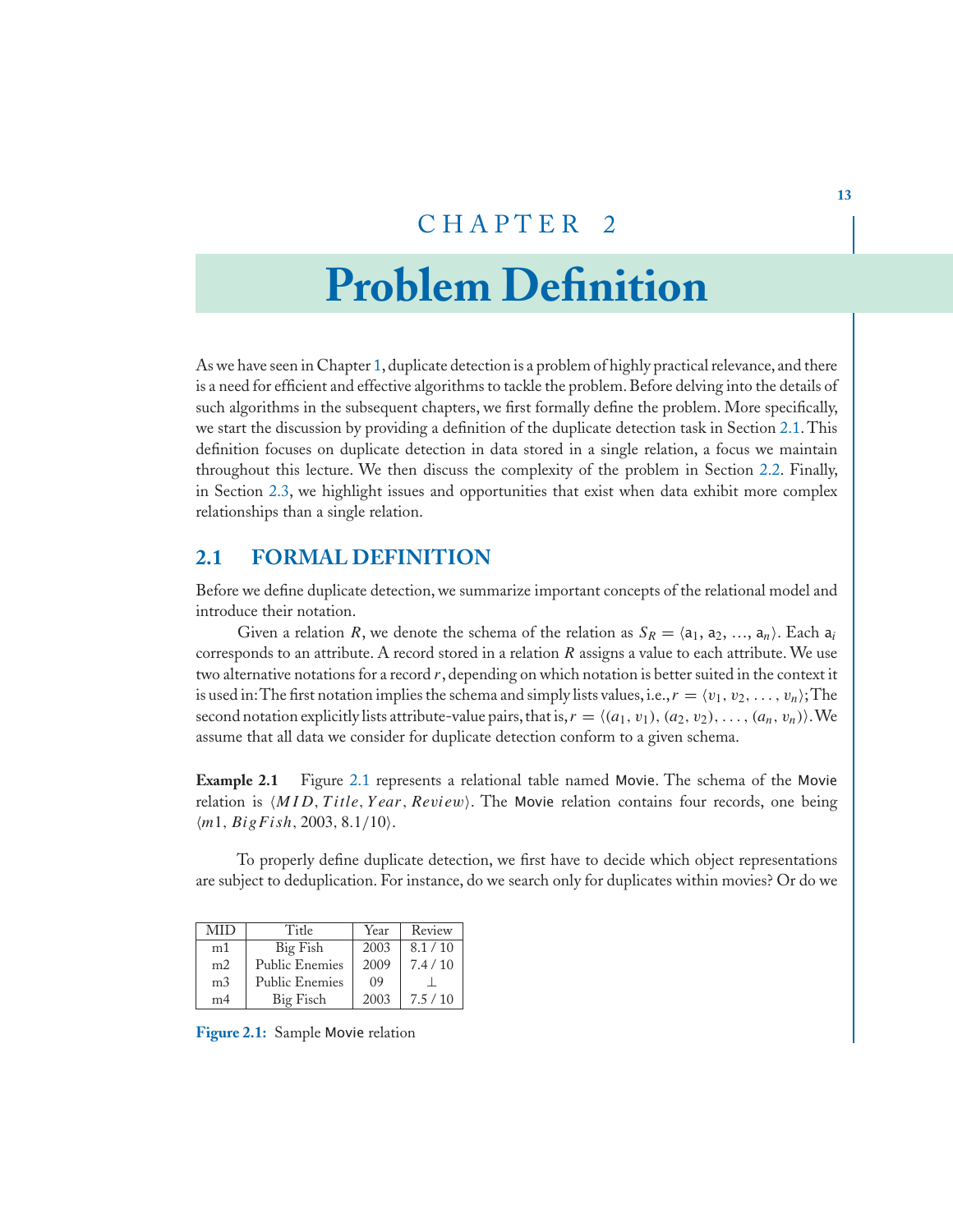#### **14 2. PROBLEM DEFINITION**

search within all movies that were inserted or updated since the last deduplication of the database? Or do we want to identify duplicates only to those movies that do not have a review score? To specify the set of records that is subject to duplicate detection, we can simply formulate a query that retrieves these records. In our relational scenario, a possible SQL query to identify all records that describe movies that appeared since 2009 is simply

SELECT \* FROM Movie WHERE Year  $>= 2009$ 

The result of such a query is a set of records that corresponds to the set of records that need to be deduplicated. We refer to this set of records as the set of *duplicate candidates*, or *candidates* for short. A candidate has a specific type *T* that corresponds to the type of object that it represents, for instance, a movie. We denote the set of all candidates of type *T* as  $C^T = \{c_1.c_2, \ldots, c_n\}$ .

The next aspect we have to consider is that not all information included in an object representation is relevant for duplicate detection. In the relational context, this means that not every attribute of a record is relevant. For instance, whereas movie titles are relevant for duplicate detection as they are very descriptive of movies, the attribute Review is less descriptive of a movie, and hence, it is not suited to distinguish duplicates to a movie from non-duplicates. This observation leads us to the general definition of an object description.

Given a candidate *c*, the object description of *c*, denoted as *OD(c)*, is a set of attribute-value pairs that are descriptive of candidate *c*. That is,  $OD(c) = \langle (a_1, v_1), (a_2, v_2), \ldots, (a_m, v_m) \rangle$ . For a given candidate type *T* , the set of descriptive attributes of any candidate of type *T* is the same, i.e., all corresponding object descriptions contain attribute-value pairs for attributes  $\{a_1, a_2, \ldots, a_m\}$ . As a consequence, object descriptions are usually defined on schema level, and we can retrieve object descriptions by specifying SQL queries that return the desired attributes. As a simple example, we can retrieve the object description of movie *m*1 using the SQL query

```
SELECT Title, Year
FROM Movie
WHERE MID = 'm1'
```
Note that in practice, retrieving candidates and their corresponding description are usually combined into a single query. In our example, the SQL query is the same as the query for object descriptions shown above, except that the WHERE-clause is removed.

Having defined the input to duplicate detection algorithms, let us now move to the definition of the output. The ultimate goal of duplicate detection is to partition the set of candidates based on information provided by their object descriptions. Each partition returned by a duplicate detection algorithm contains candidates that all represent the same real-world object. Hence, we say that a partition represents a real-world object as well. The second property of the resulting partitions is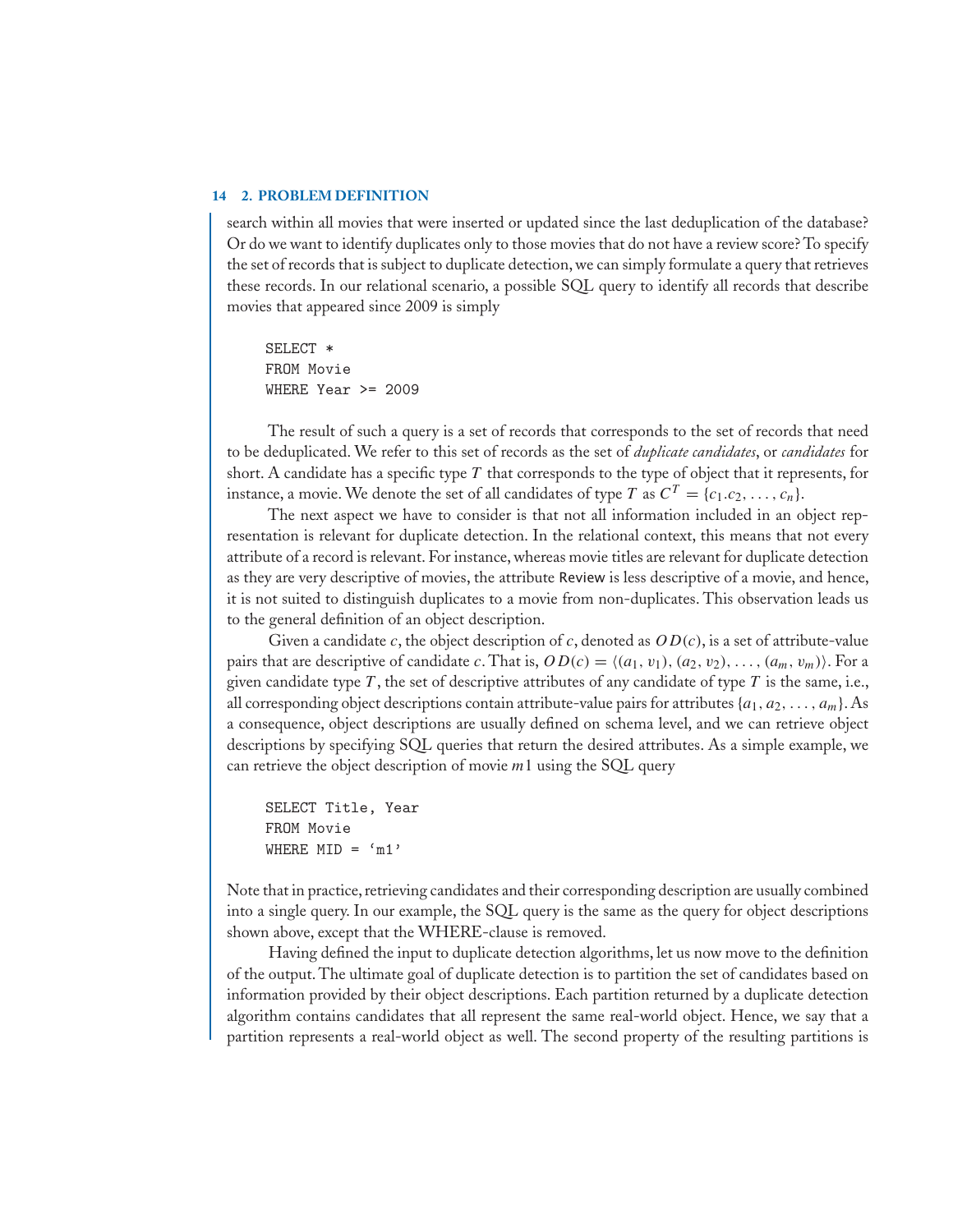#### **2.1. FORMAL DEFINITION 15**

that no two distinct partitions represent the same real-world object. We denote the final result of duplicate detection of candidates in  $C<sup>T</sup>$  as the partitioning  $P<sup>T</sup>$ .

**Example 2.2** Let us assume that our set of candidates includes all movies described in the Movie relation shown in Figure [2.1.](#page-22-0) That is,  $C^{Movie} = \{m1, m2, m3, m4\}$ . Assuming that the object description of a movie consists of Title and Year only, we, for instance, have  $OD(m1)$  = {*(T itle, BigF ish), (Y ear,* 2003*)*}. The ideal result of duplicate detection is to identify that both the movie *Big Fish* and the Movie *Public Enemies* are each represented twice in the Movie relation. That is, ideally, a duplicate detection algorithm outputs  $P^{Movie} = \{\{m1, m4\}, \{m2, m3\}\}.$ 

In contrast to our example, where duplicate detection results in a perfect classification, performing duplicate detection in practice does not reach the gold standard. Indeed, the similarity measure may miss some duplicates because their similarity is not high enough. These missed duplicates are referred to as false negatives. On the other hand, candidates may also be classified as duplicates although they are not because, despite a careful choice of descriptions, they still are very similar. We call this type of classification error false positives. As we discuss in Section [5.1,](#page-70-0) duplicate detection algorithms are designed to reduce the occurrence of at least one of these error types. Depending on the application, minimizing false positives may be more, less, or equally important to minimizing false negatives, so the choice of a proper duplicate detection algorithm and configuration depends on this characteristic.

The above definition of duplicate detection does not specify any details on algorithm specifics. As we see in subsequent chapters, numerous algorithms exist for duplicate detection. These have varying characteristics, and hence their runtime may significantly differ. A specific type of algorithm widely used throughout the literature and industry are iterative duplicate detection algorithms.

Iterative duplicate detection algorithms are characterized by the fact that they first detect pairs of duplicates, and they then exploit the transitivity of the is-duplicate-of relationship to obtain the desired duplicate partitions. Remember that two candidates are duplicates if they represent the same real-world object. Clearly, if *A* is duplicate of *B*, and *B* is duplicate of *C*, it is true that *A* is a duplicate of *C*, too.

Duplicate pairs are identified using a similarity measure  $sim(c, c')$  that takes two candidates as parameters and returns a similarity score.The higher the result returned by the similarity measure, the more similar candidates are. If the similarity is above a given threshold, indicating that candidates have exceeded a certain similarity threshold *θ*, the two candidates are classified as duplicates and therefore form a duplicate pair. Again, thinking in terms of SQL queries, we may view iterative duplicate detection as a special type of join that, instead of using equality as join predicate, uses a similarity measure:

```
SELECT C1.* ,C2.*
FROM Movie AS C1, Movie AS C2
WHERE sim(C1, C2) > \theta
```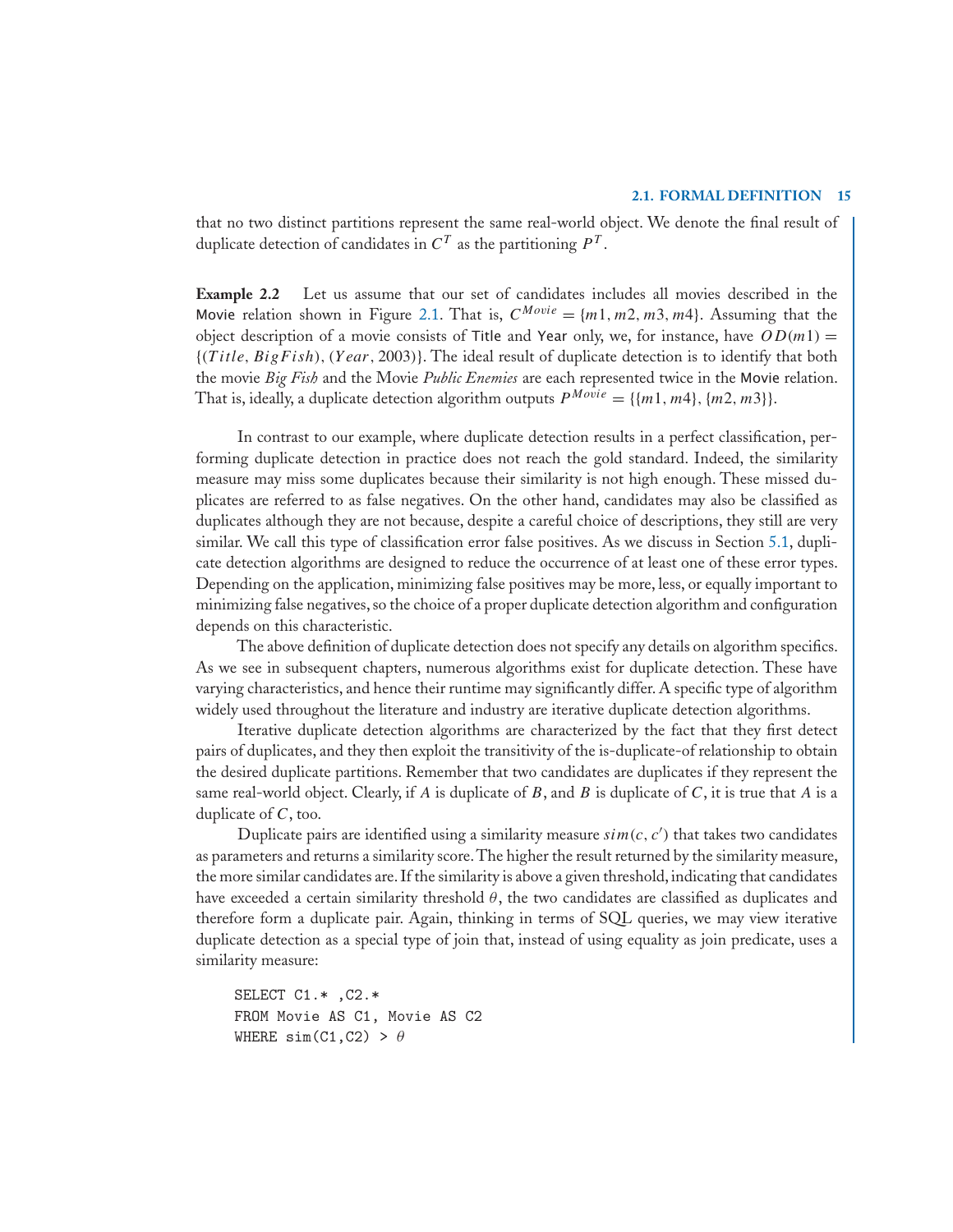#### <span id="page-25-0"></span>**16 2. PROBLEM DEFINITION**

To obtain partitions, let us model the set of candidates and duplicate pairs as a graph: a node represents a candidate and an edge exists between two candidates if they have been classified as duplicates because their similarity is above the threshold *θ*. Then, considering that the relationship "is-duplicate-of " is transitive, determining the partitions amounts to identifying all connected components in the graph. However, this may lead to partitions where two candidates are not similar at all where, in fact, there are no duplicates of each other. This is due to the fact that the similarity measure usually does not satisfy the triangle inequality; that is,  $sim(A, B) + sim(B, C)$  is not necessarily greater or equal to  $sim(A, C)$ . As a simple example, let us assume that  $sim(hook, book) > \theta$ and  $sim(book, bosk) > \theta$ . This is reasonable because each string does not differ by more than one character from the other string. However, it is easy to see that *hook* and *bosk* differ by two characters, yielding a lower similarity. In Section [4.3,](#page-61-0) we describe strategies to split up connected components that connect too dissimilar candidates due to long chains of pairwise duplicates in the graph.

# **2.2 COMPLEXITY ANALYSIS**

In this section, we give an intuition of the general complexity of the problem.The complexity analysis of specific algorithms is part of their description in Chapter [4.](#page-52-0) For this general intuition, we focus on the runtime complexity of iterative duplicate detection algorithms.

In the setting of iterative duplicate detection, we perform one similarity comparison for every possible pair of candidates. Assuming that the similarity measure is symmetric, i.e.,  $sim(c, c') =$  $sim(c', c)$ , this means we have to perform  $\frac{n \times (n-1)}{2}$  pairwise comparisons. To illustrate this, consider Figure [2.2](#page-26-0) that shows the space of duplicate candidates for a database of 20 records. Each field *c<sub>i,j</sub>* in the matrix represents a comparison of the two corresponding candidates *ri* and *rj* . The diagonal fields  $c_{i,i}$  need not be compared, nor do the fields in the lower part  $c_{i,j}$ ,  $i > j$ . Thus, there remain  $\frac{20(20-1)}{2}$  = 190 comparisons (as opposed to 400 comparisons for the complete matrix).

Each invocation of the similarity measure adds to the complexity. The exact complexity of similarity computation depends on the actual similarity measure that is used. However, due to the fact that it bases its computation on object descriptions and relationship descriptions, both of which generally have a far smaller cardinality than  $C^T$ , we can view similarity computation as a constant factor compared to the number of necessary pairwise comparisons. This yields a complexity of  $O(n^2)$ for detecting duplicate pairs. The final step is to obtain partitions that represent duplicates. This amounts to determining the connected components of a graph whose nodes are all candidates and where an edge exists between *c* and *c* if and only if *c* and *c* have been classified as duplicates. The connected components of a graph can be determined by a simple breadth-first-search or depth-firstsearch in linear time. More specifically, the complexity of this phase is  $O(n + d)$ , where *d* is the number of detected duplicate pairs. It is guaranteed that  $d \leq n^2$  so forming the duplicate partitions can be performed, in the worst case in  $O(n^2)$  and in practice, in far less time. As a consequence, the total runtime complexity of iterative duplicate detection is  $O(n^2)$  for a given candidate set  $C<sup>T</sup>$  that contains candidates of type *T* .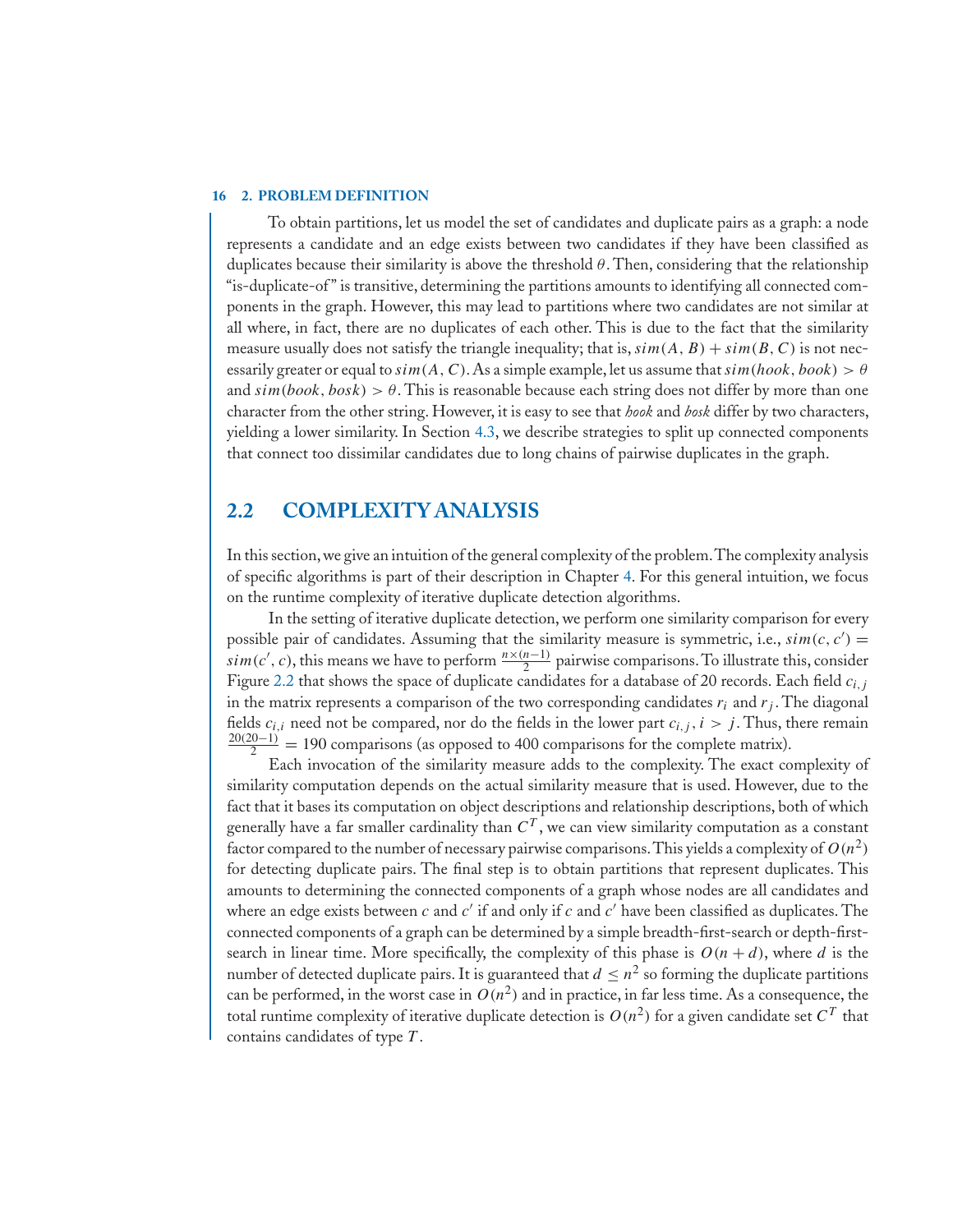#### **2.2. COMPLEXITY ANALYSIS 17**

<span id="page-26-0"></span>

**Figure 2.2:** Matrix of duplicate candidates

Clearly, the quadratic time complexity described above is impractical for efficient duplicate detection on large databases. For instance, consider a small movie database with one million movie candidates. This would require approximately  $5 \times 10^{11}$  pairwise comparisons. Assuming a comparison can be done in 0.1 ms, the time for duplicate detection would roughly take one and a half years! Therefore, approaches to improve runtime have been devised. They all have in common that they aim at reducing the number of pairwise comparisons. We discuss these algorithms in more detail in Chapter [4.](#page-52-0) In practice, the number of comparisons performed can be reduced by up to 99%, compared to the number of comparisons necessary when using the naive, quadratic algorithm that compares all candidates with each other.

So far, we have discussed the theoretical runtime complexity that is dominated by the number of pairwise candidate comparisons. Another dimension to consider is the cost of disk accesses necessary to read the data from disk and to write the result back to disc. Each algorithm for duplicate detection devises its own strategy to minimize I/O cost. As we have seen, duplicate detection can be viewed as a special type of join. In the database literature, approaches to minimize I/O cost of joins is abundant, and we observe that duplicate detection algorithms use similar ideas to sort-merge-join or hash join.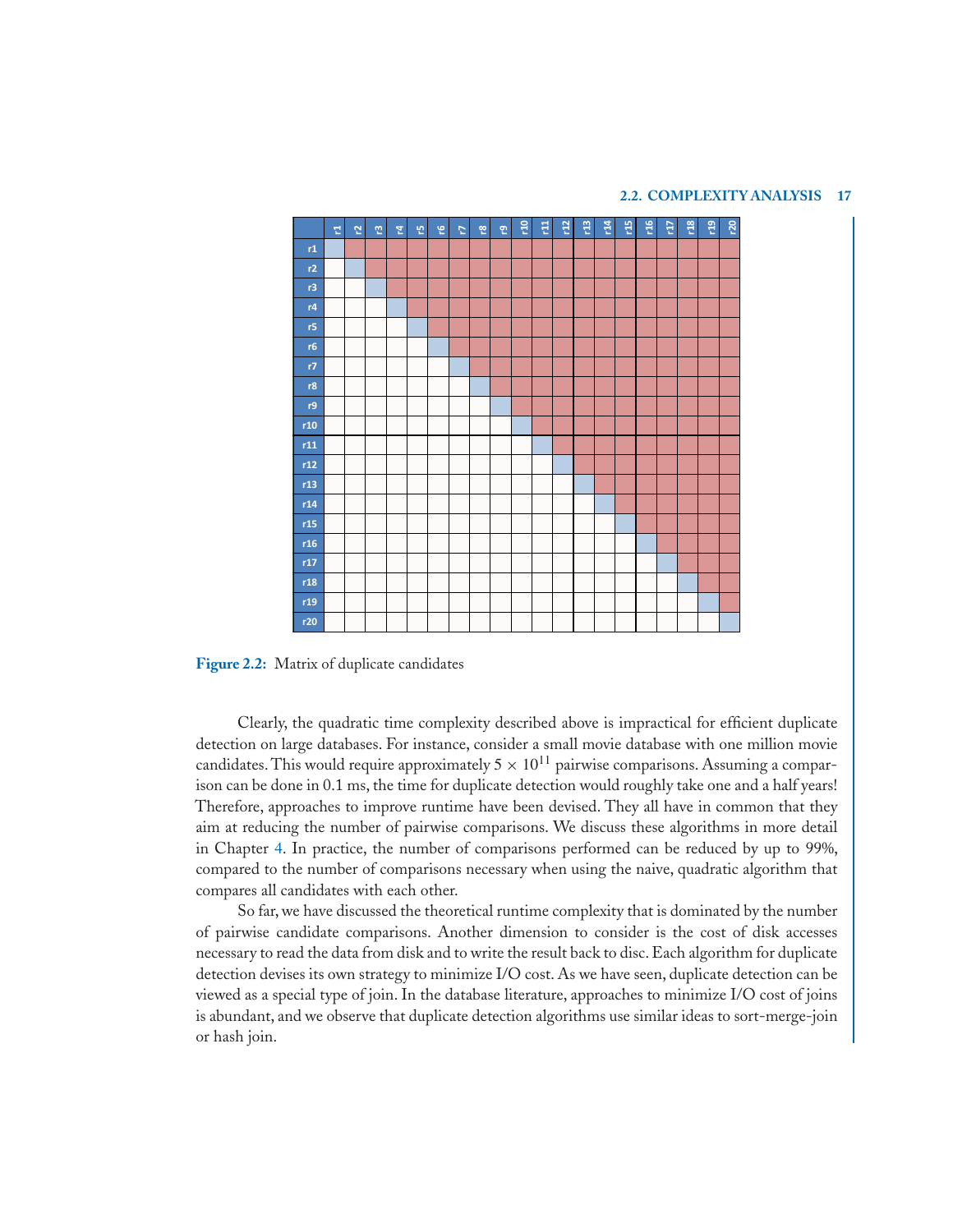#### <span id="page-27-0"></span>**18 2. PROBLEM DEFINITION**

# **2.3 DATA IN COMPLEX RELATIONSHIPS**

Up to this point, we assumed that all data necessary for duplicate detection, i.e., candidates and their object descriptions, reside in a relation. However, data with more complex relationships exist: we may have multiple types of candidates that relate to each other.

**Example 2.3** As an example for data in complex relationships, consider Figure 2.3, which extends Figure [2.1](#page-22-0) with two additional relations, namely Actor and StarsIn. We see that two types of objects are described, i.e., actors and movies, and each tuple in the respective relation describes a single actor or movie. The StarsIn table does not describe objects by themselves, but rather relates objects to each other (more precisely, their representations). Note that if we had the entity relationship (ER) model for our example available, the object types available would correspond to the entities in the ER model.



**Figure 2.3:** Sample relations in a movie domain

In this setting, the general idea for duplicate detection is to exploit relationships between candidates in order to potentially increase the effectiveness of duplicate detection. That is, when comparing movie candidates, for instance, we can consider the actors starring in a movie in addition to a movie's object description (Title and Year). The PIM use case described in Section [1.3](#page-17-0) is one scenario where duplicate detection benefits from relationships.

In Section 2.3.1, we extend the data model described in Section [2.1](#page-22-0) to include multiple candidate types and their relationships. In Section [2.3.2,](#page-29-0) we then discuss challenges concerning similarity measurement that arise in this context, focusing on hierarchical and semi-structured XML data.

#### **2.3.1 DATA MODEL**

In this section, we extend the data model for the input and the output of duplicate detection to the case where we have more than one candidate type and where candidates relate to each other.

As we have seen, the input to duplicate detection when considering a single candidate type consists of a set of candidates and candidates are associated with object descriptions.This remains true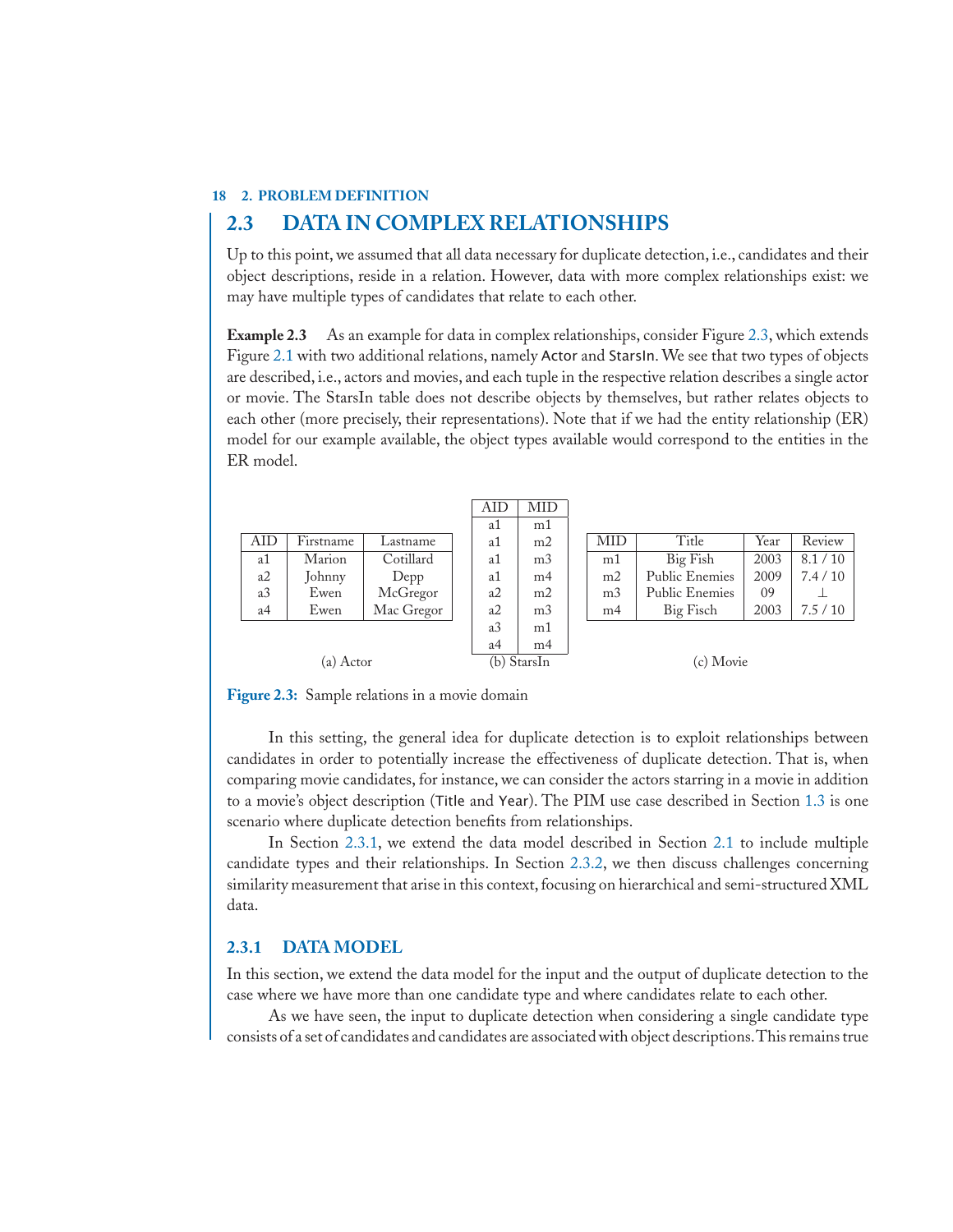#### **2.3. DATA IN COMPLEX RELATIONSHIPS**

for duplicate detection in data with complex relationships, however, we need to reflect the presence of multiple candidate types. Therefore, we define the candidate set  $C = \{C^{T_1}, C^{T_2}, \ldots, C^{T_k}\}\)$  to contain sets of candidates, each of a different type. The definition of an object description is not affected; however, we point out that an object description needs to be defined for every candidate type.

Additionally, we need to model the relationships between candidates, so we can use them later during duplicate classification. In our example, the set of actors that play in a movie is very descriptive of a movie. Indeed, except for movie sequels, the casts of different movies usually differ significantly.To describe that other related candidates are relevant to detect duplicates to a candidate, we introduce the notion of relationship description. Intuitively, a relationship description of a given candidate contains all candidates that are descriptive of that particular candidate. More formally, given a candidate *c* of type *T*, its relationship description  $RD(c) = \{c_1, c_2, \ldots, c_m\}$ . Note that  $c_i \in RD(c)$  does not necessarily have the same candidate type as  $c_j \in RD(c)$ ,  $i \neq j$ , for instance, a movie may include both actors and awards in its relationship description.

**Example 2.4** Considering movies and actors as candidates, we have  $C^{Movie} = \{m1, m2, m3, m4\}$ and  $C^{Actor} = \{a1, a2, a3, a4\}$ , which we summarize in the candidate set  $C = \{C^{Movie}, C^{Actor}\}.$ The relationship description of a movie consists of the actors that star in that particular movie, for instance,  $RD(m1) = \{a1, a3\}.$ 

Similar to object descriptions, relationship descriptions are usually defined on schema level using appropriate queries. These queries are usually based on domain-knowledge or they can be extracted from schema information, e.g., foreign keys. As an example, in order to retrieve the relationship description of *m*1, we may use the following query:

SELECT A.\* FROM Actor A, StarsIn S, Movie M WHERE M.MID =  $'m1'$  AND M.MID = S.MID AND S.MID = A.AID

Of course, to improve efficiency, the relationship descriptions of all candidates are retrieved using a single query, again by omitting the predicate M.MID =  $\pi$ 1' that restricts the result to the relationship description of *m*1.

Concerning the output of duplicate detection in data with complex relationships, we trivially extend the output for a single candidate type to multiple candidates types, similar to our extension of the input candidate sets. More specifically, for every input candidate set *CTi* , we have an output partitioning  $P^{T_i}$ , which we summarize in the final output  $P = \{P^{T_1}, P^{T_2}, \ldots, P^{T_k}\}.$ 

The way algorithms consider relationships to obtain the final partitioning may significantly differ from one algorithm to the other. For instance, different algorithms exist that specialize on duplicate detection of candidate types that relate to each other through different kinds of relationships (e.g.,1:N versus M:N),and their configuration allows to specify how relationships affect the duplicate detection process (see Section [4.2](#page-57-0) for details).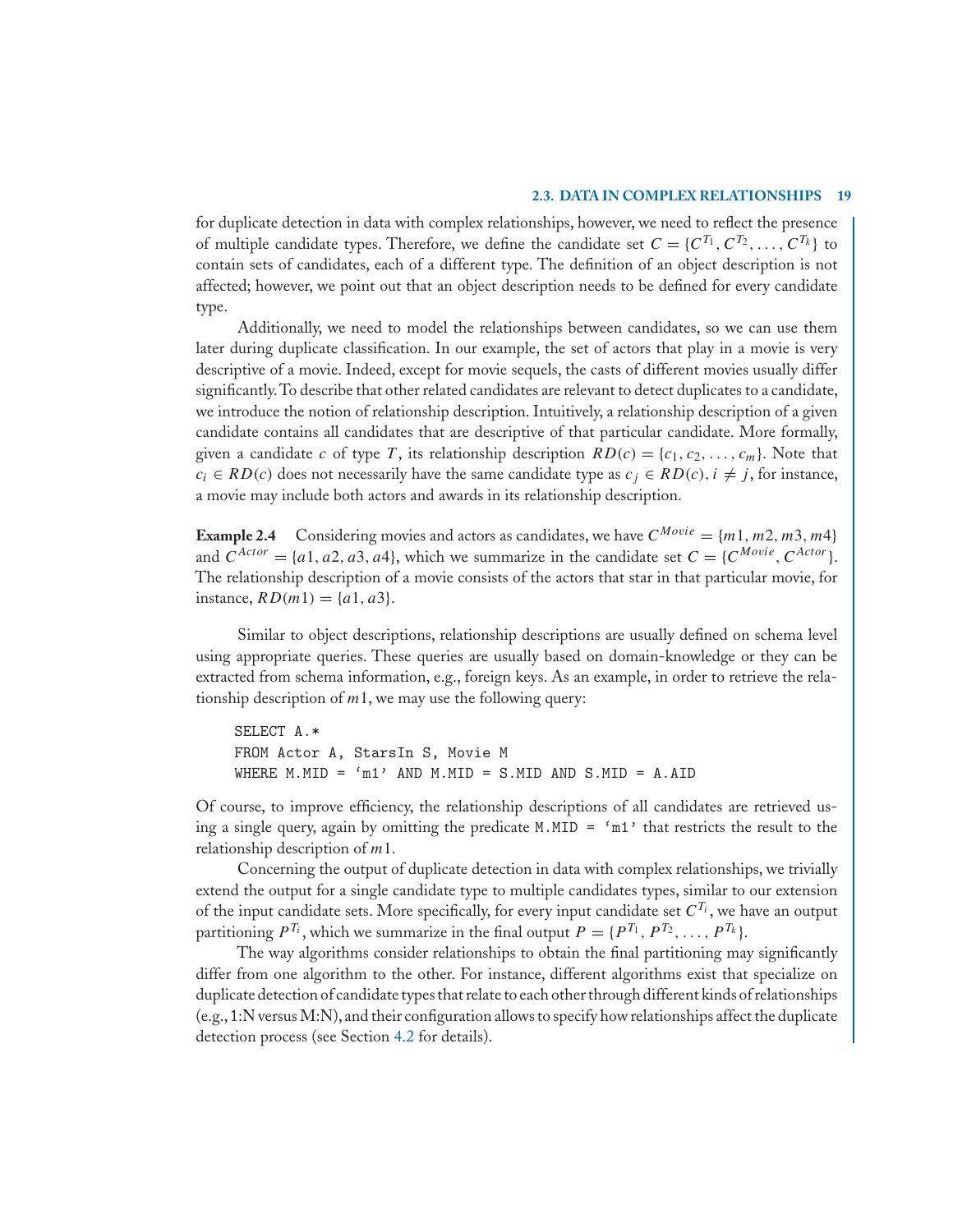#### <span id="page-29-0"></span>**20 2. PROBLEM DEFINITION**



**Figure 2.4:** Two XML instances complying to the same XML Schema

#### **2.3.2 CHALLENGES OF DATA WITH COMPLEX RELATIONSHIPS**

In this section, we describe challenges that arise when detecting duplicates in data with complex relationships. The general duplicate detection process that compares pairs of candidates still applies in this context, and the main challenges concern similarity measurement.

To represent data in complex relationships, we resort to an XML representation. XML allows semi-structured data and, using key and keyref constraints (similar to key and foreign key constraints in relational data), we can represent the general case where relationships between candidates form a graph. The fact that we use XML as data representation does not limit the generality of the discussion of challenges similarity measures have to face; we simply use XML to better convey the general ideas.

A basic assumption that still applies to duplicate detection algorithms for data with complex relationships is that the data comply to a predefined schema. However, even if data comply to the same schema, instances may not be equally structured. As an example, consider the XML Schema definition represented in Figure 2.4. The two XML elements shown in Figure 2.4 (b) and (c) both comply to the schema depicted in Figure 2.4(a). However, their structure differs in the following aspects that represent additional challenges for duplicate detection.

**Element optionality.** An element can be defined as optional in XML Schema, so an instance may or may not contain that element. This is, for instance, the case with the subtitle element that occurs either zero or one time as it needs only exist when the described book has a subtitle. In the relational case, the structure of data is given, and the only means of specifying that a value is not further specified is the use of a NULL value. This choice exists in XML in addition to element optionality.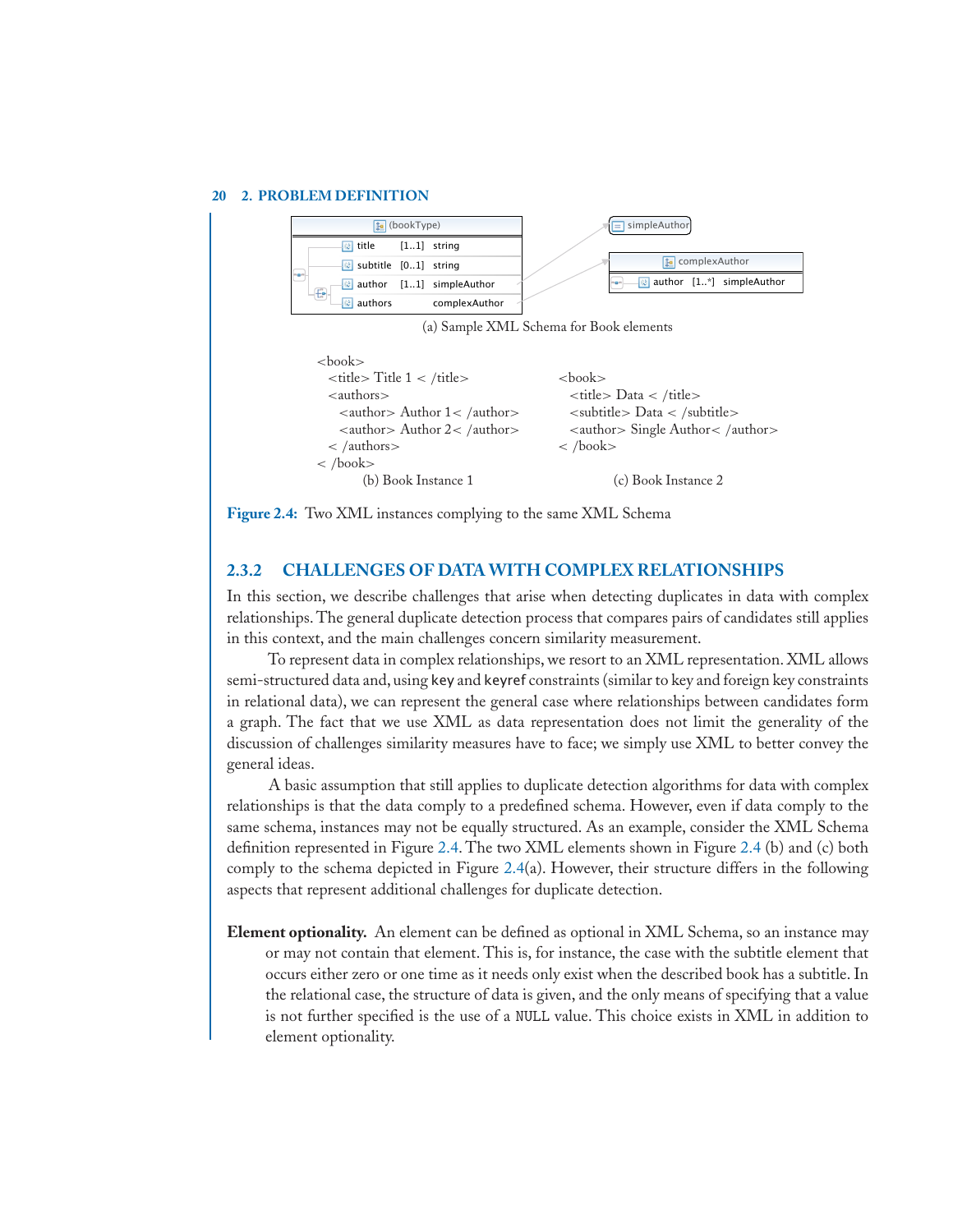#### **2.3. DATA IN COMPLEX RELATIONSHIPS 21**

- **Element context.** An element may appear in various contexts within an XML hierarchy, or, in general, in a graph of relationships. The context of an XML element is given by its nesting in the XML hierarchy, for instance, identified by a path expression from the root element. The schema essentially specifies where an XML element can occur. As an example, the author element may be a child of book, in case the book has only one author. Otherwise, an author appears in a sequence of authors and has the path book/authors/author.
- **Element cardinality.** In a relational schema, one attribute exists exactly once and has exactly one value. In XML, an element can exist from zero to infinitely many times. In our example, within a sequence of authors (complexAuthor type), the author element can exist from one to *n* times (denoted by \*).

The three properties of XML data described above cause additional challenges for duplicate detection, compared to the purely relational case.

First, element optionality adds another dimension of unknown information to be treated by the duplicate detection algorithm, or, more specifically, by the similarity measure. The semantics of an element having a NULL value are not necessarily the same as the semantics of an element not existing at all. For instance, if book has a subtitle element, but the value is NULL, this may signify that we actually know that the book has a subtitle, but we do not know the exact value. In contrast, the fact that a subtitle element is missing (as in Figure [2.4\(](#page-29-0)b)) may indicate that the book simply has no subtitle. In general, similarity measures need to devise a strategy to deal with the possibly different semantics of missing elements and NULL values. Clearly, in the relational case where the schema is given and rigid, there are no alternative ways of representing missing information.

Second, due to the fact that the same XML element type can appear in different contexts (for instance, author), we can no longer assume, even if the data comply to the same schema, that the structure of candidates aligns perfectly. To illustrate the problem, assume we consider both books and authors as candidates. In determining relationship descriptions, we have to search for all the different contexts authors may appear in. Otherwise, we may miss some related candidates. That is, the definition of candidates and their descriptions is more complex than in the relational case. Another issue to consider is again the semantics behind each context. When author is a direct child of book, the semantics may be that we know that there is exactly one author of that book. On the contrary, if we observe one author nested under the authors element, the author list may be longer, but the remaining authors are not known. For instance, assume we compute the similarity of two books whose descriptions are equal except for the single author allowed by the schema. We may decide that the similarity score in this case is lower than, for instance, the similarity of two books being equal except for one author in the sequence of authors both candidates have. Such a fine distinction is not necessary for data complying to a relational schema. As a consequence, when processing XML data, we need to be aware of this distinction and decide how to handle the subtle differences it may cause, notably during similarity computation.

The third property, the element cardinality adds complexity to similarity measurement when we consider duplicate detection in relational data with relationships between candidate types. In-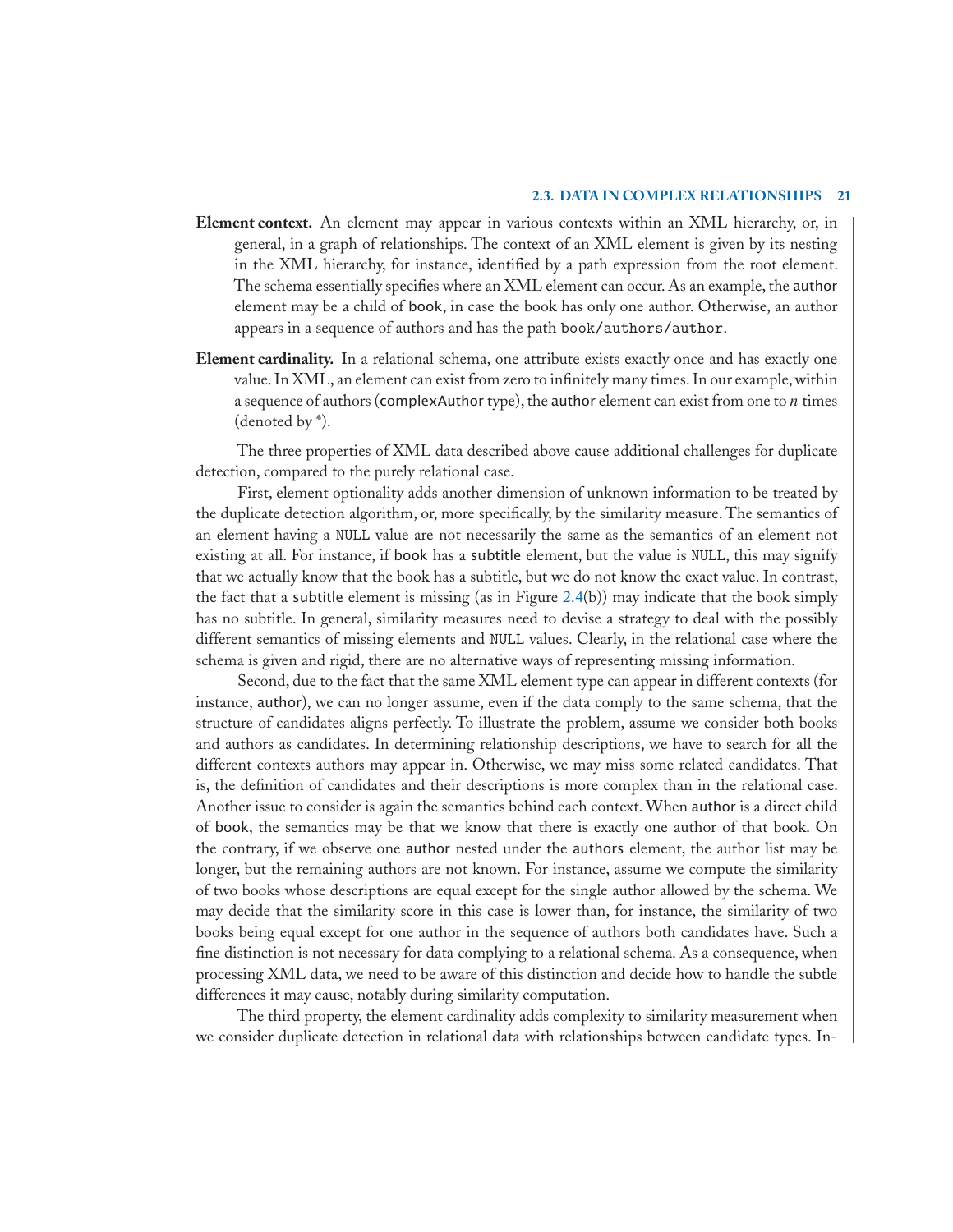#### **22 2. PROBLEM DEFINITION**

deed, it is true that zero or more candidates of the same type may occur in the relationship description of a given candidate. When computing the similarity of two candidates based on their relationship description, different possibilities to align the candidates in the relationship descriptions exist. As an example, assume that a book has a further annotation element that includes tags that people added to a book. These annotations are part of a relationship description. Now, assume  $RD(Book1) = \{goat, oat\}$  and  $RD(book2) = \{boat, moat\}$ <sup>1</sup>. Based on similarity between candidates within relationship descriptions, it is unclear whether *goat* matches *boat* or *moat* and whether *oat* matches *boat* or *moat*. Note that when considering object descriptions in relational data, candidates of the same type all have the same schema. In this case, each attribute occurs exactly once, so a 1:1 matching between the attribute-value pairs of two candidates is sufficient to compare their object descriptions. In XML, elements being part of the object description may occur zero or more times, so the more complex comparison that requires to identify a best match applies to object descriptions as well.

In this section, we discussed challenges in computing similarities between candidates in scenarios where data includes complex relationships. In Section [3.4,](#page-46-0) we discuss similarity measures that have explicitly been defined for XML that (partially) address the above issues and in Section [4.2.2,](#page-58-0) we describe algorithms that consider relationships.

 $1$ We slightly abuse notation here and use the unique object description value of an annotation to represent an annotation candidate within a relationship description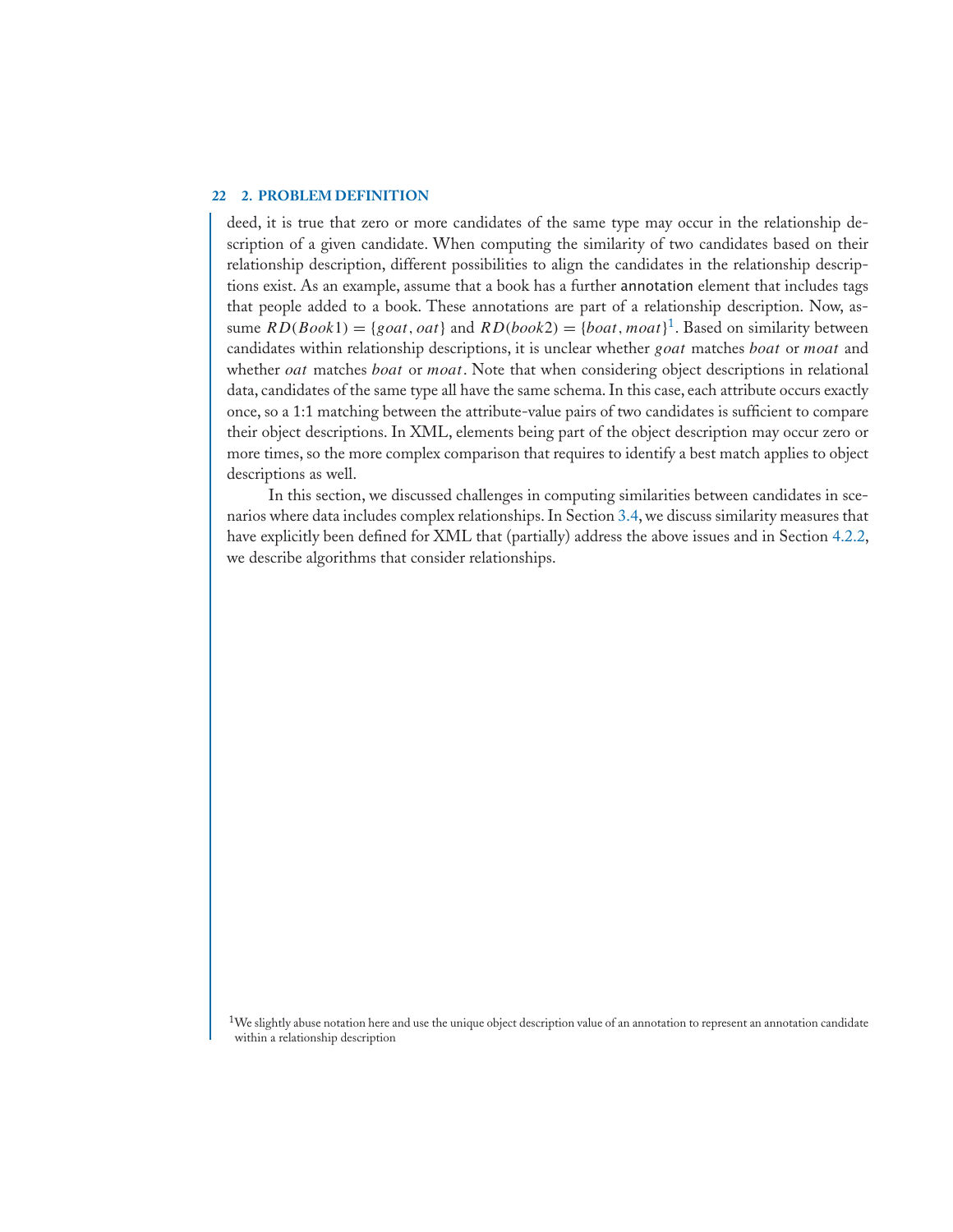# CHAPTER 3

# **Similarity Functions**

<span id="page-32-0"></span>In Chapter [2,](#page-22-0) we provided a formal definition of general duplicate detection and formalized a special case of duplicate detection, namely iterative duplicate detection.We have seen that iterative duplicate detection uses a similarity measure to classify a candidate pair as duplicate or non-duplicate. More specifically, given a similarity threshold  $\theta$ , we classify two candidates *c* and *c'* using a similarity measure *sim* by

> *classify*(*c*, *c'*) =  $\begin{cases} c \text{ and } c' \text{ are duplicates} \\ \text{and } c' \text{ are an } \text{there exists} \end{cases}$  if  $\text{sim}(c, c') > \theta$  $c$  and  $c'$  are non-duplicates otherwise

In practice, more than two classes may be used, for instance, a third class for "possible duplicates" is often used.

In this chapter, we discuss various similarity measures that have been used for duplicate detection throughout the literature. In fact, we discuss both similarity measures and distance measures. When using a similarity measure  $sim(\cdot)$ , the intuition is that the higher the similarity of two candidates, the more likely it is that they are duplicates. A distance measure, which we denote as  $dist(\cdot)$ measures exactly the opposite of similarity: The larger the distance between two candidates, the less likely it is that they are duplicates. Clearly, when using a distance measure, thresholded classification of duplicates needs to be adapted. Formally,

> $\text{cases of } c \text{ and } c' \text{ are duplicates}$  if  $\text{dist}(c, c') \leq \theta$  $c$  and  $c'$  are non-duplicates otherwise

In the case of normalized similarity measures that return a similarity between zero and one, a corresponding distance score can be computed as  $dist(c, c') = 1 - sim(c, c')$ .

In our discussion, we distinguish different classes of measures. In Section 3.1, we discuss token-based measures that take as input a pair of sets of tokens. Edit-based measures, covered in Section [3.2,](#page-39-0) on the other hand, take as input a pair of strings. Token-based and edit-based measures can be combined into hybrid measures, which we discuss in Section [3.3.](#page-43-0) All these measures only consider object descriptions, and in Section [3.4,](#page-46-0) we describe several similarity measures that exploit information from relationship descriptions as well. The discussion on similarity measures ends in Section [3.5](#page-48-0)with a brief description of further similarity measures.We then discuss another technique, orthogonal to similarity measures, to classify pairs of candidates as duplicates or non-duplicates.The essence of the technique is to define domain-specific rules (see Section [3.6\)](#page-49-0).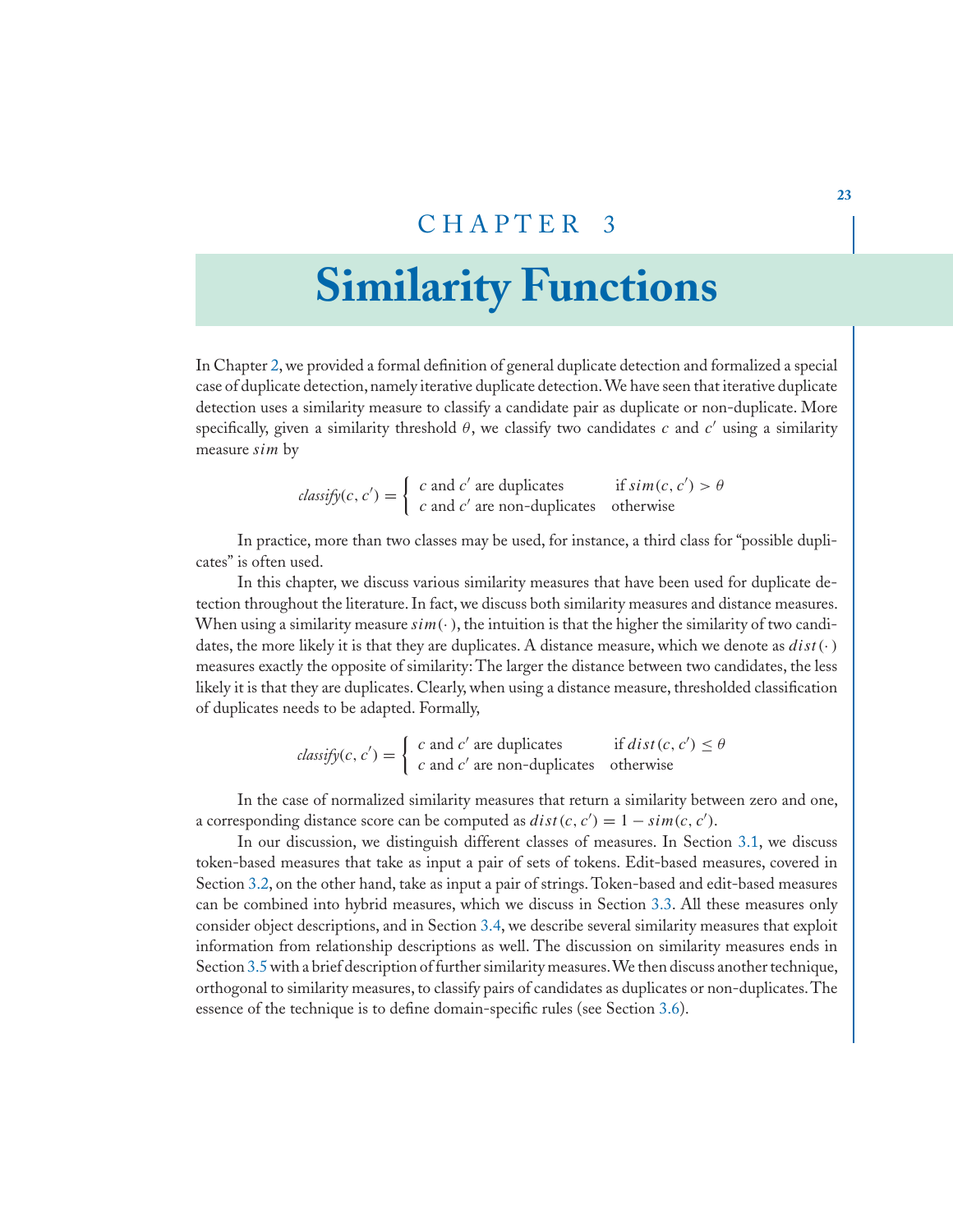#### <span id="page-33-0"></span>**24 3. SIMILARITY FUNCTIONS**

## **3.1 TOKEN-BASED SIMILARITY**

Token-based similarity measures compare two strings by first dividing them into a set of tokens using a tokenization function, which we denote as *tokenize(*·*)*. Intuitively, tokens correspond to substrings of the original string. As a simple example, assume the tokenization function splits a string into tokens based on whitespace characters. Then, the string *Sean Connery* results in the set of tokens {*Sean, Connery*}. As we will show throughout our discussion, the main advantage of token-based similarity measures is that the similarity is less sensitive to word swaps compared to similarity measures that consider a string as a whole (notably edit-based measures). That is, the comparison of *Sean Connery* and *Connery Sean* will yield a maximum similarity score because both strings contain the exact same tokens. On the other hand, typographical errors within tokens are penalized, for instance, the similarity of *Sean Connery* and *Shawn Conery* will be zero.

We discuss three token-based measures in this section: The basic Jaccard coefficient can be used to compute the similarity as discussed in Section 3.1.1. We then present a more sophisticated similarity measure that introduces weights of tokens in Section [3.1.2.](#page-35-0) In defining these two measures, we assume that tokens do not overlap, that is, each character of the original string exists in exactly one token. In Section [3.1.3,](#page-37-0) we discuss how q-grams, which are considered overlapping tokens, are used for similarity measurement. The main advantage of using overlapping tokens is that the similarity is affected less by typographical errors than when using non-overlapping tokens.

#### **3.1.1 JACCARD COEFFICIENT**

The Jaccard coefficient is a similarity measure that, in its most general form, compares two sets *P* and *Q* with the following formula:

$$
Jaccard(P, Q) = \frac{|P \cap Q|}{|P \cup Q|}
$$
\n(3.1)

Essentially, the Jaccard coefficient measures the fraction of the data that is shared between *P* and *Q*, compared to all data available in the union of these two sets.

In the context of duplicate detection, the question is what are the sets *P* and *Q*? Throughout the duplicate detection literature, we observe two basic uses of the Jaccard coefficient: tokens are either obtained from strings [\[Monge and Elkan,](#page-83-0) [1996](#page-83-0)], or they correspond to complete descriptions [\[Bilenko et al.](#page-80-0), [2003](#page-80-0)]. The first variant is useful to identify similar pairs of descriptions in hybrid similarity measures (see Section [3.3\)](#page-43-0) whereas the second variant computes the similarity of candidates.

**String comparison based on the Jaccard coefficient.** Given a tokenization function *tokenize(s)* that tokenizes a string *s* into a set of string tokens {*s*1*, s*2*,...,sn*}, we compute the Jaccard coefficient of two strings *s*<sup>1</sup> and *s*<sup>2</sup> as

$$
StringJaccard(s_1, s_2) = \frac{|tokenize(s_1) \cap tokenize(s_2)|}{|tokenize(s_1) \cup tokenize(s_2)|}
$$
\n(3.2)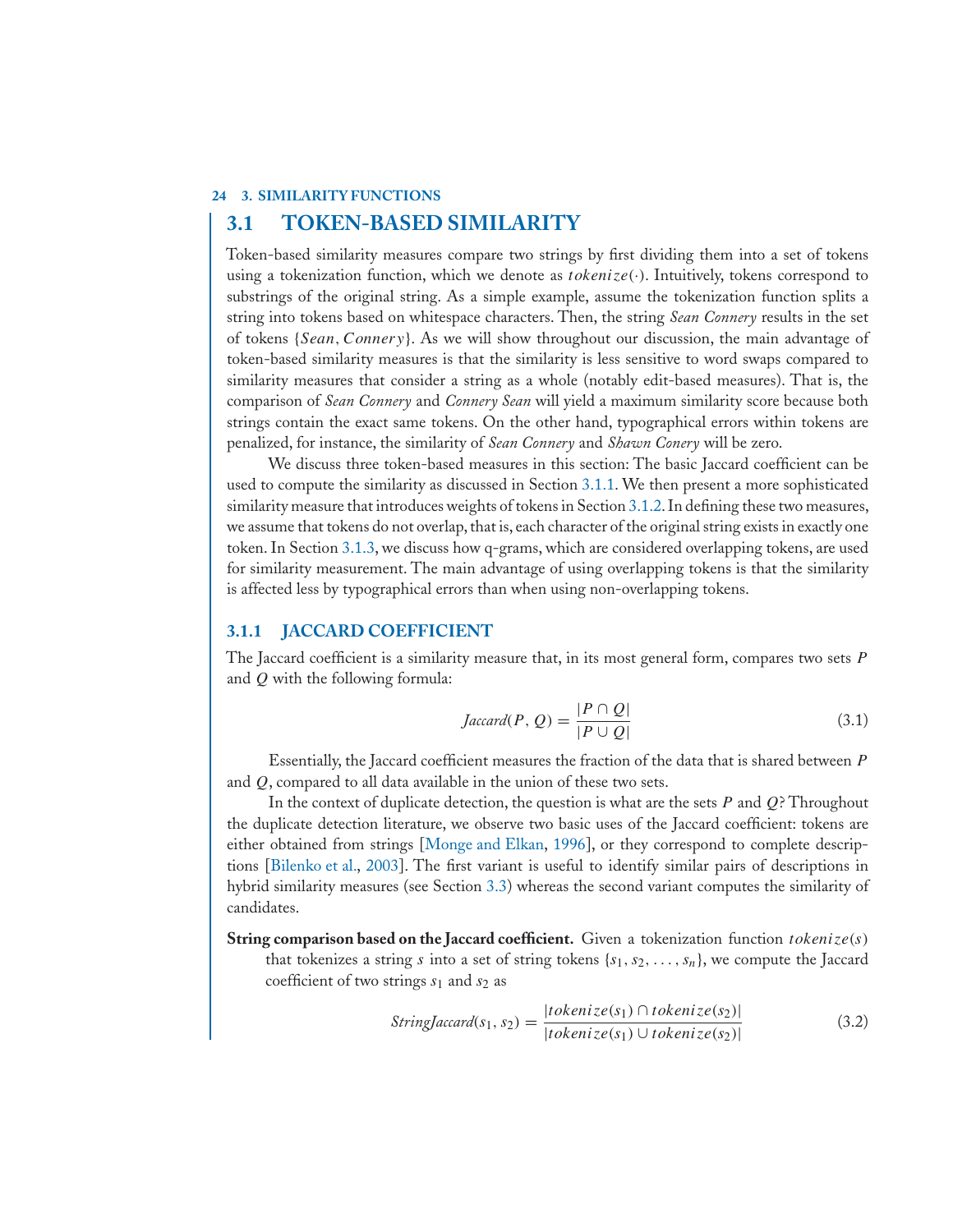#### **3.1. TOKEN-BASED SIMILARITY 25**

**Candidate comparison based on the Jaccard coefficient.** Given two candidates, we have seen in Section [2.1](#page-22-0) that these are compared based on their respective object description. The Jaccard coefficient of two candidates  $c_1$  and  $c_2$  is given by

$$
DescriptionJaccard(c, c') = \frac{|OD(c_1) \cap OD(c_2)|}{|OD(c_1) \cup OD(c_2)|}
$$
\n(3.3)

**Example 3.1** Consider a scenario where Person is a candidate type. One way to represent the name of a person in a database is to store the complete name in one attribute, e.g., the Name attribute. Hence, Person candidates have a description attribute Name. Now, consider two candidates where the Name descriptions have values *Thomas Sean Connery* and *Sir Sean Connery*, respectively. Assuming a tokenization function that separates a string into tokens based on whitespace, we obtain

*tokenize(Thomas Sean Connery)* = {*Thomas, Sean, Connery*} *tokenize(Sir Sean Connery)* = {*Sir, Sean, Connery*}

We observe that among these two token sets, there are only four distinct tokens, and both *Sean* and *Connery* appear in both sets. Consequently, applying the Jaccard coefficient to these two strings results in

*StringJaccard(Thomas Sean Connery, Sir Sean Connery)* <sup>=</sup> <sup>2</sup> 4

To illustrate candidate comparison based on the Jaccard coefficient, let us now assume that a person's name is split into several attributes in the Person relation, i.e., title, first name, middle name, and last name. Keeping the same example, we now have

 $OD(c_1) = \{(first name, Thomas), (middle name, Sean), (last name, Connery)\}$  $OD(c_2) = \{(title, Sir), (middlename, Sean), (lastname, Connery)\}$ 

In these two sets, we observe that the middlename and the lastname description are equal in  $OD(c_1)$ and  $OD(c_2)$  and in total, we have four distinct descriptions. As a result, again

$$
DescriptionJaccard(c_1, c_2) = \frac{2}{4}
$$

Based on this simple example, we point out several deficiencies of the Jaccard similarity. First, we observe that the fact that one name is simply missing a title value penalizes the similarity significantly. Intuitively, such a title (or the lack thereof) should have less impact on similarity than the last name or first name, for instance. In the next section, we discuss the cosine similarity measure that addresses this issue. A second drawback of Jaccard similarity is that it is very sensitive to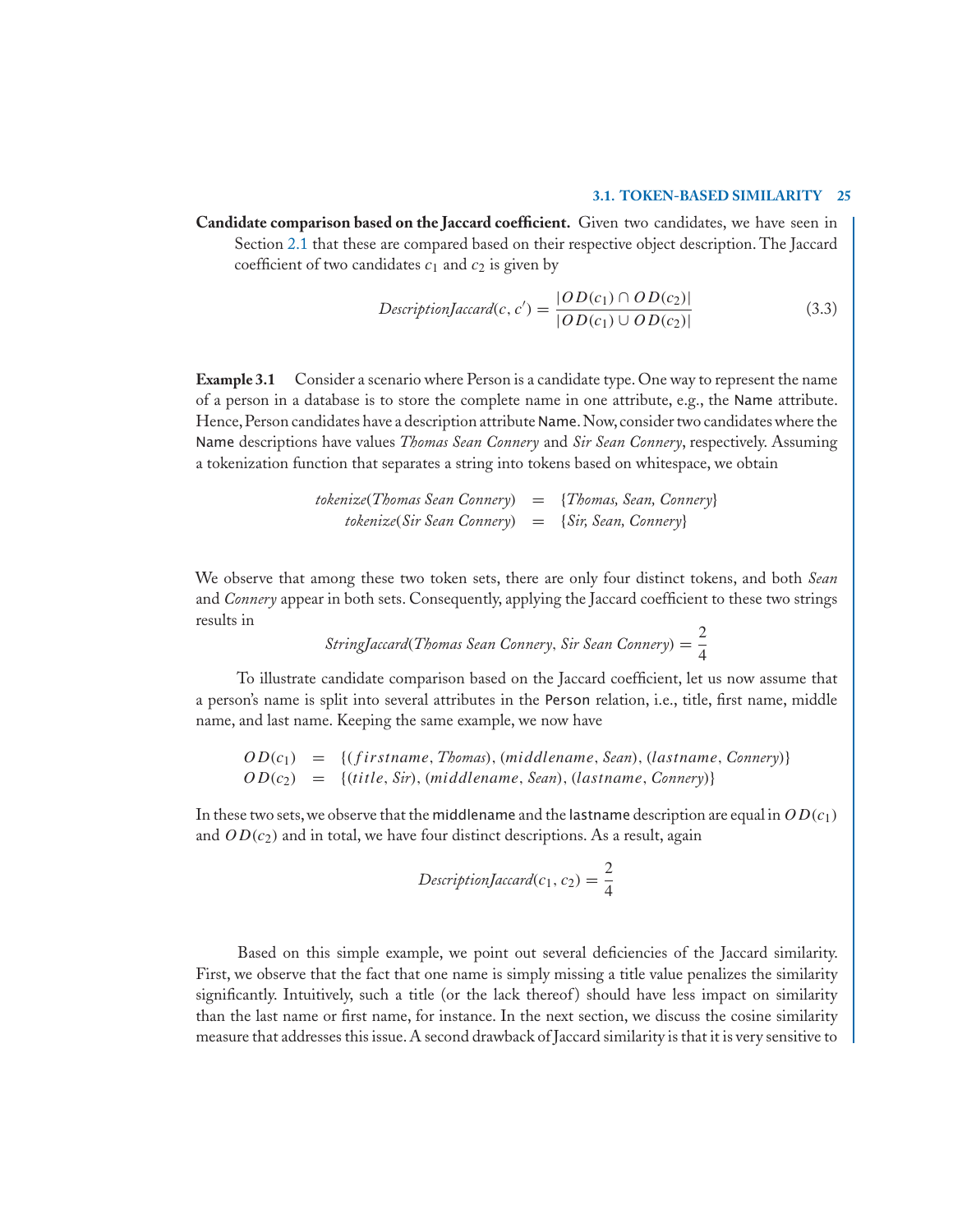#### <span id="page-35-0"></span>**26 3. SIMILARITY FUNCTIONS**

typographical errors in single tokens. For instance, *Shean Conery* and *Sean Connery* have a similarity of zero. In Section [3.1.3,](#page-37-0) we show how token-based similarity measures can be adapted to penalize typographical errors less. As a final remark, note that if *Sean* would have been put in the firstname attribute (which is likely to be the case, e.g., when a Web-form requires a first name but no middle name), *DescriptionJaccard* would yield a result of  $\frac{1}{5}$ , unless we specify that middlename and firstname shall be considered equal. None of the similarity measures described in this chapter can explicitly cope with this problem, and it is often assumed that such information is used when initializing descriptions in order to avoid the problem.

An advantage of the Jaccard coefficient is that it is not sensitive to word swaps. Indeed, the score of two names *John Smith* and *Smith John* would correspond to the score of exactly equal strings because the Jaccard coefficient considers only whether a token exists in a string, not at which position.

### **3.1.2 COSINE SIMILARITY USING TOKEN FREQUENCY AND INVERSE DOCUMENT FREQUENCY**

The cosine similarity is a similarity measure often used in information retrieval. In general, given two *n*-dimensional vectors *V* and *W*, the cosine similarity computes the cosine of the angle *α* between these two vectors as

$$
CosineSimilarity(V, W) = \cos(\alpha) = \frac{V \cdot W}{||V|| \cdot ||W||}
$$
\n(3.4)

where  $||V||$  is the length of the vector  $V = [a, b, c, \ldots]$  computed as  $\sqrt{a^2 + b^2 + c^2 + \ldots}$  In duplicate detection, the vectors *V* and *W* can represent either tokens in a string or descriptions of a candidate. Note that we made the same distinction in the discussion of the Jaccard coefficient. From now on, we illustrate only the case where tokens arise from tokenizing string values, but readers should keep in mind that this is not the only possible use of the token-based measures we discuss.

Assuming we tokenize two strings  $s_1$  and  $s_2$  using a tokenization function *tokenize*( $\cdot$ ), the question arises how we build the two vectors *V* and *W* from the tokens. We discuss the solution in two steps: first, we discuss the dimensionality *d* of these two vectors before we focus on what numbers are filled in these vectors.

Essentially, the *d* dimensions of these vectors correspond to all *d* distinct tokens that appear in any string in a given finite domain, denoted as  $D$ . In our scenario, we assume that  $s_1$  and  $s_2$ originate from the same relational attribute, say  $a$ . In this case,  $D$  corresponds to all distinct tokens in all values of *a*. For large databases, this number of tokens may be large, so the vectors *V* and *W* have high dimensionality *d* in practice.

At this point of the discussion, we know how large the vectors *V* and *W* are. Let us now discuss what data these vectors contain. For this, we first consider the term vector  $\mathcal T$  of  $\mathcal D$ , which, of course, is *d*-dimensional as well. This term vector contains a weight for each of the *d* distinct tokens in D. This weight reflects how relevant a token is in  $D$ , relative to other tokens. To weigh tokens, the token frequency-inverse document frequency (*tf-idf*) is commonly used both in information retrieval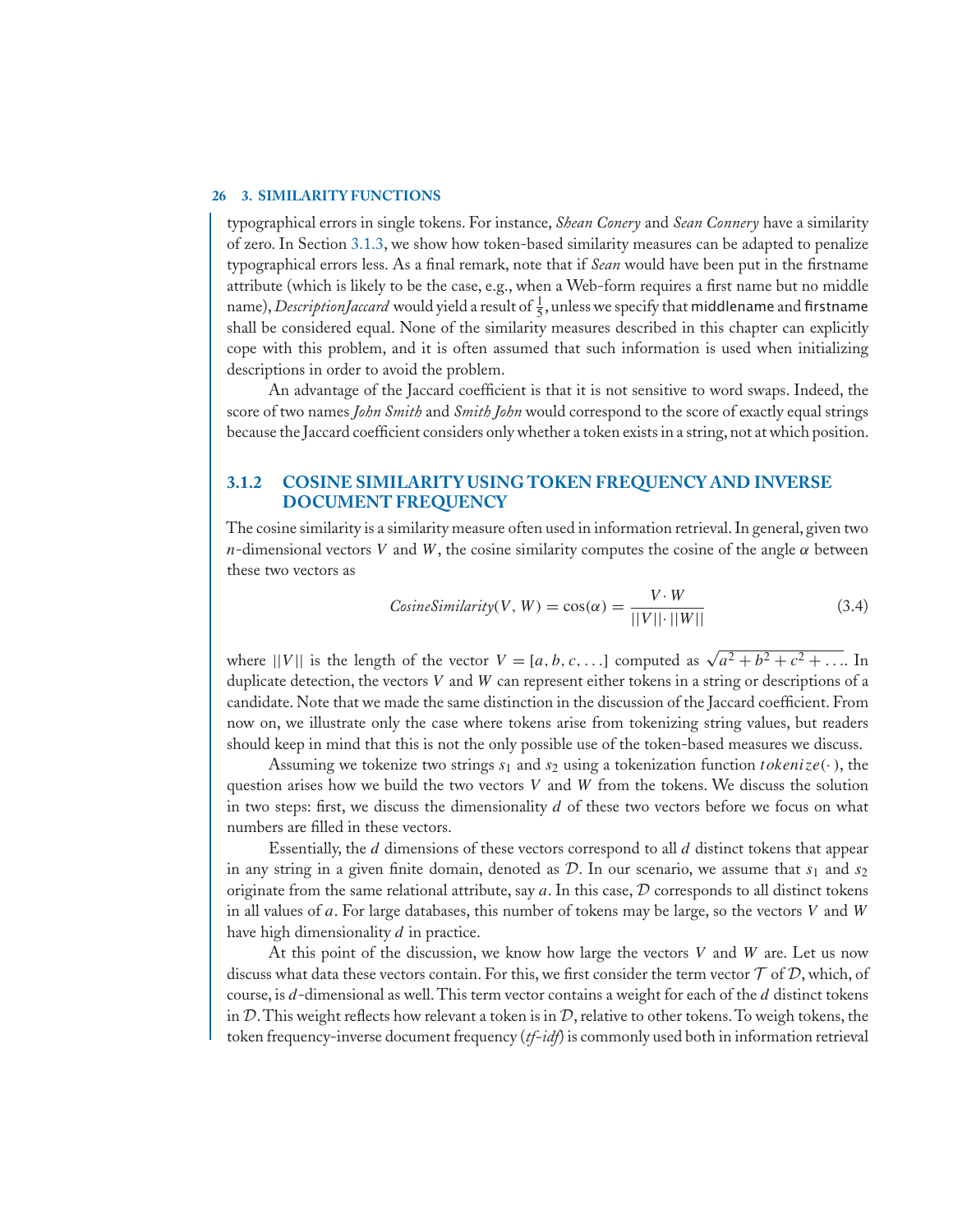#### **3.1. TOKEN-BASED SIMILARITY**

<span id="page-36-0"></span>and duplicate detection. To define the *tf-idf* score, we first need to define its individual components, namely *tf* and *idf*.

Essentially, the term frequency measures how often a token occurs in a given string value. Intuitively, the term frequency reflects the relevance of a token within a string value: the more often a token occurs, the more relevant it is in the context of the string value. As an example, consider a Web-page about the International Space Station ISS. The token *ISS* is likely to appear frequently on this web page, definitely more frequently than on a web-page about the Airbus 380. This results in a high term frequency of *ISS* on the ISS Web-page and a low term frequency of *ISS* on the Airbus Web-page. Assuming that a token *t* appears in the value *v* of an object description of a candidate *c* such that  $(a, v) \in OD(c)$ , we denote its term frequency as  $tf_{t,c}$ .

The intuition behind the inverse document frequency is that it assigns higher weights to tokens that occur less frequently in the scope of all candidate descriptions. This is useful as it assigns low weights to common tokens in a domain, e.g., in a database listing insurance companies, the token *Insurance* is likely to occur very frequently across object descriptions and the *idf* thus assigns it a lower weight than to more distinguishing tokens such as *Liberty* or *Prudential*. Formally, we compute the inverse document frequency of a token *t* occurring in the object description of a candidate *c* as

$$
idf_{t,c} = \frac{n}{|\{c|(a,v) \in OD(c)\} \land t \in tokenize(v)|}
$$
\n(3.5)

The *tf-idf* score combines both the term frequency and the inverse document frequency into a single score, using the following formula:

$$
tf \text{-} idf_{t,c} = \log \left( t f_{t,c} + 1 \right) \times \log \left( idf_{t,c} \right) \tag{3.6}
$$

As a reminder, *n* is the total number of candidates.

We compute the *tf-idf* score for every token  $t_i \in \mathcal{D}$  and set the *i*-th value in the term vector  $\mathcal T$  to this score. Finally, to create vectors *V* and *W*, we simply set the *i*-th value in *V* and *W* to the *i*-th weight in  $\mathcal T$  if the strings that  $V$  and  $W$  represent actually contain the *i*-th token, and to zero otherwise. We can now compute the cosine similarity as described by Equation [3.4.](#page-35-0)

**Example 3.2** Figure [3.1](#page-37-0) shows ten US insurance companies, which we consider as candidates whose type we denote as  $T = IC$ . We provide candidate identifiers in Figure [3.1](#page-37-0) for future reference. These are not part of an insurance company's description that consists only of the company name. We observe that any token occurs at most once in a value of attribute Name, so the token frequency *tfInsurance,ci* is either 0 or 1 for a given candidate *ci*. We further observe that among the ten candidates, six contain the token *Insurance* so  $\frac{df_{Insurance, c_i}}{6} = \frac{10}{6}$ . Based on these values, we obtain, for instance, *tf-idf<sub>Insurance,c*<sub>4</sub> = log(1 + 1) × log  $\left(\frac{10}{6}\right)$  ≈ 0.07. Similarly, we obtain *tf-idf<sub>Farmers,c*<sub>4</sub> ≈ 0.30 and</sub></sub>  $tf$ <sup>-idf</sup><sub>Liberty</sub><sub>,c<sub>7</sub></sub> = 0.30.

We now can compute the cosine similarity between the two strings  $s_1 = \textit{Farmers}\textit{ Insurance}$ and  $s_2 =$  *Liberty Insurance*. Based on the tokens that  $s_1$  and  $s_2$  contain, we obtain the following vectors *V* and *W* as depicted in Figure [3.2,](#page-37-0) assuming the order of strings in  $Q$  shown.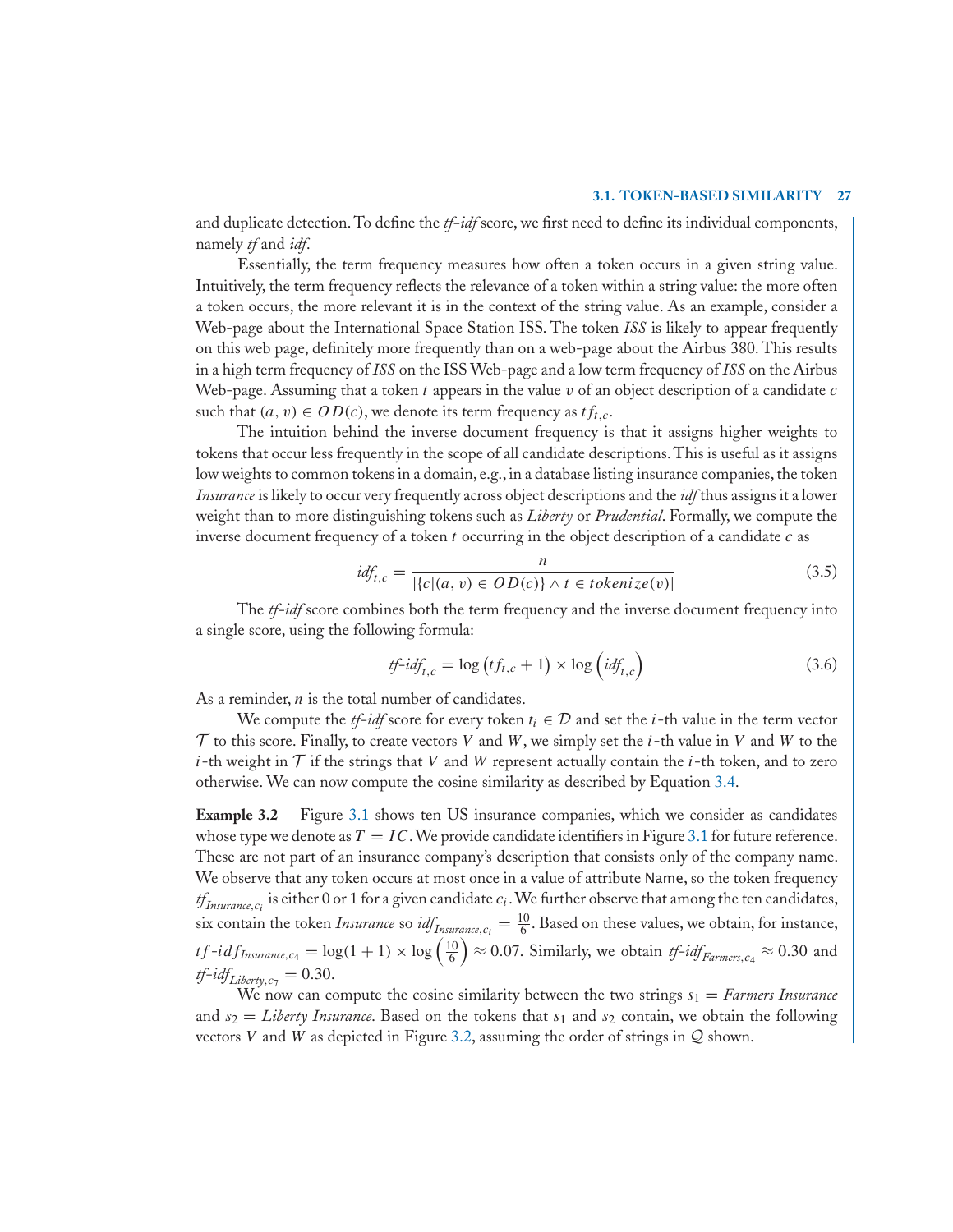<span id="page-37-0"></span>

| Name<br>Allstate<br>c <sub>1</sub><br>American Automobile Association<br>c <sub>2</sub><br>American National Insurance Company<br>$c_3$<br>Farmers Insurance<br>$c_4$<br><b>GEICO</b><br>c <sub>5</sub><br>John Hancock Insurance<br>c <sub>6</sub><br>Liberty Insurance<br>$c_7$<br>Mutual of America Life Insurance<br>$c_8$<br>Safeway Insurance Group<br>c <sub>9</sub><br>Westfield<br>$c_{10}$ |  |
|------------------------------------------------------------------------------------------------------------------------------------------------------------------------------------------------------------------------------------------------------------------------------------------------------------------------------------------------------------------------------------------------------|--|
|                                                                                                                                                                                                                                                                                                                                                                                                      |  |
|                                                                                                                                                                                                                                                                                                                                                                                                      |  |
|                                                                                                                                                                                                                                                                                                                                                                                                      |  |
|                                                                                                                                                                                                                                                                                                                                                                                                      |  |
|                                                                                                                                                                                                                                                                                                                                                                                                      |  |
|                                                                                                                                                                                                                                                                                                                                                                                                      |  |
|                                                                                                                                                                                                                                                                                                                                                                                                      |  |
|                                                                                                                                                                                                                                                                                                                                                                                                      |  |
|                                                                                                                                                                                                                                                                                                                                                                                                      |  |
|                                                                                                                                                                                                                                                                                                                                                                                                      |  |
|                                                                                                                                                                                                                                                                                                                                                                                                      |  |

| Q           |          |          |
|-------------|----------|----------|
| Allstate    | 0        | 0        |
| America     | 0        | $\Omega$ |
| Automobile  | $\Omega$ | $\Omega$ |
| Association | $\Omega$ | $\Omega$ |
| National    | $\Omega$ | $\Omega$ |
| Insurance   | 0.07     | 0.07     |
| Company     | 0        | 0        |
| Farmers     | 0.30     | $\Omega$ |
| GEICO       | 0        | $\Omega$ |
| John        | $\Omega$ | $\Omega$ |
| Hancock     | 0        | $\Omega$ |
| Liberty     | 0        | 0.30     |
|             |          |          |

Figure 3.1: Sample table listing insurance companies

**Figure 3.2:** Example on computing the cosine similarity between *Farmers Insurance* and *Liberty Insurance*

Using Equation [3.6,](#page-36-0) we finally obtain *CosineSimilarity*(*V*, *W*) =  $\frac{0.07^2}{\sqrt{0.07^2}}$  $\frac{0.07^2}{0.07^2 + 0.30^2} \approx 0.05$ . We observe that the similarity score is extremely low, although, at first sight, the strings overlap in half

their tokens. However, the token they overlap in is *Insurance*, which has a very low weight because it appears in a large fraction of the candidates. As a consequence, the similarity score is low, too. Note that in this example, the Jaccard similarity yields a similarity of 0.33.

From the example above, we see that the cosine similarity better reflects the distinguishing power of tokens, compared to the Jaccard similarity due to different weights assigned to tokens. These weights can be computed using *tf-idf*, but we could use any other weight function as well, for instance, a function specifically designed for a particular domain. Note that it is also possible to use the weight function in combination with other similarity measure than the cosine similarity.

We further point out that it is often the case that, like in our example, attribute values used as descriptions contain a token at most once, yielding sparse vectors when using *tf-idf* as weight function. However, it is easy to see that the vectors can easily be compressed to include only the positions where at least one of the two vectors has a non-zero value, which actually corresponds to a vector containing only tokens of *tokenize* $(s_1) \cup$  *tokenize* $(s_2)$ .

Besides the advantage that the relevance of tokens is better reflected using cosine similarity with *tf-idf* weights, the cosine similarity is also not sensitive to word swaps. A drawback of the cosine similarity as described in this section is the fact that it cannot cope with typographical errors. Two means to overcome this problem are the use of q-grams, discussed next, and the definition of the *softTFIDF*, which we discuss in Section [3.3.3.](#page-45-0)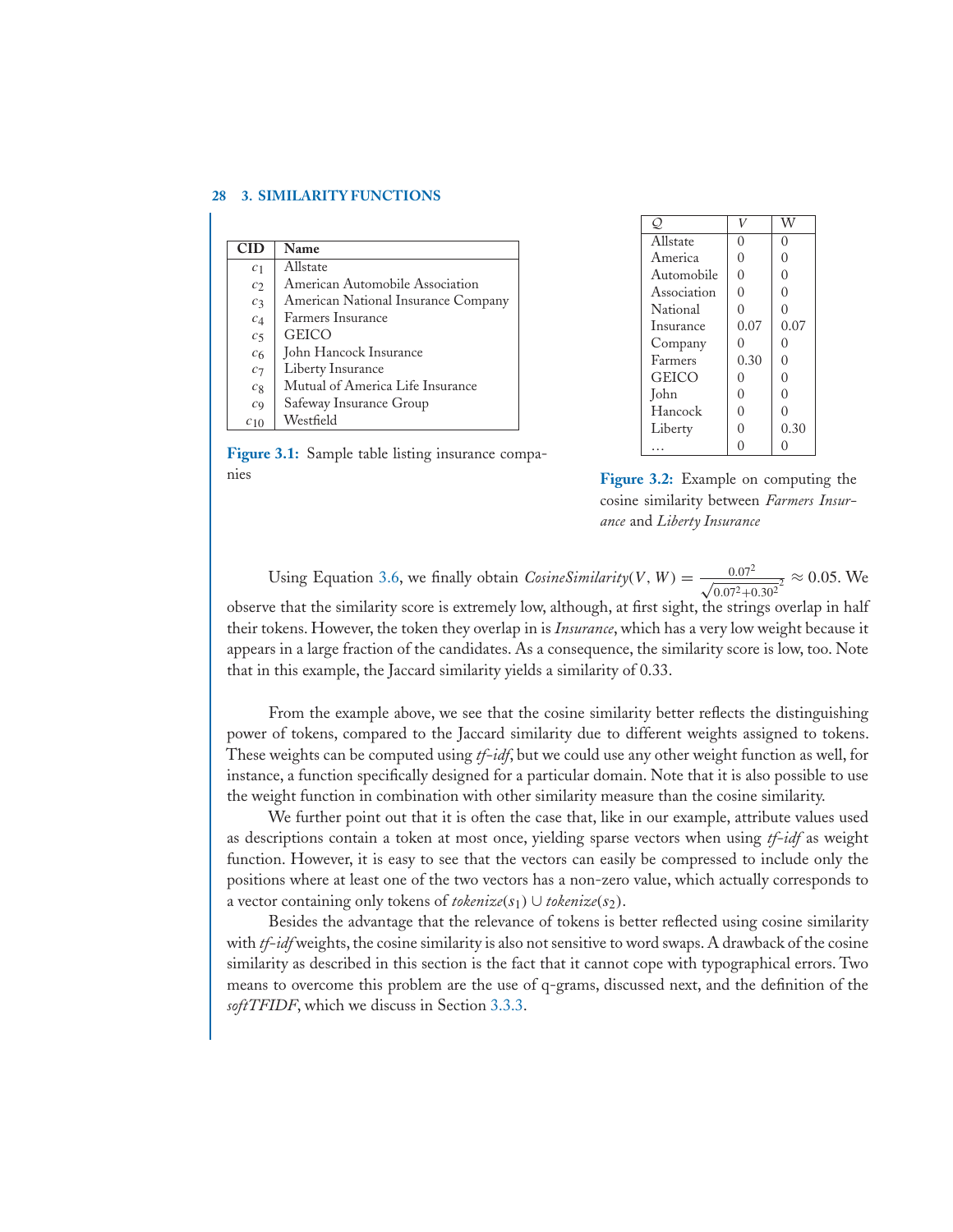#### **3.1. TOKEN-BASED SIMILARITY 29**

#### **3.1.3 SIMILARITY BASED ON TOKENIZATION USING** *q***-GRAMS**

In *q*-gram based similarity measures, tokens are not determined based on special characters such as whitespace or punctuation. Instead, a string is divided into smaller tokens of size *q*.These tokens are referred to as *q*-grams or *n*-grams. Another difference to tokens we discussed previously is that these tokens overlap, i.e., one character in a string appears in several tokens (actually, exactly *q* tokens). To generate *q*-grams of size *q*, we slide a window of size *q* over the string to be tokenized and each sequence of characters within the window is a token. To obtain *q* tokens with the first and last characters of a string, we introduce a special character not in the initial alphabet and pad the string with this character.

**Example 3.3 Generating** *q***-grams.** Consider strings  $s_1 = Henri$  *Waternoose* and  $s_2 = Henry$ *Waternose*. We generate 3-grams (also called trigrams) for the two strings that result in the sets of 3-grams below. Note that we use underscore (\_) to represent a whitespace and the padding characters at the beginning and the end of a string are denoted as #.

 $q$ -grams of  $s_1 = \{$  ##H, #He, Hen, enr, nri, ri\_, i\_W, \_Wa, Wat, ate, ter, ern, rno, noo, oos, ose, se#, e##}  $q$ -grams of  $s_2 = \{$  ##H, #He, Hen, enr, nry, ry<sub>-1</sub>, y<sub>-</sub>W<sub>1</sub>, Wat, ate, ter, ern, rno, nos, ose, se#, e##}

Given two sets of *q*-grams, it is possible to consider these tokens to compute the token-based similarity measures described in Sections [3.1.1](#page-33-0) and [3.1.2,](#page-35-0) which, as the following example illustrates results in a similarity score that is less sensitive to typographical errors than the previously described measures.

**Example 3.4**  $q$ **-gram based token similarity computation.** Let us reuse the two strings  $s_1$  and  $s_2$ and their corresponding sets of *q*-grams described in Example 3.3. We observe that the two token sets overlap in 13 *q*-grams, and we have a total of 22 distinct *q*-grams. Using the Jaccard similarity (see Section [3.1.1\)](#page-33-0), we obtain *StringJaccard*( $s_1$ ,  $s_2$ ) =  $\frac{13}{22}$  = 0.59. Using the cosine similarity with *tf-idf* weights, we obtain

$$
CosineSimilarity(V, W) = \frac{1.04^2 \times 13}{\sqrt{1.04^2 \times 13 + 1.34^2 \times 5} \times \sqrt{1.04^2 \times 13 + 1.34^2 \times 4}} \approx 0.64
$$

where *V* and *W* are the *q*-gram sets of *s*<sup>1</sup> and *s*2, respectively.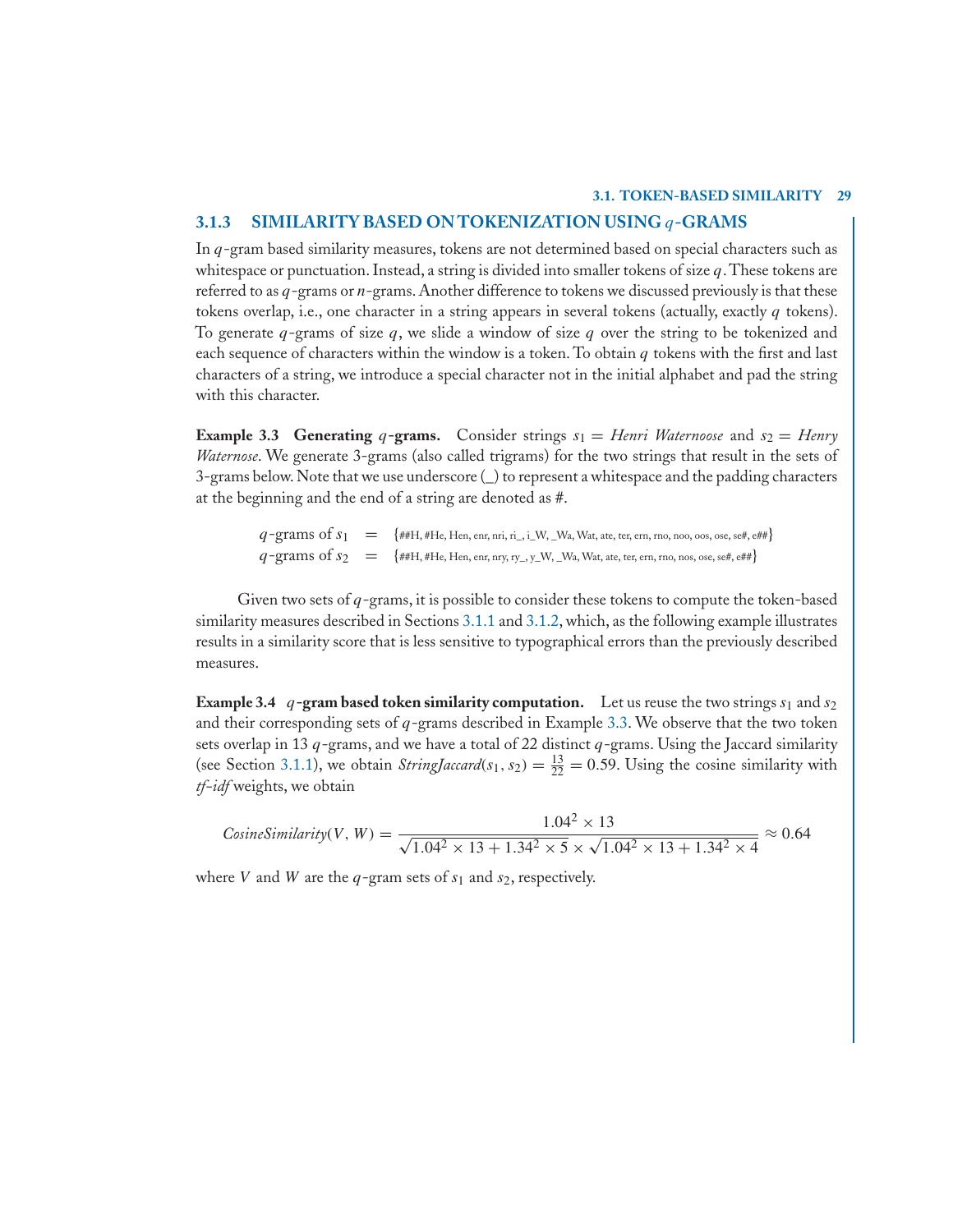## <span id="page-39-0"></span>**3.2 EDIT-BASED SIMILARITY**

Let us now focus on a second family of similarity measures, so called edit-based similarity measures. In contrast to token-based measures, strings are considered as a whole and are not divided into sets of tokens. However, to account for errors, such as typographical errors, word swaps and so on, editbased similarities allow different *edit operations* to transform one string into the other, e.g., insertion of characters, character swaps, deletion of characters, or replacement of characters.

## **3.2.1 EDIT DISTANCE MEASURES**

In general, the edit distance between two strings *s*<sup>1</sup> and *s*<sup>2</sup> is the minimum cost of transforming *s*<sup>1</sup> into *s*<sup>2</sup> using a specified set of edit operations with associated cost functions. The cost of the transformation than simply is the sum of the costs of the individual edit operations. In this section, we limit the discussion to a simple variant of the edit distance that is known as the Levenshtein distance and we show how to compute it using a dynamic programming algorithm. Readers interested in more details on the subject are invited to read the overview article on approximate string matching by [Navarro](#page-83-0) [\[2001](#page-83-0)].

Given two strings  $s_1$  and  $s_2$ , the Levenshtein distance  $LevDist(s_1, s_2)$  is equal to the minimum number of character insertions, deletions, and replacements necessary to transform *s*<sup>1</sup> into *s*2.

**Example 3.5** Levenshtein distance. As an example, consider the two strings  $s_1 = \text{Sean}$  and  $s_2$  $=$  *Shawn*. The Levenshtein distance of these two strings is 2, as we need to (i) replace the *e* in  $s_1$  by an *h* and (ii) insert a *w* to  $s_1$  to transform  $s_1$  into  $s_2$ . Obviously, there are infinitely many possibilities to transform *s*<sup>1</sup> into *s*2, e.g., we may delete all characters of *s*<sup>1</sup> and subsequently insert all characters of *s*2. However, the number of edit operations in this case would be 9, which is not minimal.

A popular algorithm to compute the Levenshtein distance is based on dynamic programming. It starts by initializing a  $(|s_1| + 1) \times (|s_2| + 1)$  matrix M, where  $|s|$  denotes the length of a string *s*. Once initialized, we fill the matrix  $M$  with values computed using the equations below. We denote the value in the *i*-th column and *j*-th row of M as  $M_{i,j}$ , with  $0 \le i \le |s_1|$  and  $0 \le j \le |s_2|$ . The *i*-th character in a string *s*<sup>1</sup> is denoted as *s*1*,i*.

$$
\mathcal{M}_{i,0} = i \tag{3.7}
$$

$$
\mathcal{M}_{0,j} = j \tag{3.8}
$$

$$
\mathcal{M}_{i,j} = \begin{cases}\n\mathcal{M}_{i-1,j-1} & \text{if } s_{1,i} = s_{2,j} \\
1 + \min(\mathcal{M}_{i-1,j}, \mathcal{M}_{i,j-1}, \mathcal{M}_{i-1,j-1}) & \text{otherwise}\n\end{cases}
$$
\n(3.9)

Computation proceeds from the top left of the matrix to the bottom right. Once all values in the matrix have been computed, the result of the algorithm that corresponds to the Levenshtein distance can be retrieved from  $\mathcal{M}_{|s_1|,|s_2|}$ .

**Example 3.6 Computing the Levenshtein distance using dynamic programming.** Consider again the two strings  $s_1 =$  *Sean* and  $s_2 =$  *Shawn*. Figure [3.3\(](#page-40-0)a) shows the matrix M after we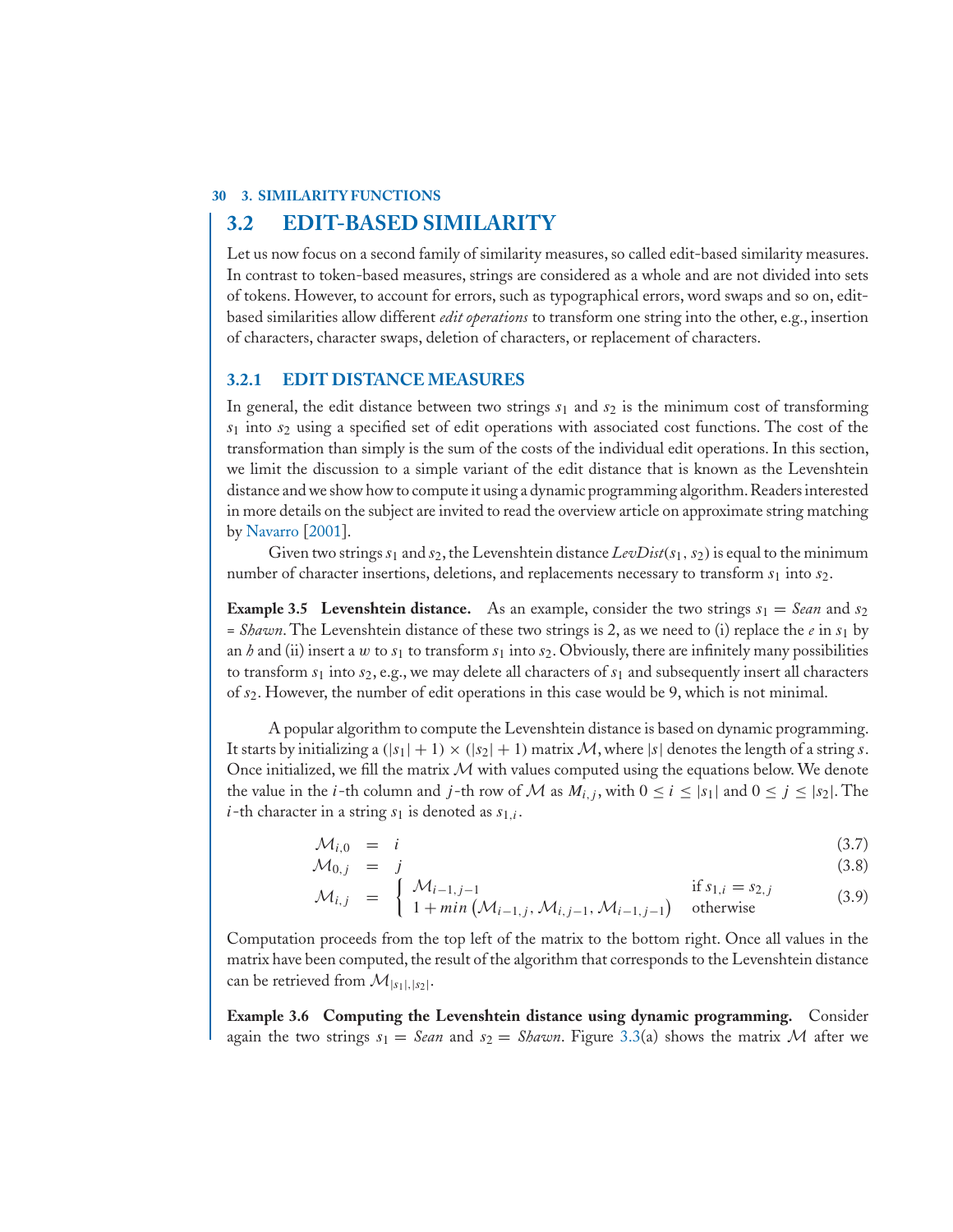#### **3.2. EDIT-BASED SIMILARITY 31**

<span id="page-40-0"></span>

|                                                            |        | S |  | a | W | n |  |             |          | O | h | a                                                      | W | n |             | O | h | a                                                                   | W | $\mathbf n$ |
|------------------------------------------------------------|--------|---|--|---|---|---|--|-------------|----------|---|---|--------------------------------------------------------|---|---|-------------|---|---|---------------------------------------------------------------------|---|-------------|
|                                                            |        |   |  |   |   |   |  |             | $\theta$ |   |   |                                                        | 4 |   |             |   |   |                                                                     |   |             |
| S                                                          |        |   |  |   |   |   |  |             |          |   |   |                                                        |   |   | C           |   |   |                                                                     |   |             |
| e                                                          |        |   |  |   |   |   |  | e           | 2        |   |   |                                                        |   |   | e           |   |   |                                                                     |   |             |
| a                                                          | $\sim$ |   |  |   |   |   |  | a           | 3        |   |   |                                                        |   |   | a           |   |   |                                                                     |   |             |
| $\mathbf n$                                                |        |   |  |   |   |   |  | $\mathbf n$ | 4        |   |   |                                                        |   |   | $\mathbf n$ |   |   |                                                                     |   |             |
| (a) State after initializing<br>first row and first column |        |   |  |   |   |   |  |             |          |   |   | (b) State after applying<br>Equation 3.9 to second row |   |   |             |   |   | (c) Final state with edit distance<br>stored in bottom right corner |   |             |

**Figure 3.3:** Computing the edit distance using a dynamic programming approach

initialized the matrix and computed the values of the first row and first column. Let us now focus on Figure 3.3(b), which shows the state of the algorithm after processing the second row in the matrix. At  $\mathcal{M}_{1,1}$  we see that the first characters of  $s_1$  and  $s_2$  match, so we look at position  $\mathcal{M}_{0,0}$  to determine the value we should fill in (first line of Equation [3.9\)](#page-39-0). All remaining fields in this row are filled using the second line of Equation [3.9](#page-39-0) because none of the other characters in *s*<sup>2</sup> match the first character, i.e., *S* of*s*1. It is worth pointing out that the first line of Equation [3.9](#page-39-0) essentially represents a diagonal lookup of a value, whereas the second line looks up and left of the current position, determines the minimum of all three fields, and adds one to this minimum cost. The final result of the algorithm corresponds to Figure 3.3(c)<sup>1</sup>. According to this matrix, *LevDist*(Sean, Shawn) = 2.

As mentioned at the beginning of this section, the Levenshtein distance is a special case of an edit distance as it uses unit weight and three basic edit operators (insert, delete, and replace character). Although widely used in practice for duplicate detection, the Levenshtein distance is not a suitable similarity measure when whole segments of a string differ, e.g., when one string is a prefix of the second string (*Prof. John Doe* vs. *John Doe*) or when strings use abbreviations (*Peter J Miller* vs. *Peter John Miller*). These problems are primarily due to the fact that all edit operations have equal weight and that each character is considered individually. Further edit distance measures have been proposed to cope with these problems, including the Smith-Waterman distance and the use of affine gaps. We do not discuss these measures in detail (they all use concepts and algorithms similar to those used to compute the Levenshtein distance) but highlight their effect on the final distance score.

Intuitively, the Smith-Waterman distance allows to identify the longest common subexpression between two strings [\[Smith and Waterman](#page-84-0), [2001\]](#page-84-0). For instance, it determines that the longest common subexpression between  $s_1 = \text{Prof.}$  *John Doe* and  $s_2 = \text{John Doe}$  is the string *John Doe*. Based on this output of the Smith-Waterman distance, we can now argue that this common subexpression actually corresponds to *s*2, which is simply missing a prefix compared to *s*1. Conceptually, we divide the strings into a prefix, a common subexpression, and a suffix and can assign lower weights to the

<sup>1</sup>It is possible to determine the actual operations to transform *s*<sup>1</sup> into *s*<sup>2</sup> with minimum cost; however, this is not pertinent to duplicate detection, and we thus omit the discussion.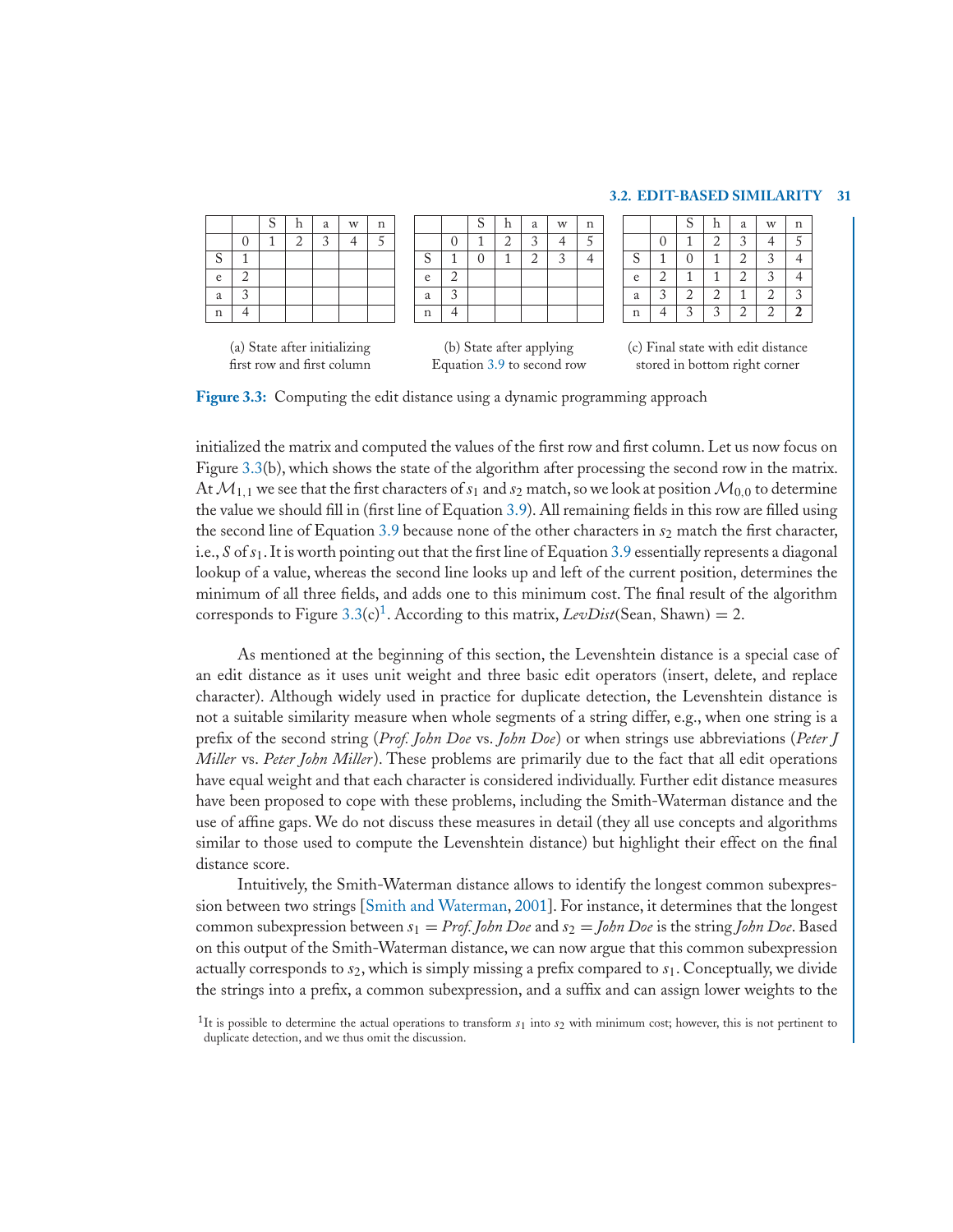insertion or deletion of blocks of size *l* (a block corresponds to a prefix or suffix) than to the insertion of *l* individual characters. Hence, using the Smith-Waterman distance, the existence of a prefix or a suffix is less penalized than in the Levenshtein distance.

The Smith-Waterman distance divides the original strings into a prefix, a common subexpression, and a suffix. This, however, is not sufficient to lower the penalty of gaps *within* the string, e.g., due to abbreviations, missing words, etc. Essentially, it does not reflect the case where several common subexpressions, divided by non-matching character sequences exist.This problem is addressed by the affine gap distance [\[Waterman et al.,](#page-84-0) [1976](#page-84-0)]: It allows edit operations, notably insertion and deletion of complete blocks within a string and assigns these block insertions and deletions less weight than to the insertion or deletion of the individual characters in a block. As an example, let*s*<sup>1</sup> = *Peter J Miller* and *s*<sup>2</sup> = *Peter John Miller*. We see two common subexpressions, i.e., *Peter J* and *\_Miller*, and one block of characters that needs to be inserted in order to transform *s*<sup>1</sup> into *s*2, i.e.,*ohn*.The cost of this block can be computed as the cost of opening a block *o* plus the cost *e* of extending the block by one character. Hence, the cost of inserting this block is, for instance,  $o + 2e = 1 + 2 \times 0.1 = 1.2$ , given  $\rho = 1$  and  $e = 0.1$ . This cost is lower than the cost of inserting three characters in the Levenshtein distance (the cost would be 3 using unit weights for character insertion). Consequently, the affine gap distance gives the possibility to penalize less the non-matching blocks of characters within a string, which is beneficial when comparing strings that contain abbreviations or that are missing some tokens.

#### **3.2.2 JARO AND JARO-WINKLER DISTANCE**

In this section, we discuss two similarity measures that account for mismatches in two strings by allowing character transpositions, an edit operation we have not seen so far. Also, their computation is not based on dynamic programming.

The Jaro similarity [\[Jaro,](#page-82-0) [1989](#page-82-0)] essentially compares two strings *s*<sup>1</sup> and *s*<sup>2</sup> by first identifying characters "common" to both strings. Two characters are said to be common to  $s_1$  and  $s_2$  if they are equal and if their positions within the two strings, denoted as *i* and *j* , respectively, do not differ by more than half of the length of the shorter string. Formally,  $|i - j| \leq 0.5 \times min(|s_1|, |s_2|)$ . Once all common characters have been identified, both *s*<sup>1</sup> and *s*<sup>2</sup> are traversed sequentially, and we determine the number *t* of transpositions of common characters where a transposition occurs when the *i*-th common character of  $s_1$  is not equal to the *i*-th common character of  $s_2$ . Given the set  $\sigma$  of common characters and the number of transpositions *t*, the Jaro similarity is computed as

$$
JaroSim = \frac{1}{3} \times \left( \frac{|\sigma|}{|s_1|} + \frac{|\sigma|}{|s_2|} + \frac{|\sigma| - 0.5t}{|\sigma|} \right)
$$

**Example 3.7** Let  $s_1 = \text{Prof. John Doe}$  and  $s_2 = \text{Dr. John Doe. Thus, } |s_1| = 14$  and  $|s_2| = 12$ . The maximum distance between two common characters then is  $0.5 \times min(12, 14) = 6$ . The set of common characters is  $\sigma = \{r, \ldots, J, o, h, n, \ldots, D, o, e\}$ , where  $\ldots$  denotes a space character. We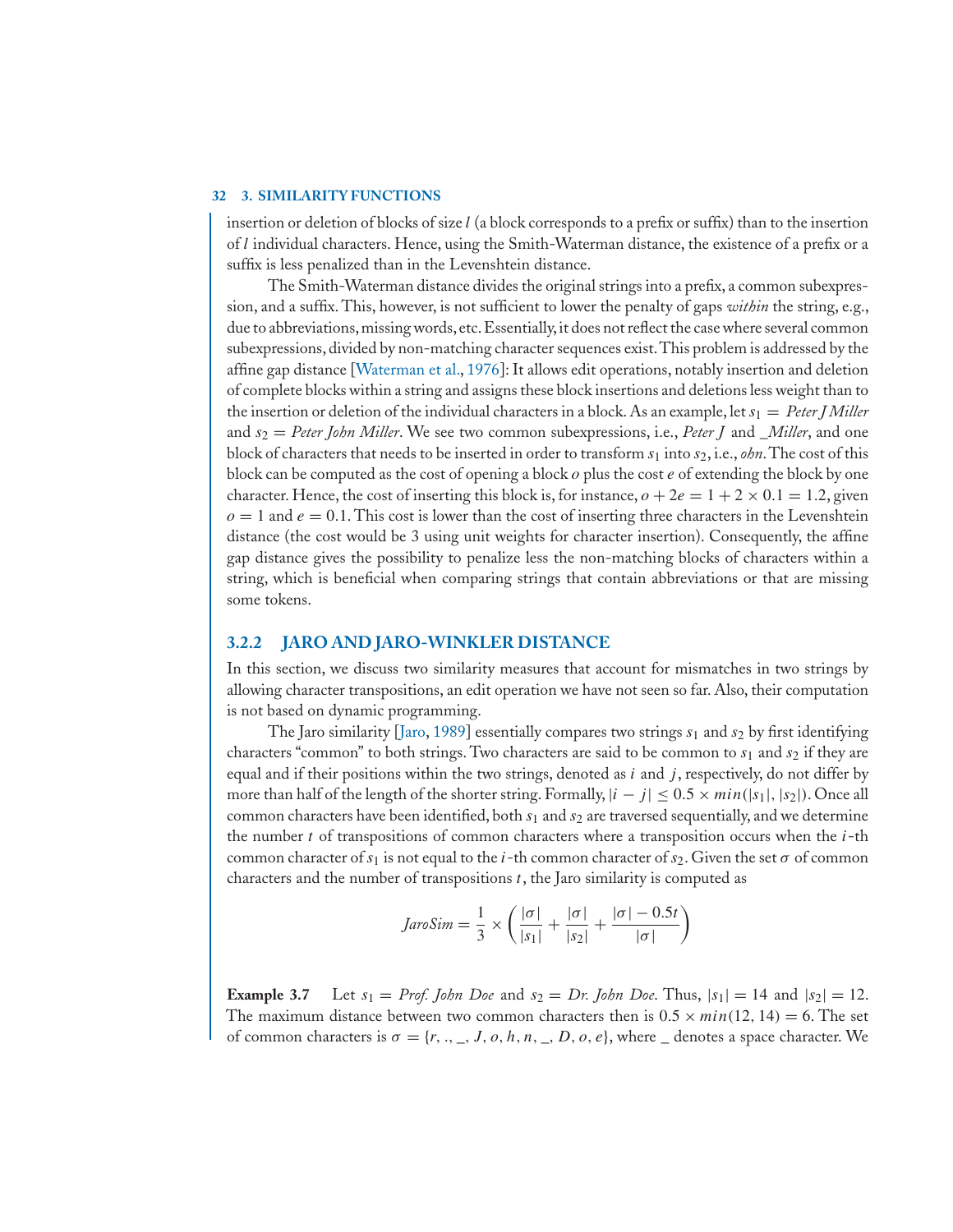#### **3.2. EDIT-BASED SIMILARITY 33**



**Figure 3.4:** Matching characters between *Prof. John Doe* and *Dr. John Doe* used by the Jaro distance

illustrate the common characters in Figure 3.4.We see that none of the matching lines crosses another matching line, which indicates that none of the common characters yields to a transposition, so we have  $t = 0$ . The final Jaro distance thus is

$$
JaroSim(s_1, s_2) = \frac{1}{3} \times \left(\frac{11}{12} + \frac{11}{14} + \frac{11 - 0}{11}\right) \approx 0.9
$$

The Jaro similarity generally performs well for strings with slight spelling variations. However, due to the restriction that common characters have to occur in a certain distance from each other, the Jaro distance does not cope well with longer strings separating common characters. As a simple example, consider  $s_1$  = *Professor John Doe* and  $s_2$  = *John Doe*. We can identify only two common characters, as illustrated in Figure 3.5. This yields a low similarity score of 0.45 although *s*<sup>1</sup> is the same as *s*<sup>2</sup> except for a (long) prefix. The same exercise can be repeated for the case where one string is equal to the other except for an additional suffix.

$$
Professor\_John\_Doe
$$
  
\n
$$
John\_Doe
$$

**Figure 3.5:** Matching characters between *Professor John Doe* and *John Doe* used by the Jaro distance

In the domain of person names, which is a widely studied domain with highly specialized measures, it is true that the problem described above mostly occurs for names with a common prefix but where one name has an additional suffix (e.g., *Peter J* vs. *Peter John* stored as a first name). An extension of the Jaro similarity, called the Jaro-Winkler similarity [\[Winkler and Thiboudeau](#page-85-0), [1991](#page-85-0)], considers this special case. Given two strings  $s_1$  and  $s_2$  with a common prefix  $\rho$ , the Jaro-Winkler similarity is computed as

$$
JarowinklerSim(s_1, s_2) = \text{Jarosim}(s_1, s_2) + |\rho| \times f \times (1 - \text{Jarosim}(s_1, s_2))
$$

where *f* is a constant scaling factor for how much the similarity is corrected upwards based on the common prefix *ρ*.

**Example 3.8** Let  $s_1 = Peter$  and  $s_2 = Peter Jonathan$ . These two strings have 5 common characters that correspond to the common prefix  $\rho =$  *Peter*. Clearly, there are no permutations of characters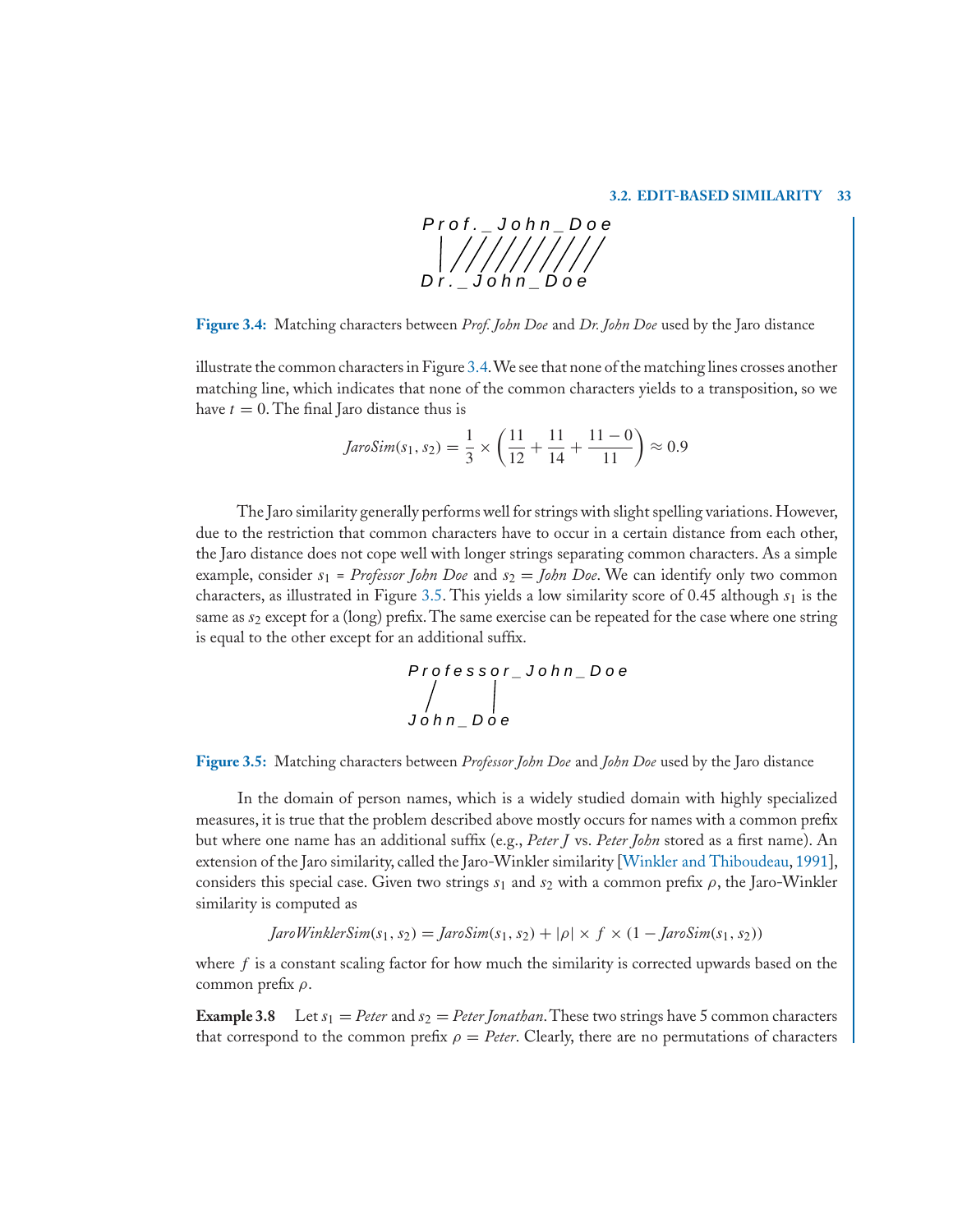in  $\sigma$  so  $t = 0$ . It follows that  $JaroSim(s_1, s_2) = 0.78$ . Assuming a scaling factor  $f = 0.1$  the Jaro-Winkler similarity is equal to

 $JarovWinklerSim(s_1, s_2) = 0.78 + 5 \times 0.1 \times (1 - 0.78) = 0.89$ 

## **3.3 HYBRID FUNCTIONS**

In Section [3.1,](#page-32-0) we discussed token-based similarity measures that divide the data used for comparisons into sets of tokens, which are then compared based on equal tokens. We further discussed similarity measures that keep data as a whole in the form of a string and that compute the similarity of strings based on string edit operations that account for differences in the compared strings.

In this section, we discuss similarity measures that combine both tokenization and string similarity in computing a final similarity score.We refer to these algorithms as hybrid similarity functions. The measure covered in Section 3.3.1 extends Jaccard similarity to also include similar tokens in the set of overlapping descriptive data. The second hybrid measure, discussed in Section [3.3.2,](#page-44-0) is the Monge-Elkan measure. Finally, Section [3.3.3](#page-45-0) covers an extension of the cosine similarity using *tf* -*idf* for weight computation.

### **3.3.1 EXTENDED JACCARD SIMILARITY**

We first describe two extensions to the Jaccard similarity that have been proposed throughout the literature [\[Ananthakrishna et al.,](#page-80-0) [2002](#page-80-0); [Weis and Naumann,](#page-84-0) [2005](#page-84-0)]. The first extension accounts for similar tokens and the second extension introduces weight functions.

Let  $s_1$  and  $s_2$  be two strings that can be divided into sets of tokens by a tokenization function, denoted as *tokenize(*·*)*. In the original definition of the Jaccard similarity (see Section [3.1.1\)](#page-33-0), only equal tokens are part of the intersection of the token sets of *s*<sup>1</sup> and *s*2. The idea behind the first extension of the Jaccard similarity is to also include similar tokens in the intersection to allow for small errors, e.g., typographical errors between shared tokens.

Formally, let *TokenSim*( $t_1, t_2$ ) be a string similarity measure that compares two tokens  $t_1 \in$ *tokenize*( $s_1$ ) and  $t_2 \in \text{tokenize}(s_2)$ . Any of the string similarity measures discussed in Section [3.2](#page-39-0) can be applied here. We define the set of shared similar tokens between *s*<sup>1</sup> and *s*<sup>2</sup> as

 $\textit{Shared}(s_1, s_2) = \{(t_i, t_j)|t_i \in \textit{tokenize}(s_1) \land t_j \in \textit{tokenize}(s_2) : \textit{TokenSim}(t_i, t_j) > \theta_{\textit{string}}\}$ 

where *θstr ing* is a secondary similarity threshold. Similarly, we define the tokens unique to *s*<sup>1</sup> as

 $Unique(s_1) = \{t_i | t_i \in tokenize(s_1) \land (t_i, t_j) \notin Shared(s_1, s_2)\}$ 

Analogously, the tokens unique to *s*<sup>2</sup> are defined by

 $Unique(s_2) = \{t_i | t_i \in tokenize(s_2) \land (t_i, t_j) \notin Shared(s_1, s_2)\}$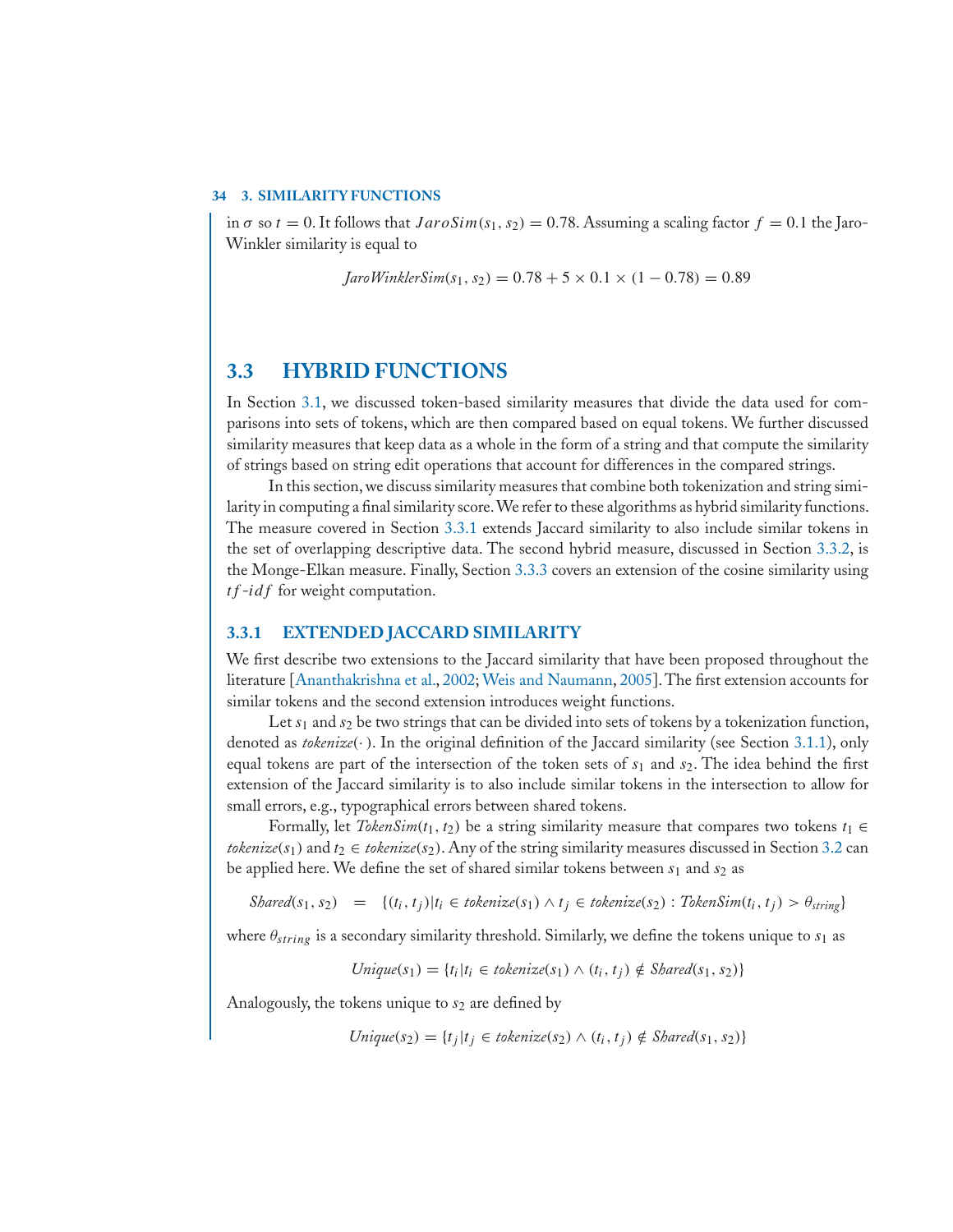#### **3.3. HYBRID FUNCTIONS 35**

<span id="page-44-0"></span>A second extension of the Jaccard similarity that is commonly used in combination with the previous one is to introduce a weight function *w* for matching and non-matching tokens. For instance, token pairs in *Shared* may get a weight that corresponds to their similarity. An aggregation function  $A$  then aggregates the individual weight.

Using the two extensions above, the hybrid Jaccard similarity is defined as

$$
HybridJaccard = \n\mathcal{A}_{(t_i,t_j) \in Shared(s_1,s_2)} w(t_i, t_j)\n\overline{\mathcal{A}_{(t_i,t_j) \in Shared(s_1,s_2)} w(t_i, t_j) + \mathcal{A}_{(t_i) \in Unique(s_1)} w(t_i) + \mathcal{A}_{(t_j) \in Unique(s_2)} w(t_j)}}
$$

Note that instead of a secondary string similarity measure, we may also use a string distance measure to identify similar tokens. In this case, we simply replace  $TokenSim(t_i, t_j) > \theta_{string}$ by *TokenDist*( $t_i$ ,  $t_j$ )  $\leq \theta_{string}$ . As a final remark, it is also possible to use different weight functions for *Shared(s*1*, s*2*)*, *Unique(s*1*)*, and *Unique(s*2*)*. For instance, if token similarity is used as weight function for *Shared(s*1*, s*2*)*, we have to use another function for both *Unique* sets, because we simply have no similarity scores within these sets.

**Example 3.9 Hybrid Jaccard similarity** Let  $s_1 = Henri$  *Waternoose* and  $s_2 = Henry$  *Peter Waternose*. Using any of the token-based similarity measures we discussed, the similarity is zero assuming tokenization based on whitespaces. Indeed, the two strings do not share any equal token. Using the hybrid Jaccard similarity measure, we obtain

$$
Shared(s_1, s_2) = \{(Henri, Henry), (Waternoose, Waternose)\}
$$

when using the Levenshtein distance and  $\theta_{string} = 1$  to determine similar tokens. It follows that  $Unique(s_1) = \emptyset$  and  $Unique(s_2) = {Peter}$ . Let us further assume that we use unit weights for *Unique* sets, whereas the weight of similar tokens  $(t_i, t_j)$  is given by  $1 - \frac{LevDist(t_i, t_j)}{max(|t_i|, |t_j|)}$ . The aggregation function A simply sums up individual weights. Based on these assumptions, the result of the hybrid Jaccard similarity is

$$
HybridJaccard(s_1, s_2) = \frac{0.8 + 0.9}{0.8 + 0.9 + 0 + 1} = 0.63
$$

#### **3.3.2 MONGE-ELKAN MEASURE**

Let us now discuss the Monge-Elkan similarity measure [\[Monge and Elkan,](#page-83-0) [1996](#page-83-0)]. Intuitively, it first tokenizes two strings  $s_1$  and  $s_2$  and matches every token  $t_i$  from  $s_1$  to the token  $t_j$  in  $s_2$  that has the maximum similarity to  $t_i$ , i.e., where  $TokenSim(t_i, t_i)$  is maximal. These maximum similarity scores obtained for every token of *s*<sup>1</sup> are then summed up, and the sum is normalized by the number of tokens in *s*1. Formally, the Monge-Elkan distance is defined by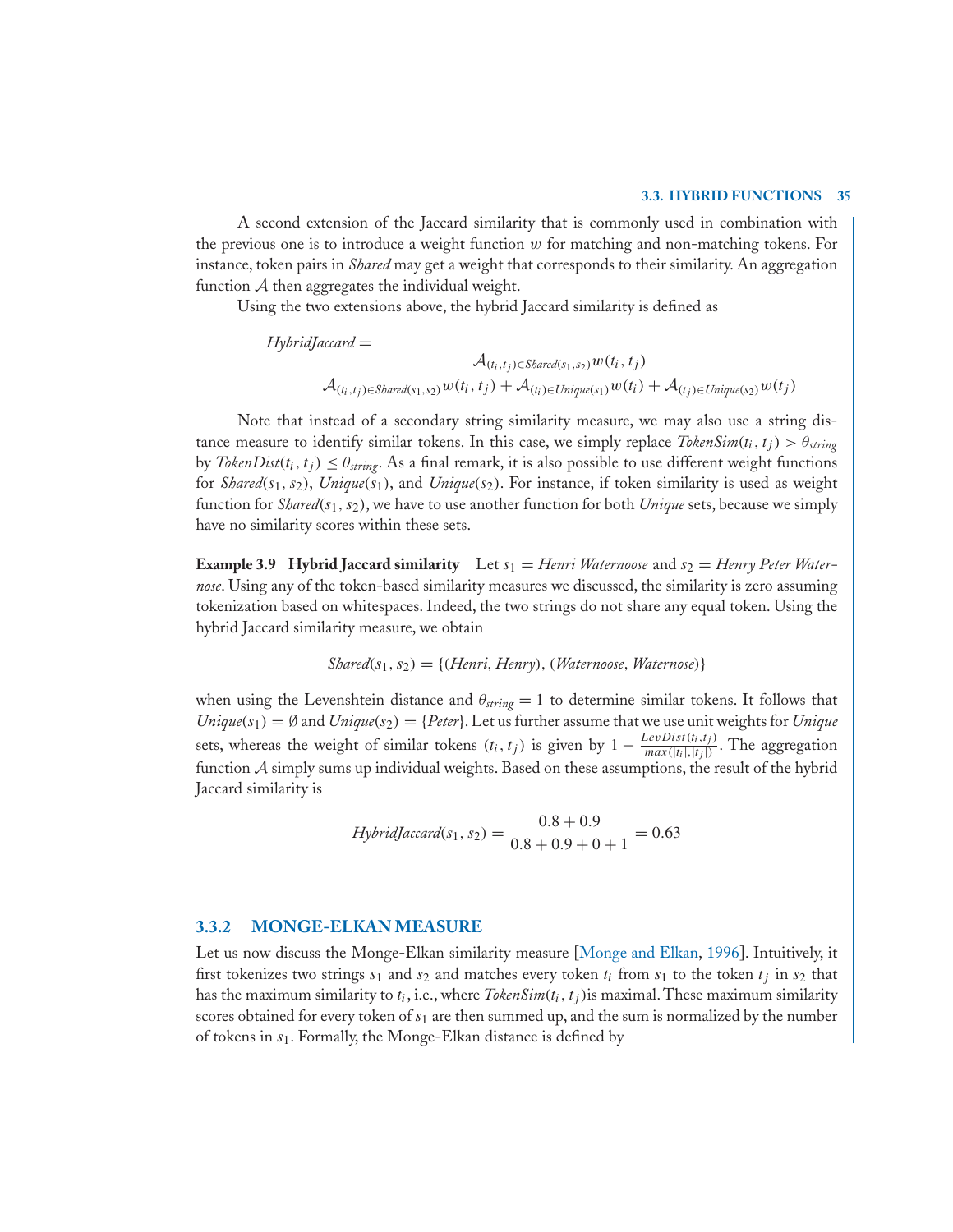<span id="page-45-0"></span>
$$
MongeElkanSim(s_1, s_2) = \frac{1}{|tokenize(s_1)|} \sum_{i=1}^{|tokenize(s_1)|} \max_{j=1}^{|tokenize(s_2)|} \text{TokenSim}(t_i, t_j)
$$

**Example 3.10** Let us compare two strings  $s_1 = Henri Waternoose$  and  $s_2 = Henry Peter Waternose$ . The token of *s*<sup>2</sup> with maximum similarity to *Henri* is obviously *Henry*, and the most similar string to *Waternoose* is *Waternose*. Let us assume that the two maximum similarity scores equal 0.8 and 0.9, respectively. Then, we obtain

*MongeElkanSim*(
$$
s_1, s_2
$$
) =  $\frac{0.8 + 0.9}{2}$  = 0.85

#### **3.3.3 SOFT TF/IDF**

The final hybrid similarity measure we discuss extends the cosine similarity based on *tf-idf* in the same spirit as the extension of Jaccard: similar strings, as determined by a secondary string similarity measure further increase the similarity. Again, let *TokenSim(t*1*, t*2*)* be a secondary string similarity function used to compare tokens. Let  $Close(\theta_{string}, s_1, s_2)$  be the set of tokens  $t_i \in tokenize(s_1)$  such that there is some  $t_j \in \text{tokenize}(s_2)$  where  $\text{TokenSim}(t_i, t_j) > \theta_{\text{string}}$ . That is,

$$
Close(\theta_{string}, s_1, s_2) = \{t_i | t_i \in tokenize(s_1) \land \exists t_j \in tokenize(s_2) : \textit{TokenSim}(t_i, t_j) > \theta_{string}\}
$$

Note that opposed to the definition of *Shared(s*1*, s*2*)* that we use to compute extended Jaccard similarity, *Close(θstring, s*1*, s*2*)* only includes tokens from string *s*<sup>1</sup> and not from *s*2. Tokens from *s*<sup>2</sup> similar to tokens from *s*<sup>1</sup> included in *Close* are considered using the following equation that determines the most similar token  $t_j \in \text{tokenize}(s_2)$  to any  $t_i \in \text{Close}(\theta_{\text{string}}, s_1, s_2)$ :

$$
maxsim(t_i, t_j) = \max_{t_j \in tokenize(s_2)} \text{TokenSim}(t_i, t_j)
$$

Then, the hybrid version of the cosine similarity measure, called *softTFIDF* is defined as

$$
SoftTFIDF(s_1, s_2) = \sum_{t_i \in Close(\theta_{sim}, s_1, s_2)} \left( \frac{tf - idf_{t_i}}{||V||} \times \frac{tf - idf_{t_j}}{||W||} \times maxSim(t_i, t_j) \right)
$$

where *V* and *W* are the vector representations of *s*<sup>1</sup> and *s*<sup>2</sup> containing *tf-idf* scores described in Section [3.1.2.](#page-35-0)

**Example 3.11 Soft TF/IDF.** Let us illustrate *soft TFIDF* reusing the strings  $s_1 = Henri$  *Waternoose* and *s*<sup>2</sup> = *Henry Peter Waternose*. As an example, assume that the vector representations of these two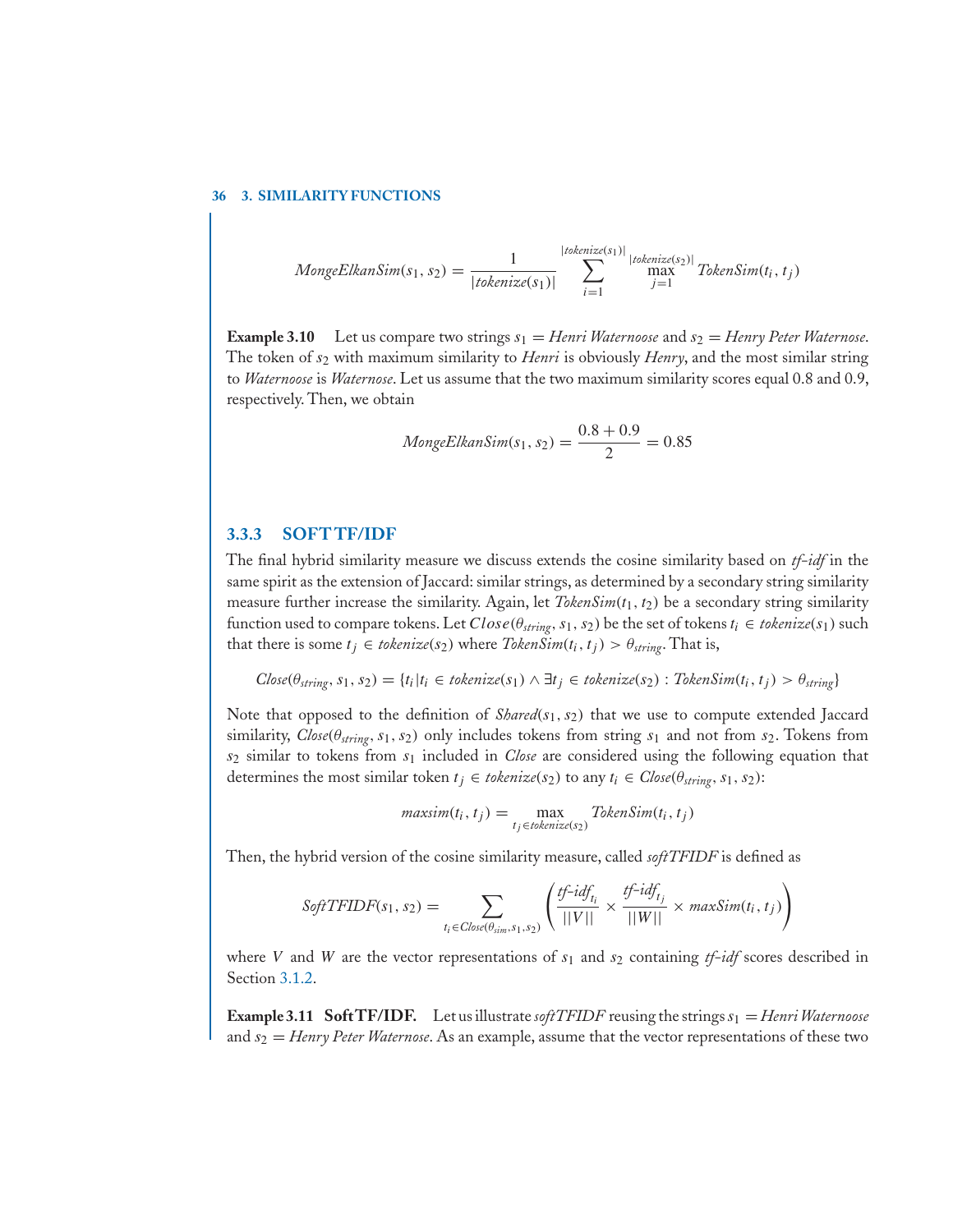#### **3.4. MEASURES FOR DATA WITH COMPLEX RELATIONSHIPS 37**

<span id="page-46-0"></span>strings, respectively, are

$$
V = \{0.6, 0.6, 0, 0, 0\}
$$
  

$$
W = \{0, 0, 0.5, 0.3, 0.6\}
$$

We determine  $C\text{lose}(\theta_{string}, s_1, s_2) = \{Henri, Water\text{ nodes}\}$  because for both of these tokens, a similar token exists in *s*2. Then, the hybrid cosine similarity is

$$
softmax(s_1, s_2) = \frac{0.6}{\sqrt{0.6^2 + 0.6^2}} \times \frac{0.5}{\sqrt{0.5^2 + 0.3^2 + 0.6^2}} \times 0.8
$$
  
+ 
$$
\frac{0.6}{\sqrt{0.6^2 + 0.6^2}} \times \frac{0.5}{\sqrt{0.5^2 + 0.3^2 + 0.6^2}} \times 0.9
$$
  

$$
\approx 0.79
$$

The main difference between the Monge-Elkan similarity and *softTFIDF* is that the Monge-Elkan similarity assumes all tokens to have equal weight whereas *softTFIDF* uses *tf-idf* scores to reflect the distinguishing power of a token in a token weight. Another, more subtle difference is that the *SoftTFIDF* only considers similarities between tokens that are above a given threshold *θ*. Such a threshold is not present in the Monge-Elkan similarity where any token in  $s<sub>1</sub>$  is matched to a token in *s*2, no matter how low the similarity between these two tokens may be.

To summarize, all hybrid measures combine the benefits of both token-based and edit-based measures for duplicate classification: edit-based measures account for errors within tokens whereas token-based measures account for errors related to missing tokens and token swaps.

## **3.4 MEASURES FOR DATA WITH COMPLEX RELATIONSHIPS**

All measures discussed so far consider only the object description of candidates. As we have seen in Section [2.3,](#page-27-0) it is possible to further consider relationships between candidates. In this section, we provide an overview of similarity measures devised specifically for duplicate detection in semistructured data, most notably, for XML data. More similarity measures that consider relationship descriptions of candidates exist, but these usually are extensions of token-based similarity measures that consider related candidates similarly to tokens [\[Weis](#page-84-0), [2008](#page-84-0)].

The discussion of Section [2.3.2](#page-29-0) shows that challenges for similarity measures arise when dealing with semi-structured XML data. As a reminder, these challenges arise due to element optionality, element context, and varying element cardinality. Throughout the literature, three similarity measures have explicitly been defined for XML.

The structure-aware XML distance measure [\[Milano et al.](#page-83-0), [2006\]](#page-83-0) computes the distance between two XML elements based on their substructure, that is, the substructure stands in as a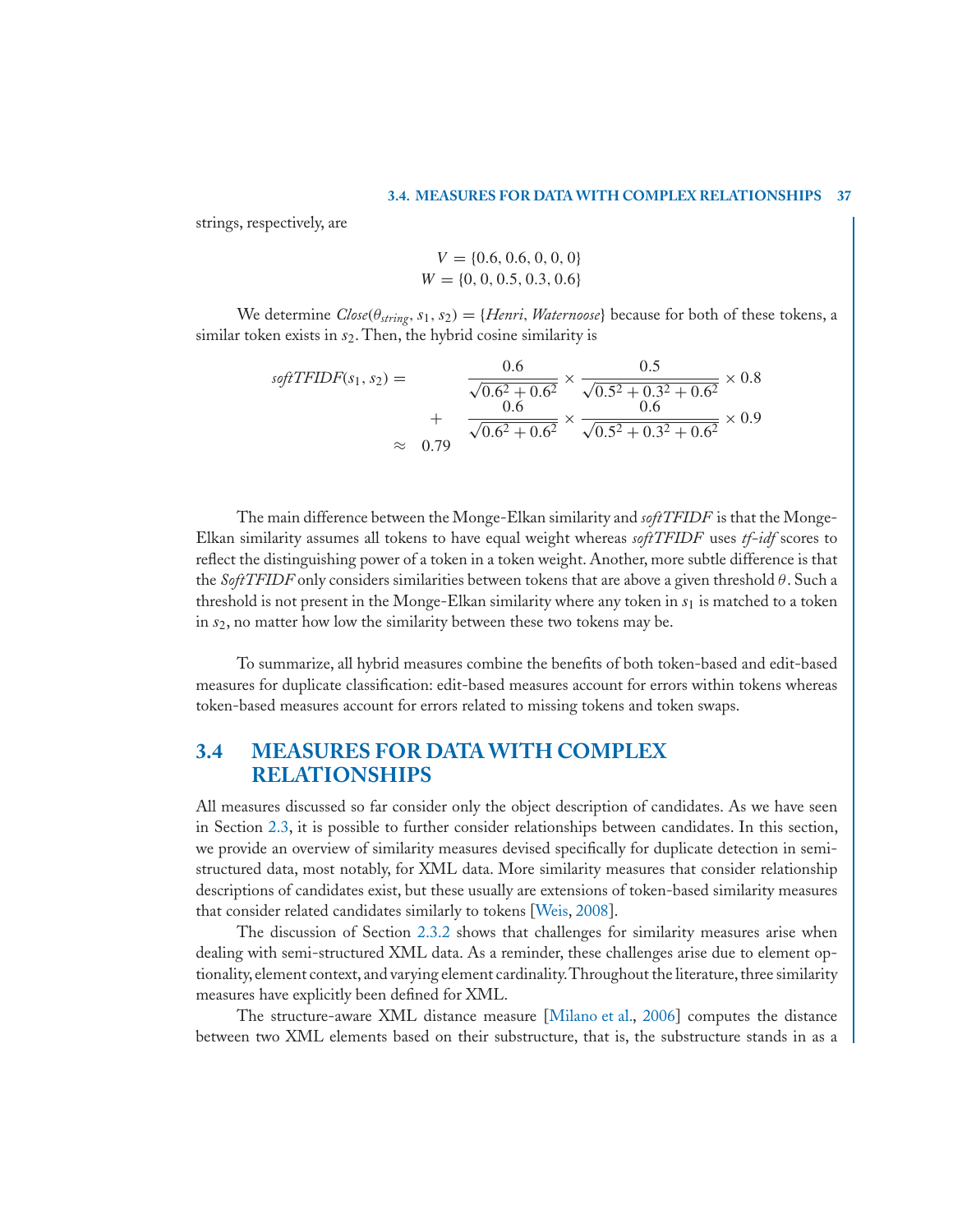description of the candidate that corresponds to the root XML element.To compare two candidates, an overlay between their two subtrees is computed. Informally, an overlay computes a weighted 1:1 matching between the two subtrees, so that nodes or leaves are matched only if they have the same path from the root.That is, it is not possible to match the same XML elements in different contexts. The weight assigned to a match is based on a distance measure, e.g., edit distance for string values in leaves. Several possible overlays may exist, and the goal is to determine an overlay with minimal cost (sum of match weights) and such that the overlay is not a proper substructure of any other possible overlay. Once such an overlay has been determined, the distance between the two candidates is simply the cost of the overlay. We observe that the different semantics of both element optionality and element context are not distinguished, but element cardinality is not a problem.

The approach presented by [Leitão et al.](#page-82-0) [\[2007](#page-82-0)] constructs a Bayesian network, taking two XML elements as input, each rooted in the candidate element and having a subtree that corresponds to the description. Nodes in the Bayesian network represent duplicate probabilities of (i) a set of simple XML elements, (ii) a set of complex XML elements, (iii) a pair of complex elements, or (iv) a pair of simple elements<sup>2</sup>. The algorithm that constructs the Bayesian network assumes that each XML element occurs in exactly one context. Probabilities are propagated from the leaves of the Bayesian network (that correspond to probabilities of pairs of simple elements) to the root and can be interpreted as similarities. As nodes either represent pairs or sets of elements, the different semantics of a missing element vs. a NULL value cannot be captured because the lack of an element results in the probability node not being created at all.

The DogmatiX similarity measure [\[Weis and Naumann,2005](#page-84-0)] is aware of the three challenges described in Section [2.3.2](#page-29-0) that arise when devising a similarity measure for XML data. However, DogmatiX does not distinguish between the different semantics that both element optionality and element context allow. On the other hand, DogmatiX distinguishes between XML element types and real-world types so that all candidates of the same type are treated as such, even though they may occur in a different context. Essentially, to compute the DogmatiX similarity, we form pairs of descriptions (there is no distinction between object description and relationship description) and divide them into two sets: similar description pairs and singleton descriptions. A similar description pair is defined as a pair of descriptions whose pairwise string similarity, for instance, computed based on the string edit distance, is above a given threshold. Any description that is not part of any similar description pair is a singleton description. The set of singleton descriptions is further pruned to account for the fact that some descriptions cannot have a similar partner due to different cardinalities of elements of that type. Both similar and singleton descriptions are weighted based on a variation of the inverse document frequency.The overall similarity is the ratio of the sum of weights of all similar description pairs over the sum of weights of all descriptions (similar or singleton).

In summary, we observe that all similarity measures proposed for XML duplicate detection cope with varying element cardinality, whereas only DogmatiX explicitly considers the problem

 $^2A$  simple XML element is an XML element that nests only a text node. Complex XML elements, on the other hand, nest only XML elements and no text node.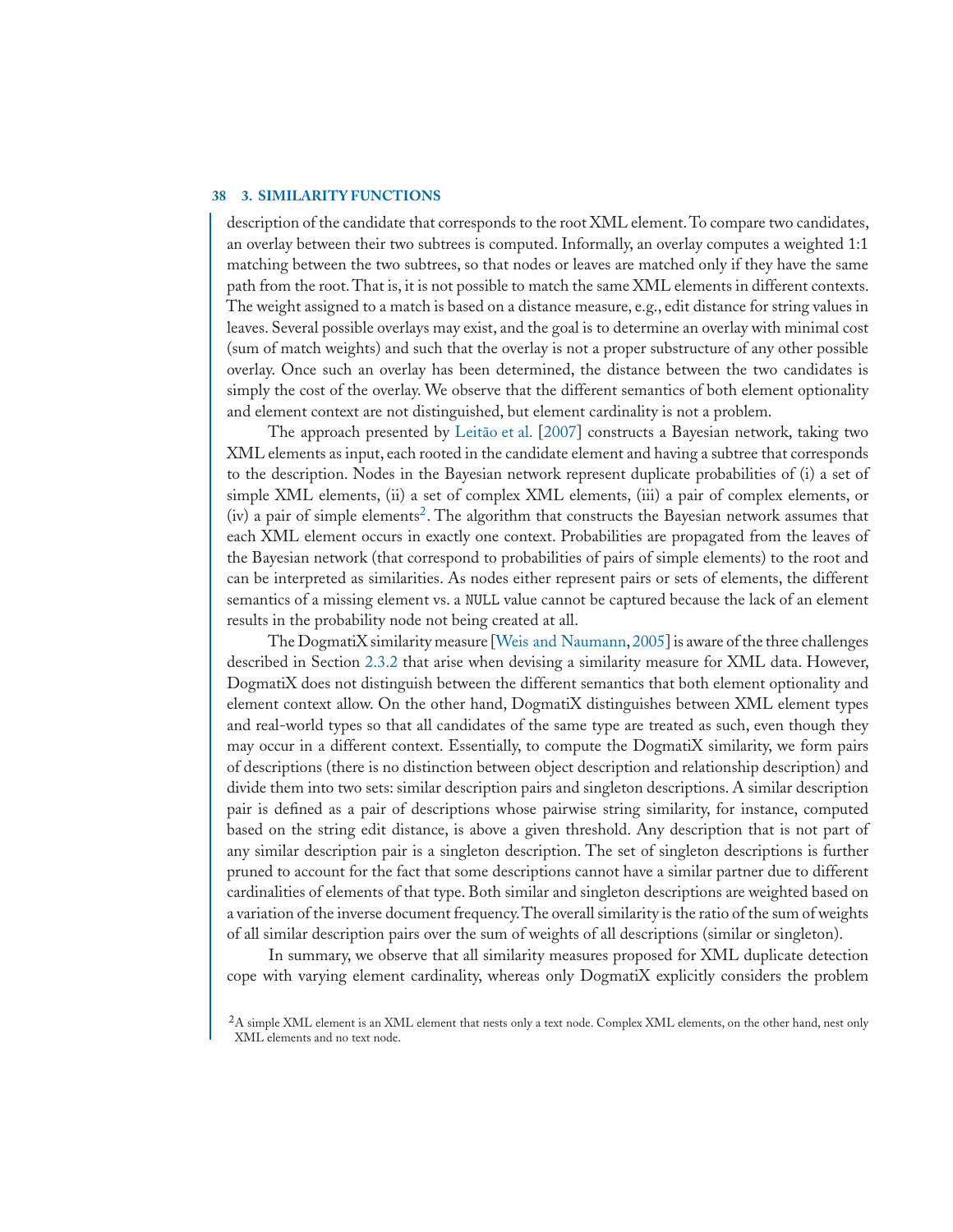#### **3.5. OTHER SIMILARITY MEASURES 39**

of element context when generating descriptions. None of the similarity measures distinguishes between possibly different semantics caused by alternative representations of missing data or by different element contexts when computing a similarity score. It remains an open research issue to define measures that make these distinctions and to investigate how these distinctions affect the quality of duplicate detection. Besides specialized similarity measures for XML, we also point out algorithms that improve efficiency by pruning comparisons by exploiting properties of hierarchically structured data in Section [4.2.1.](#page-57-0)

## **3.5 OTHER SIMILARITY MEASURES**

The measures discussed so far are the most widely used for duplicate detection. However, none of these measures are applicable to all conceivable scenarios. As we have seen, some of the measures specialize on short strings with few typographical errors whereas others have been devised to be insensitive to word swaps. In this section, we summarize similarity measures for three further special cases, i.e., phonetic similarity, numeric similarity, and structural similarity.

**Phonetic similarity.** Whereas previously discussed measures focus on string similarity, phonetic similarity focuses on the sounds of spoken words, which may be very similar despite large spelling differences. For instance, the two strings *Czech* and *cheque* are not very similar; however, they are barely distinguishable phonetically. Therefore, they have a large phonetic similarity.

Soundex is a very common phonetic coding scheme, and the idea behind the computation of phonetic similarity is to first transform strings (or tokens) into their phonetic representation and to then apply the similarity measures on strings or tokens on the soundex representation [\[Bourne and Ford,](#page-81-0) [1961](#page-81-0)].

- **Numeric similarity.** None of the discussed measures are of much use when comparing numerical data. Typically, numbers are simply considered as strings, which yields unsatisfactory results, for instance, when comparing *1999* and *2000*. A solution is to measure the difference of two numbers compared, e.g., by computing |1999 − 2000|. However, in different domains, the difference in numbers has different meanings. For instance, when measuring differences on a microscopic scale, a difference of 1 mm is a large difference, whereas on a macroscopic scale 1 mm is almost nothing. A possible way to "normalize" such a difference is to take the distribution of values in the domain into account.
- **Structural similarity.** As a final remark, we point out that none of the similarity measures discussed so far considers the structure of the data; they all focus on content. However, considering the structure may also be relevant, e.g., when comparing trees that correspond to XML data. The most widely known structural similarity measure is the *tree edit distance* and variations thereof [\[Shasha et al.](#page-83-0), [1994\]](#page-83-0). Essentially, the tree edit distance is an edit-based distance measure (such as the Levenshtein distance), but instead of allowing edit operations on characters of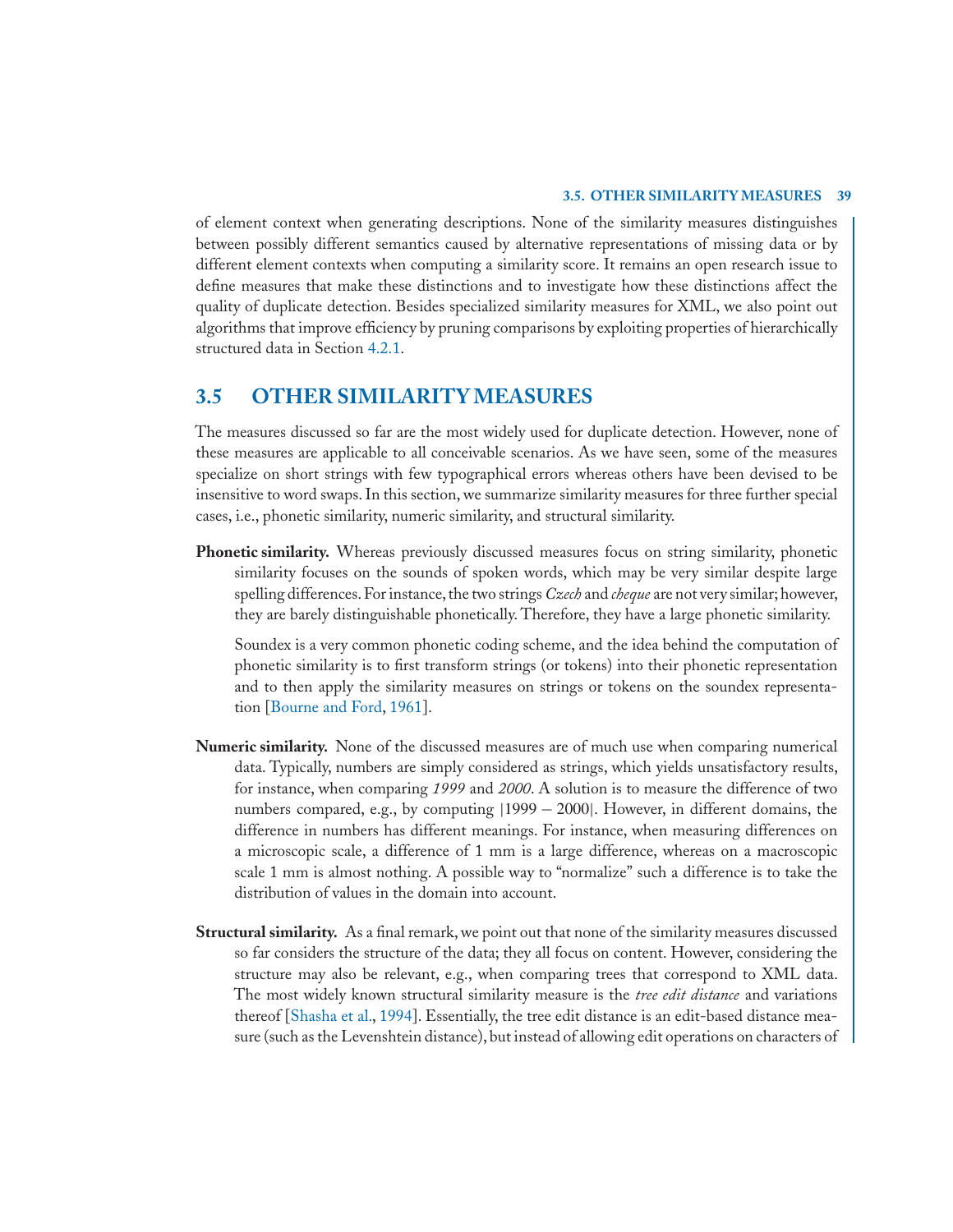<span id="page-49-0"></span>a string, it considers edit operations on nodes of a tree structure. Due to its high computational complexity, it is rarely used for duplicate detection.

## **3.6 RULE-BASED RECORD COMPARISON**

Up to this point, we have discussed similarity measures and distance measures that compute a realvalued score. This score is then input to a duplicate classifier as described at the beginning of this chapter (see p. [23\)](#page-32-0). As a reminder, if the similarity score, as returned by a similarity measure, is above a given threshold *θ*, the compared pair of candidates is classified as a duplicate and as a non-duplicate, otherwise.

In this section, we discuss a complementary method to similarity measures for classifying candidate pairs as duplicates or non-duplicates: Rule-based record comparison approaches build rules on attributes (or combinations of attributes) to make a classification. These rules may use similarity measures for attribute comparisons. An example of such a rule for two Person candidates  $c_1$  and  $c_2$  is:

> *first name of*  $c_1$  *is similar to first name of*  $c_2$ ∧ *last name of c*<sup>1</sup> *equals last name of c*<sup>2</sup>  $\Rightarrow$  *c*<sub>1</sub> *and c*<sub>2</sub> *are duplicates*

We note that in contrast to similarity measures that apply to any string data from any domain, rule-based approaches make use of domain knowledge and are thus domain-specific approaches to duplicate classification. We discuss two variants of rule-based record comparisons, namely an approach that builds on equational theory [\[Hernández and Stolfo](#page-82-0), [1998](#page-82-0)], and profile-based comparisons [\[Doan et al.,](#page-81-0) [2003;](#page-81-0) [Weis et al.](#page-84-0), [2008\]](#page-84-0).

#### **3.6.1 EQUATIONAL THEORY**

In this section, we describe an approach that compares two candidates *c*<sup>1</sup> and *c*<sup>2</sup> using implications of the form

$$
P \Rightarrow c_1 \equiv c_2
$$

where *P* is a complex predicate over attributes in the candidates' object descriptions, i.e., in  $OD(c_1) \cup$  $OD(c<sub>2</sub>)$ , and the equivalence relationship between  $c<sub>1</sub>$  and  $c<sub>2</sub>$  signifies that these candidates are considered duplicates. A set of such rules composes a domain-specific equational theory that allows to classify candidates based on a set of rules.

Let us consider the predicate *P* more closely: *P* is a boolean expression that can be written in conjunctive normal form, i.e., as a conjunction of (disjunctions of) terms:

 $P = (term_{1,1} \vee term_{1,2}, \vee \ldots) \wedge (term_{2,1} \vee term_{2,2} \vee \ldots) \wedge \ldots \wedge (term_{n,1} \vee term_{n,2} \vee \ldots)$ 

Zooming in on the actual terms, the equational theory allows virtually any comparison between attribute values. However, to make sensible comparisons, these comparisons apply to common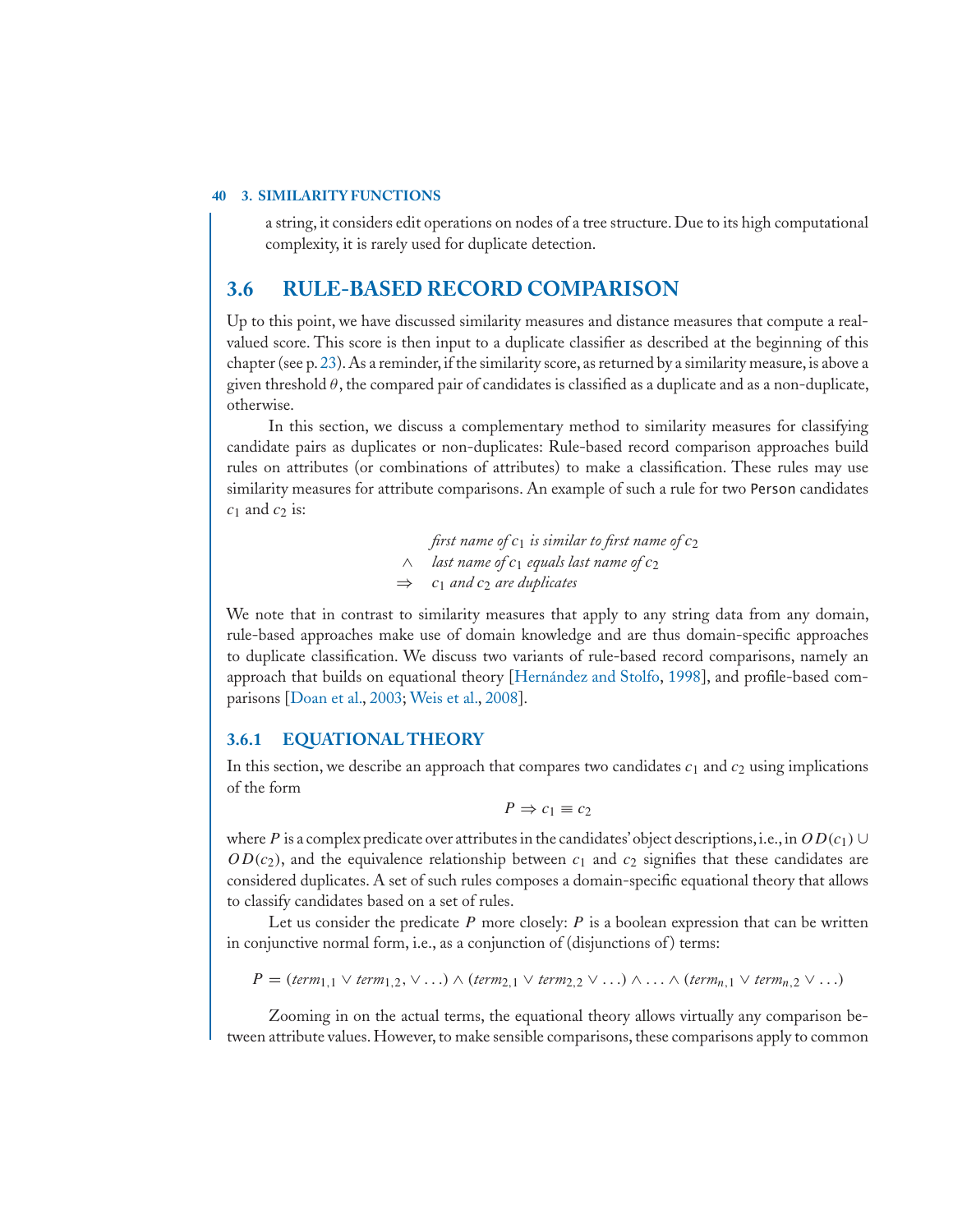#### **3.6. RULE-BASED RECORD COMPARISON 41**

<span id="page-50-0"></span>attributes of *c*<sup>1</sup> and *c*2. Indeed, it would not make much sense to use gender information for comparison if only *c*<sup>1</sup> (and not *c*2) contained gender information. We introduce an example that clarifies the concept of an equational theory.

**Example 3.12 Equational theory.** Consider a person database PersDB1 that contains the records depicted in Figure 3.6(a) and a second person database PersDB2 represented in Figure 3.6(b). We observe that not all information is represented in both databases. Indeed, whereas name and social security number (ssn) are represented in both sources (albeit using different representations in the case of person names), age is present only in PersDB1 and salary is stored only in PersDB2.

| ssn | tname | mname       | <b>Iname</b> | age | ssn         | name          | salary |
|-----|-------|-------------|--------------|-----|-------------|---------------|--------|
| 123 | Peter | John        | Miller       | 46  | 123         | Peter Miller  | 80k    |
| 345 | lane  |             | Smith        | 33  | 345         | Jane B. Smith | 60k    |
| 678 | John  | <b>Tack</b> | Doe          |     | 679         | Jack John Doe | 100k   |
|     |       | (a) PersDB1 |              |     | (b) PersDB2 |               |        |

**Figure 3.6:** Two sample Person databases

To identify duplicate persons among PersDB1 and PersDB2, suppose we use the following three rules to compare two candidate persons  $c_1$  and  $c_2$ :

 $c_1$ *.ssn* =  $c_2$ *.ssn*  $\land$  *concat*( $c_1$ *.f* name,  $c_1$ *.mname,*  $c_1$ *.lname*) ≈  $c_2$ *.name* ⇒  $c_1 \equiv c_2$ 

 $c_1$ *.ssn* =  $c_2$ *.ssn*  $\land$  *substr*( $c_1$ *.lname, c*<sub>2</sub>*.name*)  $\land$  *substr*( $c_1$ *.f name, c*<sub>2</sub>*.name*)  $\Rightarrow$   $c_1 \equiv c_2$ *substr*( $c_1$ *.f* name,  $c_2$ *.name*) ∧ *substr*( $c_1$ *.mname, c*<sub>2</sub>*.name*) ∧ *substr*( $c_1$ *.lname, c*<sub>2</sub>*.name*)  $\Rightarrow$   $c_1 \equiv c_2$ 

We observe that terms may use complex comparison functions: for instance, in the first rule, we first concatenate the three name components of  $c_1$  and then compare the concatenated result to the name of  $c_2$ , using similarity ( $\approx$ ) as comparison operator. This operator indicates that the two strings being compared need to be similar, which is, for instance, determined using one of the previously defined similarity measures. In the remaining two rules,  $\textit{substr}(l, r)$  denotes that the string *l* is a substring of *r*.

Let us now compare all persons in PersDB1 with all persons in PersDB2. We observe that when comparing both records with  $ssn = 123$ , Rule 1 is not satisfied because PersDB2 is missing the middle name. However, the second rule identifies these two representations to be duplicates because the social security numbers are equal and the first name and the last name in PersDB1 occur in the corresponding name field in PersDB2. Finally, Rule 3 fails to identify the duplicate again, because PersDB2 does not contain the middle name of *Peter Miller*. Applying these rules, we find two more duplicates: Rule 2 classifies both tuples with ssn = *345* as duplicates and Rule 3 determines the tuples with  $ssn = 678$  and  $ssn = 679$  to be duplicates.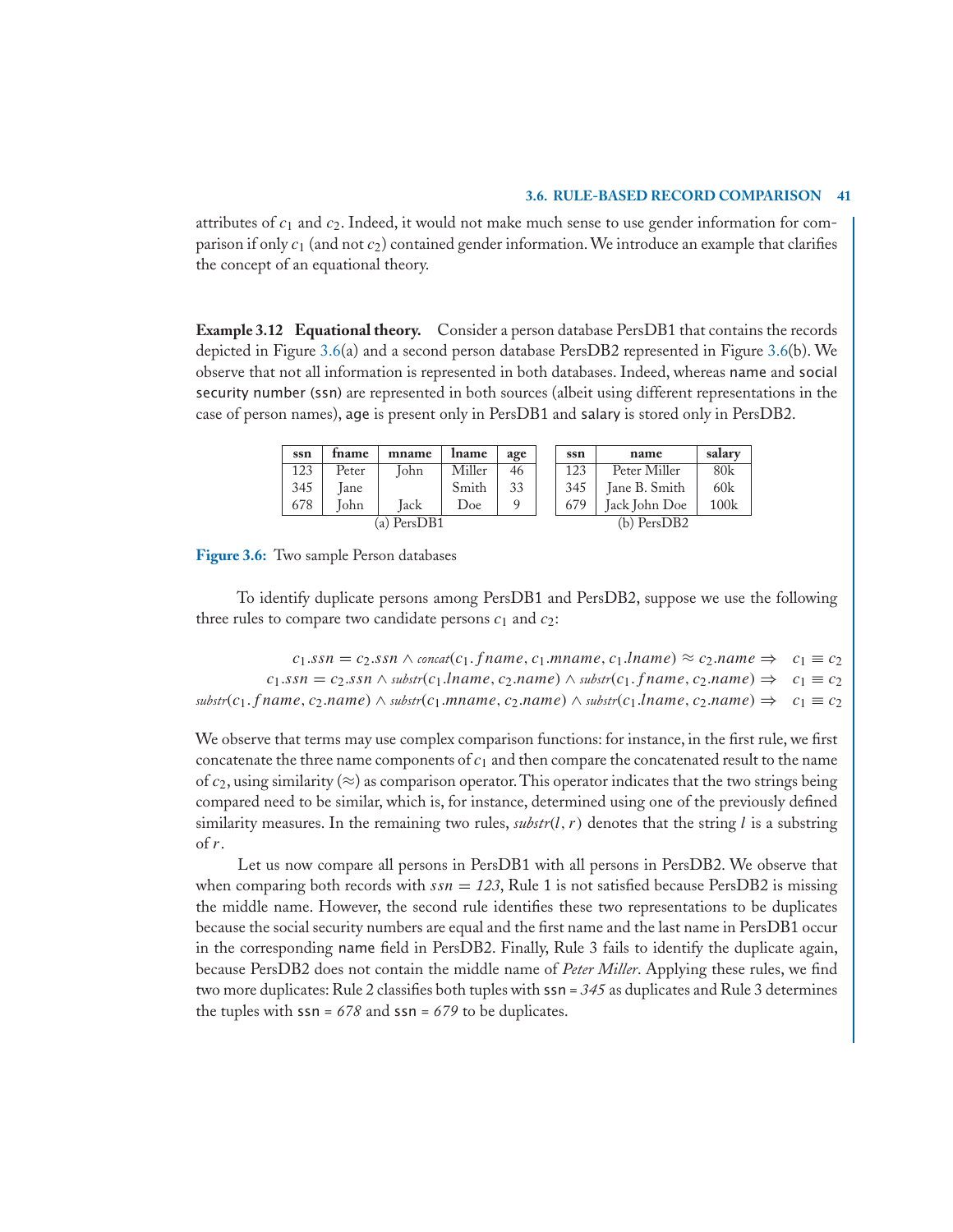#### **3.6.2 DUPLICATE PROFILES**

In the equational theory discussed in Section [3.6.1](#page-49-0) rules are used exclusively to classify duplicates. If none of the rules qualifies two candidates as duplicates, they are implicitly classified as nonduplicates. Let us refer to the rules of equational theory as positive rules. In addition to these rules, it is possible to add so called negative rules to the equational theory [\[Weis et al.,](#page-84-0) [2008](#page-84-0)]. These classify pairs of candidates as non-duplicates and have the form:

$$
P \Rightarrow c_1 \not\equiv c_2
$$

where *P* is again a complex predicate as described in Section [3.6.1.](#page-49-0)

**Example 3.13 Negative rule.** Reusing the sample tables of Figure [3.6,](#page-50-0) a possible negative rule is

$$
c_1.ssn \neq c_2.ssn \Rightarrow c_1 \neq c_2
$$

This rule excludes candidates *c*<sup>1</sup> and *c*<sup>2</sup> being duplicates if their social security numbers do not match.

We can combine positive and negative rules as a sequence of classifiers to form a duplicate profile, such that pairs not classified by classifier *i* are input to the subsequent classifier  $i + 1$ . It is interesting to note that the order of rules in a profile that mixes positive and negative rules affects the final output, in contrast to equational theory where the output is always the same no matter the order of the rules. As a simple example, assume we had applied the negative rule of Example 3.13 before Rule 3 of Example [3.12.](#page-50-0) Then, the pair of Persons with respective ssn of *678* and *679* would be classified as non-duplicates and they would not be passed on to the classifier using Rule 3, so they are not classified as duplicates.

Both positive rules and negative rules only use information that is present in both candidates. In the case where both *c*<sup>1</sup> and *c*<sup>2</sup> contribute additional, non-shared information, it is possible to further refine a duplicate profile based on this information [\[Doan et al.,](#page-81-0) [2003\]](#page-81-0). Intuitively, the idea is to make a plausibility check of a duplicate classification to possibly revoke a previous classification based on the combined information of *c*<sup>1</sup> and *c*2. This plausibility check can be done using hard constraints similar to the negative rules that revoke a preliminary duplicate classification. A second possibility is to further use soft constraints that do not decide by themselves, but rather output their confidence in a pair being a duplicate. The individual confidence scores are finally combined to yield a final classification result.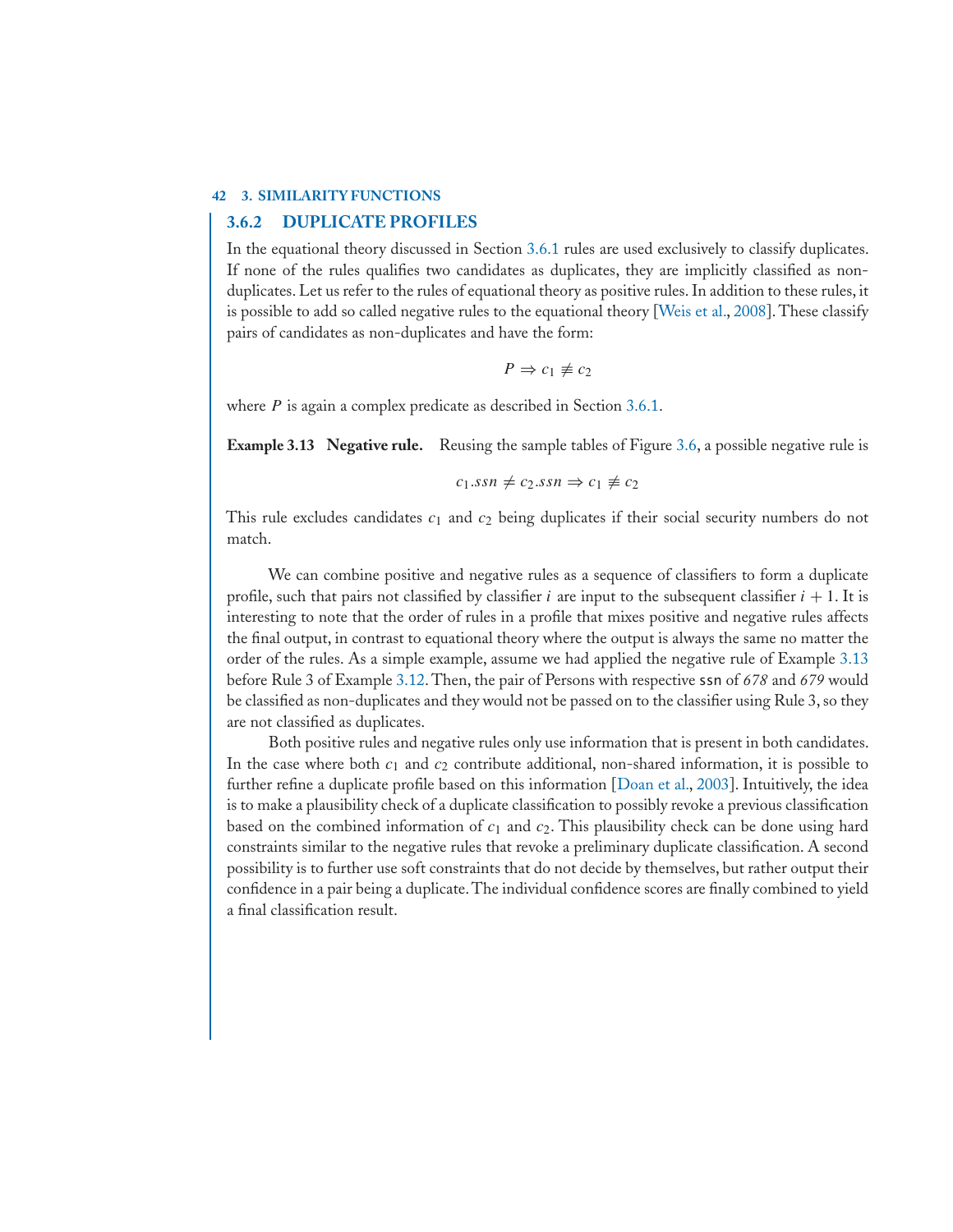## CHAPTER 4

# <span id="page-52-0"></span>**Duplicate Detection Algorithms**

As presented in Chapter [2,](#page-22-0) the problem of duplicate detection needs two components for its solution. After reviewing similarity measures to decide upon duplicity of candidate pairs we now turn to the second component – algorithms that decide which candidates to compare.

With Figures [2.2](#page-26-0) we had motivated the quadratic search space as a matrix of candidate pairs. The goal of the algorithms presented in Section 4.1 is to reduce the number of comparisons while not compromising the quality of the result. If not all candidates are compared, there is the danger of missing some duplicates. Chapter [5](#page-70-0) elaborates on this tradeoff. In Section [4.2,](#page-57-0) we discuss algorithms that are suited for data with complex relationships. Those algorithms have in common that they detect pairs of duplicates and form duplicate partitions by simply computing the transitive closure based on pairwise classification results. In Section [4.3,](#page-61-0) we discuss more sophisticated clustering algorithms to obtain duplicate partitions.

## **4.1 PAIRWISE COMPARISON ALGORITHMS**

To avoid a prohibitively expensive comparison of all pairs of records, a common technique is to carefully partition the records into smaller subsets. If we can assume that duplicate records appear only within the same partition, it is sufficient to compare all record-pairs within each partition. Two competing approaches are often cited: Blocking methods strictly partition records into disjoint subsets, for instance, using zip codes as partitioning key. Windowing methods, in particular the Sorted-Neighborhood method, sort the data according to some key, such as zip code, and then slide a window of fixed size across the sorted data and compare pairs only within the window. Both methods can be enhanced by running multiple partitioning/windowing passes over the data.

#### **4.1.1 BLOCKING**

Blocking methods pursue the simple idea of partitioning the set of records into disjoint partitions (blocks) and then comparing all pairs of records only within each block [\[Ananthakrishna et al.,](#page-80-0) [2002;](#page-80-0) [Baxter et al.,](#page-80-0) [2003;](#page-80-0) [Bilenko et al.,](#page-80-0) [2006\]](#page-80-0).Thus, the overall number of comparisons is greatly reduced. Given *n* records and *b* partitions, the average size of each partition is  $\frac{n}{b}$ . In each partition each record pair must be compared, which yields a total number of pairwise comparisons of

$$
b \cdot \frac{\frac{n}{b}(\frac{n}{b}-1)}{2} = \frac{n(\frac{n}{b}-1)}{2} = \frac{1}{2}\left(\frac{n^2}{b}-n\right)
$$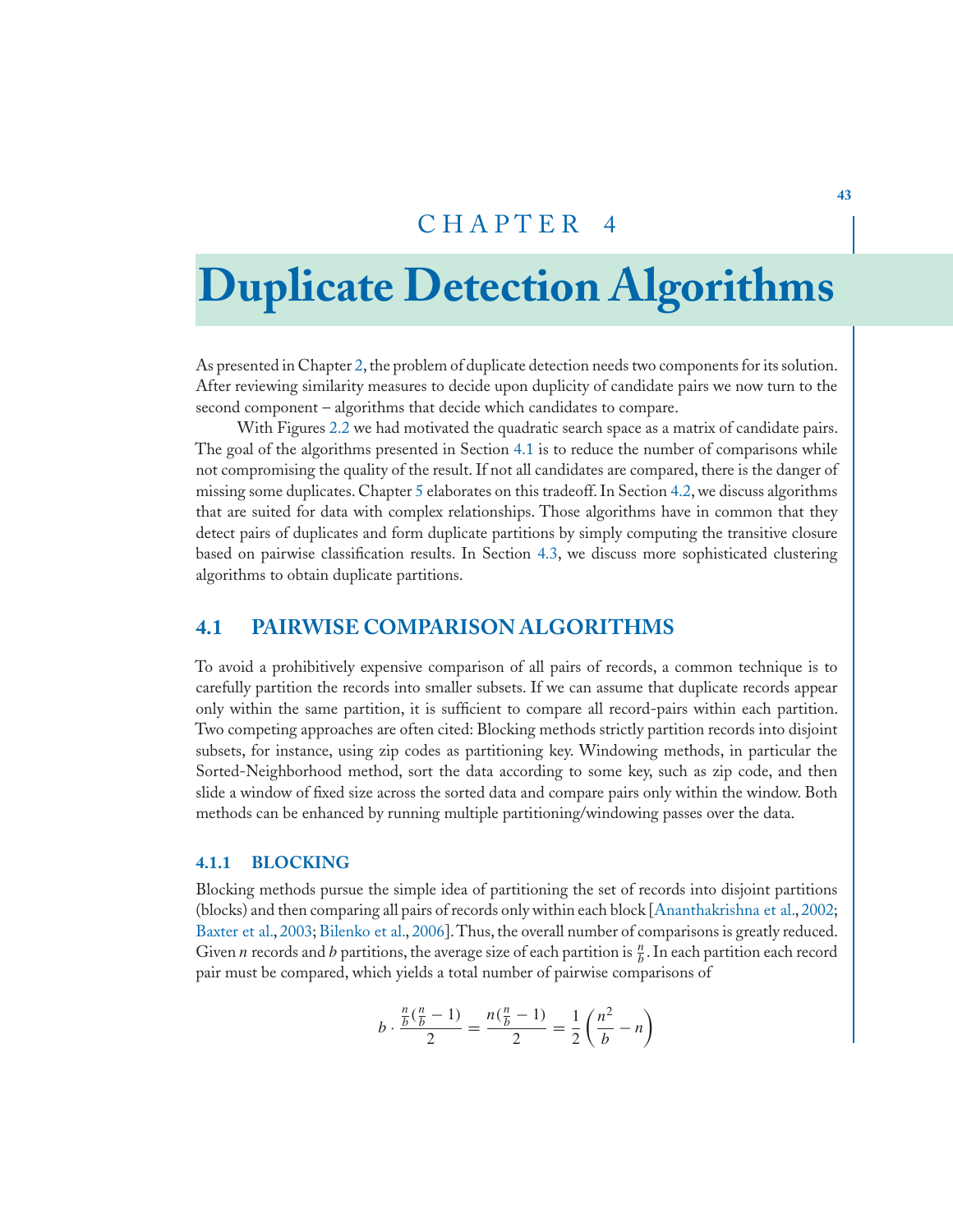assuming all partitions are of equal size.Table [4.1](#page-57-0) (see page [48\)](#page-57-0) gives an overview of the computational complexity of the different methods compared to the exhaustive approach of comparing all pairs of records.

Figure 4.1 repeats the matrix from Figure [2.2](#page-26-0) (p. [17\)](#page-26-0). Assume that records  $1 - 20$  are sorted by the partitioning key, both horizontally and vertically. The candidate pairs after partitioning are shaded. Clearly, there are much fewer candidates than before, namely only 47 compared to the complete matrix with 190 pairs.



**Figure 4.1:** Matrix of duplicate candidates with blocking algorithm.

An important decision for the blocking method is the choice of a good partitioning predicate, which determines the number and size of the partitions. They should be chosen in a manner that potential duplicates appear in the same partition. For example, for CRM applications a typical partitioning is by zip code or by the first few digits of zip codes. The underlying assumption is that duplicates have the same zip code, i.e., there is no typo in the zip code and the customer has not moved from one zip code to another. If two duplicate records have the same zip code, they appear in the same partition and thus can be recognized as duplicates. Other partitionings might be by last name or some fixed-sized prefix of them, by street name, by employer, etc. In general, partitions of roughly the same and predictable size are preferable. For instance, partitioning by the first letter of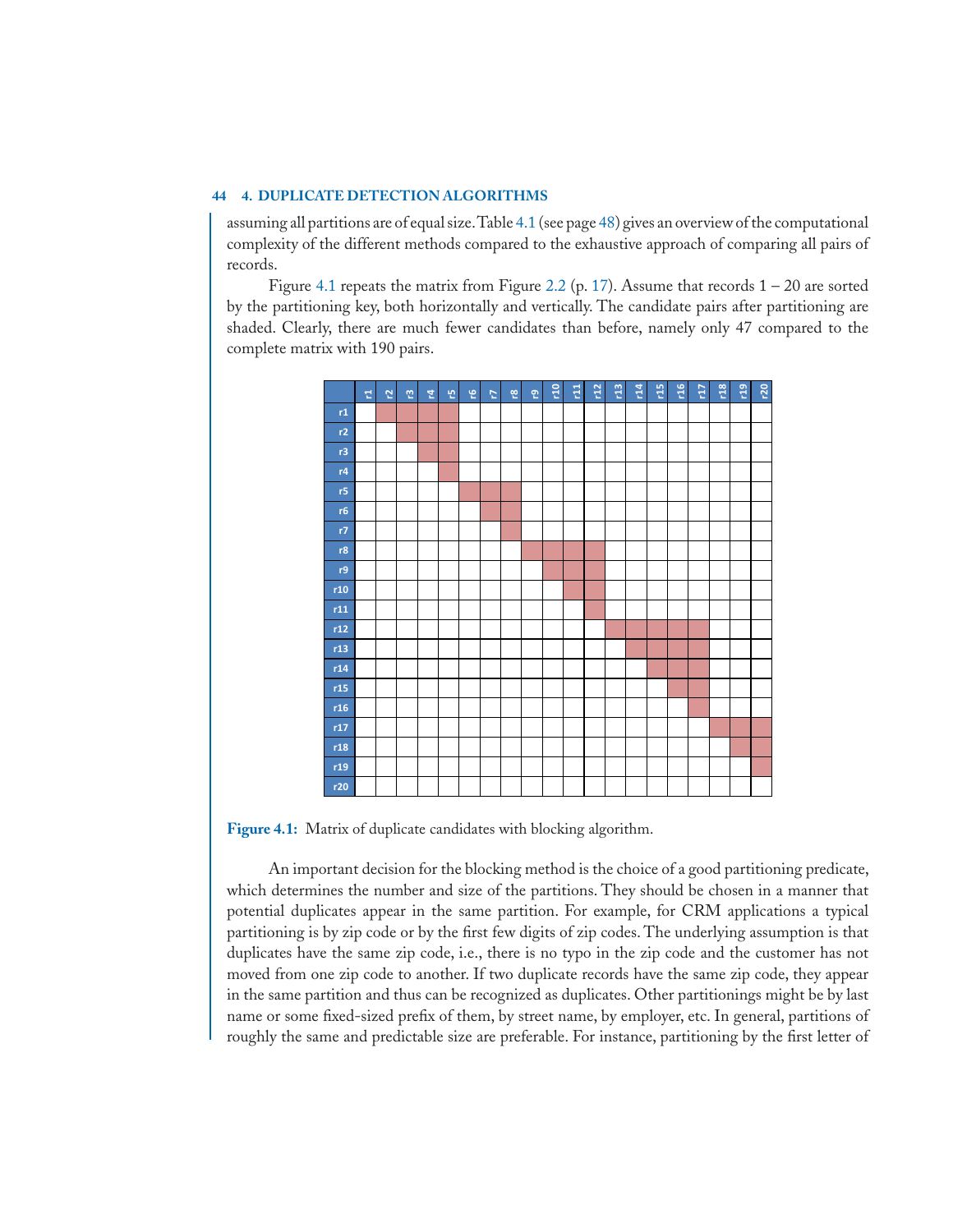#### **4.1. PAIRWISE COMPARISON ALGORITHMS 45**

the last name yields several very small partitions (*q*, *x*, …) and some very large partitions (*m*, *s*, …). Especially comparing all pairs in these large partitions can make the problem infeasible.

To drop the assumption that duplicates have the same partitioning key, a *multi-pass method* can be employed. That is, the blocking algorithm is run multiple times, each time with a different partitioning key. The chance that a duplicate pair does not appear together in at least one of the partitions is very low. It would have to contain errors in every attribute that is used for partitioning.

After the multiple runs, the transitive closure is formed over all detected duplicates because duplicity is inherently a transitive relation, and thus more correct duplicate pairs can be reported. Even within a single run, the transitive closure returns duplicates that were missed by the similarity measure: With an edit distance threshold of 1, *Maine St.* is close to *Main St.*, which, in turn, is close to *Moin St.*. Thus, even though all three strings might appear within the same block, only two pairs are recognized as duplicates, and the third pair is discovered only through transitivity.

#### **4.1.2 SORTED-NEIGHBORHOOD**

Windowing methods, such as the Sorted-Neighborhood method, are slightly more elaborate than blocking methods. [Hernández and Stolfo](#page-82-0) [\[1995,](#page-82-0) [1998](#page-82-0)] describe the Sorted-Neighborhood Method (SNM), which is divided into three phases. In the first phase, a sorting key is assigned to each record. The key does not have to be unique and can be generated by concatenating characters (or substrings of values) from different attributes. It is useful to carefully select values based on the probability of errors. For instance, it is more likely to err in a vowel than in a consonant, and it is less likely to err in the first letter of a name. Thus, a key for a customer record could be defined as:

first 3 constants of last name | first letter of last name | first 2 digits of zip code

In the second phase, all records are sorted according to that key. As in the blocking method, the assumption is that duplicates have similar keys and are thus close to each other after sorting.The first two phases are comparable to the selection of a partitioning predicate and the actual partitioning in the blocking method.

The final, third phase of SNM slides a window of fixed size *w* across the sorted list of records. All pairs of records that appear in the same window are compared. Thus, when sliding the window, one record moves out of the window and a new record enters it. Only this new record must be compared with the remaining *w* − 1 records.The size of the window represents the trade-off between efficiency and effectiveness; larger windows yield longer runtimes but detect more duplicates. In experiments, window sizes between 10 and 30 have been reported to be effective. Figure [4.2](#page-55-0) shows the candidate pair matrix with those pairs shaded that are compared by SNM with a windows size of 4. Again, the number of comparisons is reduced from 190 to 54.

The sorting key should be chosen distinct enough so that the number of records with the same key is not greater than the window size. Otherwise, not all records with the same key are compared and duplicates may be overlooked. A more distinct key enable a more fine-tuned sorting. Also, the first few characters of the key are obviously more important than the last few. Thus, one should choose attributes that are likely to contain few errors for the first characters of the sorting key.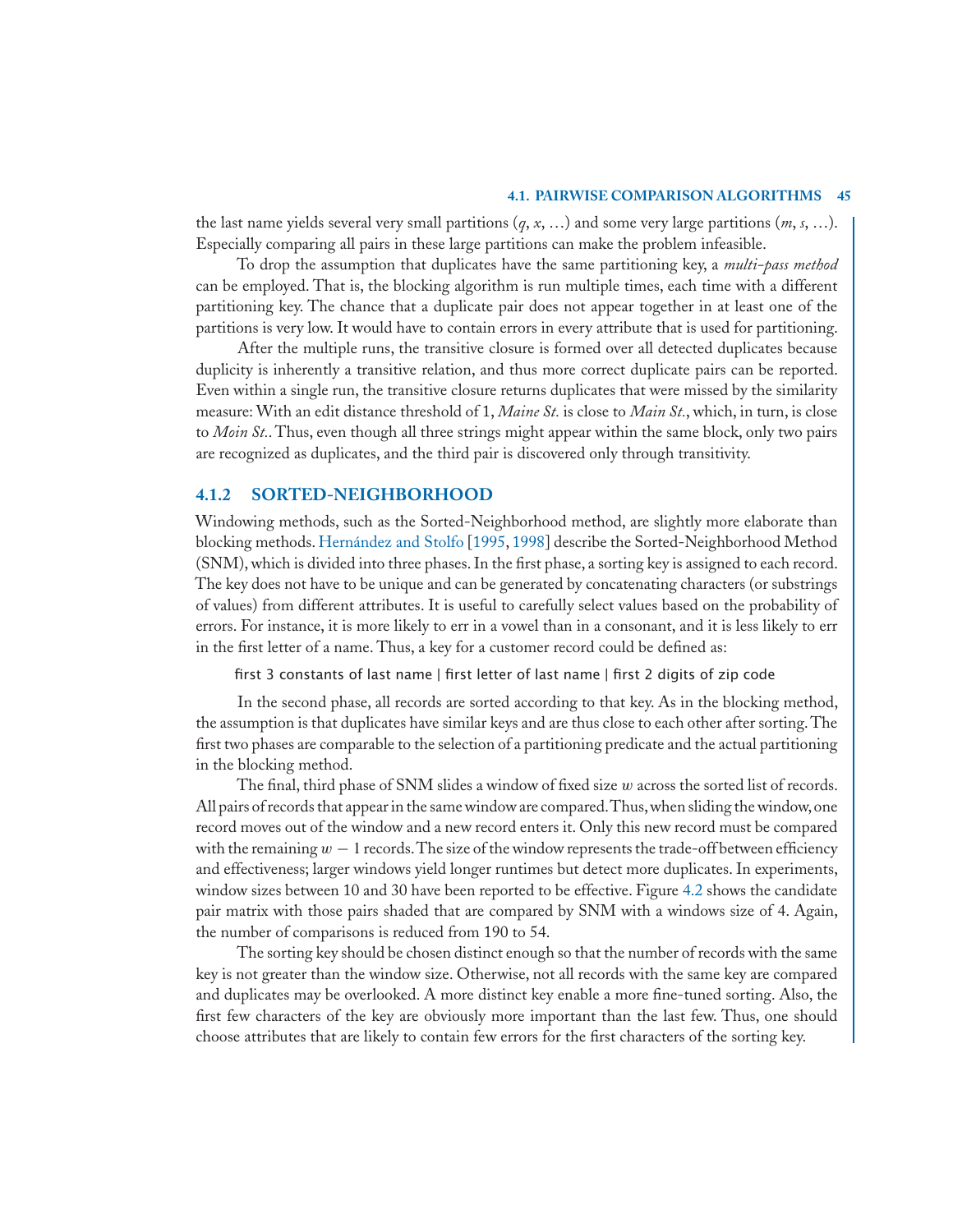<span id="page-55-0"></span>

**Figure 4.2:** Matrix of duplicate candidates with the Sorted-Neighborhood algorithm.

As opposed to the blocking method, SNM requires a transitive closure step not only due to the nature of the similarity measure but also because duplicates appear in different partitions/windows: Figure 4.3 shows a situation where two duplicate pairs are found within different windows and only the transitive closure produces the complete set of duplicate pairs. Records r3, r3', and r3" are all duplicates, but r3 and r3" never appear within the same window of size 4. Only the transitive closure using their mutual duplicity with r3' reveals that they too are duplicates.



**Figure 4.3:** Transitive closure for SNM even after a single pass.

As for the blocking method, there is a chance that the sorting characters contain errors. To avoid mis-sorts, multi-pass variants of SNM produce multiple keys and perform the sorting and windowing multiple times. As with the blocking method, the transitive closure is finally calculated. The Multipass Sorted-Neighborhood method is summarized here:

1. Choose set of keys *K*.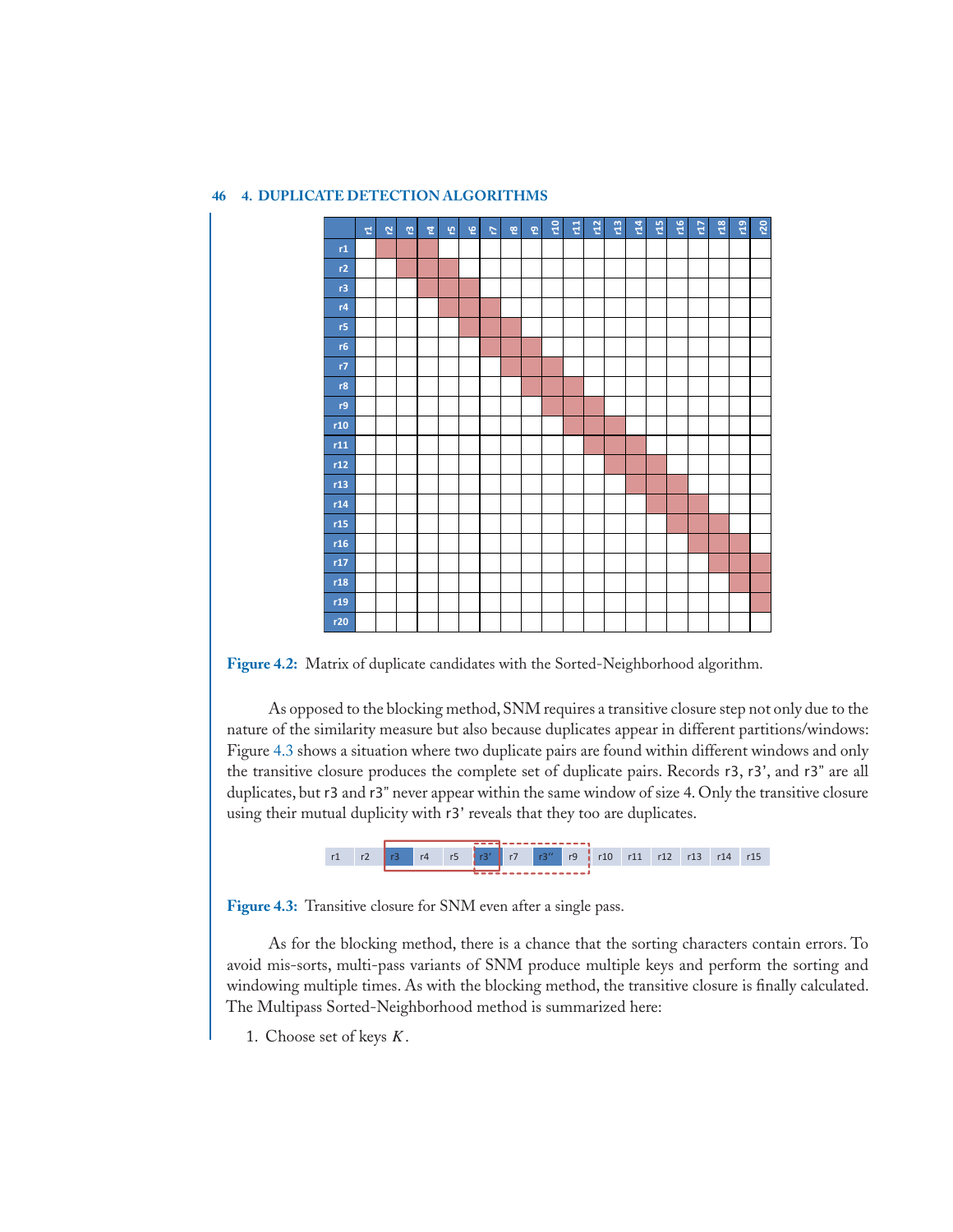#### **4.1. PAIRWISE COMPARISON ALGORITHMS 47**

- 2. For each key  $k \in K$ :
	- (a) Sort records according to *k*.
	- (b) Slide window over records comparing all pairs within a window.

#### 3. Determine transitive closure

The implementation of SNM is usually done with the help of a DBMS: Using a surrogate key for the records, key creation generates a temporary table with the surrogate key column along with one column for each sorting key. In each pass, this temporary table, is sorted by the corresponding sorting key column and joined with the main table to fetch the records to be compared. Thus, it can be expected that each run needs only three read-passes over the data – one to create the keys, a second for sorting the temporary table and a third pass to join and compare the records within the window.

Compared to the exhaustive method, the number of comparisons is greatly reduced, namely to  $w \cdot n$ . If  $w < \log n$ , the comparisons are dominated by the sorting phase, which requires  $O(n \log n)$ comparisons. As opposed to the blocking method, the number of comparisons is accurately predictable.

Research has produced many variants of SNM: [Monge and Elkan](#page-83-0) [\[1997](#page-83-0)] adopt the general SNM approach, but propose both a domain-independent similarity measure and the union-find data structure to efficiently manage candidate pairs and detected duplicate groups. It defines a representative of each already detected duplicate group. Records are first compared only to that representative, and thus many comparisons are avoided. Only if similarity to the representative is high enough, does a more complete comparison with all member of the duplicate group commence. An SNM variant for nested XML data is presented by [Puhlmann et al.\[2006](#page-83-0)] and described among other algorithms for non-relational data in Section [4.2.1.](#page-57-0)

#### **4.1.3 COMPARISON**

Blocking and Sorted-Neighborhood have much in common. Both aim at reducing the number of comparisons by making intelligent guesses as to which pairs of records have a chance of being duplicates. Both rely on some intrinsic ordering of the data and the assumption that records that are close to each other with respect to that order have a higher chance of being duplicates than other pairs of records.Their closeness is maybe best characterized by the work of [Yan et al.\[2007](#page-85-0)] in which they present an "adaptive sorted neighborhood" method, which in fact (and inadvertently?) turns out to be a blocking method. A deeper comparison and a generalization of both methods is presented by [Draisbach and Naumann](#page-81-0) [\[2009](#page-81-0)]. Table [4.1](#page-57-0) shows the computational complexities of the different methods and compares them to the full enumeration of all pairs of records.

Finally, it has been noted that a more effective way of reducing the search space is to prune entire records, not just pairs. If it can be easily shown for a particular record that its similarity to all other records is below the threshold, all candidate pairs that involve this record can be eliminated. However, checking this condition is not trivial and only applicable in few occasions.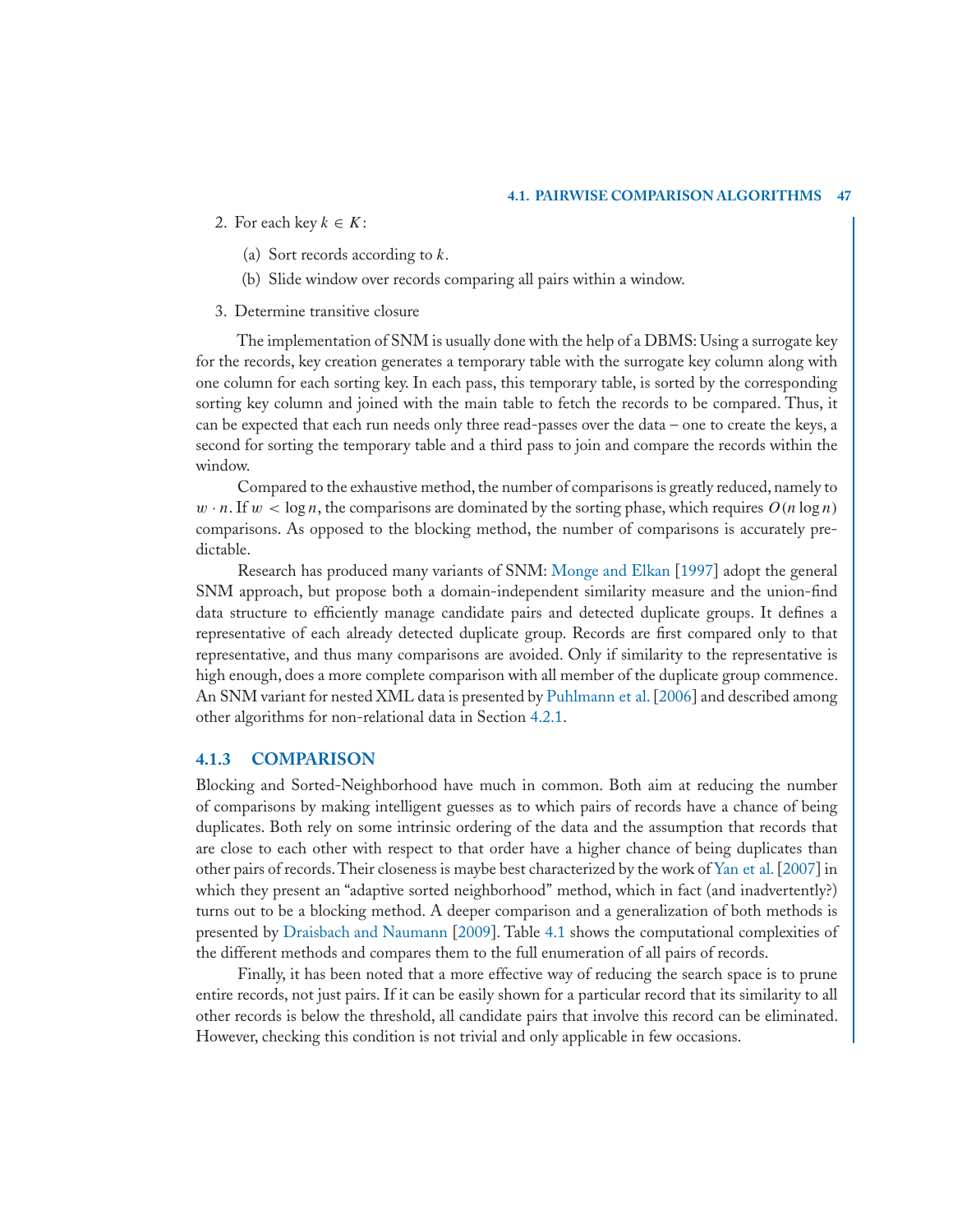<span id="page-57-0"></span>

| <b>Table 4.1:</b> Complexity analysis with number of partitions $b$ , window size $w$ and |                                                   |                        |                   |  |  |  |  |
|-------------------------------------------------------------------------------------------|---------------------------------------------------|------------------------|-------------------|--|--|--|--|
| number of records n (from Draisbach and Naumann [2009])                                   |                                                   |                        |                   |  |  |  |  |
|                                                                                           | <b>Windowing</b><br><b>Blocking</b><br>Full enum. |                        |                   |  |  |  |  |
| Number of comparisons                                                                     | $rac{1}{2}(\frac{n^2}{h} - n)$                    | $(w-1)(n-\frac{w}{2})$ | $\frac{n^2-n}{2}$ |  |  |  |  |
| Key generation                                                                            | O(n)                                              | O(n)                   | n/a               |  |  |  |  |
| Sorting                                                                                   | $O(n \log n)$                                     | $O(n \log n)$          | n/a               |  |  |  |  |
| Detection                                                                                 | $O(n^2/b)$                                        | O(wn)                  | $O(n^2)$          |  |  |  |  |
| Overall                                                                                   | $O(n(n/b + \log n))$                              | $O(n(w + \log n))$     | $O(n^2)$          |  |  |  |  |

## **4.2 ALGORITHMS FOR DATA WITH COMPLEX RELATIONSHIPS**

In the previous section, we discussed algorithms that efficiently determine duplicate pairs.They have in common that they classify a pair of candidates as duplicate or non-duplicate solely by using the object description of the two candidates. That is, pairs of candidates are compared and classified independently of other candidates. In Section [2.3,](#page-27-0) we discussed that for comparisons, we can use relationship descriptions in addition to object descriptions during comparisons.

In this section, we describe algorithms that consider relationships. In Section 4.2.1, we discuss algorithms specialized to hierarchical relationships, including XML data.These algorithms not only use relationship descriptions to potentially improve the effectiveness of duplicate detection, but they also prune pairwise comparisons based on relationships. In Section [4.2.2,](#page-58-0) we then show how relationships between candidates that result in a graph structure potentially improve effectiveness.

## **4.2.1 HIERARCHICAL RELATIONSHIPS**

All algorithms that exploit hierarchical relationships have in common that they assume that a given candidate type can occur at exactly one level of the hierarchy (although several candidate types may appear on the same level), i.e., all addresses of a customer appear in the same position in a hierarchy, but at that same level, there may also be other data, such as phone numbers.

One possibility to exploit the hierarchical structure is to traverse the tree in a top-down fashion [\[Ananthakrishna et al.](#page-80-0), [2002;](#page-80-0) [Weis and Naumann,](#page-84-0) [2004\]](#page-84-0). That is, candidates at the topmost level *l*<sup>1</sup> are compared before we proceed to level *l*<sup>2</sup> and so on.To prune comparisons, algorithms proceeding in top-down order assume that the parent-child relationships reflect 1:N relationships of the real world. For instance, assume that cities are nested under countries. This nesting reflects a 1:N relationship of the real world, as a city is usually not split over several countries, whereas a country in general has more than one city. Based on the 1:N relationship assumption, it is true that two candidates on level  $l_{i+1}$  may only be duplicates if their parents on level  $l_i$  are duplicates (or are the same parent). Indeed, it does not make sense to compare cities from different countries. As a consequence, when traversing the data in a top-down fashion, we can prune comparisons based on duplicate classifications previously performed on ancestors.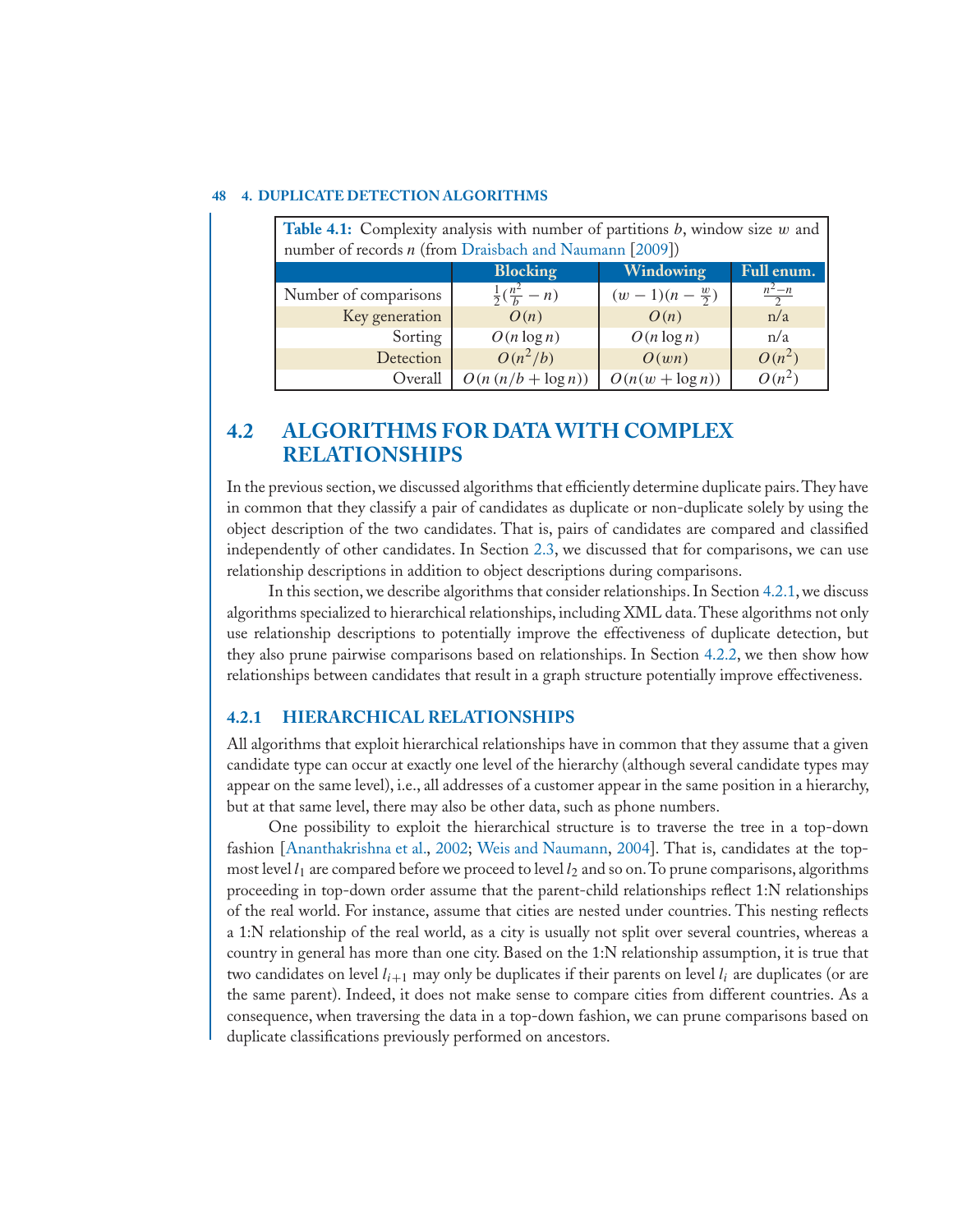#### **4.2. ALGORITHMS FOR DATA WITH COMPLEX RELATIONSHIPS**

<span id="page-58-0"></span>The SXNM algorithm [\[Puhlmann et al.](#page-83-0), [2006](#page-83-0)] does not assume a 1:N relationship between parent and child elements, and, therefore, does not apply the same pruning principle. Instead, it traverses the hierarchy from bottom to top to,for instance,also detect duplicate authors that are nested under non-duplicate books.Comparisons are pruned using an extension of the Sorted Neighborhood method. When proceeding from level *li* to *li*<sup>−</sup>1, SXNM uses the knowledge of duplicates in children, which are part of the relationship description of candidates on level *li*<sup>−</sup><sup>1</sup> to compute similarity, for instance, using one of the specialized XML similarity measures presented in Section [3.4.](#page-46-0)

#### **4.2.2 RELATIONSHIPS FORMING A GRAPH**

As the algorithms on hierarchical data show, relationship descriptions allow us to propagate comparison results from one pairwise comparison to another, related comparison. Indeed, in the top-down traversal, the fact that two candidates are not duplicates is propagated to the child candidates, whereas in SXNM, children similarities are propagated to the parent level.

In the general case, relationships between candidates can form a graph. Therefore, we refer to algorithms performing duplicate detection on such relationship graphs as graph algorithms. In this section, we discuss a general framework for graph algorithms [\[Weis,](#page-84-0) [2008](#page-84-0)] that applies to several algorithms proposed in the literature [\[Bhattacharya and Getoor](#page-80-0), [2007](#page-80-0); [Dong et al.](#page-81-0), [2005\]](#page-81-0).

To better illustrate the concepts underlying graph algorithms, we use the following example.

**Example 4.1 Relationship graph.** Assume we have candidates of type author, paper, and venue. Relationship descriptions translate the following relationships:

- The set of papers appearing in a venue is descriptive of that venue.
- The set of authors of a paper is descriptive of a paper.

In Figure [4.4\(](#page-59-0)a), we show data for two papers with the associated author and venue information. This data may have been extracted from two services that use different representations of authors and venues. We added labels to uniquely identify publications, authors, and venues. Note that *a*3 is recognized as shared author between both publications because the author name is exactly equal. A sample graph that illustrates how the candidates of Figure [4.4\(](#page-59-0)a) relate to each other based on their relationship descriptions is depicted in Figure [4.4\(](#page-59-0)b). In this graph, an edge points from candidate  $c_1$  to candidate  $c_2$  if  $c_2$  is part of the relationship description of  $c_1$ .

In the above example, the relationship description of a candidate of a given type *T* consists of neighboring candidates in the relationship graph that may help identify duplicates of a candidate of type *T* . For instance, the relationship description of candidates of type venue consists of papers appearing in that venue. If papers are detected to be duplicates or if they are very similar, then the likelihood increases that their respective venues are duplicates as well. As discussed in Section [2.3.1,](#page-27-0) defining relationship descriptions requires domain-knowledge, and we assume that a domain expert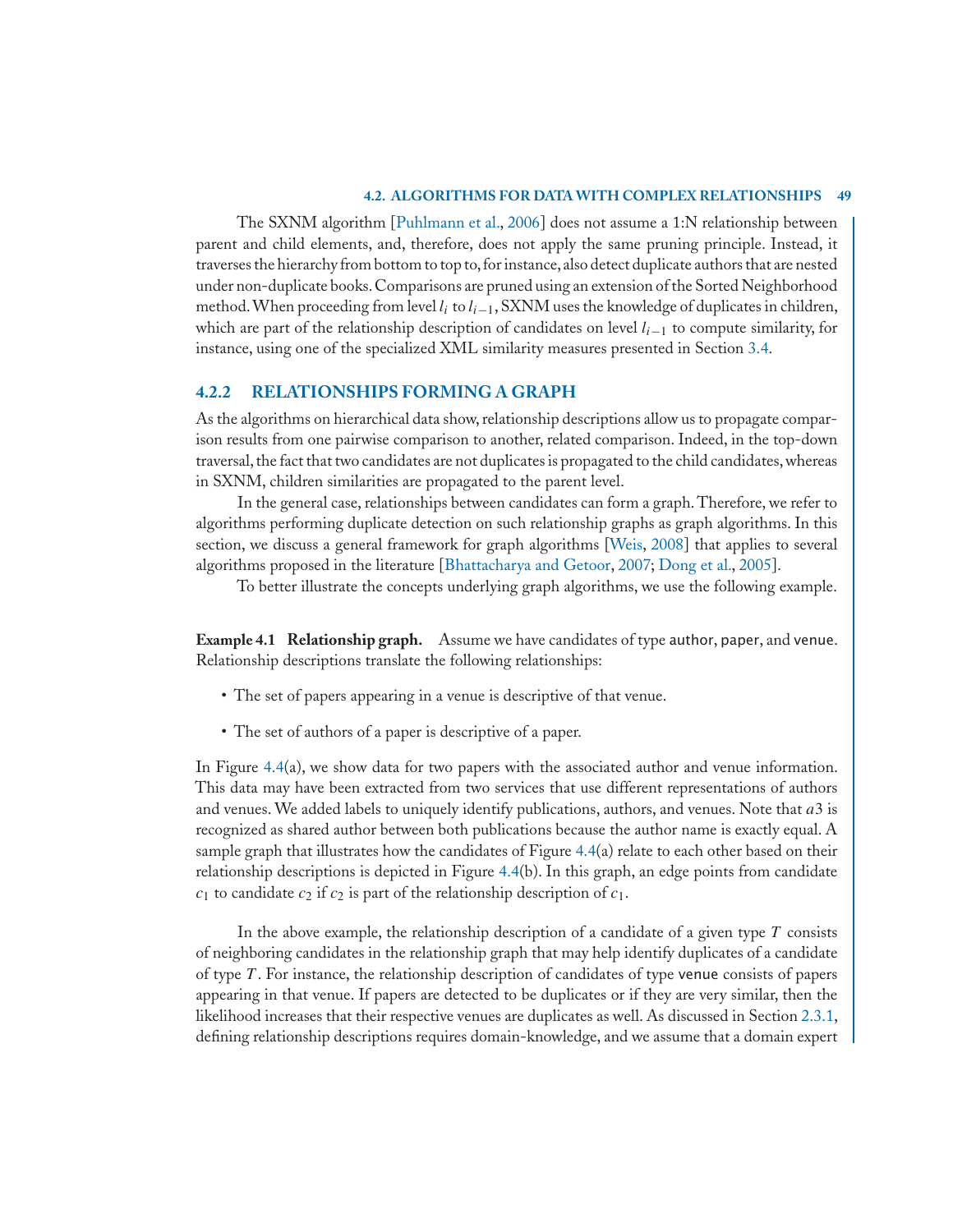#### <span id="page-59-0"></span>**Information extracted for a publication P1**

*p*1: Duplicate record detection: A survey *a*1: A.K. Elmagarmid *a*2: P.G. Ipeirotis *a*3: V.S. Verykios *v*1: Transactions on knowledge and data engineering

#### **Information extracted for a publication P2**

*p*2: Duplicate Record Detection *a*4: Elmagarmid *a*3: P.G. Ipeirotis *a*5: Verykios

*v*1: TKDE





**Figure 4.4:** Relationships between candidates of type publication (*p*), author (*a*), & venue (*v*)

was able to define dependencies at schema level. That is, the dependency is defined by knowledge of the form "venue candidates depend on paper candidates that are published in that venue".

Based on relationship descriptions defined at schema level, we can determine relationships at instance level to obtain a relationship graph similar to the graph depicted in Figure 4.4(b). Based on this graph, graph algorithms for duplicate detection then generally start with an iterative process that compares (all) pairs of candidates.This iterative phase can be divided into three individual steps, namely the retrieval step, the classification step, and the update step. Before we formally describe the process, we illustrate the general idea by continuing our example from the publications domain.

**Example 4.2 Iterative phase of graph algorithms.** Given all candidates depicted in Figure 4.4, we need to classify the following candidate pairs as duplicates or non-duplicates:

> *(v*1*, v*2*), (p*1*, p*2*), (a*1*, a*2*), (a*1*, a*3*), (a*1*, a*4*), (a*1*, a*5*), (a*2*, a*3*), (a*2*, a*4*), (a*2*, a*5*), (a*3*, a*4*), (a*3*, a*5*), (a*4*, a*5*)*

As candidates depend on related candidates in their relationship description, *pairs* of candidates depend on *pairs* of related candidates. For instance, the candidate pair that consists of venues *v*<sup>1</sup> and *v*<sup>2</sup> depends on the comparison results of candidate pair *(p*1*, p*2*)*. Let the pairs be processed in the order listed above. Then, when  $(v_1, v_2)$  are compared, we do not have enough evidence that the two venue candidates are duplicates – the strings *Transactions on knowledge and data engineering* and *TKDE* are quite different. However, once authors and papers have been classified as duplicates, we have enough evidence to classify the venues as duplicates too. So, as we compare paper candidates, we propagate their similarities and duplicate classifications to venues and we need to compare venues again.

An interesting fact of all graph algorithms for duplicate detection is that they may compare a pair of candidates more than once,based on additional knowledge gained during related comparisons.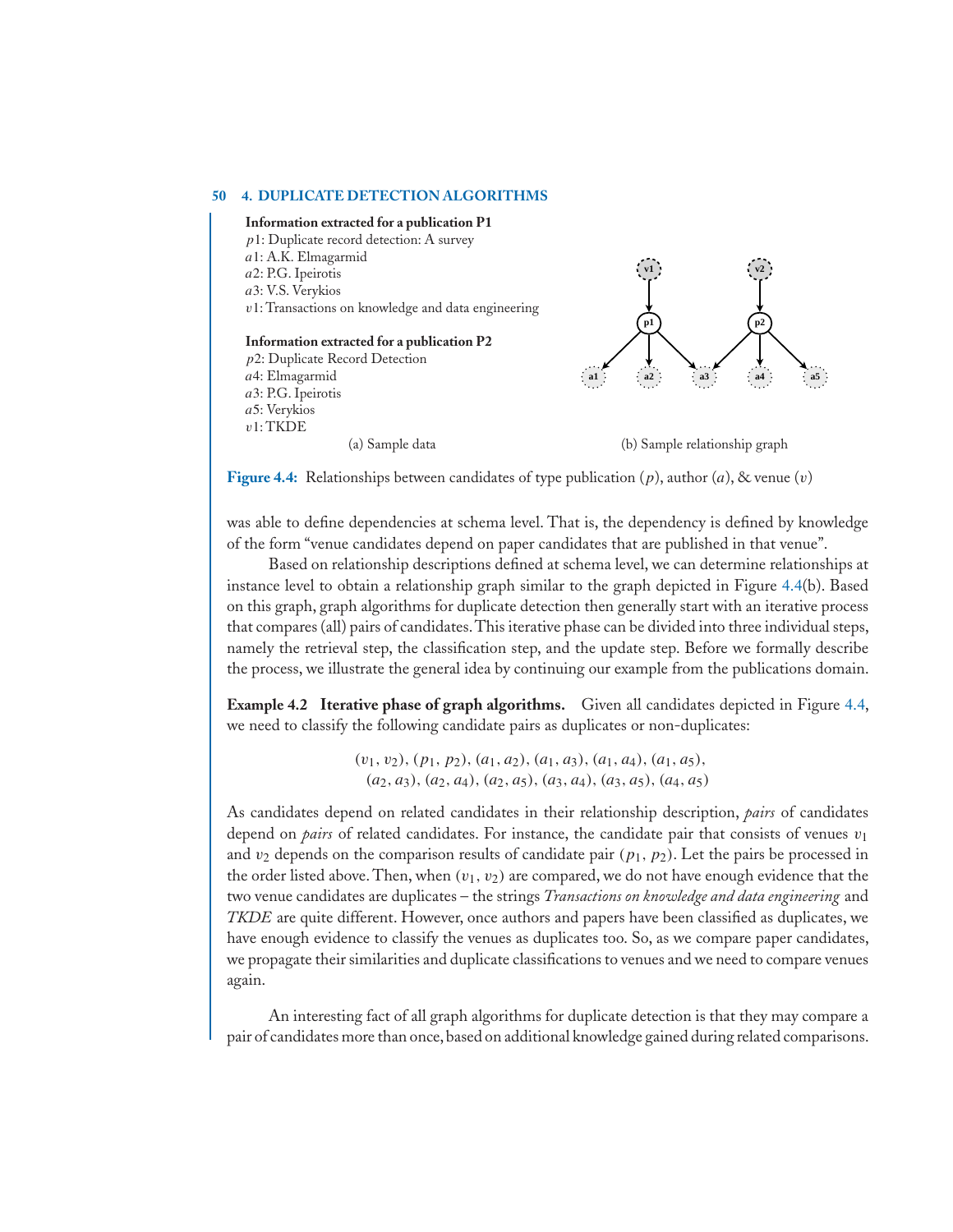#### **4.2. ALGORITHMS FOR DATA WITH COMPLEX RELATIONSHIPS**

This propagation of similarities or duplicate classifications allows to detect hard cases where object descriptions alone do not suffice to detect duplicates. For instance, no similarity measure based on object descriptions alone is capable of identifying that the venue *TKDE* is the same as *Transactions on knowledge and data engineering*. However, comparing a pair more than once may compromise efficiency. Therefore, different algorithms devise different heuristics to reduce the number of pairwise comparisons by choosing a "smart" comparison order. For instance, if we change the order of comparisons described in Example [4.2](#page-59-0) to

> *(a*1*, a*2*), (a*1*, a*3*), (a*1*, a*4*), (a*1*, a*5*), (a*2*, a*3*), (a*2*, a*4*), (a*2*, a*5*), (a*3*, a*4*), (a*3*, a*5*), (a*4*, a*5*), (p*1*, p*2*), (v*1*, v*2*)*

we can verify that no comparison needs to be performed more than once, even though we propagate similarities. To avoid re-comparisons, the order may need to be updated before the next pair is compared, so we essentially maintain a priority queue that needs to be updated every time information is propagated.

Let us now define the general process of pairwise comparisons in graph algorithms more formally. The input to the iterative phase of graph algorithms is a relationship graph and an initial priority queue *P Q* that contains all candidate pairs we want to compare.The order of *P Q* is defined by an algorithm-specific heuristic that aims at avoiding re-comparisons of candidate pairs.

**Step 1: Retrieval.** Retrieve the first pair in *P Q* as determined by the heuristic used for ordering.

- Step 2: Classification. The retrieved pair of candidates  $(c, c')$  is classified using a similarity measure that takes into account both the candidates' object-descriptions and relationship-descriptions, i.e., it uses *OD(c), OD(c ), RD(c)*, and *RD(c )*. Appropriate similarity measures are, for instance, adaptations of one of the comparison techniques discussed in Chapter [3.](#page-32-0) Two classification results are possible: either *c* and *c'* are duplicates, or they are classified as non-duplicates. We may decide to propagate these classification results to dependent candidate pairs *(d, d )* whose relationship descriptions  $RD(d)$  and  $RD(d')$  contain  $c$  and  $c'$ , respectively. Essentially, this means that we propagate the information "*c* is a (non-) duplicate of *c* " to the parents of *c* and *c'* in our graph representation. Alternatively, we may also propagate the information "The similarity between *c* and  $c'$  equals X" and make the actual classification of *c* and  $c'$  later.
- **Step 3: Update.** When a similarity or a duplicate classification needs to be propagated after the comparison of *(c, c )*, we identify all dependent pairs *(d, d )* of candidates from *P Q* where  $c \in RD(d)$  and  $c' \in RD(d')$ . For each such pair, we update any information that is affected by the propagated information (e.g., the overlap between relationship descriptions). Depending on the implementation, the priority queue order is updated to reflect the propagation. In any case, if the pair *(d, d )* has been classified previously and is therefore no longer present in *P Q*, we need to add it back to *P Q*. Overall, the update phase simply updates all necessary information used by the next retrieval and classification steps.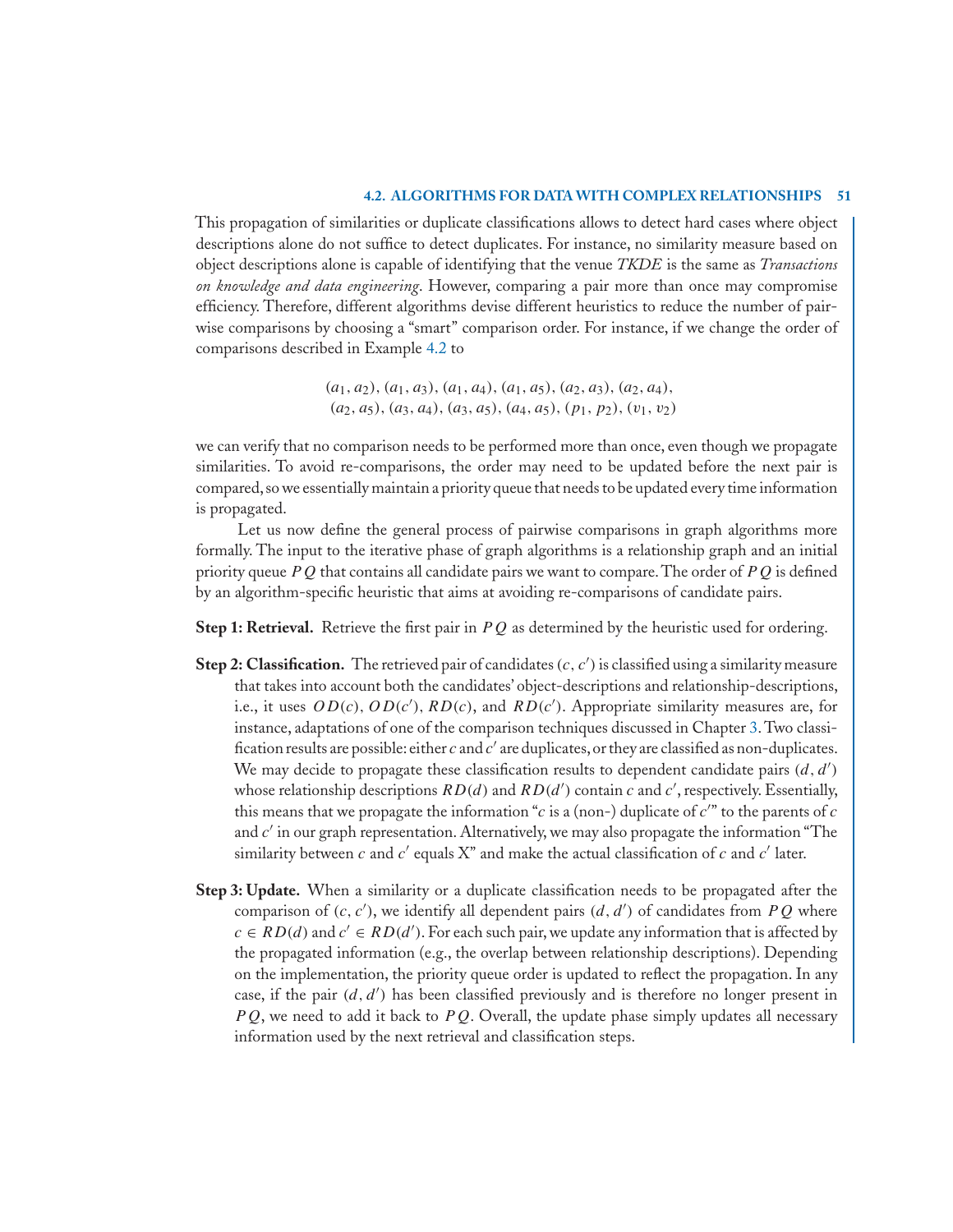<span id="page-61-0"></span>The complexity of the algorithm is  $O(n^4)$  in the worst case, where *n* is the number of candidates of a same type. However, the worst case is highly unlikely in practice because it assumes (i) all *n* candidates to be compared (without any application of blocking or another pruning technique discussed in Section [4.1\)](#page-52-0), (ii) all pairs of candidates are in fact duplicates, (iii) all pairs of candidates depend on all other pairs, and (iv) the comparison order identifying a duplicate at the last position in *P Q* so that all previous candidates need to be added back. On average, the complexity is in  $O(n^2)$ , the same as for non-graph algorithms, so, in general, exploiting relationships between candidates is worth re-comparisons when the goal of the application is high effectiveness.

## **4.3 CLUSTERING ALGORITHMS**

So far, we have discussed algorithms that iteratively detect pairs of duplicates using a similaritybased duplicate classifier (see Chapter [3\)](#page-32-0). As we have seen in Section [4.1,](#page-52-0) the number of pairwise comparisons can effectively be reduced to a fraction of all possible pairs,yielding satisfactory efficiency while maintaining high effectiveness in terms of pairwise classifications.

However, duplicate pairs are not the final result of duplicate detection. Indeed, the goal is to partition a set of candidates *C* (of a given type *T* ) into sets of candidates where each set represents a different real-world object and all candidates within such a set are different representations of the same real-world object (Section [2.1\)](#page-22-0). In this section, we discuss two alternatives on how such duplicate clusters can be obtained. The first alternative uses the pairwise classification results obtained by a pairwise algorithm to form duplicate clusters. This alternative is commonly used as a post-processing of pairwise algorithms. The second alternative more seamlessly integrates both the pairwise comparisons and clustering and adjusts to data and cluster characteristics.

#### **4.3.1 CLUSTERING BASED ON THE DUPLICATE PAIR GRAPH**

The result of pairwise algorithms can be represented as a graph where nodes represent candidates and edges between candidates exist if the pairwise algorithm considers them to be duplicates (based on a pairwise classification). Edges may also have a weight, that either corresponds to a similarity or a distance score. We refer to such a graph as the *duplicate pair graph*.

**Example 4.3** Let us consider the relational data described in Figure [4.5\(](#page-62-0)a). It shows an excerpt of a media database that stores music tracks together with an artist. We also include an id attribute for future reference. Obviously, the correct duplicate clusters are {1*,* 2}, {3*,* 4}, and {9*,* 10*,* 11}. Using a similarity-based duplicate classification, we might detect duplicate pairs {1, 2}, {3, 4}, {3, 5}, {5, 6}, {6, 7}, {5, 8}, {9, 10}, {9, 11}, {10, 11}, {9, 12}, {10, 12}. The corresponding duplicate pair graph is depicted in Figure [4.5\(](#page-62-0)b), where edges are labeled with their weight corresponding to the pairwise similarity score of the two connected candidates.

Based on the duplicate pair graph, the goal now is to determine sets of candidates that actually represent the same real-world object. We describe two directions that have been used in the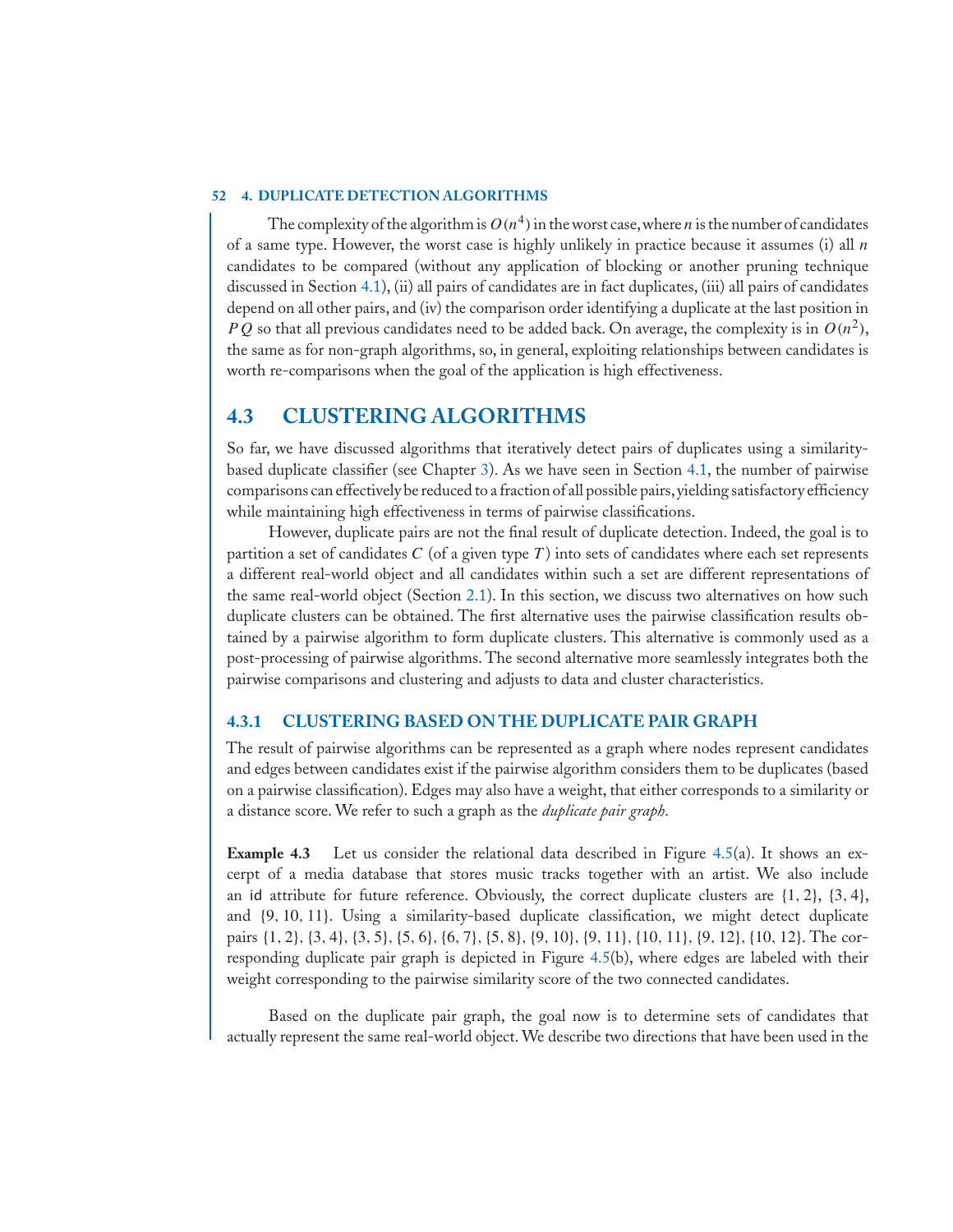#### **4.3. CLUSTERING ALGORITHMS 53**

<span id="page-62-0"></span>

| id | artist               | track          | 0.9<br>-6                  |
|----|----------------------|----------------|----------------------------|
|    | Tori Amos            | Beekeeper      | 0.9<br>0.7                 |
|    | Amos, Tori           | Beekeeper      | 0.8<br>0.9<br>5            |
| 3  | <b>Beethoven</b>     | Symphony Nr. 5 |                            |
| 4  | Ludwig van Beethoven | 5th Symphony   | 0.7<br>8<br>$\overline{2}$ |
| 5  | Beethoven            | Symphony Nr. 1 |                            |
| 6  | Beethoven            | Symphony Nr. 2 |                            |
| 7  | Beethoven            | Symphony Nr. 3 | 0.9<br>0.8<br>12<br>11     |
| 8  | Schubert             | Symphony Nr. 1 | 10                         |
| 9  | AC DC                | Are you ready  |                            |
| 10 | AC/DC                | Are you ready  | 0.9<br>13<br>0.7<br>0.8    |
| 11 | AC/DC                | Are U ready    |                            |
| 12 | Bob Dylan            | Are you Ready  |                            |
| 13 | Michael Jackson      | Thriller       | 9                          |



**Figure 4.5:** Graph representation of the result of pairwise duplicate detection

literature, namely (i) partitioning based on connected components [\[Hernández and Stolfo,](#page-82-0) [1995\]](#page-82-0) and (ii) partitioning based on centers [\[Hassanzadeh et al.,](#page-82-0) [2009\]](#page-82-0).

Partitioning based on connected components is based on the observation that the relationship "is-duplicate-of " is transitive. Indeed, if we say that the track candidate 3 is a duplicate of both candidate 5 and candidate 4, the semantics of a duplicate relationship, that dictate that duplicates represent the same real-world object, requires candidates 4 and 5 to be duplicates as well. We introduce an edge between two candidates into the duplicate pair graph if and only if he two candidates are duplicates.Then,we can easily determine clusters of duplicates based on the transitivity of the is-duplicate-of relation by computing the transitive closure over the graph in order to partition it into its connected components.

**Example 4.4** Consider the duplicate pair graph of Figure 4.5(b). It has four connected components that, using the partitioning method just described, produces four duplicate clusters highlighted in Figure [4.6\(](#page-63-0)a). If we now regard the actual data (Figure 4.5(a)), we see that through long chains of pairwise duplicates, we end up, for instance, with candidates 4 and 8 being duplicates, although their respective object descriptions {*(art ist , Ludwig van Beethoven), (track, 5th Symphony)*} and {*(art ist , Schubert), (track, Symphony Nr. 1)*} barely have anything in common!

The example above illustrates the major drawback of simply computing duplicate clusters as the set of connected components in the duplicate pair graph. To remedy this problem, one solution is to simply revoke duplicate classifications to obtain more (but smaller) connected components. One such edge removal strategy is to recursively remove the edge with the lowest similarity until a satisfactory result is obtained. A satisfactory result may be that we do not have transitivity paths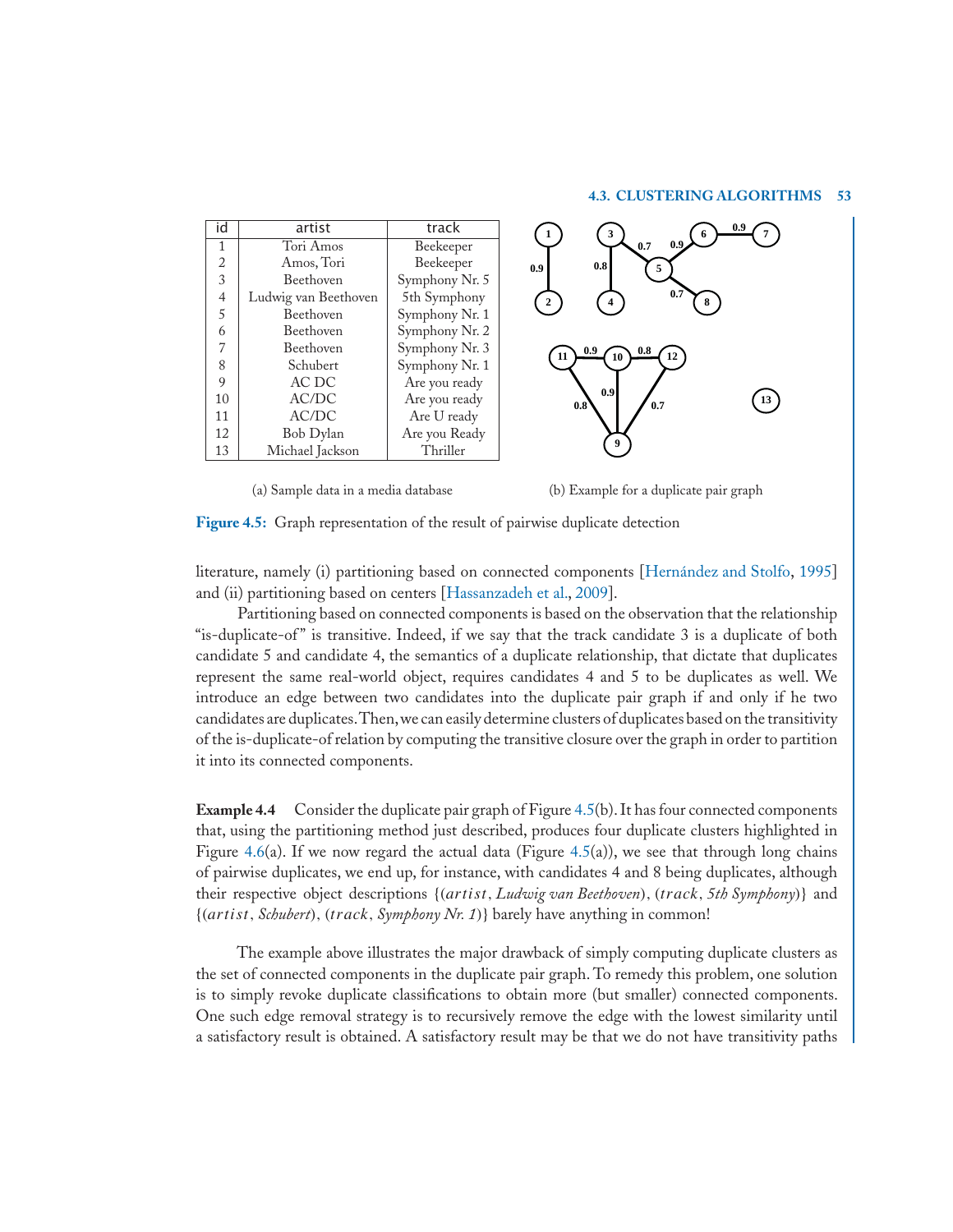<span id="page-63-0"></span>

**Figure 4.6:** Clusters using connected components (a) and edge removal (b)

longer than a certain number of steps, or that the lowest similarity between any two candidates should not fall under a given threshold.

**Example 4.5** Consider Cluster 3 of Figure 4.6(a). Edge weights represent similarities, and because we observe that the similarity between candidate 11 and candidate 12 is too low, we decide that we need to remove edges until these two candidates fall into separate components. We remove edges in increasing order of their similarity. The lowest similarity is 0.7 and the corresponding edge connects candidates 9 and 12. Because candidates 11 and 12 are still transitively connected, we continue to remove edges with next lowest similarity, e.g., 0.8. After this step, candidates 11 and 12 are no longer in the same component, so we stop removing edges from Cluster 3, which is now divided into two separate components. We apply the same procedure on Cluster 2 in order to separate components for candidates 4 and 8. The final result is depicted in Figure 4.6(b).

Another method to divide connected components into smaller partitions, which correspond to duplicate clusters, is to determine centers within a connected component and to require that a candidate is part of the cluster of the closest center. To compute centers, we sort the edges of the duplicate pair graph in descending order of their similarity. The algorithm then scans the sorted set of edges and each time a candidate *c* first occurs in a scanned candidate pair (that corresponds to the source and target candidates of an edge), it is assigned as the center of a duplicate cluster. All edges subsequently scanned and that connect candidate  $c$  to another candidate  $c'$  are then part of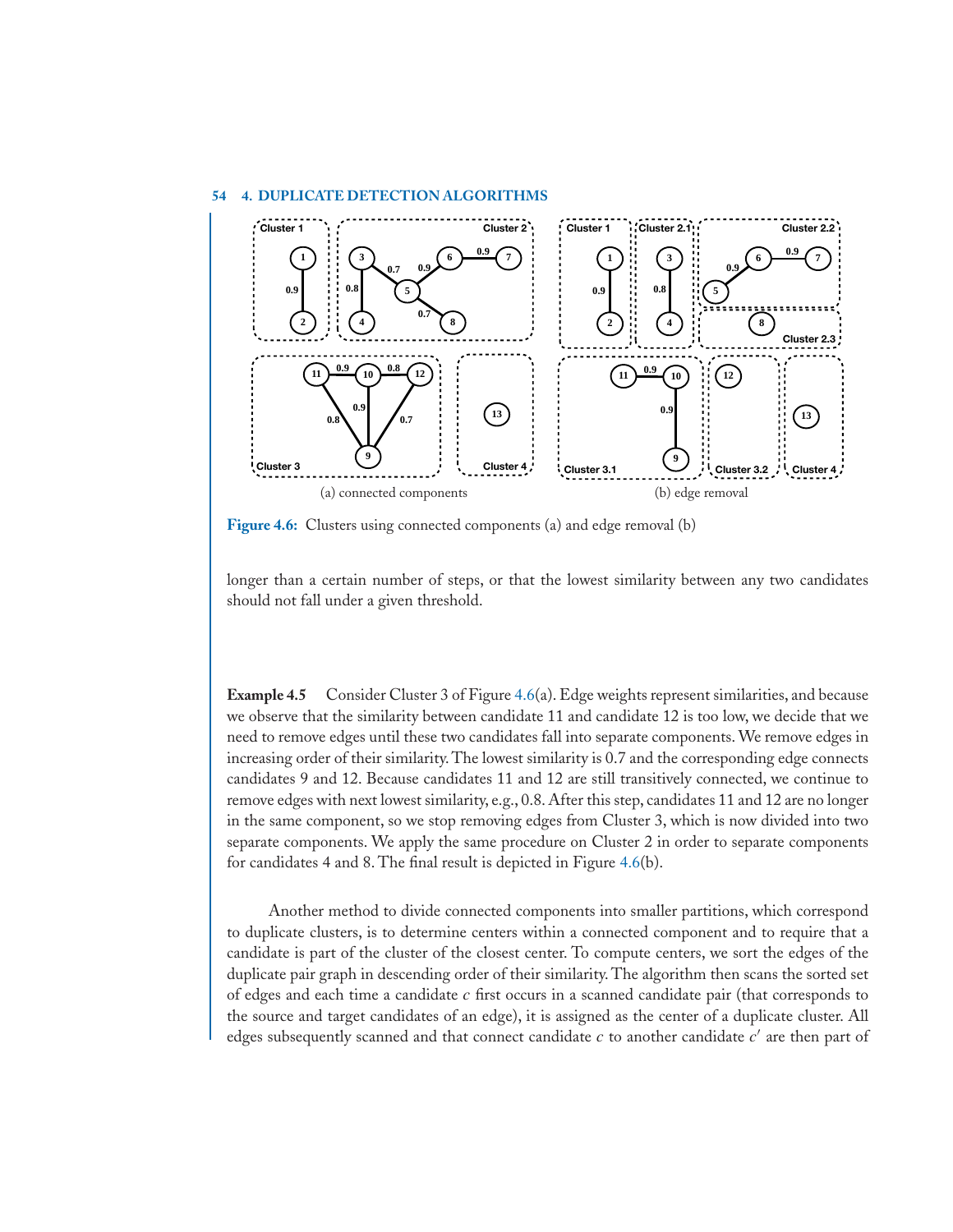#### **4.3. CLUSTERING ALGORITHMS 55**

the cluster centered around  $c$  so that  $c'$  is part of the cluster centered in  $c$ . Once  $c'$  is assigned a cluster, it is never considered again.

**Example 4.6** Consider again Cluster 3 of Figure [4.6\(](#page-63-0)a). When sorting edges in ascending order of their similarity, the first similarity score to be considered in the subsequent scan is 0.9. Assume that edge *(*11*,* 10*)* happens to be scanned first, and that we decide that candidate 11 is the new center. Then 10 is obviously part of the cluster centered at 11. The next edge to be considered is *(*10*,* 9*)*. Candidate 10 is already part of a cluster, so we just leave it there. Candidate 9, on the other hand, occurs for the first time, so it is set to be the center of the next cluster. The next edge we scan is (11,9). Both candidates it connects are already part of a cluster. Next, edge (10, 12) is processed, yielding the next center, i.e., candidate 12. We note that all candidates are now part of a cluster with a center, so we can stop the computation. Figure  $4.7(a)$  shows the final result of processing all connected components of Figure [4.6\(](#page-63-0)a) using the center approach. We observe that the initial Cluster 2 is now split into three separate clusters (2.1, 2.2, and 2.3). The same is true for Cluster 3 that is now divided into clusters 3.1, 3.2, and 3.3.



**Figure 4.7:** Clusters using center (a) and merge-center (b)

In the example above, we observe that the order of edges with equal similarities and the candidate selected as a center when processing a pair potentially affects the selection of center nodes as well as the final partitioning. Indeed, when processing the first pair *(*10*,* 11*)* of Cluster 3, had we chosen candidate 10 as the center instead of candidate 11, the final result would have been equal to the initial Cluster 3. An extension of the simple center-based algorithm just described that attenuates these effects is to merge two clusters whenever the center of one cluster is similar to the center of the other cluster. A possible final result of this variant, called merge-center, is depicted in Figure 4.7(b).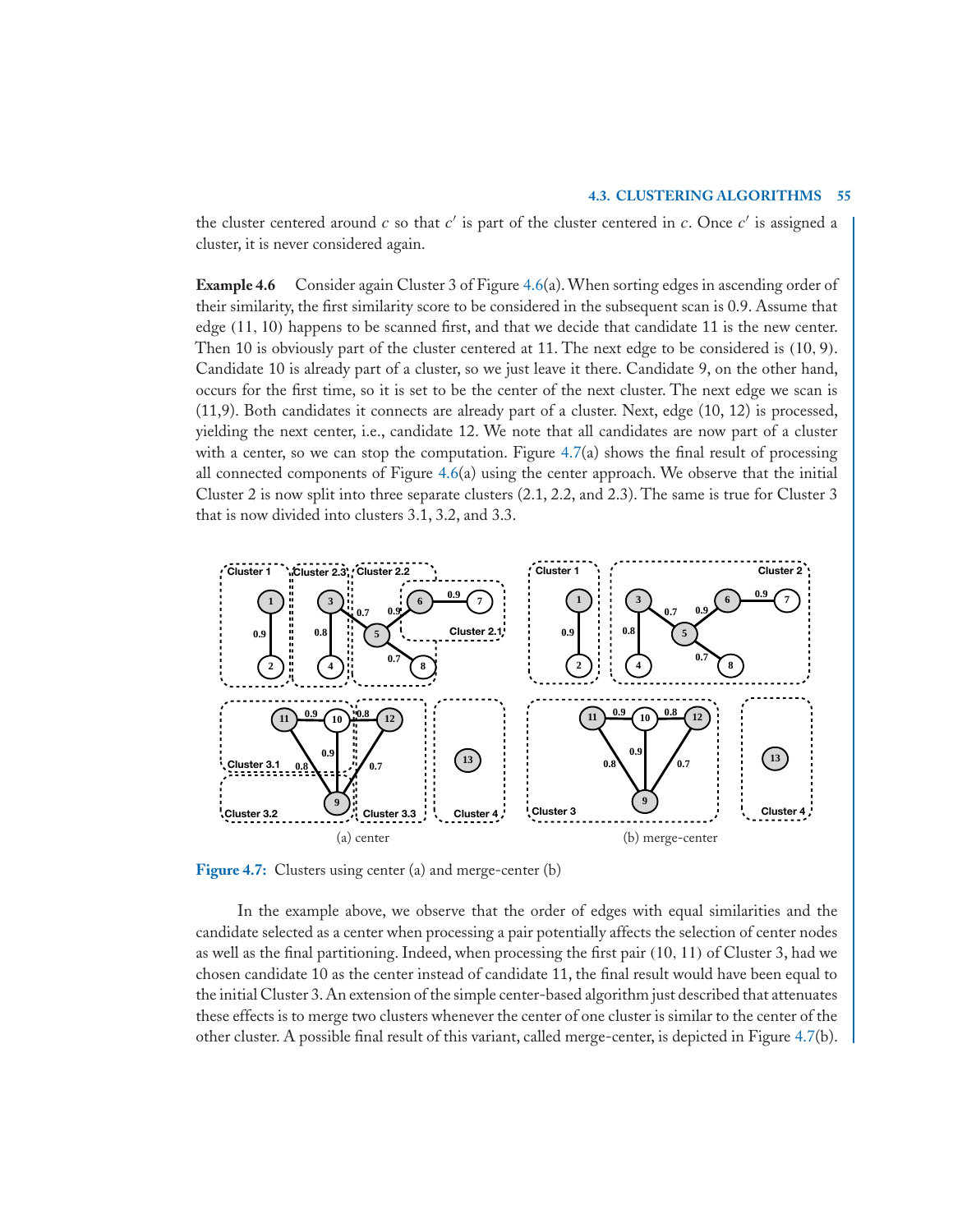In this section, we discussed several algorithms that determine duplicate clusters based on a previously computed duplicate pair graph. These methods can be used as a post-processing step after pairwise duplicate classification.Which of these algorithms is best suited highly depends on the application domain, the distribution of duplicates, and how "dirty" these duplicates are. One reason for this is that these approaches are solely based on global thresholds and parameters, and they do not adjust to changing characteristics of the data or the initial clusters formed by pairwise classifications. For instance, using the merge-center algorithm, we see that both Cluster 2 and Cluster 3 remain connected, although the shape of the clusters significantly differs: In Cluster 3, the shortest path from any node to the other is at most 2, whereas in Cluster 2, it varies between 1 and 4. In the next section, we describe an algorithm that integrates both pairwise comparisons and clustering but adjusts to local characteristics of data and clusters to potentially better partition the set of candidates into duplicate clusters.

#### **4.3.2 CLUSTERING ADJUSTING TO DATA & CLUSTER CHARACTERISTICS**

The algorithm we present in this section determines duplicate clusters based on the observation that duplicates of a same object usually have a small distance to each other, and they have only a small number of other candidates within a small distance [\[Chaudhuri et al.](#page-81-0), [2005\]](#page-81-0). To capture these properties, the criteria of *compact set* and *sparse neighborhood* are introduced.

We illustrate these two concepts in Figure [4.8.](#page-66-0) Intuitively, these concepts define two growth spheres: in the inner sphere, which corresponds to the compact set, we find only candidates that are all mutually closest to each other; in second sphere, we find very few candidates that are close to candidates in the inner sphere, thereby forming a sparse neighborhood. Note that the closeness to a candidate is defined by a radius of *p* times the minimal distance of a candidate to its closest candidate.

We can interpret the radius of each sphere as a threshold that separates duplicates from nonduplicates. However, in contrast to algorithms performing pairwise classifications that use a single fixed threshold, we can have different thresholds for each cluster! This makes the algorithm more robust to the chains of pairwise matches that yield two very dissimilar candidates as duplicates as we observed in Section [4.3.1.](#page-61-0)

Before we describe the algorithm that determines duplicate clusters based on the compact set and sparse neighborhood properties, we need to define these two concepts more precisely and require some notation. Let us first define a compact set, denoted as*CS*. Essentially, a set of candidates is a compact set iff for every candidate  $c \in CS$ , the distance  $dist(c, c')$  between  $c$  and any other candidate  $c' \in CS$  is less than the distance *dist* (*c, c<sup>''</sup>*) between *c* and any other candidate not part of the compact set. For a candidate *c*, we define *nn(c)* as the distance between *c* and its nearest neighbor within a compact set. The neighborhood  $N(c)$  is then defined by a distance of  $p \times nn(c)$ . The neighborhood growth  $ng(c)$  is the number of candidates in the neighborhood  $N(c)$  of candidate *c*. Then, let  $\alpha$  be an aggregation function and  $k > 0$  be a constant. Intuitively, k is a threshold that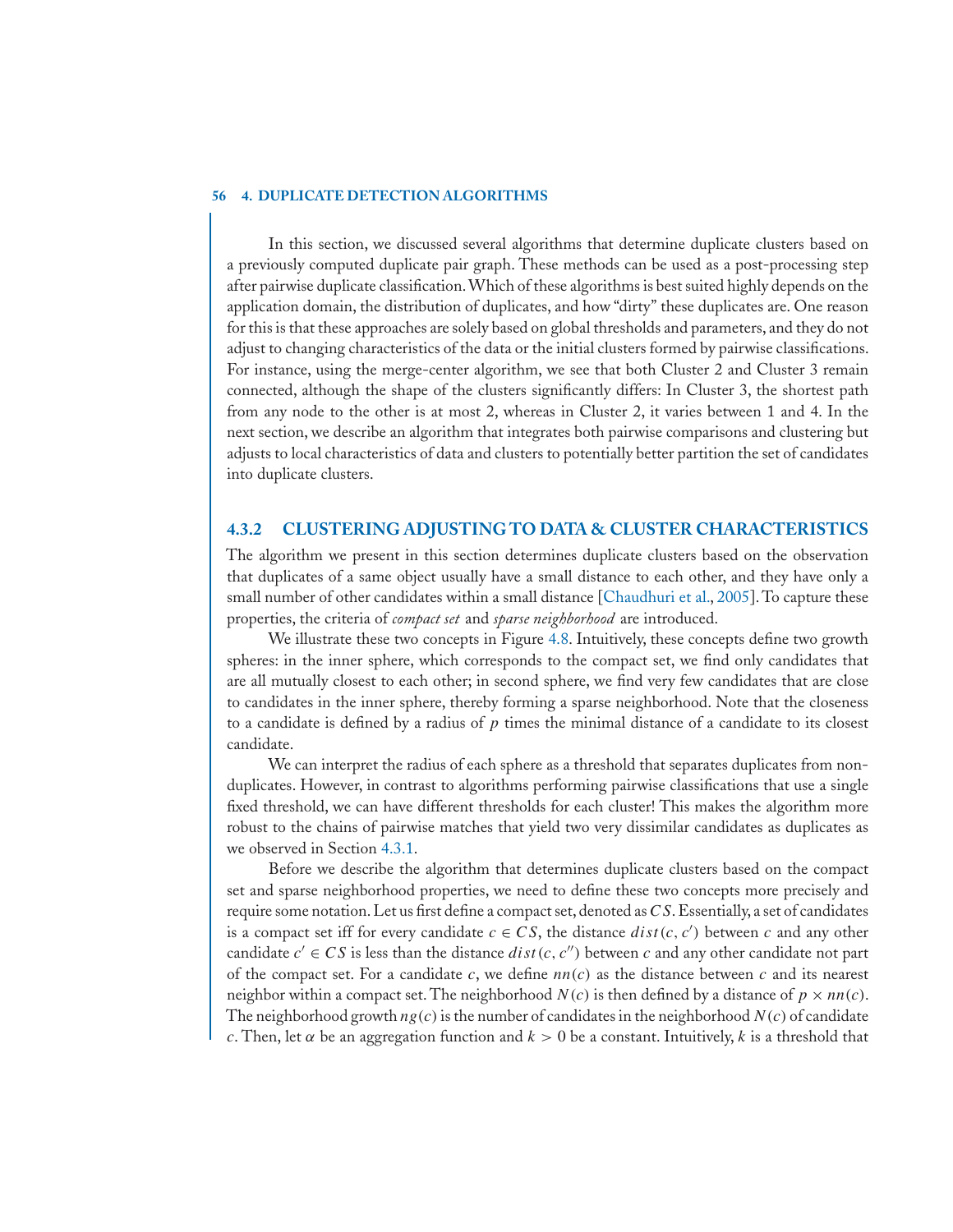#### **4.3. CLUSTERING ALGORITHMS 57**

<span id="page-66-0"></span>

**Figure 4.8:** Compact set and sparse neighborhood of a candidate *c*<sup>1</sup>

prevents a sparse neighborhood from including too many candidates. We say that a set of records is a sparse neighborhood, denoted as  $SN(\alpha, k)$ , if (i)  $|SN(\alpha, k)| = 1$  or (ii) the aggregated value of neighborhood growths of all candidates within *SN (α, k)* is less than *k*.

The clustering algorithm based on these two concepts determines clusters of duplicate candidates such that all clusters satisfy these two properties. It is defined for candidates that correspond to records of a relational table. Formally, given a set of candidates *C*, a distance function *dist*, an aggregation function *α*, a positive constant *k*, and an integer constant *I* , the goal is to partition *C* into a minimum number of groups such that each group is a compact set with sparse neighborhood and each group contains at most *I* candidates. The restriction of the size of a group allows for efficient computation (see discussion on complexity), but more importantly, it avoids the creation of very large groups that encompass two candidates *c* and *c* that are not actual duplicates although *c* is among the *I* most similar candidates to *c* (and vice versa). Alternatively, we may also use a similarity threshold to define the minimum similarity that has to exist between any two candidates in a group. In the following, we only consider the first variant where the cardinality of a group is limited by *I* . The problem is solved in a two-phase algorithm, which we briefly describe next.

**Phase 1: Nearest-neighbor list computation.** The goal of this phase is to determine, for each candidate *c*, the set of nearest neighbors of *c* as well as its neighborhood growth. For each candidate *c*, we thus determine a triple *cid, nnList , ng*, where *cid* uniquely identifies candidate *c*, *nnList* is a set of nearest neighbors of *c*, and *ng* is the neighborhood growth of *c*. The nearest-neighbor list of *c* consists of the *I* closest candidates to *c*.

The fact that candidates originate from records stored in a relational database allows the use of indices to process queries of the form: given any candidate (record) *c*, fetch its nearest neighbors. If no indices are available, nested loops join methods are used in this phase.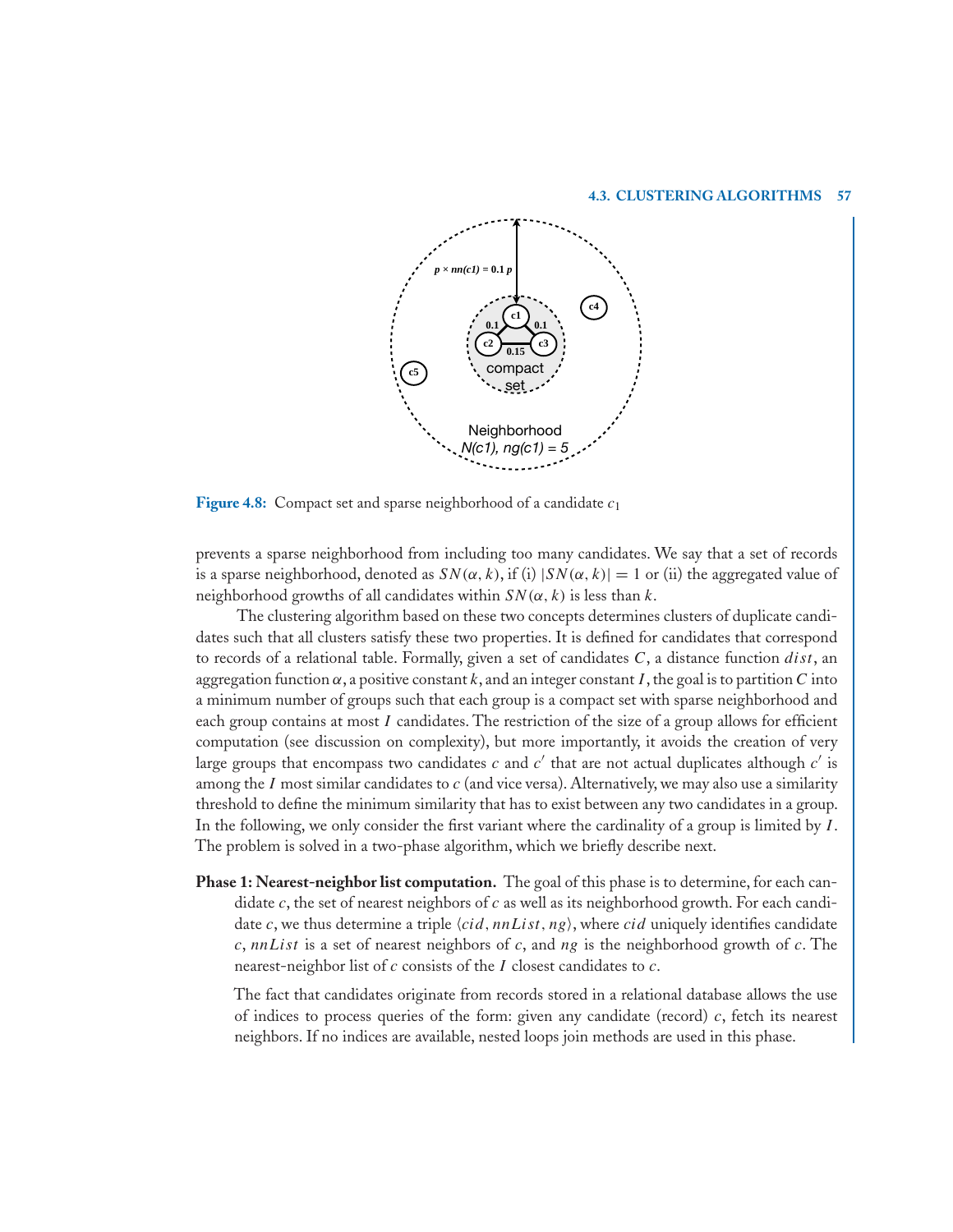- **Phase 2: Partitioning phase.** The second phase uses the output of Phase 1 to partition the original set of candidates into a minimum number of groups that correspond to compact sets with sparse neighborhoods. The resulting partitions thus correspond to the final result of duplicate detection. The final result is obtained in two steps, namely the construction step of compact sets and the partitioning step.
	- **Step 1: Compact pair construction.** First, we determine if the neighbor sets of varying sizes between 1 and *I* of two candidates *c* and *c'* are equal. Therefore, we compare two candidates *c* and *c'* and compute the boolean values  $\langle CS_1, CS_2, \ldots, CS_I \rangle$  together with the neighborhood growths  $ng(c)$  and  $ng(c')$ . Essentially,  $CS_i$  signifies that the *i* closest neighbor sets of  $c$  and  $c'$  are equal. The implementation of this step is based on issuing a SQL query over the output relation of the first phase. This query performs a self-join over the result of Phase 1 and outputs only pairs of candidates *(c, c )* where the *cid* of *c* is smaller than the *cid* of  $c'$  and where  $c$  is in *nnList* of  $c'$  and vice versa.
	- **Step 2: Partitioning.** Based on the pairs of candidates with equal neighbor sets determined in the previous step, we now determine sets of candidates with neighbor sets that satisfy both the compact set and sparse neighborhood criteria. To achieve this, a query is issued that sorts the results of Step 1 by the cid values of both candidates. Then, each group identified by the cid of *c* is processed as follows: if *c* is not already part of another group, we determine the largest subset of the current group such that the aggregate values of the sparse neighborhood of the group is less than the threshold *k*.

**Example 4.7** We illustrate how we may obtain the compact set with sparse neighborhood in Figure [4.9.](#page-68-0) The result of the first phase is illustrated in Figure [4.9\(](#page-68-0)a), where *nnList* is sorted in increasing order of the distance of a candidate in *nnList* to the candidate *c* identified by *cid*. In this example, we use  $I = 4$ , that is, we want to identify compact sets of at most three candidates. Each candidate in the result of Phase 1 is then joined with each other candidate if there exists a compact set of size 3 at most. Such sets are identified by at least one value *CSi* being equal to 1. The result of this join, which corresponds to the result of Phase 2, Step 1 is shown in Figure [4.9\(](#page-68-0)b). In a final step, we divide this results into two groups, identified by the value of *cid*1, i.e., the first group corresponds to the first two records in Figure [4.9\(](#page-68-0)b), and the second group corresponds to the third record. We process each group separately: when processing the first group, we place *c*1, *c*2, and *c*<sup>3</sup> into a compact set, supposing that the aggregated value of neighborhood growths is below *k*.

Without appropriate indices, Phase 1 requires a nested loops join, so its complexity is  $O(n^2)$ , given that *n* is the size of the candidate set. In Phase 2, we build pairs of candidates and compute compact sets of at most *I* candidates. That is, every candidate is joined with at most *I* − 1 other candidates, so the complexity is  $O(n)$ , assuming  $I \ll n$ . The size of the output of the first step of Phase 1 is  $N < I \times n$ . The cost of the second step of Phase 2 is dominated by the cost of sorting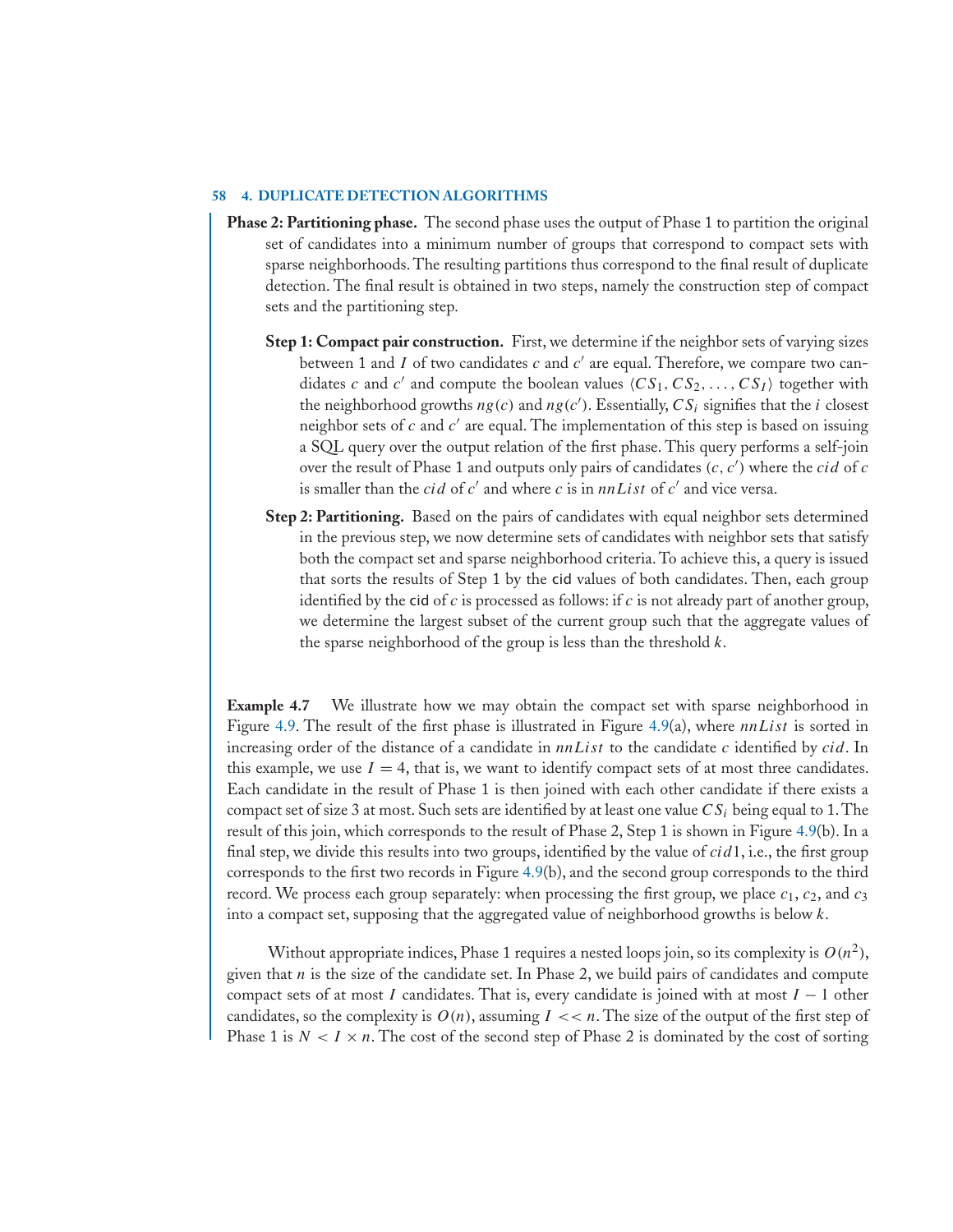#### **4.3. CLUSTERING ALGORITHMS 59**

<span id="page-68-0"></span>

| cid            | nnList              | ng |              |                             |            |
|----------------|---------------------|----|--------------|-----------------------------|------------|
| c <sub>1</sub> | $\{c_1, c_2, c_3\}$ |    | (cid1, cid2) | $\{CS1, CS2, \ldots, CSI\}$ | (ng1, ng2) |
| $c_2$          | $\{c_2, c_1, c_3\}$ |    | $(c_1, c_2)$ | $\{0, 1, 1\}$               | (3, 3)     |
| $c_3$          | $\{c_3, c_1, c_2\}$ |    | $(c_1, c_3)$ | $\{0, 0, 1\}$               | (3, 3)     |
| $c_4$          | $\{c_4, c_3, c_1\}$ |    | $(c_2, c_3)$ | $\{0, 0, 1\}$               | (3, 3)     |
| $c_5$          | $\{c_5, c_2, c_1\}$ |    |              |                             |            |

(a) Result of Phase 1 (b) Result of Phase 2, Step 1

Figure 4.9: Clustering based on compact sets with sparse neighborhoods

the output of Step 1, i.e., the cost of Phase 2, Step 1 is  $O(N \log N)$ . We have seen that *N* is  $O(n)$ so the final cost without indices is

$$
O(n^2) + O(n) + O(n \log n) = O(n^2)
$$

Using appropriate indices, the complexity may be further reduced to  $O(n)$ , making this algorithm scalable to large volumes of input data.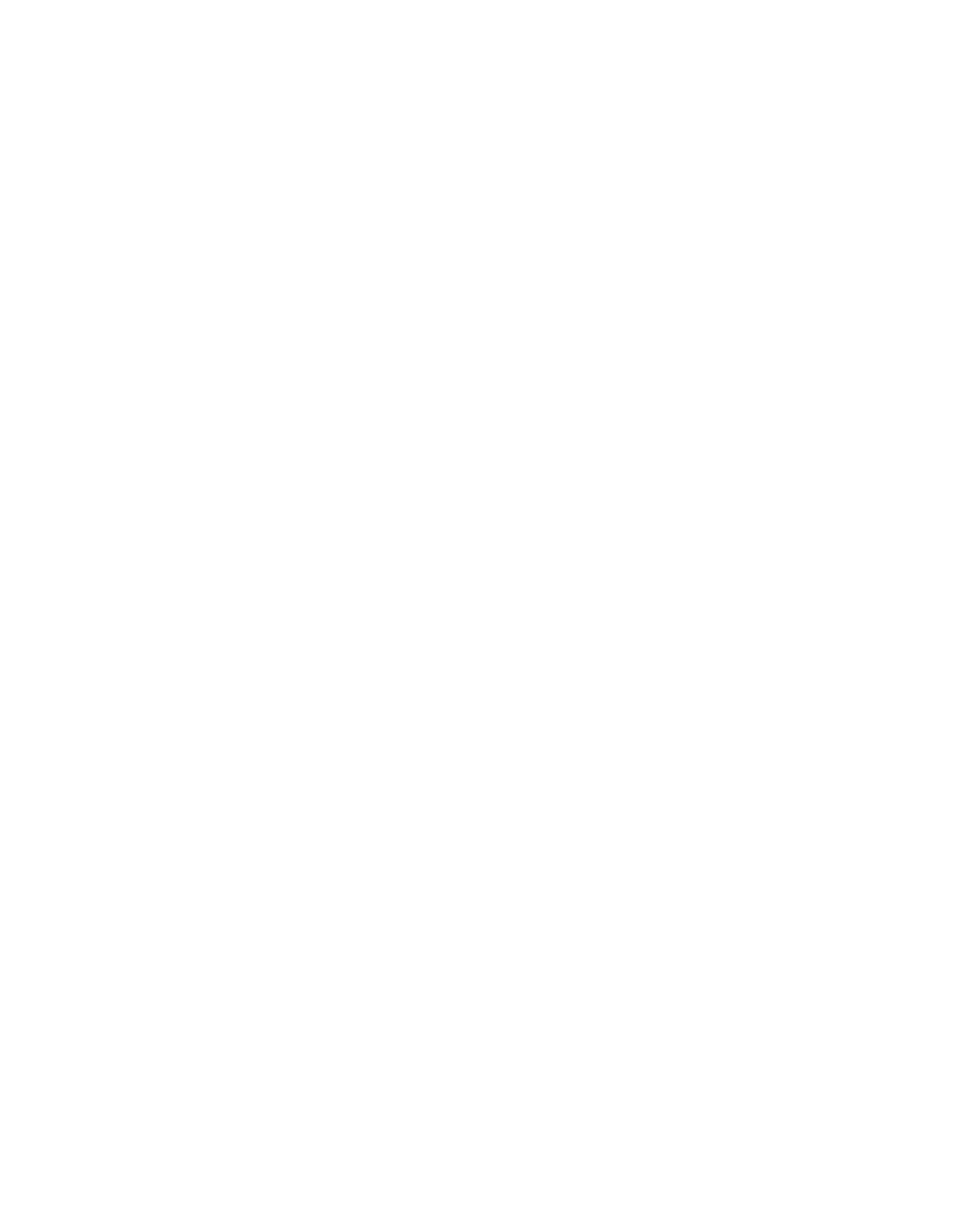## CHAPTER 5

# <span id="page-70-0"></span>**Evaluating Detection Success**

Measuring the success of duplicate detection is an important but difficult task, usually because of the lack of a gold standard for the data set at hand. Difficulties that prevent a benchmark data set are privacy and confidentiality concerns regarding the data. In this section, we first describe standard measures for success, in particular precision and recall. We then proceed to discuss existing data sets and data generators.

## **5.1 PRECISION AND RECALL**

When detecting duplicates there are two possible types of errors (sometimes referred to as Type I and Type II errors): Candidate pairs that are declared to be duplicate in fact may not be duplicates. We call such errors "false positives". On the other hand, there may be candidate pairs that were not declared to be duplicates while in fact they are. We call such errors "false negatives". In addition, we can distinguish "true positives" – pairs that are correctly declared to be duplicates – and "true negatives" – pairs that are correctly recognized as not being duplicates. In typical scenarios, we expect the latter category to contain the vast majority of candidate pairs.

Figure [5.1](#page-71-0) shows these four categories. Among all pairs of records, some are true duplicates and some are declared to be duplicates. It is the goal of duplicate detection algorithms to maximize the intersection between the two. In the following, we assume that we indeed know the cardinalities of the four sets. We discuss, in Section [5.2,](#page-74-0) the difficulty of obtaining them.

From the cardinalities of the four different sets, one can calculate different success measures for duplicate detection. The most prominent measures are *precision* and *recall*, which are originally defined for information retrieval problems where they reflect the relevance of the document set retrieved by a query.The ultimate goal is to find *only* relevant documents and *all* relevant documents. Intuitively, this corresponds to correctness and completeness of an algorithm. Precision and recall describe how far from that goal a particular solution lies.

For duplicate detection, precision measures the ratio of correctly identified duplicates compared to all declared duplicates, and recall measures the ratio of correctly identified duplicates compared to all true duplicates:

|           | true-positives                                       | true-positives      |
|-----------|------------------------------------------------------|---------------------|
| precision | $ true\text{-}positives  +  false\text{-}positives $ | declared duplicates |
| recall    | true-positives                                       | true-positives      |
|           | $ true\text{-}positives  +  false\text{-}negatives $ | true duplicates     |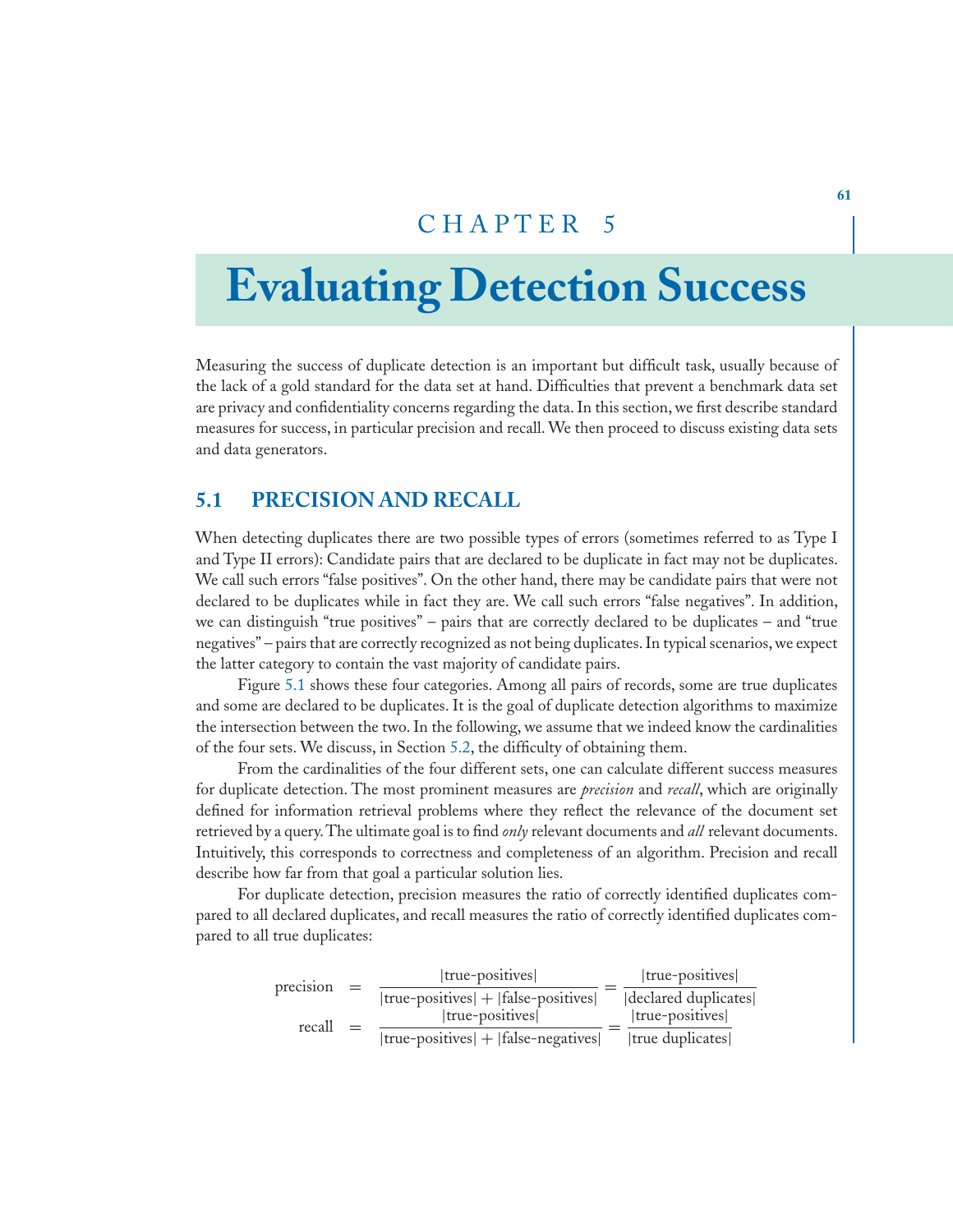

#### <span id="page-71-0"></span>**62 5. EVALUATING DETECTION SUCCESS**



To understand precision and recall,it is useful to devise algorithms that optimize each measure. To optimize precision, an algorithm can "play safe" and return very few (or no) duplicates.Thus, false positives are avoided leading to high precision. On the downside, this approach minimizes recall because of the high number of false negatives. To maximize recall, an algorithm could declare all *n*<sup>2</sup> candidate pairs to be duplicates; among them are certainly all true duplicates, but precision suffers immensely.

To find a tradeoff between precision and recall, the F-measure is often used. It is the harmonic mean of precision and recall:

$$
F-measure = \frac{2 \times recall \times precision}{recall + precision}
$$

To understand why the harmonic mean as opposed to the arithmetic mean is the measure of choice, regard Figure [5.2.](#page-72-0) The left side visualizes on the z-axis the arithmetic mean of the xand y-axes. Notice the flat surface. The right side of the figure shows the harmonic mean with its distinct curvature. To achieve good F-measure values, both precision and recall must be high. With the typical tradeoff between precision and recall, both must have the same value to maximize the harmonic mean; it does not pay off to achieve especially high values in either. Of course, there are situations in which either precision or recall are of particular importance. For instance, credit-rating agencies must be particularly diligent when detecting customer duplicates, and thus a high precision is of utmost importance, even at the risk of a lower recall [\[Weis et al.,](#page-84-0) [2008](#page-84-0)]. The F-measure can also be defined in a weighted fashion [\[Manning et al.,](#page-83-0) [2008](#page-83-0)].

To display evaluation results, two types of diagrams are common: the recall-precision diagram and the recall-precision-F-measure diagram. The former plots precision values for increasing recall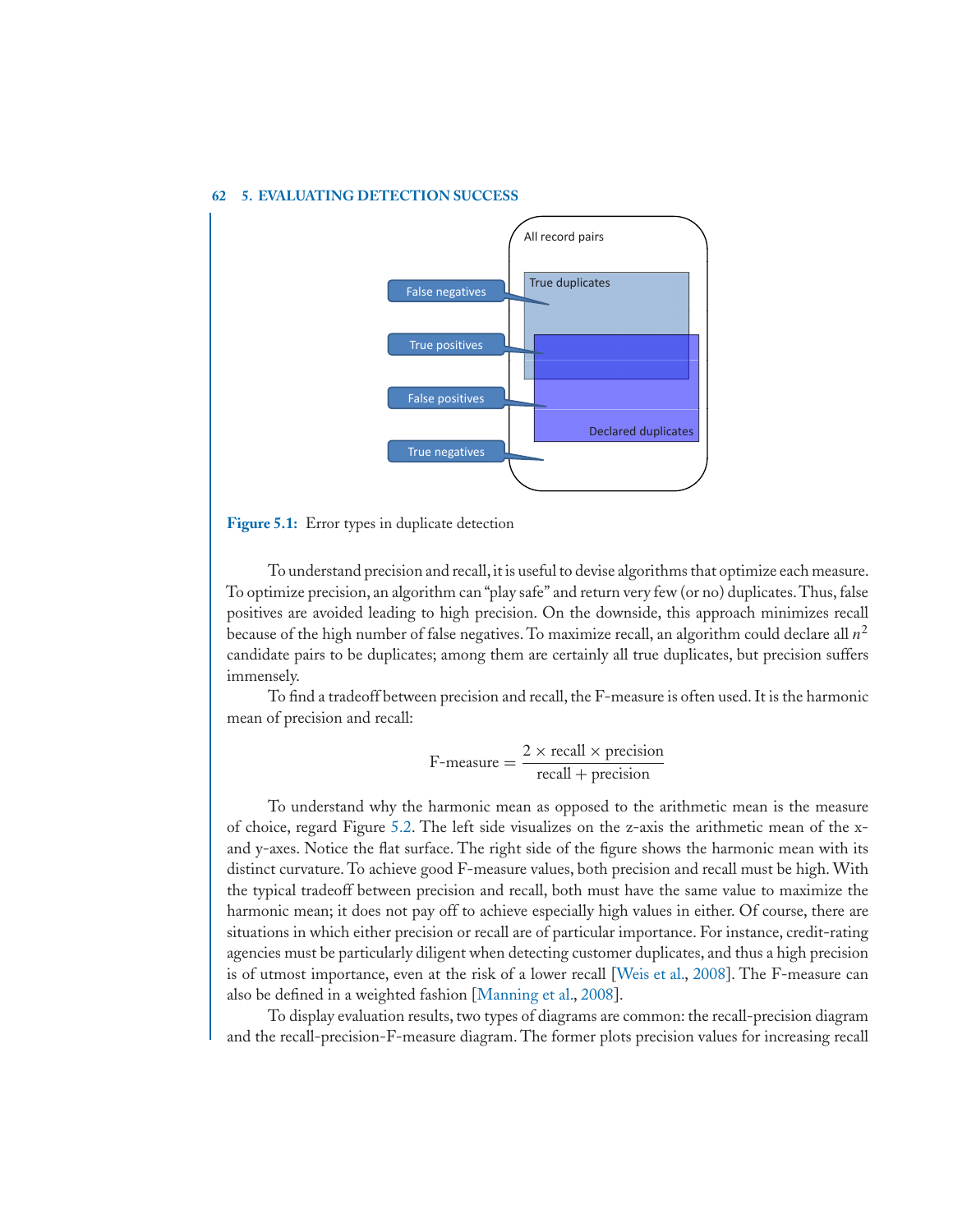### **5.1. PRECISION AND RECALL 63**

<span id="page-72-0"></span>

Figure 5.2: Visualization of arithmetic mean (left) and harmonic mean (=F-measure) (right)

– an arbitrarily chosen diagram is shown in Figure 5.3. It can be generated by descendingly sorting all detected pairs by their similarity, ignoring any thresholds, and then analyzing their correctness by decreasing similarity. A typical observation is that precision starts out high, i.e., the most similar pairs are indeed duplicates. For well-chosen similarity measures precision drops sharply at some point. The similarity threshold should be placed at that point.



**Figure 5.3:** A typical recall-precision diagram (based on [Weis et al.](#page-84-0) [\[2008](#page-84-0)])

Another way to choose appropriate similarity thresholds is the recall-precision-F-measure diagram. It plots the three measures against increasing (or decreasing) thresholds. The threshold with the highest F-measure can then be chosen for future runs with new data. Figure [5.4](#page-73-0) shows such a diagram. Note that precision, recall, and F-measure always meet at the highest F-measure.

In the previous paragraphs, we have examined the tradeoff between precision and recall, which is mainly governed by the similarity threshold. Another tradeoff is the efficiency of the algorithm, i.e., its overall runtime. If a longer runtime is acceptable, more candidate pairs can be compared,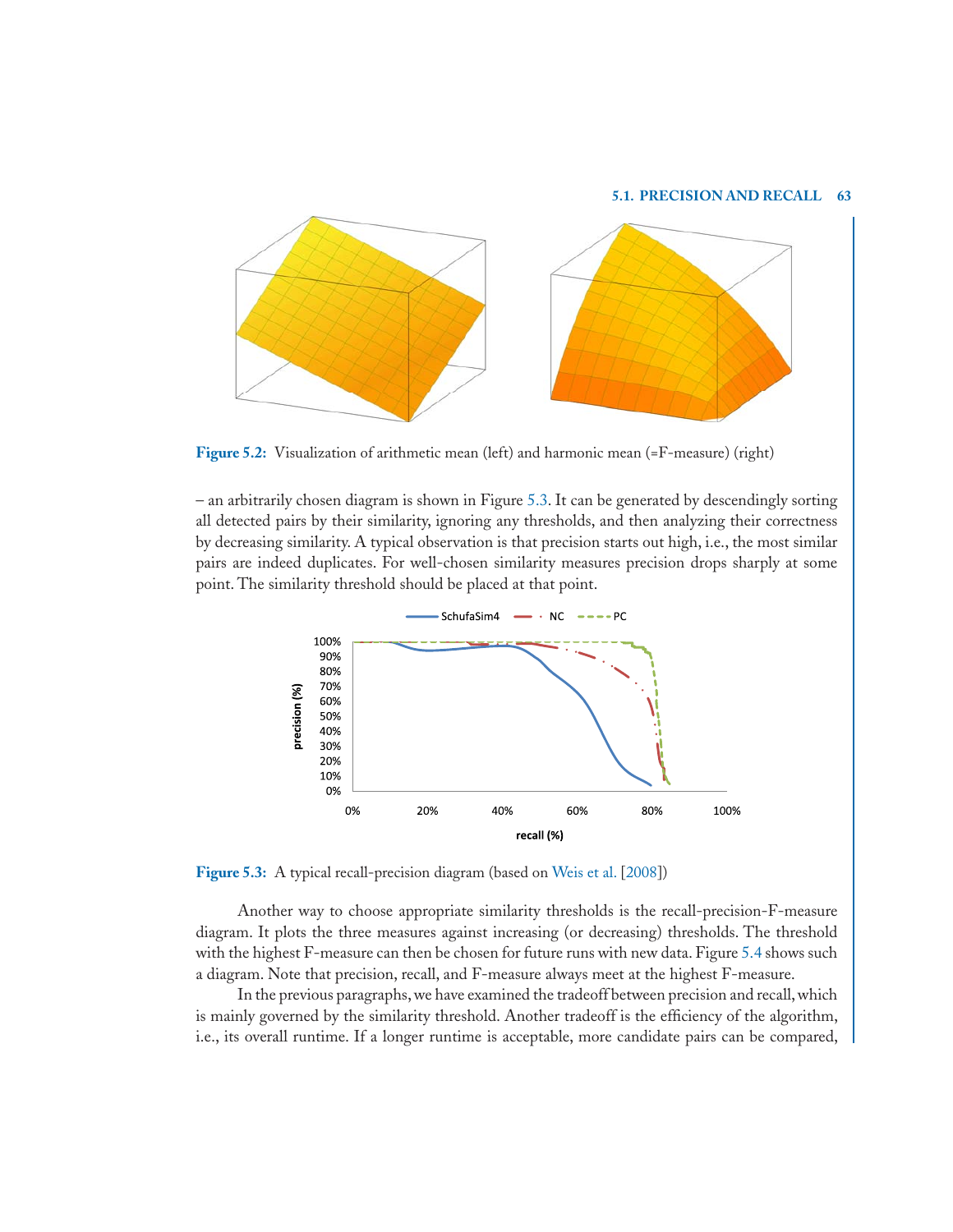### <span id="page-73-0"></span>**64 5. EVALUATING DETECTION SUCCESS**



**Figure 5.4:** A typical recall-precision-F-measure diagram (based on [Hassanzadeh and Miller](#page-82-0) [\[2009](#page-82-0)])

and thus a higher recall can be achieved. Also, a possibly more elaborate similarity measure can be employed, which increases precision, again at the cost of efficiency. These trade offs are shown in Figure 5.5.



Figure 5.5: Tradeoffs between precision, recall and efficiency

Measuring the efficiency and scalability of duplicate detection is obviously also important; however, since we assume duplicate detection as an offline batch job, it is often not the primary focus of duplicate detection methods. In practice, runtimes of up to a day are usually acceptable for CRM databases with millions of customers. Runtime is measured in the usual way with system timestamps and can be predicted by sampling of smaller data sets. For the online search problem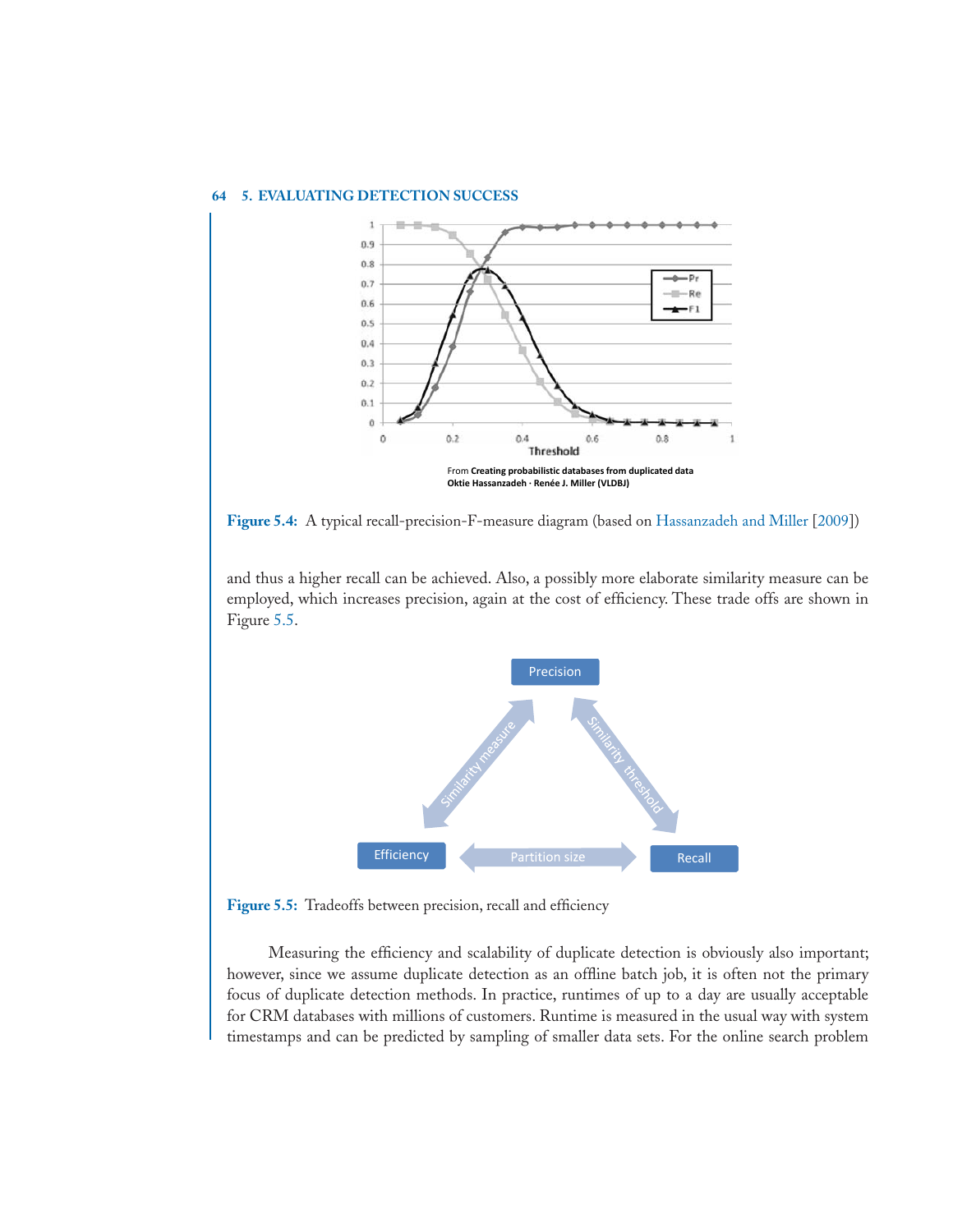### **5.2. DATA SETS 65**

<span id="page-74-0"></span>of duplicate detection, again runtime is measured in the usual way. Typically, runtimes must remain under a second and throughput must be sufficiently high.

Duplicate detection is highly parallelizable. In many algorithms, in particular, the pair-wise algorithms of Section [4.1,](#page-52-0) the decision about a candidate pair is independent of other candidate pairs.Thus, there is a high potential for parallelization, for instance, using the map/reduce paradigm. However, there is not yet much research on this dimension of the problem [\[Kim and Lee,](#page-82-0) [2007](#page-82-0)].

## **5.2 DATA SETS**

All measures mentioned in the previous section assume a known gold-standard, i.e., perfect knowledge of all duplicates in the given data set. In particular, they assume to be able to verify whether a candidate pair is indeed a duplicate (to measure precision), and they assume to know the number of duplicates hidden in the data (to measure recall). In many situations, in particular those where not many duplicates are to be expected, it is possible to manually verify declared duplicates. However, to verify that indeed all duplicates have been detected, theoretically, a manual inspection of all  $O(n^2)$ candidate pairs is necessary. For only 10,000 customers, which is the typical number of customers a doctor, car dealership, etc. may have, almost 50 million pairs would have to be inspected manually.

Thus, gold standards are hard to come by. Two alternatives present themselves. First, realworld data sets upon which duplicate detection has previously been executed can provide a baseline, upon which to improve. Second, real-world synthetic data sets can be supplemented with artificially created duplicates.

## **5.2.1 REAL-WORLD DATA SETS**

Real-world data are very valuable to evaluate duplicate detection methods. It is difficult to simulate the types of errors and their distribution as they occur during data entry.On the other hand,real-world data sets in the CRM or product domain are rarely made public due to confidentiality constraints. What is more, customer data by definition include individual-related data and cannot be published even if the data owner would be willing to do so.

A popular data set, used to evaluate duplicate detection in several approaches [\[Bilenko and Mooney](#page-80-0), [2003a](#page-80-0); [Dong et al.,](#page-81-0) [2005;](#page-81-0) [Singla and Domingos](#page-84-0), [2005\]](#page-84-0), is the CORA Citation Matching data set ([http://www.cs.umass.edu/˜mccallum/code-data.html](http://www.cs.umass.edu/~mccallum/code-data.html)). It lists groups of differently represented references to the same paper. However, this data set is quite small with only 189 unique papers and an average of 9.9 different representations for each.

Another data set, provided by the authors of this lecture and comprises 9,763 records with audio CD information, such as artist, title, and tracks, which were selected randomly from freeDB [\[Leitão et al.](#page-82-0), [2007\]](#page-82-0). In an arduous manual process, involving distributed manual checking and cross-checking of all candidate pairs, a list of 298 true duplicates was detected ( [http://www.hpi.](http://www.hpi.uni-potsdam.de/ naumann/projekte/repeatability/datasets) [uni-potsdam.de/naumann/projekte/repeatability/datasets](http://www.hpi.uni-potsdam.de/ naumann/projekte/repeatability/datasets)).

Other popular real-world data sets include the DBLP data set on papers ([http://](http://dblp.uni-trier.de/xml/) [dblp.uni-trier.de/xml/](http://dblp.uni-trier.de/xml/)) and the IMDB data set on Movies (http://www.imdb.com/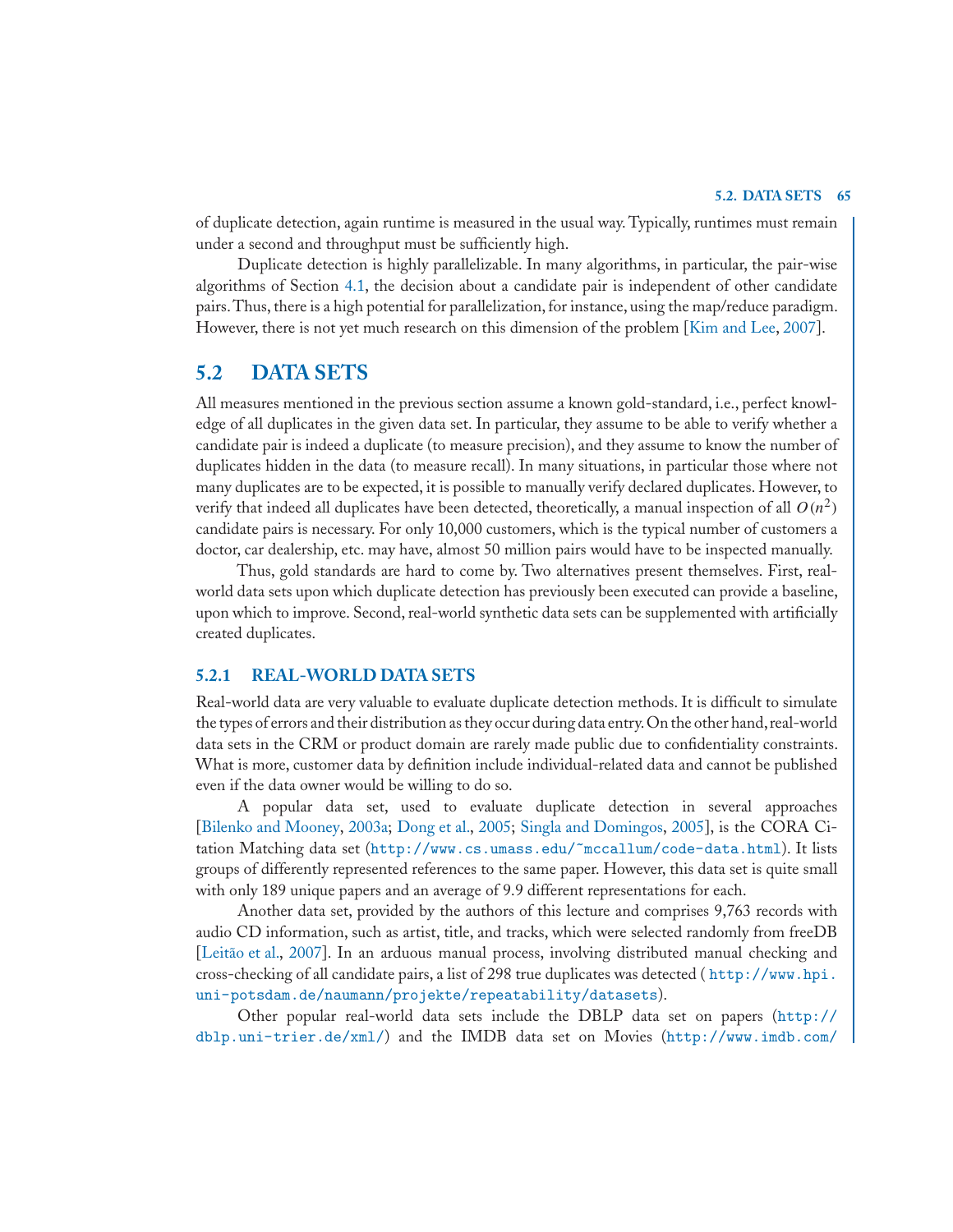### **66 5. EVALUATING DETECTION SUCCESS**

[interfaces](http://www.imdb.com/interfaces)). A repository of other available data sets (both for relational and XML data) and other valuable resources on duplicate detection is the RIDDLE repository ([http://www.cs.utexas.](http://www.cs.utexas.edu/users/ml/riddle/) [edu/users/ml/riddle/](http://www.cs.utexas.edu/users/ml/riddle/)). However, most data sets require some further processing before they can be used for experiments. For example, the CORA data set includes annotations for duplicate publications but not for authors or venues. When extracting data from IMDB, different sampling techniques (and possibly different error introduction techniques) result in data sets with different characteristics.

Because the gold standard is known for only few of these data sets, researchers have either contaminated the data by inserting duplicates through some automated method (see next section on synthetic data sets), or evaluated only precision. To overcome the problem of determining recall, sampling the data suggests itself; it is certainly easier to examine all pairs of a smaller data set. However, as sampling reduces the number of records, the expected number of duplicates is reduced quadratically: A random 1% sample is expected to contain only 0.01% of the duplicates. For example, from 10,000 original records with 100 (unknown) duplicates, the sample contains 100 records, but only 0.01 duplicate – i.e., probably none.

### **5.2.2 SYNTHETIC DATA SETS**

Synthetic data sets come in two flavors: Contaminated real-world data or generated dirty data. Artificially contaminating a data set provides the knowledge of all duplicates (the gold standard), assuming the data set was clean from the outset. The challenge is to determine how to create duplicates, how many to create (percentage of affected original records, only pairs, or larger size of duplicate groups, etc.), and where to place them within the data set. The following types of data contamination to duplicate records are useful:

- **Exact duplicates.** No change is made to the duplicated object.
- **Missing values.** Remove a subset of the attribute values, replacing them by NULL values.
- **Contradictory values.** Change a subset of the values by replacing them with contradictory values, including for example typographical errors, synonyms, abbreviations, or incomplete values. The possibilities here are vast, including swapping of characters, insertion and deletion of random characters, changing capitalization, etc.

To contaminate non-relational data, other types of duplication are possible, such as changing structure or falsifying key references. A tool to generate dirty XML data can be found at [http://www.hpi.](http://www.hpi.uni-potsdam.de/naumann/projekte/dirtyxml) [uni-potsdam.de/naumann/projekte/dirtyxml](http://www.hpi.uni-potsdam.de/naumann/projekte/dirtyxml). When contaminating data, even clean data, there is the problem that two duplicated records with different original records might become very similar, possible more similar than to their original records. Such inadvertent duplicates are not recognized as such during the contamination and are thus not part of the gold-standard for that dataset. Note though, that the same problem occurs with real-world data:Two records might be very similar and yet not be duplicates.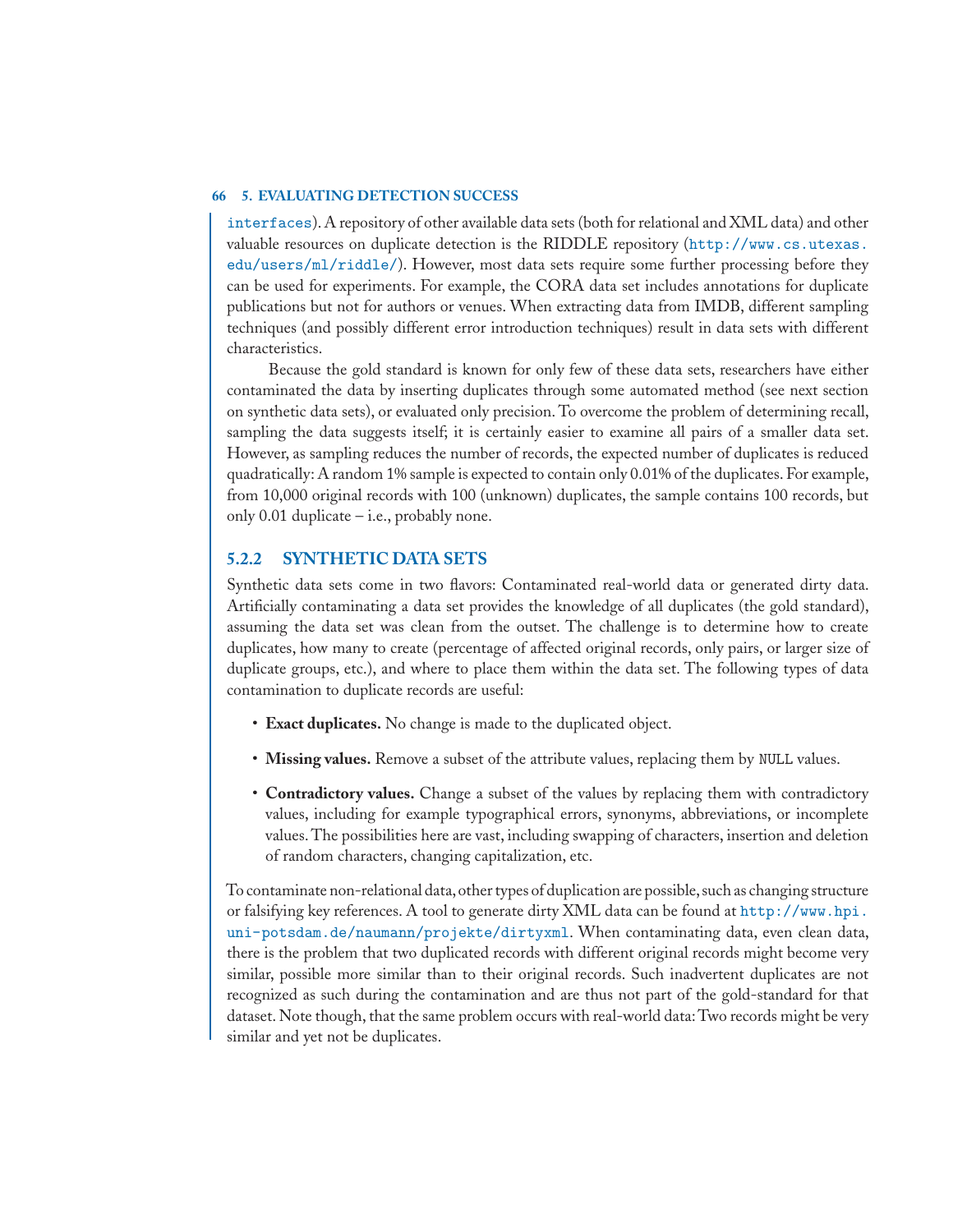### **5.2. DATA SETS 67**

<span id="page-76-0"></span>In the absence of real-world data, or when it is forbidden to publish, or when characteristics of data should be varied, it is useful to employ so called *data generators*. These usually create data by randomly combining values of existing term lists. These lists contain first names, last names, cities, street names, products, etc. One such generator for CRM data is the UIS Database Generator (<http://www.cs.utexas.edu/users/ml/riddle/data/dbgen.tar.gz>). Others are presented in the SOG project [\[Talburt et al.](#page-84-0), [2009\]](#page-84-0) and the ToxGene project [\[Barbosa et al.,](#page-80-0) [2002](#page-80-0)]. If frequency distributions are known, these can be used when picking terms for records. For instance, a data generator may generate more addresses in New York City than in Washington D.C. After generating data, it can be contaminated as described above. Again, there is the problem that seemingly duplicates are generated, but they are not recognized as such.

### **5.2.3 TOWARDS A DUPLICATE DETECTION BENCHMARK**

As numerous approaches exist both for increasing efficiency and effectiveness,it is essential to provide some common ground to compare these algorithms with each other. Despite at least a few common data sets, the state-of-the-art does not allow representative comparisons between algorithms yet, for the following main reasons [\[Weis et al.](#page-84-0), [2006](#page-84-0)]:

- **Lack of algorithm documentation.** Many duplicate detection algorithms are described in scientific papers only, and often a 12 page publication cannot cover all details and aspects of an approach. When it comes to re-implementing an existing method, the information provided in a paper is often insufficient.
- **Different testing environments.** When own results are compared to results reported in a paper, the different testing environments may falsify the comparison.
- **Lack of common dataset.**Freely available and simultaneously interesting datasets for duplicate detection are rare. Even more seldom are datasets with true duplicates already marked. As a consequence, even if same or similar datasets were used, the results expressed as precision, recall and runtime measure are not comparable: Two approaches might not agree in what is a correctly detected duplicate and how many duplicates are in fact hidden in the dataset.
- **Obscure methodology.** Comparing results to published results is further problematic because many approaches "fudge" the original data to meet their needs. In papers, we may read sentences like "We further cleaned [a commonly used data set] up by correcting some labels," or "We used the technique  $[X]$ " without mentioning how X's tunable parameters are set. In such cases, the methodology is not reproducible, an essential property if we want to compare approaches.

A benchmark for duplicate detection should alleviate the above problems as follows [\[Weis et al.,](#page-84-0) [2006\]](#page-84-0):

• **Standardized data.** By applying different duplicate detection approaches on the same data, comparing efficiency or effectiveness of different approaches is easy.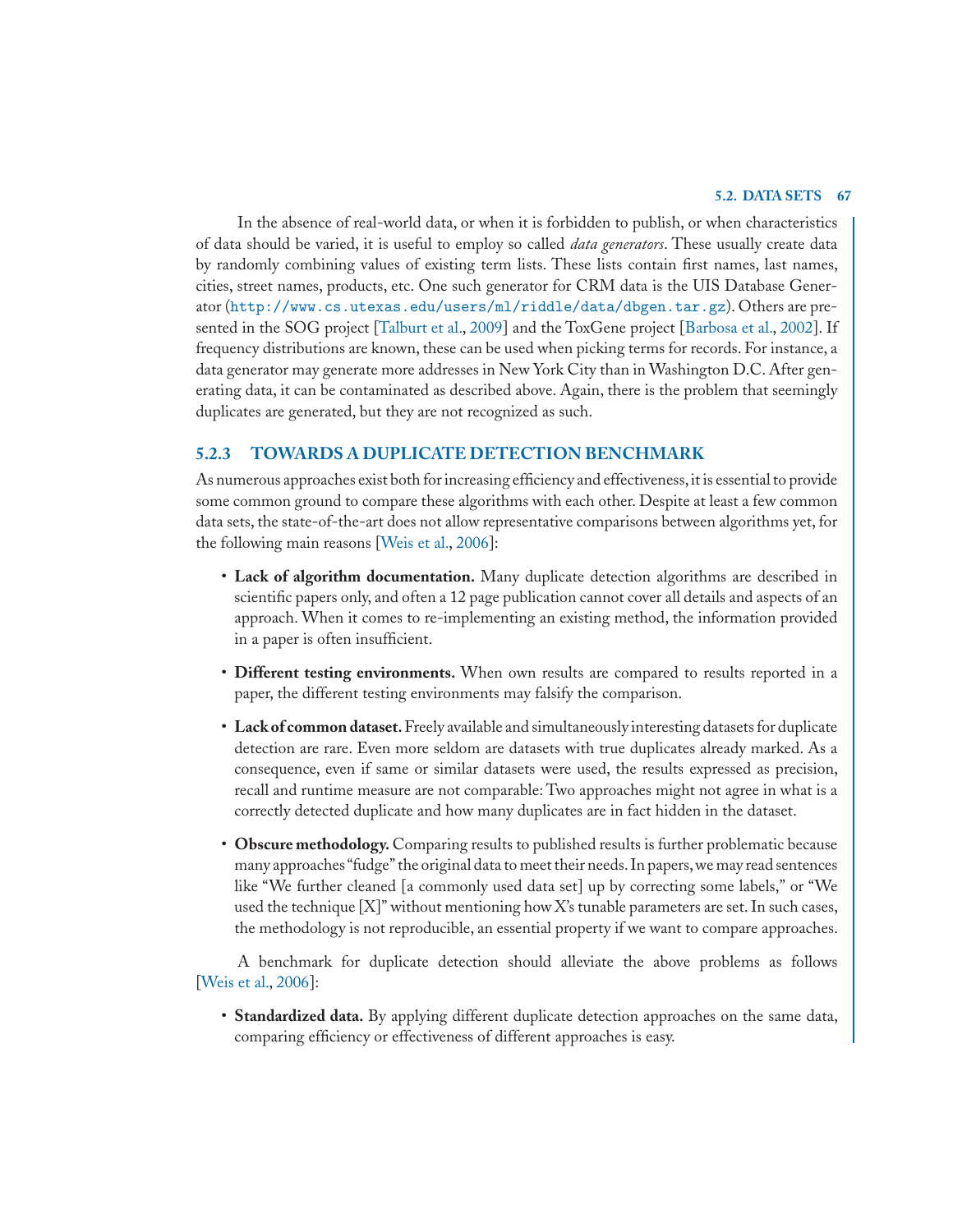### <span id="page-77-0"></span>**68 5. EVALUATING DETECTION SUCCESS**

- **Clearly defined operations and metrics.** The problem of lacking documentation about algorithms and experimental methodology is alleviated by defining operations that an algorithm may perform, as well as some clearly defined metrics to evaluate the results of these operations.
- **Central processing.** We envision that the benchmark is executed on a central server to which a duplicate detection algorithm can be submitted, which in turn is executed on the server.This way, the testing environment is guaranteed to be the same across different approaches.

While these goals have not been reached, there are at least some efforts in this direction. The authors of this lecture propose a duplicate detection benchmark with suggestions for data and its contamination, concrete benchmark tasks (the workload), and metrics to fairly evaluate the results [\[Weis et al.,](#page-84-0) [2006](#page-84-0)]. Another, similar proposal is by [Neiling et al.](#page-83-0) [\[2003](#page-83-0)]. More complex scenarios, e.g., XML duplicate detection or relationship-based duplicate detection, cannot be evaluated using this framework. Finally, [Bilenko and Mooney](#page-80-0) [\[2003b](#page-80-0)] present a study on evaluation and trainingset construction for adaptive duplicate detection, which is a necessary step towards a benchmark supporting adaptive duplicate detection methods.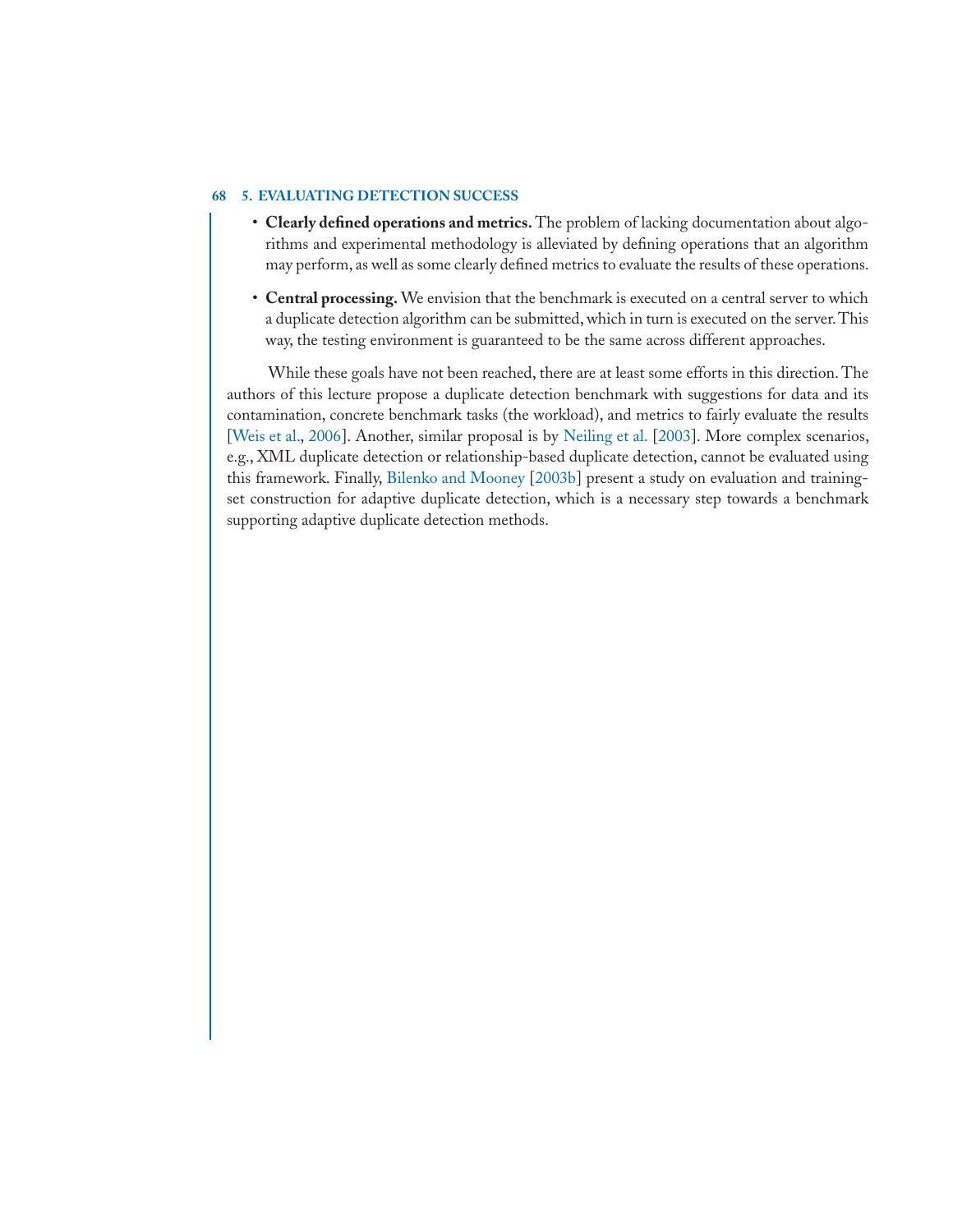# CHAPTER 6

# <span id="page-78-0"></span>**Conclusion and Outlook**

We conclude this lecture by reiterating the relevance and interestingness but also the difficulty and complexity of the problem of duplicate detection. Duplicates appear in many data sets, from customer records and business transactions to scientific databases and Wikipedia entries. The problem definition – finding multiple representations of the same real world object – is concise, crisp, and clear, but it is comprised of two very difficult problems: Finding an adequate similarity measure to decide upon duplicity and finding an efficient algorithm to detect as many duplicates as possible. This lecture charted the basic state of the art for both problems, suggested use cases, and presented evaluation methods.

Addressing the first problem, that is, finding adequate measures to decide upon the duplicity of records, we discussed several similarity measures and thresholds that allow to decide whether two records are duplicates or not. We distinguished between token-based measures, edit-based measures, and hybrid measures. We have seen that token-based measures are suited in the presence of word swaps or missing words, for instance, in the domain of person names where a middle name might be missing in one record and a first name and last name are swapped. On the other hand, editbased measures cope well with typographical errors within words. Hybrid measures combine the best of both token-based and edit-based measures. In addition to similarity measures, we saw that domain-knowledge can be used to define rules to identify duplicates and non-duplicates.

A topic not covered in this lecture is the use of machine learning with the goal of tuning similarity measures, thresholds, or weights used to distinguish between duplicates and non-duplicates [\(Bilenko and Mooney](#page-80-0) [\[2003a\]](#page-80-0); [Sarawagi and Bhamidipaty](#page-83-0) [\[2002](#page-83-0)]). Such algorithms are very attractive because they leverage the effort of manual parameter tuning. Using adequate learning models, these approaches outperform the similarity measures discussed in this lecture in terms of the quality of duplicate detection. However, these methods are rarely used in practice because their results are difficult to comprehend and trace and because of the second major problem of duplicate detection, i.e., efficiency.

To improve runtime, numerous algorithms have been proposed.The most widely used class of algorithms is the class of pairwise comparison algorithms.These algorithms compare pairs of records using a suited similarity measure, and their efficiency is improved by saving pairwise comparisons using blocking techniques or the Sorted-Neighborhood method. A class of algorithms that has recently emerged is the class of algorithms that exploit relationships between objects.These algorithms are designed to improve on the quality of the result, but the price to pay is again lower efficiency. Although some approaches explicitly address efficiency in a specialized context, it remains an open issue to design efficient and scalable algorithms for data with complex relationships. Finally, we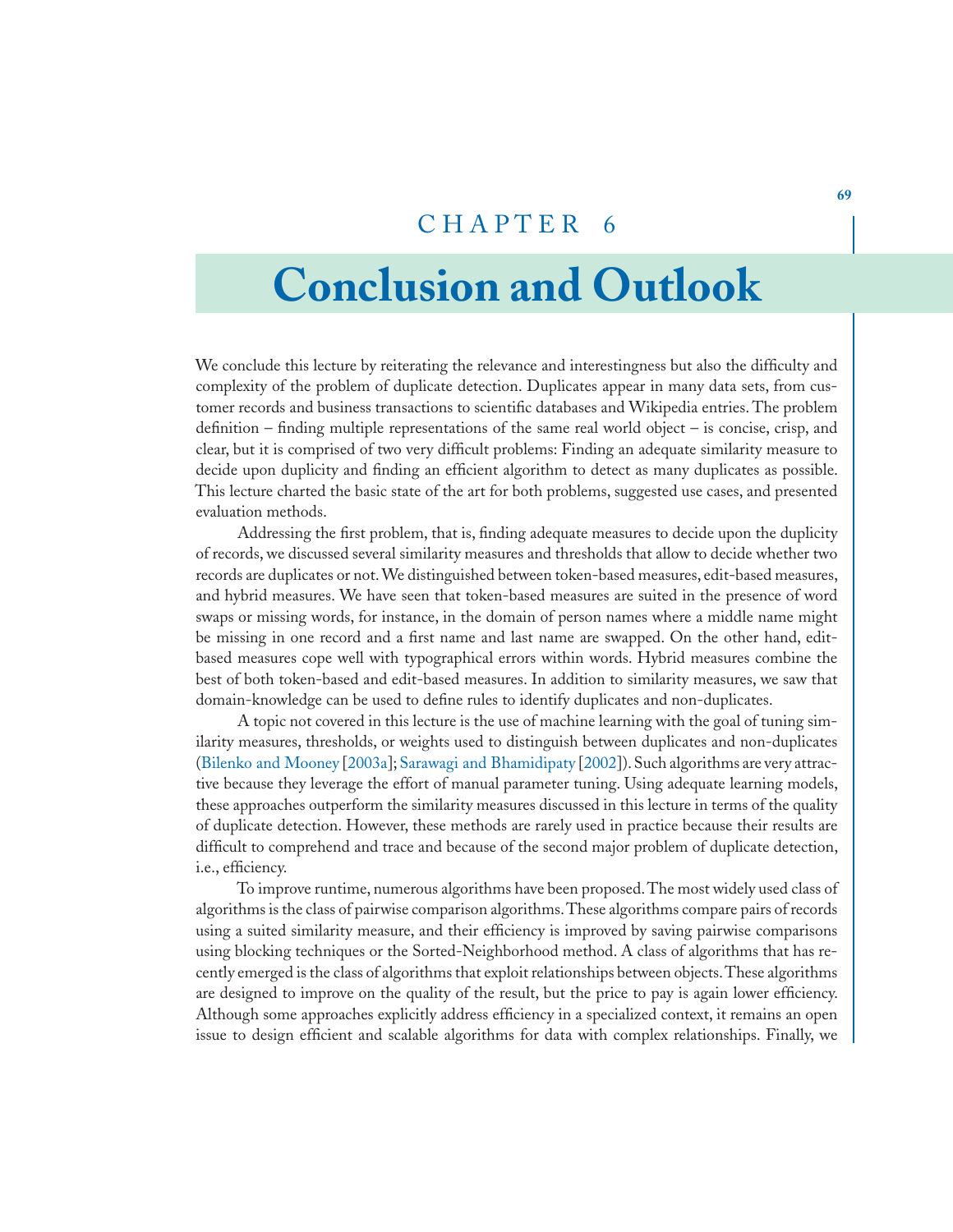discussed clustering algorithms. One class of clustering algorithms takes duplicate pairs as input in order to produce sets of records that all represent the same real-world object. A disadvantage of these algorithms is that they require several configuration parameters to be set upfront, and they do not adapt to actual data or cluster characteristics. Therefore, we outlined another clustering algorithm, which adapts to these characteristics.

All algorithms discussed in this lecture compare records to classify them as duplicates. Whenever records have been classified as such, the decision is final and no algorithm considers to revoke these decisions at any point. However, as new data becomes available, new evidence that records are in fact not duplicates may become available, just as non-duplicate records are re-compared when new evidence that they may be duplicates becomes available. An interesting new research direction is to explore how "negative" evidence can be propagated to revoke duplicate decisions and how algorithms that revoke both duplicate decisions and non-duplicate decisions behave. Another line of research is to extend duplicate detection beyond the traditional CRM scenarios. Simple extensions include duplicate detection among companies and products. Detecting duplicate transactions is more difficult due to the intrinsic similarity of many transactions and to the high data volume. Detecting duplicates in streaming data, among text data (near-duplicate web-pages or news articles, plagiarism), among invoices, images, etc. are further and yet mostly unexplored avenues of research.

To conclude, we see that even today, after fifty years of research and development, duplicate detection remains an active field of research and a profitable business case with many companies building software for data cleansing and duplicate detection.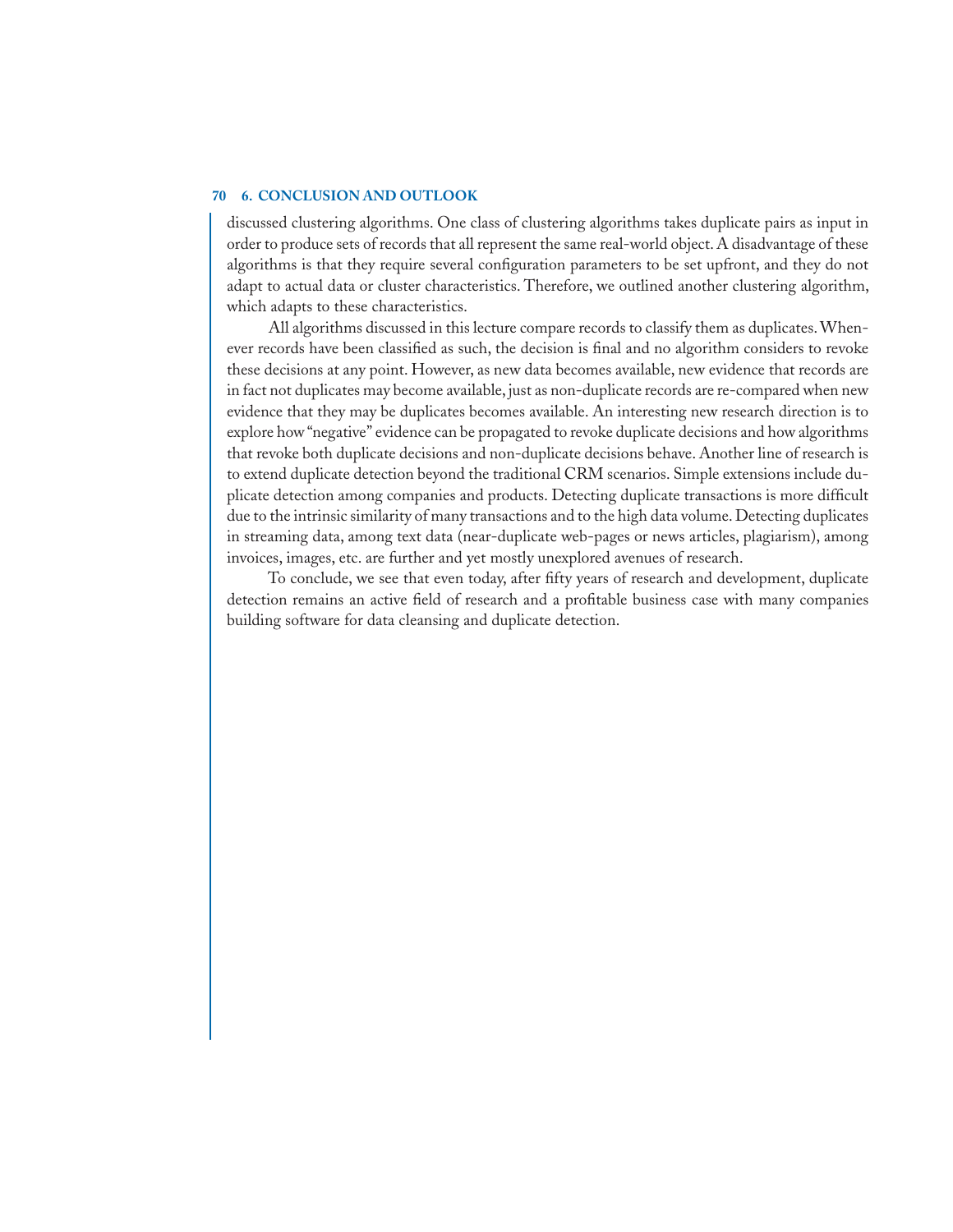# **Bibliography**

- <span id="page-80-0"></span>Alexander Albrecht and Felix Naumann. Managing ETL processes. In *Proc. Int. Workshop on New Trends in Information Integration*, pages 12–15, 2008. [5](#page-14-0)
- Rohit Ananthakrishna, Surajit Chaudhuri, and Venkatesh Ganti. Eliminating fuzzy duplicates in data warehouses. In *Proc. 28th Int. Conf. on Very Large Data Bases*, pages 586–597, 2002. [DOI: 10.1016/B978-155860869-6/50058-5](http://dx.doi.org/10.1016/B978-155860869-6/50058-5) [34,](#page-43-0) [43,](#page-52-0) [48](#page-57-0)
- Denilson Barbosa, Alberto O. Mendelzon, John Keenleyside, and Kelly A. Lyons. ToXgene: a template-based data generator for XML. In *Proc. ACM SIGMOD Int. Conf. on Management of Data*, page 616, 2002. [DOI: 10.1145/564691.564769](http://dx.doi.org/10.1145/564691.564769) [67](#page-76-0)
- Carlo Batini and Monica Scannapieco. *Data Quality: Concepts, Methods and Techniques*. Springer, 2006. [3](#page-12-0)
- Rohan Baxter, Peter Christen, and Tim Churches. A comparison of fast blocking methods for record linkage. In *Proc. Int. Workshop on Data Cleaning, Record Linkage, and Object Consolidation*, pages 25–27, 2003. [43](#page-52-0)
- Indrajit Bhattacharya and Lise Getoor. Collective entity resolution in relational data. *ACM Trans. Knowl. Discov. Data*, 1(1):Paper 5, 2007. [DOI: 10.1145/1217299.1217304](http://dx.doi.org/10.1145/1217299.1217304) [49](#page-58-0)
- Mikhail Bilenko and Raymond J. Mooney. Adaptive duplicate detection using learnable string similarity measures. In *Proc. 9th ACM SIGKDD Int. Conf. on Knowledge Discovery and Data Mining*, pages 39–48, 2003a. [DOI: 10.1145/956750.956759](http://dx.doi.org/10.1145/956750.956759) [65,](#page-74-0) [69](#page-78-0)
- Mikhail Bilenko and Raymond J. Mooney. On evaluation and training-set construction for duplicate detection. In *Proc. Int. Workshop on Data Cleaning, Record Linkage, and Object Consolidation*, pages 7–12, 2003b. [68](#page-77-0)
- Mikhail Bilenko, Raymond J. Mooney, William W. Cohen, Pradeep D. Ravikumar, and Stephen E. Fienberg. Adaptive name matching in information integration. *IEEE Intelligent Systems*, 18(5): 16–23, 2003. [DOI: 10.1109/MIS.2003.1234765](http://dx.doi.org/10.1109/MIS.2003.1234765) [24](#page-33-0)
- Mikhail Bilenko, Beena Kamath, and Raymond J. Mooney. Adaptive blocking: Learning to scale up record linkage. In *Proc. 2006 IEEE Int. Conf. on Data Mining*, pages 87–96, 2006. [DOI: 10.1109/ICDM.2006.13](http://dx.doi.org/10.1109/ICDM.2006.13) [43](#page-52-0)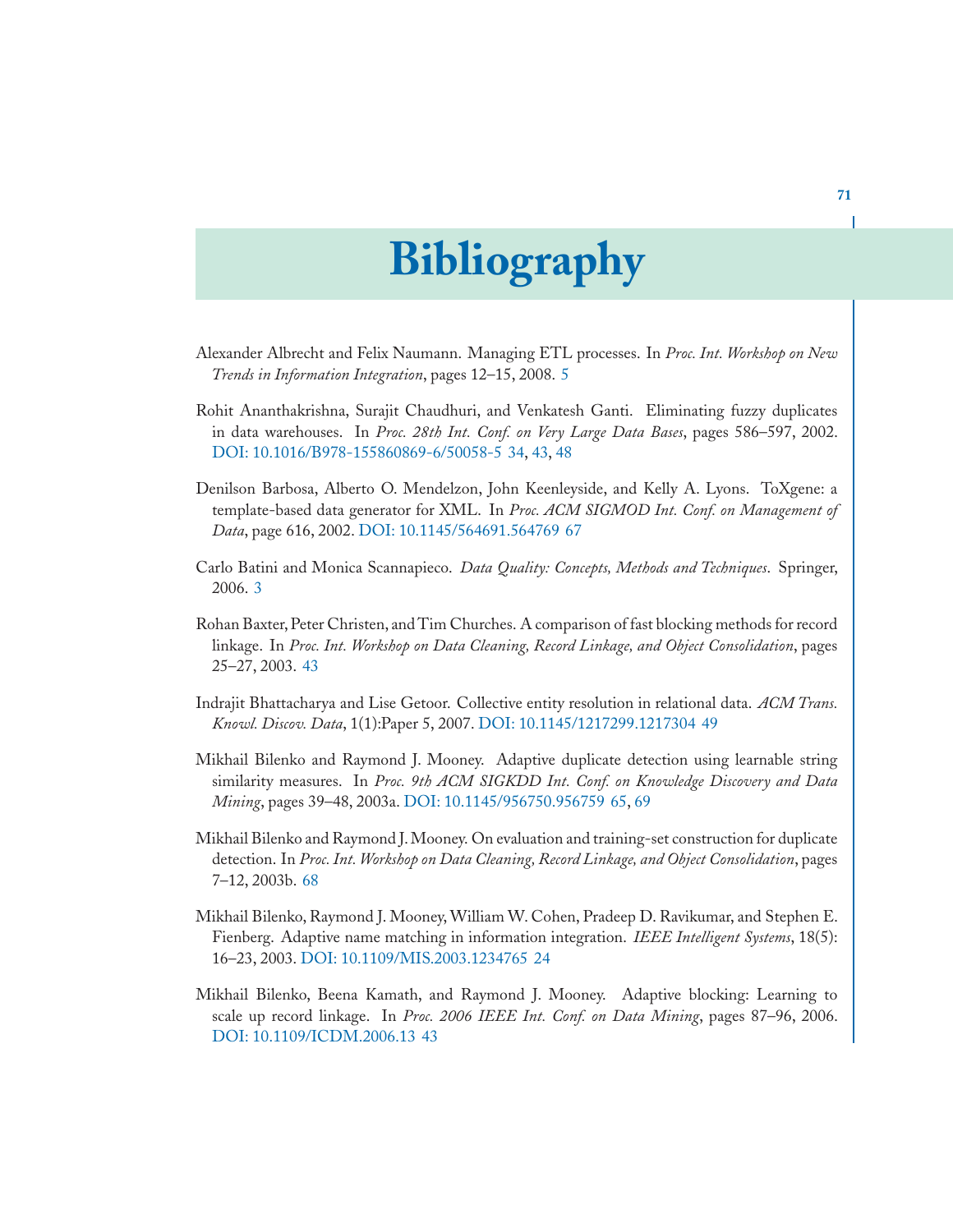- <span id="page-81-0"></span>C. Bizer, J. Lehmann, S. A. Georgi Kobilarov, C. Becker, R. Cyganiak, and S. Hellmann. Dbpedia – a crystallization point for the web of data. *J. Web Semantics*, 7(3):154–165, 2009a. [DOI: 10.1016/j.websem.2009.07.002](http://dx.doi.org/10.1016/j.websem.2009.07.002) [11](#page-20-0)
- Christian Bizer, Tom Heath, and Tim Berners-Lee. Linked data the story so far. *J. Semantic Web and Information Systems*, 5(3):1–22, 2009b. [10](#page-19-0)
- Jens Bleiholder and Felix Naumann. Data fusion. *ACM Comput. Surv.*, 41(1):Paper 1, 2008. [DOI: 10.1145/1456650.1456651](http://dx.doi.org/10.1145/1456650.1456651) [2](#page-11-0)
- Jens Bleiholder, Zoé Lacroix, Hyma Murthy, Felix Naumann, Louiqa Raschid, and Maria-Esther Vidal. BioFast: Challenges in exploring linked life science sources. *ACM SIGMOD Rec.*, 33(2): 72–77, 2004. [DOI: 10.1145/1024694.1024706](http://dx.doi.org/10.1145/1024694.1024706) [9](#page-18-0)
- Jens Bleiholder, Sascha Szott, Melanie Herschel, Frank Kaufer, and Felix Naumann. Subsumption and complementation as data fusion operators. In *Advances in Database Technology, Proc. 13th Int. Conf. on Extending Database Technology*, 2010. [8](#page-17-0)
- Charles P. Bourne and Donald F. Ford. A study of methods for systematically abbreviating english words and names. *J. ACM*, 8(4):538–552, 1961. [DOI: 10.1145/321088.321094](http://dx.doi.org/10.1145/321088.321094) [39](#page-48-0)
- Surajit Chaudhuri, Venkatesh Ganti, and Rajeev Motwani. Robust identification of fuzzy duplicates. In *Proc. 21st Int. Conf. on Data Engineering*, Tokyo, Japan, 2005. [DOI: 10.1109/ICDE.2005.125](http://dx.doi.org/10.1109/ICDE.2005.125) [56](#page-65-0)
- Jens Dittrich, Marcos Antonio Vaz Salles, and Lukas Blunschi. imemex: From search to information integration and back. *Q. Bull. IEEE TC on Data Eng.*, 32(2):28–35, 2009. [10](#page-19-0)
- AnHai Doan,Ying Lu,Yoonkyong Lee, and Jiawei Han. Profile-based object matching for information integration. *IEEE Intelligent Systems*, 18(5):54–59, 2003. [DOI: 10.1109/MIS.2003.1234770](http://dx.doi.org/10.1109/MIS.2003.1234770) [40,](#page-49-0) [42](#page-51-0)
- Xin Dong and Alon Y. Halevy. A platform for personal information management and integration. In *Proc. 2nd Biennial Conf. on Innovative Data Systems Research*, pages 119–130, 2005. [10](#page-19-0)
- Xin Dong, Alon Halevy, and Jayant Madhavan. Reference reconciliation in complex information spaces. In *Proc. ACM SIGMOD Int. Conf. on Management of Data*, pages 85–96, 2005. [DOI: 10.1145/1066157.1066168](http://dx.doi.org/10.1145/1066157.1066168) [49,](#page-58-0) [65](#page-74-0)
- Uwe Draisbach and Felix Naumann. A comparison and generalization of blocking and windowing algorithms for duplicate detection. In *Proc. Int. Workshop on Quality in Databases*, pages 51–56, 2009. [47,](#page-56-0) [48](#page-57-0)
- Ahmed K. Elmagarmid, Panagiotis G. Ipeirotis, and Vassilios S. Verykios. Duplicate record detection: A survey. *IEEE Trans. Knowl. and Data Eng.*, 19(1):1–16, 2007. [DOI: 10.1109/TKDE.2007.250581](http://dx.doi.org/10.1109/TKDE.2007.250581) [11](#page-20-0)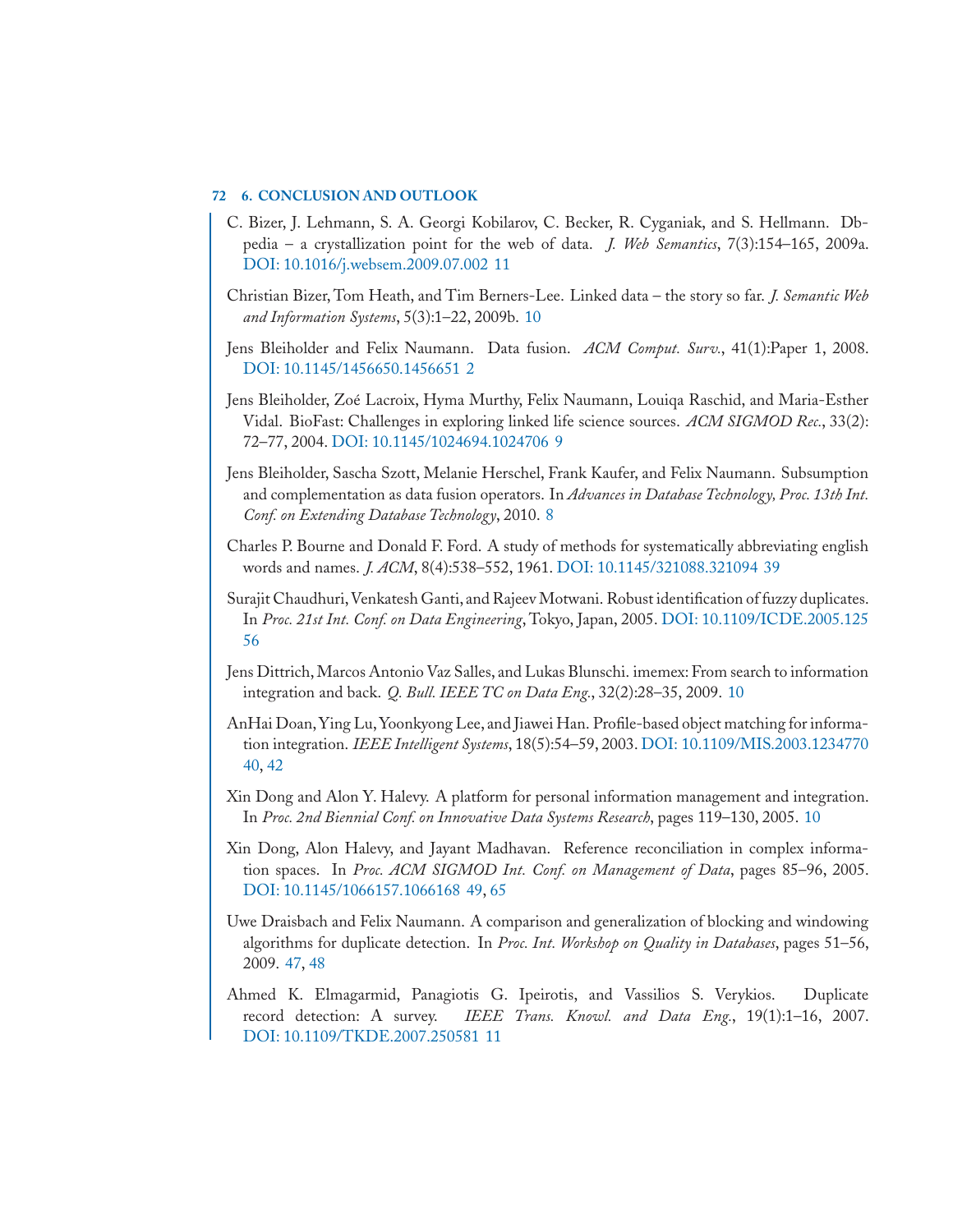- <span id="page-82-0"></span>Ivan Fellegi and Alan Sunter. A theory of record linkage. *J. American Statistical Association*, 64(328): 183–1210, 1969. [DOI: 10.2307/2286061](http://dx.doi.org/10.2307/2286061) [2](#page-11-0)
- César A. Galindo-Legaria. Outerjoins as disjunctions. In *Proc. ACM SIGMOD Int. Conf. on Management of Data*, pages 348–358, 1994. [DOI: 10.1145/191843.191908](http://dx.doi.org/10.1145/191843.191908) [8](#page-17-0)
- Alon Y. Halevy, Michael J. Franklin, and David Maier. Principles of dataspace systems. In *Proc. 25th ACM SIGACT-SIGMOD-SIGART Symp. on Principles of Database Systems*, pages 1–9, 2006. [DOI: 10.1145/1142351.1142352](http://dx.doi.org/10.1145/1142351.1142352) [10](#page-19-0)
- Pei Hao, Wei-Zhong He, Yin Huang, Liang-Xiao Ma, Ying Xu, Hong Xi, Chuan Wang, Bo-Shu Liu, Jin-Miao Wang, Yi-Xue Li, and Yang Zhong. MPSS: an integrated database system for surveying a set of proteins. *Bioinformatics*, 21(9):2142 – 2143, 2005. [DOI: 10.1093/bioinformatics/bti306](http://dx.doi.org/10.1093/bioinformatics/bti306) [9](#page-18-0)
- Oktie Hassanzadeh and Renée J. Miller. Creating probabilistic databases from duplicated data. *VLDB J.*, 18(5):1141–1166, 2009. [DOI: 10.1007/s00778-009-0161-2](http://dx.doi.org/10.1007/s00778-009-0161-2) [64](#page-73-0)
- Oktie Hassanzadeh, Fei Chiang, Renée J. Miller, and Hyun Chul Lee. Framework for evaluating clustering algorithms in duplicate detection. *Proc. 35th Int. Conf. on Very Large Data Bases*, 2(1): 1282–1293, 2009. [53](#page-62-0)
- Mauricio A. Hernández and Salvatore J. Stolfo. The merge/purge problem for large databases. In *Proc. ACM SIGMOD Int. Conf. on Management of Data*, pages 127–138, 1995. [DOI: 10.1145/568271.223807](http://dx.doi.org/10.1145/568271.223807) [45,](#page-54-0) [53](#page-62-0)
- Mauricio A. Hernández and Salvatore J. Stolfo. Real-world data is dirty: Data cleansing and the merge/purge problem. *Data Mining and Knowledge Discovery*, 2(1):9–37, 1998. [DOI: 10.1023/A:1009761603038](http://dx.doi.org/10.1023/A:1009761603038) [40,](#page-49-0) [45](#page-54-0)
- Matthew A. Jaro. Advances in record linking methodology as applied to matching the 1985 census of tampa florida. *J. American Statistical Association*, 84(406):414–420, 1989. [DOI: 10.2307/2289924](http://dx.doi.org/10.2307/2289924) [32](#page-41-0)
- Peter D. Karp. A strategy for database interoperation. *J. Computational Biology*, 2(4):573–583, 1996. [DOI: 10.1089/cmb.1995.2.573](http://dx.doi.org/10.1089/cmb.1995.2.573) [9](#page-18-0)
- Hung-sik Kim and Dongwon Lee. Parallel linkage. In *Proc. Int. Conf. on Information and Knowledge Management*, pages 283–292, 2007. [DOI: 10.1145/1321440.1321482](http://dx.doi.org/10.1145/1321440.1321482) [65](#page-74-0)
- Luís Leitão, Pável Calado, and Melanie Weis. Structure-based inference of XML similarity for fuzzy duplicate detection. In *Proc. Int. Conf. on Information and Knowledge Management*, pages 293–302, 2007. [DOI: 10.1145/1321440.1321483](http://dx.doi.org/10.1145/1321440.1321483) [38,](#page-47-0) [65](#page-74-0)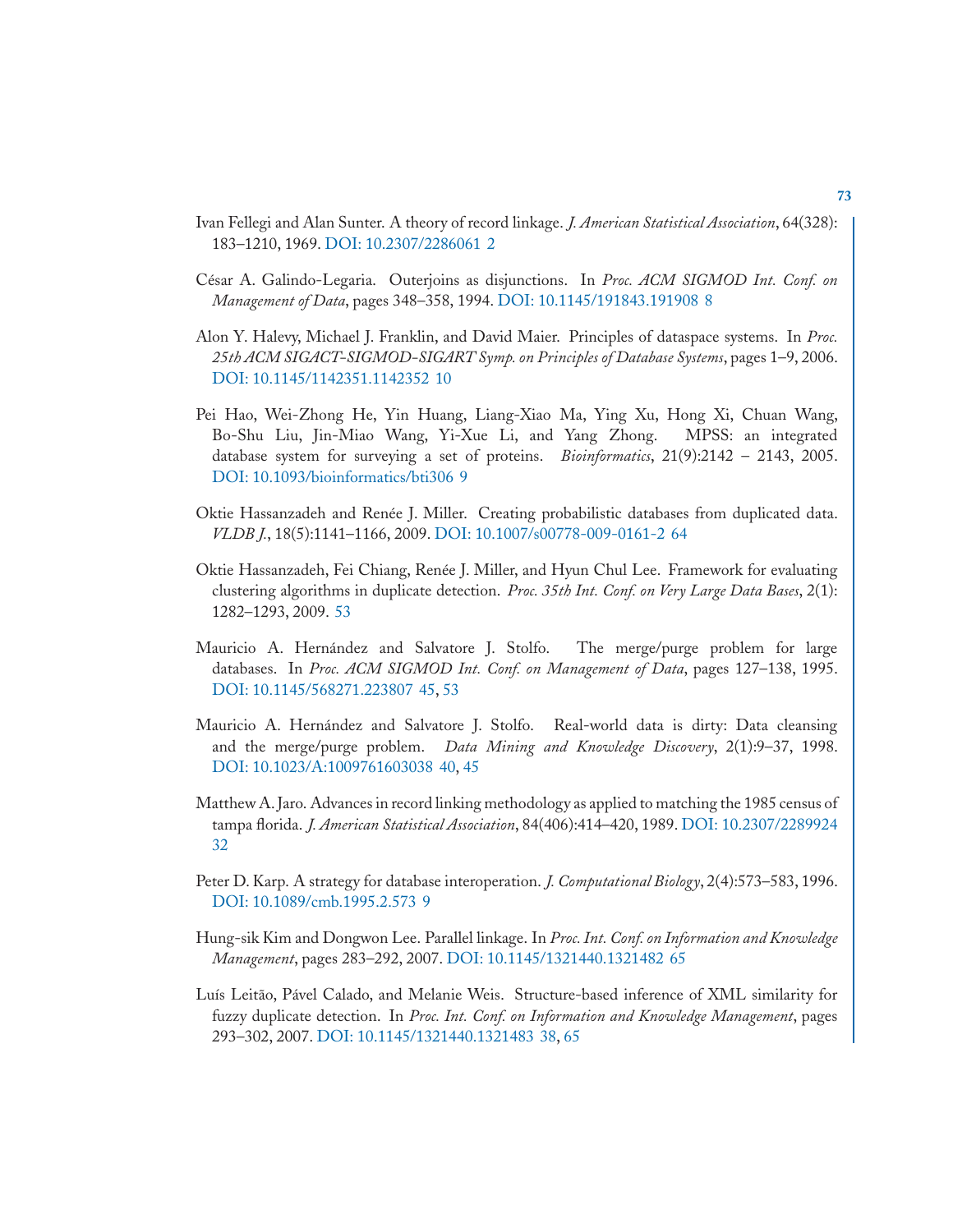- <span id="page-83-0"></span>Christopher D. Manning, Prabhakar Raghavan, and Hinrich Schütze. *Introduction to Information Retrieval*. Cambridge University Press, 2008. [62](#page-71-0)
- Diego Milano, Monica Scannapieco, and Tiziana Catarci. Structure aware XML object identification. In *Proc. Int. Workshop on Clean Databases*, page Paper 1, 2006. [37](#page-46-0)
- Alvaro E. Monge and Charles P. Elkan. The field matching problem: Algorithms and applications. In *Proc. 2nd Int. Conf. on Knowledge Discovery and Data Mining*, pages 267–270, 1996. [24,](#page-33-0) [35](#page-44-0)
- Alvaro E. Monge and Charles P. Elkan. An efficient domain-independent algorithm for detecting approximately duplicate database records. In *Proc. ACM SIGMOD Workshop on Research Issues in Data Mining and Knowledge Discovery*, pages 23—29, 1997. [47](#page-56-0)
- Felix Naumann, Johann-Christoph Freytag, and Ulf Leser. Completeness of integrated information sources. *Inf. Syst.*, 29(7):583–615, 2004. [DOI: 10.1016/j.is.2003.12.005](http://dx.doi.org/10.1016/j.is.2003.12.005) [4](#page-13-0)
- Gonzalo Navarro. A guided tour to approximate string matching. *ACM Comput. Surv.*, 33(1):31–88, 2001. [DOI: 10.1145/375360.375365](http://dx.doi.org/10.1145/375360.375365) [30](#page-39-0)
- Mattis Neiling, Steffen Jurk, Hans-J. Lenz, and Felix Naumann. Object identification quality. In *Proc. Int. Workshop on Data Quality in Cooperative Information Systsems*, 2003. [68](#page-77-0)
- Sven Puhlmann, Melanie Weis, and Felix Naumann. XML duplicate detection using sorted neigborhoods. In *Advances in Database Technology, Proc. 10th Int. Conf. on Extending Database Technology*, pages 773–791, 2006. [DOI: 10.1007/11687238\\_46](http://dx.doi.org/10.1007/11687238_46) [47,](#page-56-0) [49](#page-58-0)
- Erhard Rahm and Philip A. Bernstein. A survey of approaches to automatic schema matching. *VLDB J.*, 10(4):334–350, 2001. [DOI: 10.1007/s007780100057](http://dx.doi.org/10.1007/s007780100057) [10](#page-19-0)
- Jun Rao, Hamid Pirahesh, and Calisto Zuzarte. Canonical abstraction for outerjoin optimization. In *Proc. ACM SIGMOD Int. Conf. on Management of Data*, pages 671–682, 2004. [DOI: 10.1145/1007568.1007643](http://dx.doi.org/10.1145/1007568.1007643) [8](#page-17-0)
- Sunita Sarawagi and Anuradha Bhamidipaty. Interactive deduplication using active learning. In *Proc. 8th ACM SIGKDD Int. Conf. on Knowledge Discovery and Data Mining*, pages 269–278, 2002. [DOI: 10.1145/775047.775087](http://dx.doi.org/10.1145/775047.775087) [69](#page-78-0)
- Dennis Shasha, Jason Tsong-Li Wang, Kaizhong Zhang, and Shih Frank Y. Exact and approximate algorithms for unordered tree matching. *IEEE Trans. Systems, Man, and Cybernetics*, 24(4):668– 678, 1994. [DOI: 10.1109/21.286387](http://dx.doi.org/10.1109/21.286387) [39](#page-48-0)
- E. Patrick Shironoshita, Ray M. Bradley, Yves R. Jean-Mary, Thomas J. Taylor, Michael T. Ryan, and Mansur R. Kabuka. Semantic representation and querying of caBIG data services. In *Proc. Int. Workshop on Data Integration for the Life Sciences*, pages 108–115, 2008. [DOI: 10.1007/978-3-540-69828-9\\_10](http://dx.doi.org/10.1007/978-3-540-69828-9_10) [9](#page-18-0)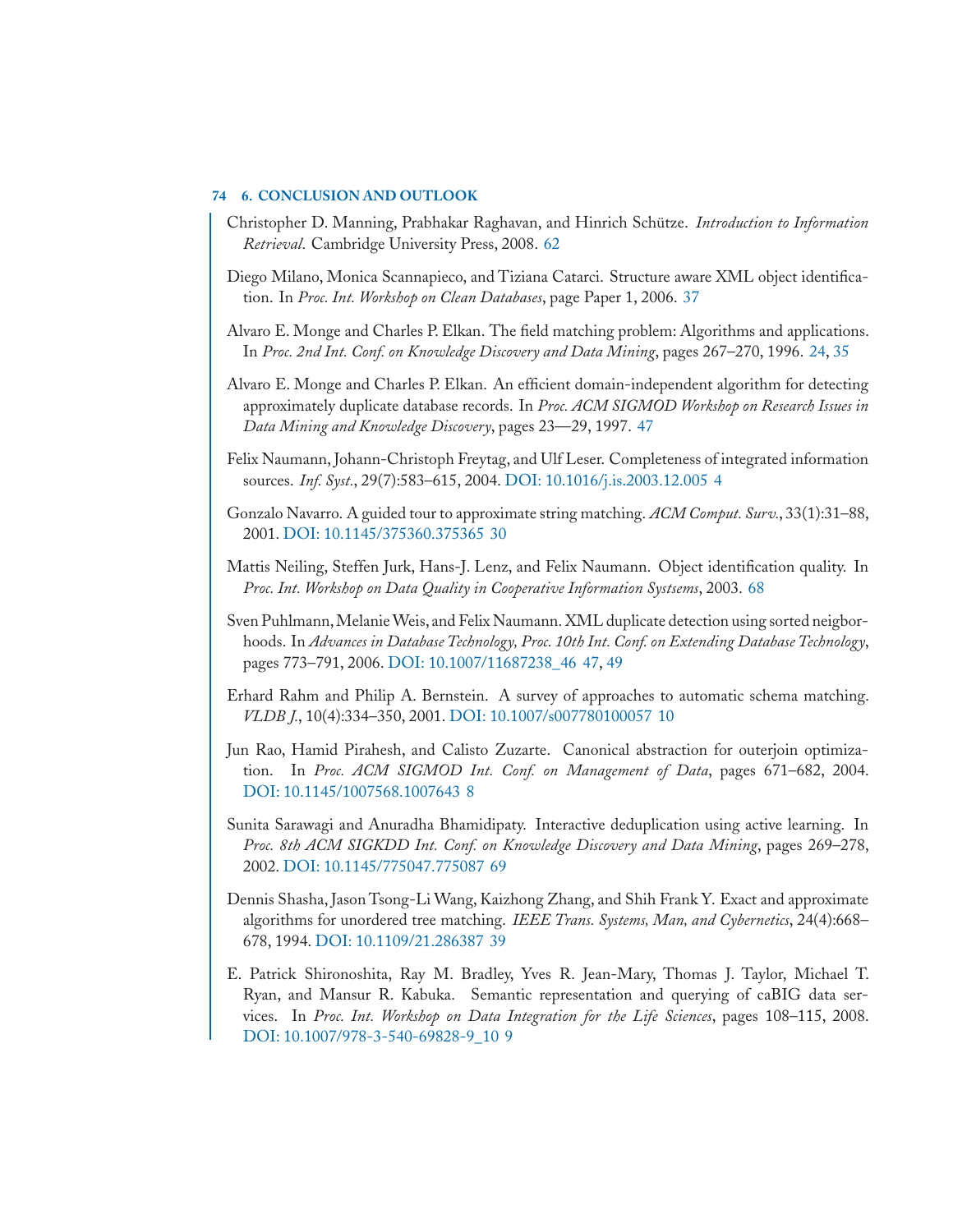- <span id="page-84-0"></span>Parag Singla and Pedro Domingos. Object identification with attribute-mediated dependences. In *Principles of Data Mining and Knowledge Discovery, 9th European Conf.*, pages 297–308, 2005. [DOI: 10.1007/11564126\\_31](http://dx.doi.org/10.1007/11564126_31) [65](#page-74-0)
- Temple F. Smith and Michael S. Waterman. Identification of common molecular subsequences. *J. Molecular Biology*, 147(1):195–197, 2001. [DOI: 10.1016/0022-2836\(81\)90087-5](http://dx.doi.org/10.1016/0022-2836(81)90087-5) [31](#page-40-0)
- Lincoln D. Stein. Integrating biological databases. *Nature Reviews Genetics*, 4(5):337 345, 2003. [DOI: 10.1038/nrg1065](http://dx.doi.org/10.1038/nrg1065) [9](#page-18-0)
- John Talburt, Yinle Zhou, and Savitha Shivaiah. SOG: A synthetic occupancy generator to support entity resolution instruction and research. In *Proc. Int. Conf. on Information Quality*, 2009. [67](#page-76-0)
- Giri Kumar Tayi and Donald P. Ballou. Examining data quality. *Commun. ACM*, 41(2):54–57, 1998. [DOI: 10.1145/269012.269021](http://dx.doi.org/10.1145/269012.269021) [3](#page-12-0)
- Silke Trißl, Kristian Rother, Heiko Müller, Thomas Steinke, Ina Koch, Robert Preissner, Cornelius Frömmel, and Ulf Leser. Columba: an integrated database of proteins, structures, and annotations. *BMC Bioinformatics*, 6:Paper 81, 2005. [DOI: 10.1186/1471-2105-6-81](http://dx.doi.org/10.1186/1471-2105-6-81) [9](#page-18-0)
- Richard Y. Wang and Diane M. Strong. Beyond accuracy: What data quality means to data consumers. *J. Manage. Information Syst.*, 12(4):5–34, 1996. [3](#page-12-0)
- Michael S. Waterman, Temple F. Smith, and W. A. Beyer. Some biological sequence metrics. *Adv. Mathematics*, 20(3):367–387, 1976. [DOI: 10.1016/0001-8708\(76\)90202-4](http://dx.doi.org/10.1016/0001-8708(76)90202-4) [32](#page-41-0)
- Melanie Weis. *Duplicate Detection in XML Data*. WiKu-Verlag fuer Wissenschaft und Kultur, 2008. [37,](#page-46-0) [49](#page-58-0)
- Melanie Weis and Felix Naumann. Detecting duplicate objects in XML documents. In *Proc. Int. Workshop on Information Quality for Information Systems*, pages 10–19, 2004. [DOI: 10.1145/1012453.1012456](http://dx.doi.org/10.1145/1012453.1012456) [48](#page-57-0)
- Melanie Weis and Felix Naumann. DogmatiX tracks down duplicates in XML. In *Proc. ACM SIG-MOD Int. Conf. on Management of Data*, pages 431–442, 2005. [DOI: 10.1145/1066157.1066207](http://dx.doi.org/10.1145/1066157.1066207) [34,](#page-43-0) [38](#page-47-0)
- Melanie Weis, Felix Naumann, and Franziska Brosy. A duplicate detection benchmark for XML (and relational) data. In *Proc. Int. Workshop on Information Quality for Information Systems*, 2006. [67,](#page-76-0) [68](#page-77-0)
- Melanie Weis, Felix Naumann, Ulrich Jehle, Jens Lufter, and Holger Schuster. Industry-scale duplicate detection. *Proc. 34th Int. Conf. on Very Large Data Bases*, 1(2):1253–1264, 2008. [DOI: http://doi.acm.org/10.1145/1454159.1454165](http://doi.acm.org/10.1145/1454159.1454165) [40,](#page-49-0) [42,](#page-51-0) [62,](#page-71-0) [63](#page-72-0)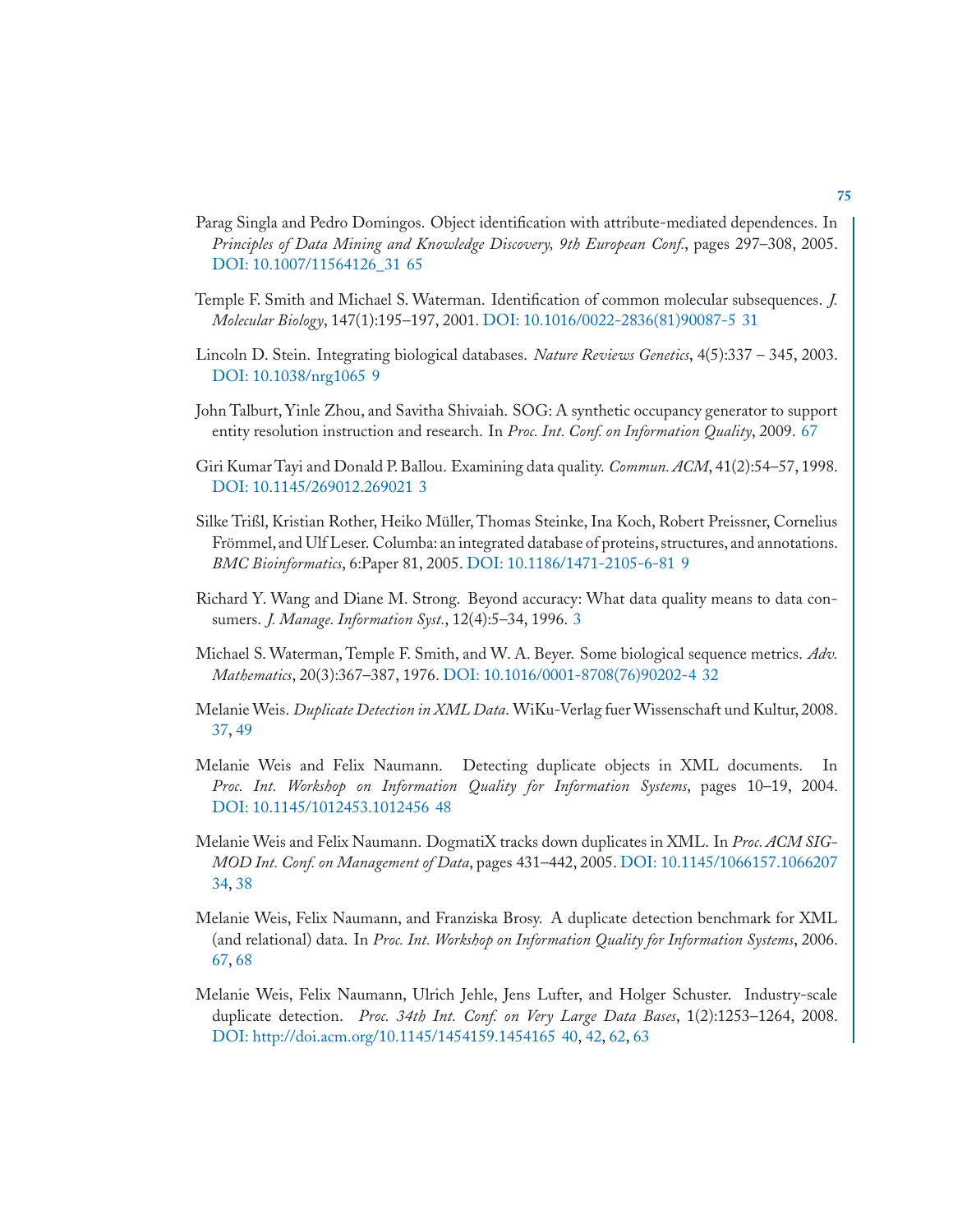- William E. Winkler and Yves Thiboudeau. An application of the Felligi Sunter model of record linkage to the 1990 US decennial census. Technical report, US Bureau of the Census, 1991. [33](#page-42-0)
- Su Yan, Dongwon Lee, Min-Yen Kan, and C. Lee Giles. Adaptive sorted neighborhood methods for efficient record linkage. In *Proc. ACM/IEEE Joint Conf. on Digital Libraries*, pages 185–194, 2007. [DOI: 10.1145/1255175.1255213](http://dx.doi.org/10.1145/1255175.1255213) [47](#page-56-0)